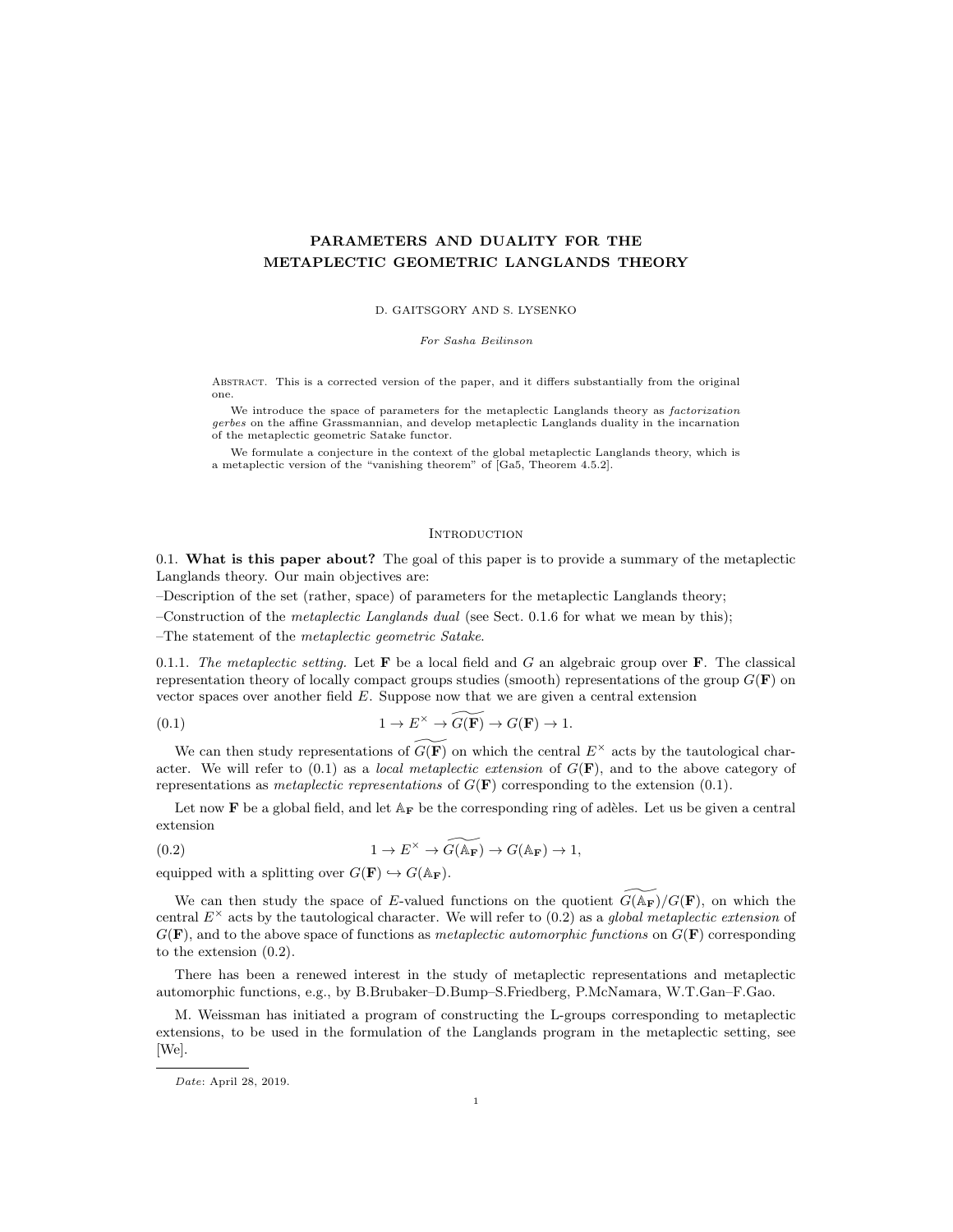0.1.2. Parameters for metaplectic extensions. In order to construct metaplectic extensions, in both the local and global settings, one starts with a datum of algebro-geometric nature. Namely, one usually takes as an input what we call a Brylinski-Deligne datum, by which we mean a central extension

(0.3) 
$$
1 \to (K_2)_{\text{Zar}} \to G \to G \to 1,
$$

of sheaves of groups on the big Zariski site of  $\mathbf{F}$ , where  $(K_2)_{\text{Zar}}$  is the sheafification of the sheaf ofabelian groups that assigns to an affine scheme  $S = \text{Spec}(A)$  the group  $K_2(A)$ .

For a local field F, let f denote its residue field and let us choose a homomorphism

 $(0.4)$  $\begin{aligned} \n\stackrel{\times}{\longrightarrow} E^{\times}. \n\end{aligned}$ 

Then taking the group of **F**-points of  $\widetilde{G}$  and pushing out with respect to

$$
K_2(\mathbf{F}) \stackrel{\text{symbol}}{\longrightarrow} \mathbf{f}^\times \to E^\times,
$$

we obtain a central extension (0.1). A similar procedure applies also in the global setting.

0.1.3. The geometric theory. Let k be a ground field and let G be a reductive group over k.

In the local geometric Langlands theory one considers the loop group  $G(\ell)$  along with its action on various spaces, such as the affine Grassmannian Gr<sub>G</sub> =  $G((t))/G[[t]]$ . Specfically one studies the behavior of categories of sheaves<sup>1</sup> on such spaces with respect to this action.

In the global geometric Langlands theory one considers a smooth proper curve  $X$ , and one studies the stack Bun<sub>G</sub> that classifies principal G-bundles on X. The main object of investigation is the category of sheaves on  $Bun_G$ .

There are multiple ways in which the local and global theories interact. For example, given a (k-rational) point  $x \in X$ , and identifying the local ring  $\mathcal{O}_x$  of X at x with k[t], we have the map

$$
(0.5) \t\t\t Gr_G \to Bun_G,
$$

where we interpret Gr<sub>G</sub> as the moduli space of principal G-bundles on X, trivialized over  $X - x$ .

0.1.4. The setting of metaplectic geometric Langlands theory. Let  $E$  denote the field of coefficients of the sheaf theory that we consider. Recall (see Sect. 1.7.4) that if  $\mathcal{Y}$  is a space<sup>2</sup> and  $\mathcal{G}$  is a  $E^{\times}$ -gerbe on Y, we can twist the category of sheaves on Y, and obtain a new category, denoted

### $\text{Shv}_\mathcal{G}(\mathcal{Y}).$

In the local metaplectic Langlands theory, the input datum (which is an analog of a central extension  $(0.1)$ ) is an  $E^{\times}$ -gerbe over the loop group  $G(t)$  that behaves multiplicatively, i.e., one that is compatible with the group-law on  $G((t))$ .

Similarly, whenever we consider an action of  $G(\mathcal{U})$  on  $\mathcal{Y}$ , we equip  $\mathcal{Y}$  with  $E^{\times}$ -gerbe that is compatible with the given multiplicative gerbe on  $G((t))$ . In this case we say that the category Shv<sub>G</sub>(Y) carries a twisted action of  $G((t))$ , where the parameter of the twist is our gerbe on  $G((t))$ .

In the global setting we consider a gerbe G over  $Bun_G$ , and the corresponding category  $Shv_G(Bun_G)$ of twisted sheaves.

Now, if we want to consider the local vs. global interaction, we need a compatibility structure on our gerbes. For example, we need that for every point  $x \in X$ , the pullback along (0.5) of the given gerbe on Bun<sub>G</sub> be a gerbe compatible with some given multiplicative gerbe on  $G((t))$ .

So, it is natural to seek an algebro-geometric datum, akin to (0.3), that would provide such a compatible family of gerbes.

<sup>&</sup>lt;sup>1</sup>See Sect. 1.5 for what we mean by the category of sheaves.

 $^{2}$ By a "space" we mean a scheme, stack, ind-scheme, or more generally a *prestack*, see Sect. 1.2 for what the latter word means.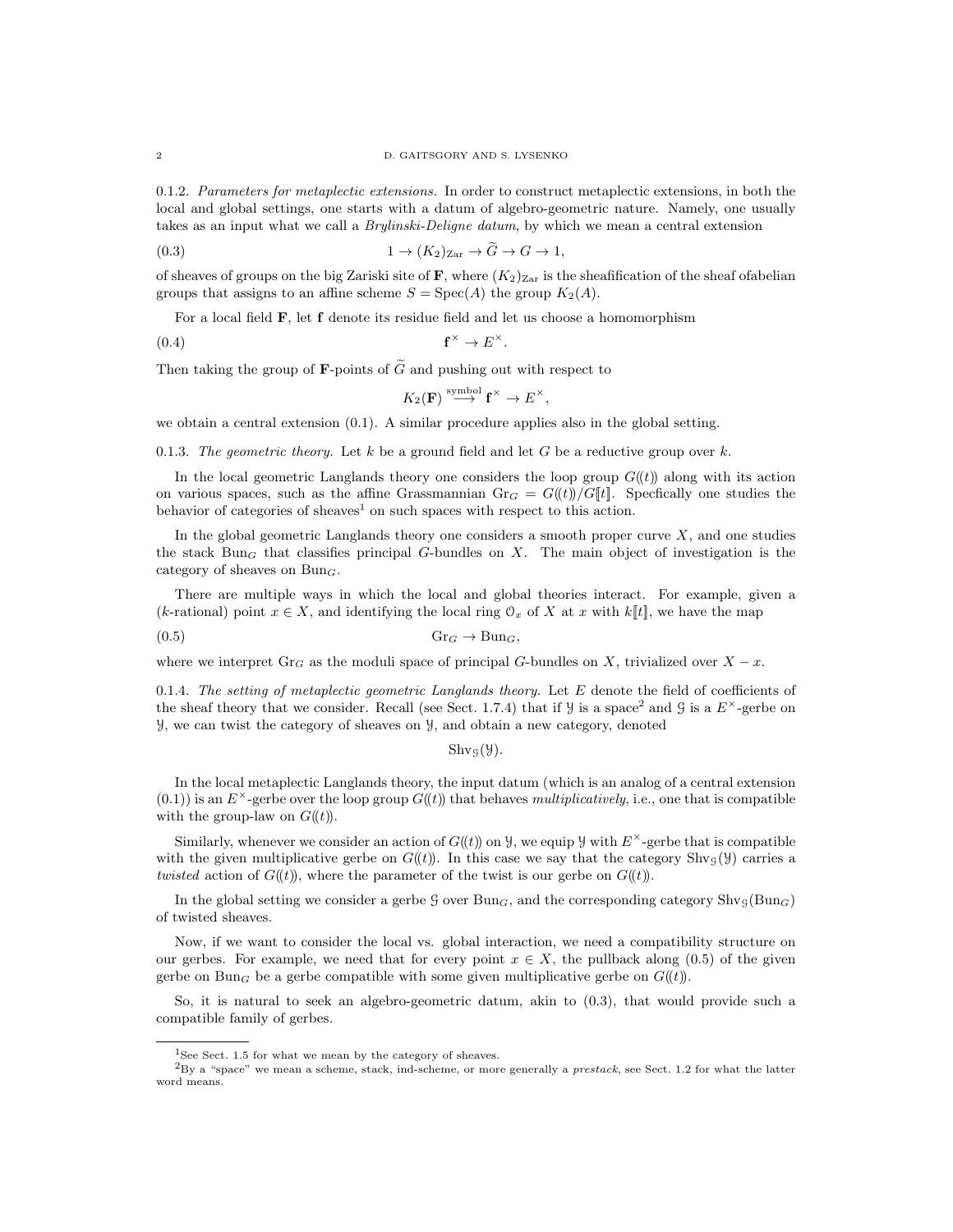0.1.5. Geometric metaplectic datum. It turns out that such a datum (let us call it "the geometric metaplectic datum") is not difficult to describe, see Sect. 2.4.1 below. It amounts to the datum of a factorization gerbe with respect to  $E^{\times}$  on the affine Grassmannian<sup>3</sup> Gr<sub>G</sub> of the group G.

In a way, this answer is more elementary than  $(0.3)$  in that we are dealing with étale cohomology rather than K-theory.

Moreover, in the original metaplectic setting, if the global field  $F$  is the function field corresponding to the curve X over a finite ground field  $k$ , a geometric metaplectic datum gives rise directly to an extension (0.2).

Finally, a Brylinski-Deligne datum (i.e., an extension (0.3)) and a choice of a character  $k^{\times} \to E^{\times}$ gives rise to a geometric metaplectic datum, see Sect. 3.4.

Thus, we could venture into saying that a geometric metaplectic datum is a more economical way, sufficient for most purposes, to encode also the datum needed to set up the classical metaplectic representation/automorphic theory.

0.1.6. The metaplectic Langlands dual. Given a geometric metaplectic datum, i.e., a factorization gerbe G on Gr<sub>G</sub>, we attach to it a certain reductive group H, a gerbe  $\mathcal{G}_{Z_H}$  on X with respect to the center  $Z_H$  of H, and a character  $\epsilon : \pm 1 \to Z_H$ . We refer to the triple

 $(H, \mathcal{G}_{Z_H}, \epsilon)$ 

as the metaplectic Langlands dual datum corresponding to G.

The datum of  $\mathfrak{G}_{Z_H}$  determines the notion of twisted H-local system of X. Such twisted local systems are supposed to play a role vis- $\grave{a}$ -vis metaplectic representations/automorphic functions of G parallel to that of usual  $\tilde{G}$ -local systems vis-à-vis usual representations/automorphic functions of G.

For example, in the context of the global geometric theory (in the setting of D-modules), we will propose a conjecture (namely, Conjecture 9.6.2) that says that the monoidal category QCoh  $\left($  LocSys $_{H}^{S_{ZH}}\right)$ 

of quasi-coherent sheaves on the stack  $\text{LocSys}_{H}^{SZ_{H}}$  classifying such twisted local systems, *acts* on the category  $\text{Shv}_\mathcal{G}(\text{Bun}_G)$ .

The geometric input for such an action is provided by the metaplectic geometric Satake functor, see Sect. 9.

Presumably, in the arithmetic context, the above notion of twisted  $H$ -local system coincides with that of homomorphism of the (arithmetic) fundamental group of  $X$  to Weissman's L-group.

0.2. "Metaplectic" vs "Quantum". In the paper  $[Ga4]$ , a program was proposed towards the *quan*tum Langlands theory. Let us comment on the terminological difference between "metaplectic" and "quantum", and how the two theories are supposed to be related.

0.2.1. If  $\mathcal Y$  is a scheme (resp., or more generally, a prestack) we can talk about  $E^{\times}$ -gerbes on it. As was mentioned above, such gerbes on various spaces associated with the group G and the geometry of the curve  $X$  are parameters for the metaplectic Langlands theory.

Let us now assume that  $k$  has characteristic  $0$ , and let us work in the context of D-modules. Then, in addition to the notion of  $E^{\times}$ -gerbe on y, there is another one: that of twisting (see [GR1, Sect. 6]).

There is a forgetful map from twistings to gerbes. Roughly speaking, a gerbe  $\mathcal G$  on  $\mathcal Y$  defines the corresponding twisted category of sheaves (=D-modules)  $\text{Shv}_S(y) = D\text{-mod}_S(y)$ , while if we lift our gerbe to a twsiting, we also have a forgetful functor

 $D\text{-mod}_{\mathcal{G}}(\mathcal{Y}) \to \text{QCoh}(\mathcal{Y}).$ 

 ${}^{3}$ Here the affine Grassmannian appears in its factorization (a.k.a, Beilinson-Drinfeld) incarnation. I.e., it is a prestack mapping to the Ran space of X, rather than  $G(\!(t)\!)/G[\![t]\!]$ , which corresponds to a particular point of X.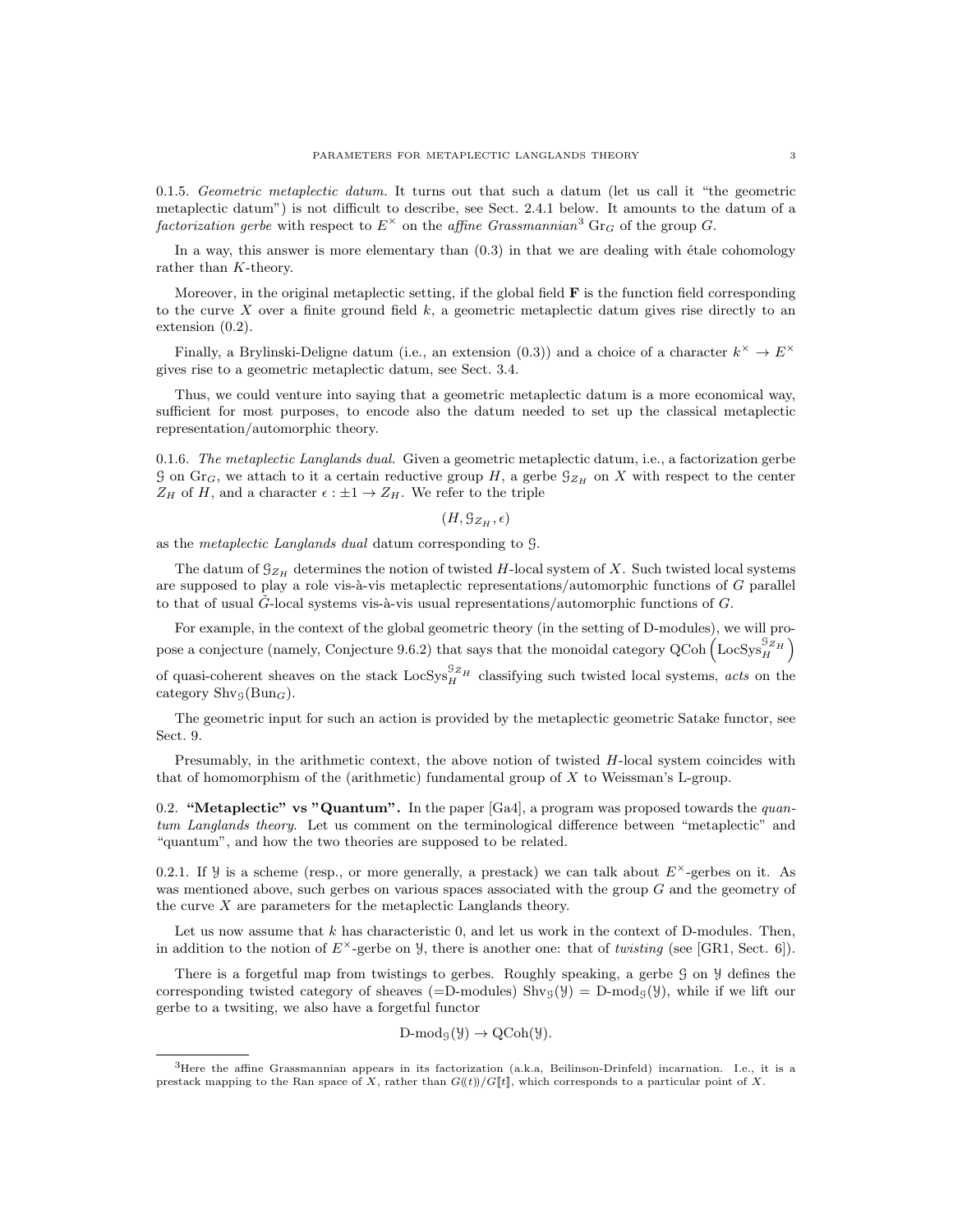0.2.2. For the *quantum* Langlands theory, our parameter will be a factorizable *twisting* on the affine Grassmannian, which one can also interpret as a Kac-Moody level; we will denote it by  $\kappa$ .

Thus, for example, in the global quantum geometric Langlands theory, we consider the category

 $D\text{-mod}_\kappa(Bun_G),$ 

which is the same as  $\text{Shv}_\mathcal{G}(\text{Bun}_G)$ , where  $\mathcal G$  is the gerbe corresponding to  $\kappa$ .

As was mentioned above, the additional piece of datum that the twisting "buys" us is the forgetful functor

$$
\text{D-mod}_{\kappa}(\text{Bun}_G) \to \text{QCoh}(\text{Bun}_G).
$$

In the TQFT interpretation of geometric Langlands, this forgetful functor is called "the big brane". It allows us to relate the category  $D\text{-mod}_{\kappa}(\text{Bun}_G)$  to representations of the Kac-Moody algebra attached to G and the level  $\kappa$ .

0.2.3. Consider the usual Langlands dual group  $\check{G}$  of  $G$ , and if  $\kappa$  is non-degenerate, it gives rise to a twisting, denoted  $-\kappa^{-1}$ , on the affine Grassmannian Gr<sub> $\check{G}$ </sub> of  $\check{G}$ .

In the global quantum geometric theory one expects to have an equivalence of categories

(0.6) D-mod<sub> $\kappa$ </sub>(Bun<sub>G</sub>)  $\simeq$  D-mod<sub>- $\kappa$ </sub>-1 (Bun<sub>G</sub><sup> $\kappa$ </sup>).

We refer to  $(0.6)$  as the global quantum Langlands equivalence.

0.2.4. How are the two theories related? The relationship between the equivalence  $(0.6)$  and the metaplectic Langlands dual is the following:

Let G (resp.,  $\check{G}$ ) be the gerbe on  $\text{Gr}_G$  (resp.,  $\text{Gr}_{\check{G}}$ ) corresponding to  $\kappa$  (resp.,  $-\kappa^{-1}$ ). We conjecture that the metaplectic Langlands dual data  $(H, \mathcal{G}_{Z_H}, \epsilon)$  corresponding to  $\mathcal G$  and  $\check{\mathcal G}$  are isomorphic.

Furthermore, we conjecture that the resulting actions of

$$
\text{QCoh}\left(\text{LocSys}_{H}^{\mathcal{G}_{Z_{H}}}\right)
$$

on D-mod<sub> $\kappa$ </sub>(Bun<sub>G</sub>) and D-mod<sub> $-\kappa$ </sub>-1 (Bun<sub>G</sub><sup>)</sup>), respectively (see Sect. 0.1.6 above) are intertwined by the equivalence (0.6).

0.3. What is actually done in this paper? Technically, our focus is on the geometric metaplectic theory, with the goal of constructing the metaplectic geometric Satake functor.

0.3.1. The mathematical content of this paper is the following:

–We define a geometric metaplectic datum to be a factorization gerbe on the (factorization version) of affine Grassmannian Gr<sub>G</sub>. This is done in Sect. 2.

–We formulate the classification result that describes factorization gerbes on  $\text{Gr}_G$  in terms of étale cohomology on the classifying stack BG of G. This is done in Sect. 3.

This classification result is inspired by an analogous one in the topological setting, explained to us by J. Lurie.

–We make an explicit analysis of the space of factorization gerbes in the case when  $G = T$  is a torus. This is done in Sect. 4.

–We study the relationship between factorization gerbes on  $\text{Gr}_G$  and those on  $\text{Gr}_M$ , where M is the Levi quotient of a parabolic  $P \subset G$ . This is done in Sect. 5.

The main point is that the naive map from factorization gerbes on  $\text{Gr}_G$  to those on  $\text{Gr}_M$  needs to be corrected by a gerbe that has to do with signs. It is this correction that is responsible for the fact that the usual geometric Satake does not quite produce the category  $\text{Rep}(G)$ , but rather its modification where we alter the commutativity constraint by the element  $2\rho(-1) \in Z(G)$ .

–We define the notion of *metaplectic Langlands dual* datum, denoted  $(H, \mathcal{G}_{Z_H}, \epsilon)$ , attached to a given geometric metaplectic datum G. We introduce the notion of  $\mathcal{G}_{Z_H}$ -twisted H-local system on X; when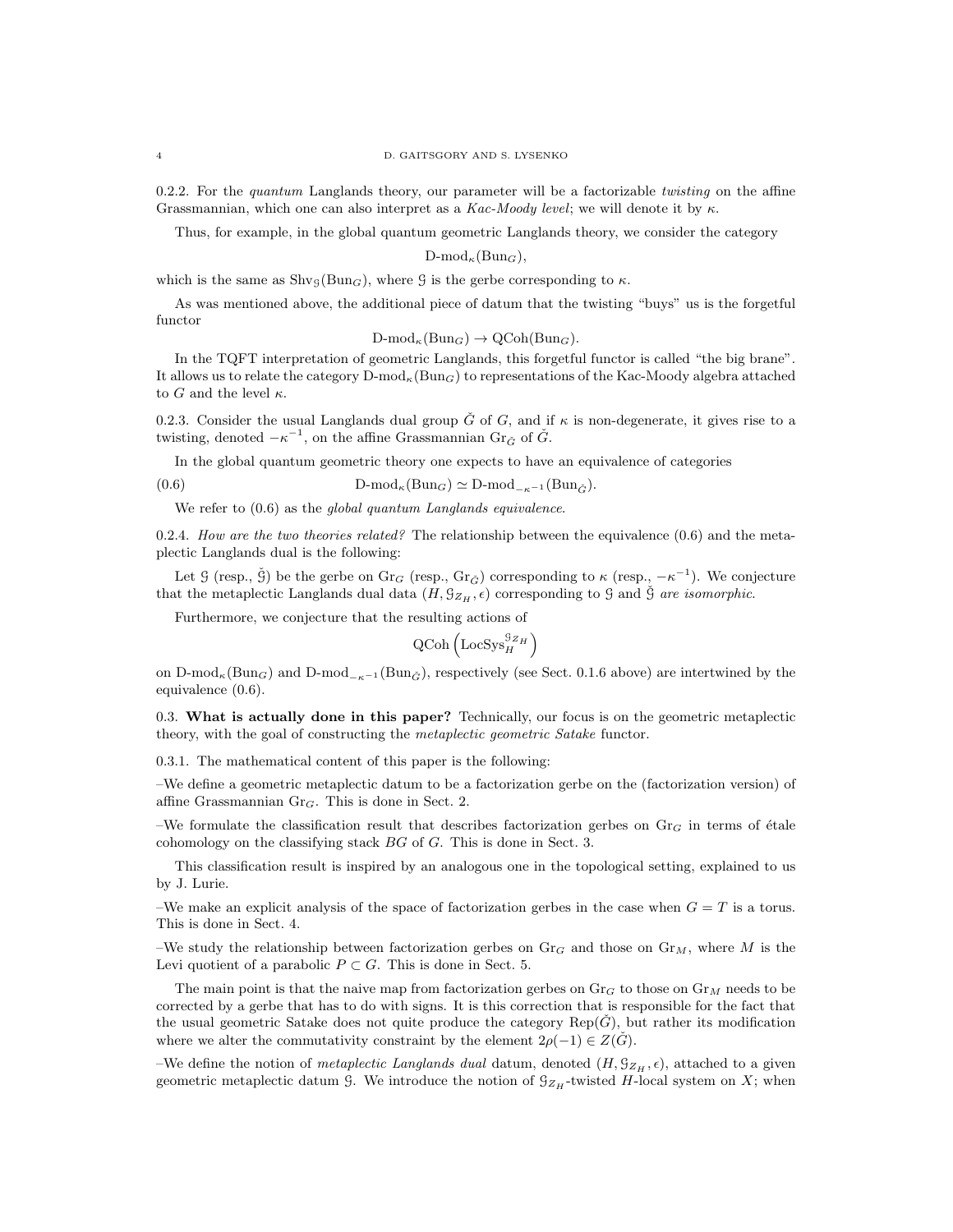we work with D-modules, these local systems are  $k$ -points of a (derived) algebraic stack, denoted  $\text{LocSys}_{H}^{\mathcal{G}_{ZH}}$ . This is done in Sect. 6.

–We show that a factorization gerbe on  $\text{Gr}_G$  gives rise to a *multiplicative* gerbe over the loop group  $G(\ell)$  for every point  $x \in X$ . Moreover, these multiplicative gerbes also admit a natural factorization structure when instead of a single point  $x$  we consider the entire Ran space. This is done in Sect. 7.

–We introduce the various twisted versions of the category of representations of a reductive group, and the associated notion of twisted local system. This is done in Sect. 8.

–We define metaplectic geometric Satake as a functor between factorization categories over the Ran space. This is done in Sect. 9.

-We formulate a conjecture about the action of the monoidal category  $Q\text{Coh}(\text{LocSys}^{\mathcal{G}_{Z}}_{H})$  on  $\text{Shv}_\mathcal{G}(\text{Bun}_G)$ . This is also done in Sect. 9.

0.3.2. A disclaimer. Although most of the items listed in Sect. 0.3.1 have not appeared in the previously existing literature, this is mainly due to the fact that these earlier sources, specifically the paper [FL] of M. Finkelberg and the second-named author and the paper [Re] of R. Reich, did not use the language of ∞-categories, while containing most of the relevant mathematics.

So, one can regard the present paper as a summary of results that are "almost known", but formulated in the language that is better adapted to the modern take on the geometric Langlands theory<sup>4</sup>.

We felt that there was a need for such a summary in order to facilitate further research in this area.

Correspondingly, our focus is on statements, rather than proofs. Most of the omitted proofs can be found in either [FL] or [Re], or can be obtained from other sources cited in the paper.

Below we give some details on the relation of contents of this paper and some of previously existing literature.

0.3.3. Relation to other work: geometric theory. As was just mentioned, a significant part of this paper is devoted to reformulating the results of [FL] and [Re] in a way tailored for the needs of the geometric metaplectic theory.

The paper [Re] develops the theory of factorization gerbes on  $Gr_G$  (in loc. cit. they are called "symmetric factorizable gerbes"). One caveat is that in the setting of [Re] one works with schemes over C and sheaves in the analytic topology, while in the present paper we work over a general ground field and étale sheaves.

The main points of the theory developed in [Re] are the description of the homotopy groups of the space of factorization gerbes (but not of the space itself; the latter is done in Sect. 3 of the present paper), and the fact that a factorization gerbe on  $Gr_G$  gives rise to a multiplicative gerbe on (the factorization version of) the loop group (we summarize this construction in Sect. 7 of the present paper).

The proofs of the corresponding results in [Re] are obtained by reducing assertions for a reductive group  $G$  to that for its Cartan subgroup, and an explicit analysis for tori. We do not reproduce these proofs in the present paper.

In both [FL] and [Re], metaplectic geometric Satake is stated as an equivalence of certain abelian categories. In [FL], this is an equivalence of symmetric monoidal categories (corresponding to a chosen point  $x \in X$ ), for a particular class of gerbes (namely, ones obtained from the determinant line bundle).

In [Re] more general gerbes are considered and the factorization structure on both sides of the equivalence is taken into account. Our version of metaplectic geometric Satake is a statement at the level of DG categories; it is no longer an equivalence, but rather a functor in one direction, between monoidal factorization categories. In this form, our formulation is a simple consequence of that of [Re].

<sup>4</sup>This excludes, however, the material in Sect. 9.5 and the statement of Conjecture 9.6.2 (the latter is new, to the best of our knowledge)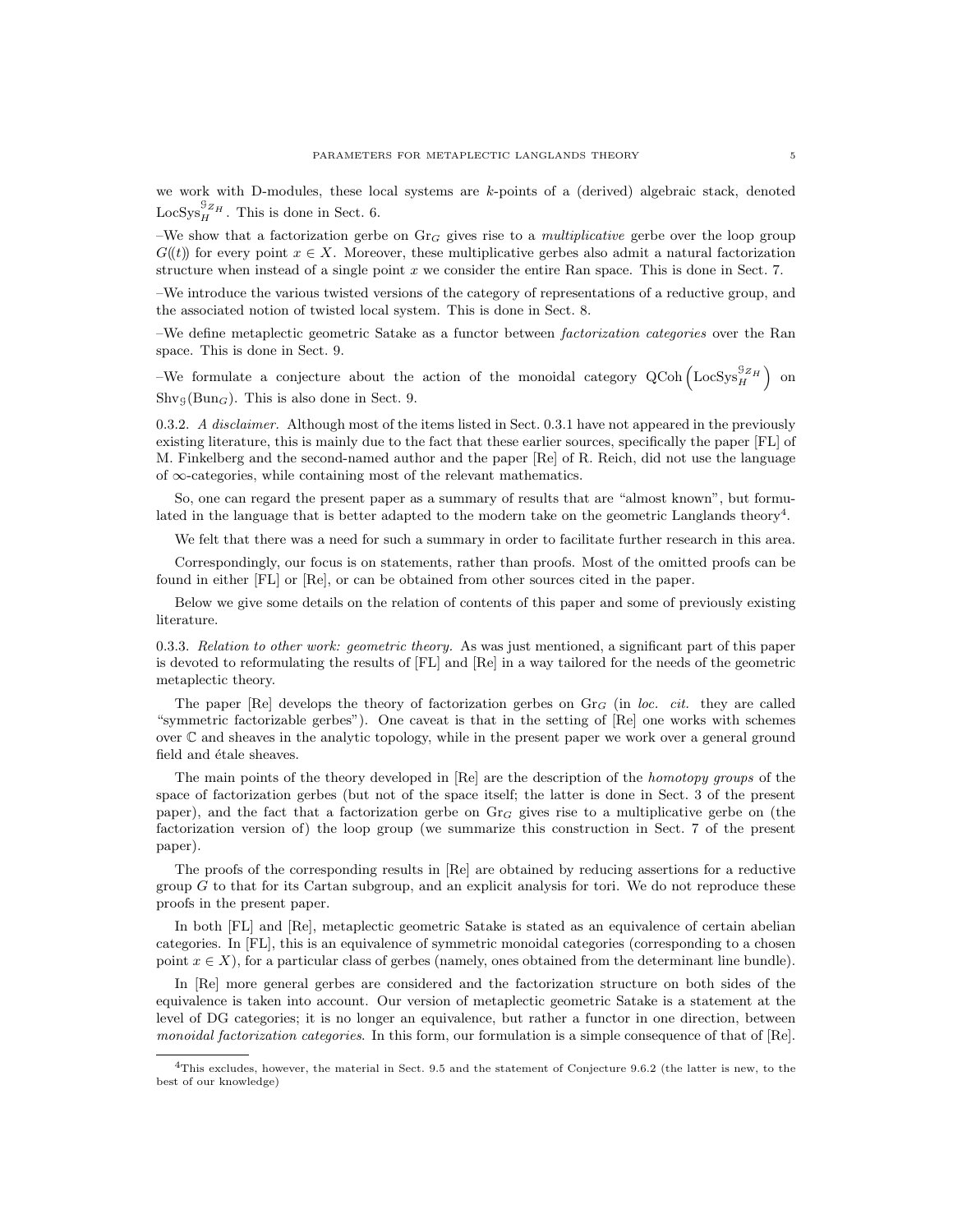#### 6 D. GAITSGORY AND S. LYSENKO

0.3.4. Relation to other work: arithmetic theory. As was already mentioned above, our notion of the metaplectic Langlands dual datum is probably equivalent to the datum constructed by M. Weissman in [We] for his definition of the L-group.

### 0.4. Conventions.

0.4.1. *Algebraic geometry*. In the main body of the paper we will be working over a fixed ground field k, assumed algebraically closed.

For arithmetic applications one would also be interested in the case of k being a finite field  $\mathbb{F}_q$ . However, since all the constructions in this paper are canonical, the results over  $\mathbb{F}_q$  can be deduced from those over  $\bar{\mathbb{F}}_q$  by Galois descent.

We will denote by X a smooth connected algebraic curve over  $k$  (we do not need X to be complete).

For the purposes of this paper, we do not need derived algebraic geometry, with the exception of Sects. 8.4 and 9.6 (where we discuss the stack of local systems, which is a derived object).

In the main body of the paper we will make an extensive use of algebro-geometric objects more general than schemes, namely, prestacks. We recall the definition of prestacks in Sect. 1.2, and refer the reader to [GR2, Vol. 1, Chapter 2] for a more detailed discussion.

0.4.2. Coefficients. In the main body of the paper, we will work with the sheaf theory of D-modules. Yet, we would like to separate notationally the round field, denoted  $k$ , and the field of coefficients, denoted E (assumed algebraically closed and of characteristic 0).

0.4.3. Groups. We will work with a fixed connected algebraic group  $G$  over  $k$ ; our main interest is the case when  $G$  is reductive.

We will denote by  $\Lambda$  the coweight lattice of G and by  $\tilde{\Lambda}$  its dual, i.e., the weight lattice.

We will denote by  $\alpha_i \in \Lambda$  (resp.,  $\check{\alpha}_i \in \check{\Lambda}$ ) the simple coroots (resp., roots), where *i* runs over the set of vertices of the Dynkin diagram of G.

If G is reductive, we denote by  $\check{G}$  its Langlands dual, viewed as a reductive group over E.

0.4.4. The usage of higher category theory. Although, as we have said above, we do not need derived algebraic geometry, we do need higher category theory. However, we only really need  $\infty$ -categories for one type of manipulation: in order to define the notion of the *category of sheaves* on a given prestack (and a related notion of a sheaf of categories over a prestack); we will recall the corresponding definitions in Sects. 1.2 and 1.6), respectively. These definitions involve the procedure of taking the limit, and the language of higher categories is the adequate framework for doing so.

In their turn, sheaves of categories on prestacks appear for us as follows: the metaplectic spherical Hecke category, which is the recipient of the metaplectic geometric Satake functor (and hence is of primary interest for us), is a sheaf of categories over the Ran space.

Thus, the reader who is only interested in the notion of geometric metaplectic datum (and does not wish to proceed to metaplectic geometric Satake) does not higher category theory either.

0.4.5. Glossary of  $\infty$ -categories. We will now recall several most common pieces of notation, pertaining to  $\infty$ -categories, used in this paper. We refer the reader to [Lu1, Lu2] for the foundations of the theory, or [GR2, Vol. 1, Chapter 1] for a concise summary.

We denote by Spc the  $\infty$ -category of spaces. We denote by  $*$  the point-space. For a space  $\delta$ , we denote by  $\pi_0(\mathcal{S})$  its set of connected components. If S is a space we can view it as an  $\infty$ -category; its objects are also called the points of S.

For an  $\infty$ -category **C** and two objects  $\mathbf{c}_0, \mathbf{c}_1 \in \mathbf{C}$ , we let Maps<sub>C</sub>( $\mathbf{c}_0, \mathbf{c}_1$ )  $\in$  Spc denote the mapping space between them.

For an object  $\mathbf{c} \in \mathbf{C}$  we let  $\mathbf{C}_{c}$  (resp.,  $\mathbf{C}_{c}$ ) denote the corresponding under-category (resp., overcategory).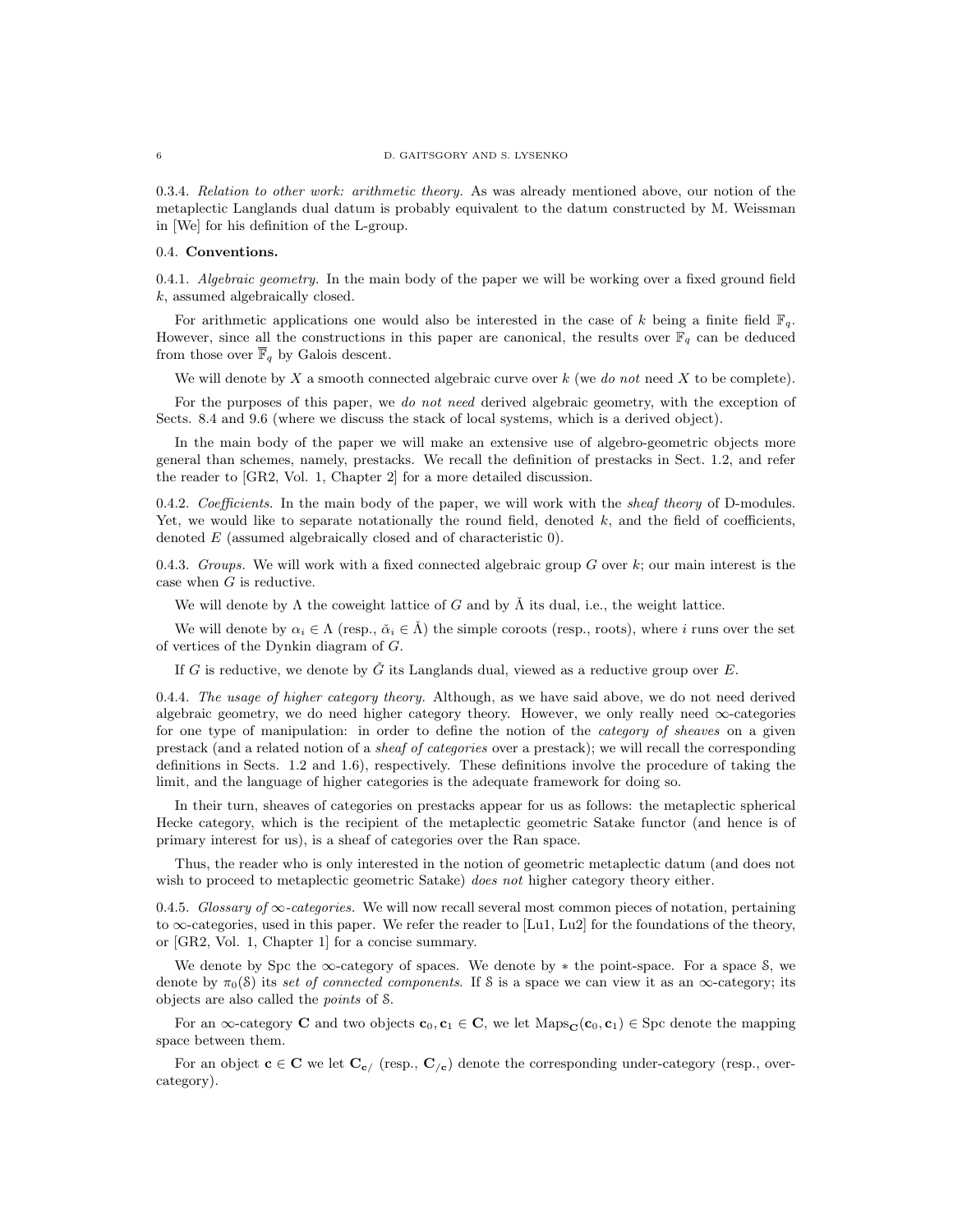In several places in the paper we will need the notion of left (resp., right) Kan extension. Let  $F: \mathbf{C} \to \mathbf{D}$  be a functor, and let **E** is an  $\infty$ -category with colimits. Then the functor

(0.7) 
$$
\text{Funct}(\mathbf{D}, \mathbf{E}) \stackrel{\circ F}{\longrightarrow} \text{Funct}(\mathbf{C}, \mathbf{E})
$$

admits a left adjoint, called the functor of left Kan extension along F.

For  $\Phi \in$  Funct(**C**, **E**), the value of its left Kan extension on  $\mathbf{d} \in \mathbf{D}$  is calculated by the formula

$$
\underset{(\mathbf{c}, F(\mathbf{c}) \rightarrow \mathbf{d}) \in \mathbf{C} \times \mathbf{D}/\mathbf{d}}{\operatorname{colim}} \underset{\mathbf{D}}{\Phi(\mathbf{c})}.
$$

The notion of *right Kan extension* is obtained similarly: it is the right adjoint of  $(0.7)$ ; the formula for it is given by

$$
\lim_{(\mathbf{c},\mathbf{d}\rightarrow F(\mathbf{c}))\in \mathbf{C}\times \mathbf{D}_{\mathbf{d}}/\mathbf{D}}\Phi(\mathbf{c}).
$$

0.4.6. DG categories. We let DGCat denote the  $\infty$ -category of DG categories over E, see [GR2, Vol. 1, Chapter 1, Sect. 10.3.3] (in *loc.cit.* it is denoted  $DGCat_{cont}$ ). I.e., we will assume all our DG categories to be cocomplete and we allow only colimit-preserving functors as 1-morphisms.

For example, let R be a DG associative algebra over k. Then we let R-mod denote the corresponding DG category of R-modules (i.e., its homotopy category is the usual derived category of the abelian category of R-modules, without any boundedness conditions).

For an algebraic group H over E, we let  $\text{Rep}(H)$  denote the DG category of representations of H, see, e.g., [DrGa, Sects. 6.4.3-6.4.4].

The piece of structure on DGCat that we will exploit extensively is the operation of tensor product, which makes DGCat into a symmetric monoidal category.

For a pair of DG associative algebras  $R_1$  and  $R_2$ , we have:

 $(R_1\text{-mod}) \otimes (R_2\text{-mod}) \simeq (R_1 \otimes R_2)\text{-mod}.$ 

0.5. Acknowledgements. The first author like to thank J. Lurie for numerous helpful discussions related to factorization gerbes.

We would also like to thank the referee for some very helpful comments.

#### 1. Preliminaries

This section is included for the reader's convenience: we review some constructions in algebraic geometry that involve higher category theory. The reader having a basic familiarity with this material should feel free to skip it.

1.1. Some higher algebra. To facilitate the reader's task, in this subsection we will review some notions from higher algebra that will be used in this paper. The main reference for this material is [Lu2].

We should emphasize that for the purposes of studying geometric metaplectic data, we only need higher algebra in  $\infty$ -categories that are  $(n, 1)$ -categories for small values of n. The corresponding objects can be studied in a hands-on way (i.e., we do not need the full extent of higher category theory).

The only place where we really need higher categories is for working with categories of sheaves on prestacks.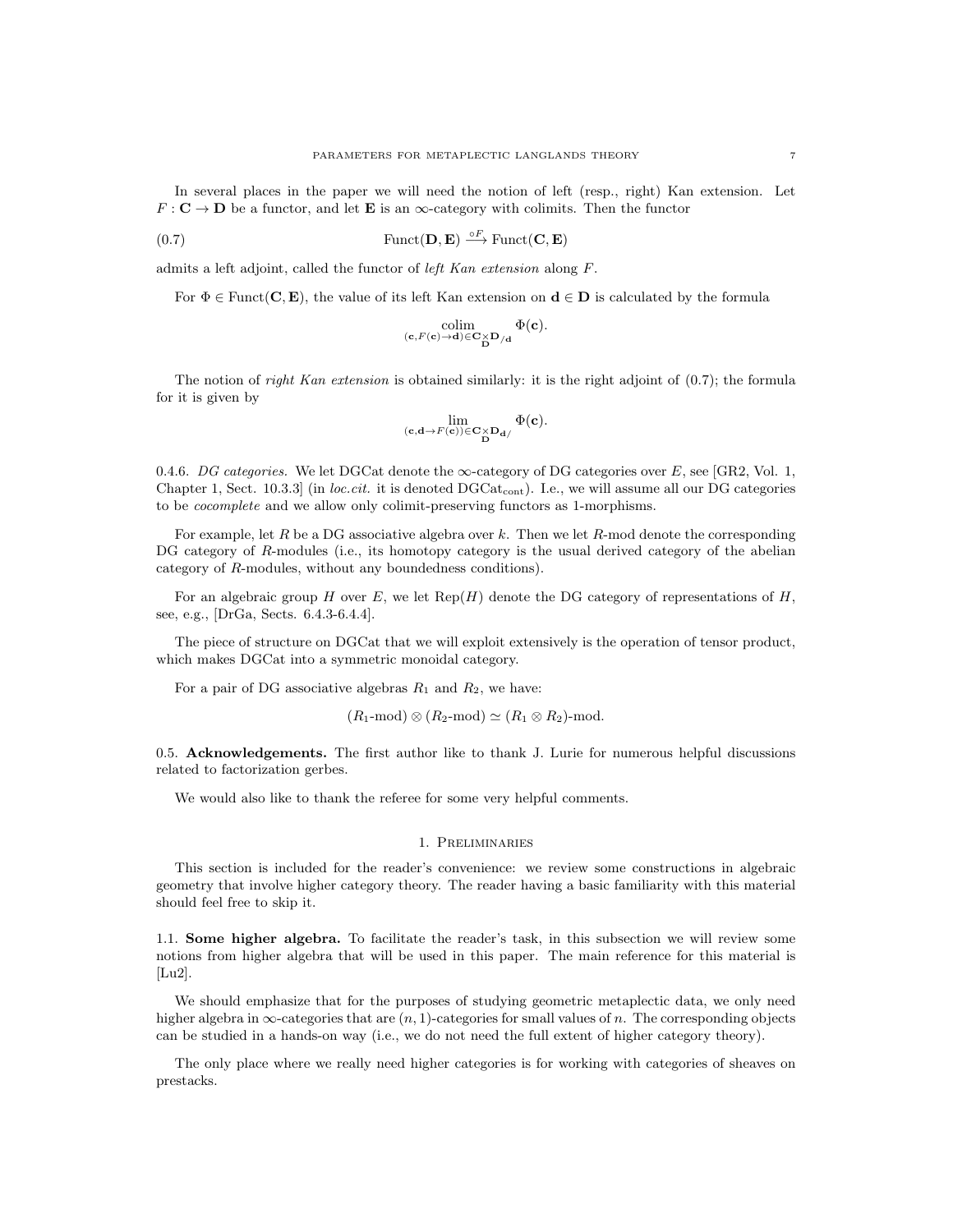1.1.1. Monoids and groups. In any  $\infty$ -category C that contains finite products (including the empty finite product, i.e., a final object), it makes sense to consider the category Monoid $(C)$  of monoid-objects in C. This is a full subcategory in the category of *simplicial objects* of C (i.e., Funct( $\Delta^{op}, C$ )) that consists of objects, satisfying the Segal condition.

One defines the category commutative monoids  $ComMonoid(C)$  in  $C$  similarly, but using the category Fin<sub>s</sub> of pointed finite sets instead of  $\mathbf{\Delta}^{\text{op}}$ .

For example, take  $C = \infty$ -Cat. In this way we obtain the notion of monoidal (resp., symmetric monoidal) category.

1.1.2. The  $\infty$ -category Monoid(C) (resp., ComMonoid(C)) contains the full subcategory of group-like objects, denoted  $Grp(\mathbf{C})$  (resp.,  $ComGrp(\mathbf{C})$ ).

Let Ptd(C) be the category of pointed objects in C, i.e.,  $C_{\ast}$ , where  $\ast$  denotes the final object in C. We have the loop functor

$$
\Omega: \mathrm{Ptd}(\mathbf{C}) \to \mathrm{Grp}(\mathbf{C}), \quad (* \to \mathbf{c}) \mapsto * \times *.
$$

The left adjoint of this functor (if it exists) is called the functor of the *classifying space* and is denoted

$$
H \mapsto B(H).
$$

1.1.3. For  $C = \text{Spc}$  (or  $C = \text{Funct}(D, \text{Spc})$  for some other category D), the functor B does exist and is fully faithful. The essential image of  $B : \text{Grp(Spc)} \to \text{Ptd(Spc)}$  consists of *connected* spaces.

For an object  $S \in \text{Ptd}(Spc)$ , its *i*-th homotopy group  $\pi_i(S)$  is defined to be

 $\pi_0(\Omega^i(\mathcal{S})),$ 

where  $\Omega^{i}(\mathcal{S})$  is viewed as a plain object of Spc.

1.1.4. For  $k \geq 0$ , we introduce the category  $\mathbb{E}_k(C)$  of  $\mathbb{E}_k$ -objects in **C** inductively, by setting

$$
\mathbb{E}_0(\mathbf{C}) = \mathrm{Ptd}(\mathbf{C})
$$

and

$$
\mathbb{E}_k(\mathbf{C}) = \mathrm{Monoid}(\mathbb{E}_{k-1}(\mathbf{C})).
$$

Let  $\mathbb{E}_k^{\text{grp-like}}(\mathbf{C}) \subset \mathbb{E}_k(\mathbf{C})$  the full subcategory of group-like objects, defined to be the preimage of

$$
\mathrm{Grp}(\mathbf{C})\subset \mathrm{Monoid}(\mathbf{C})=\mathbb{E}_1(\mathbf{C})
$$

under any of the k possible forgetful functors  $\mathbb{E}_k(\mathbf{C}) \to \mathbb{E}_1(\mathbf{C})$ .

The functor  $B: \text{Grp}(Spc) \to \text{Ptd}(Spc)$  (if it exists) induces a functor

$$
B: \mathbb{E}_k^{\text{grp-like}}(\mathbf{C}) \rightleftarrows \mathbb{E}_{k-1}^{\text{grp-like}}(\mathbf{C}) : \Omega
$$

for  $k \geq 2$ , which is the left adjoint of

$$
\Omega: \mathbb{E}_{k-1}^{\mathrm{grp-like}}(\mathbf{C}) \to \mathbb{E}_{k}^{\mathrm{grp-like}}(\mathbf{C}).
$$

For  $i \leq k$  we let  $B^i$  denote the resulting functor

$$
\mathbb{E}_k^{\text{grp-like}}(\mathbf{C}) \to \mathbb{E}_{k-i}^{\text{grp-like}}(\mathbf{C}).
$$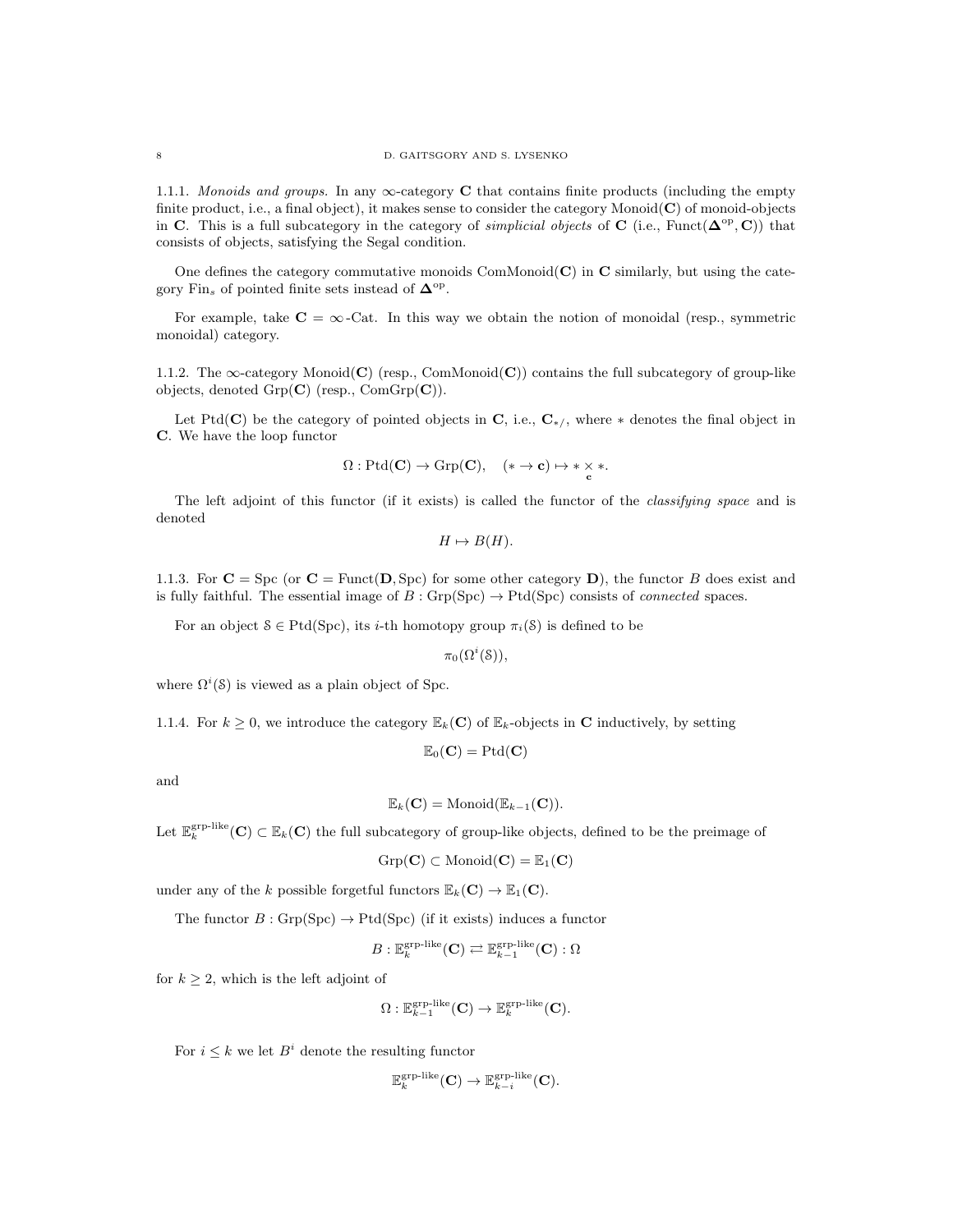1.1.5. One shows that the forgetful functor

 $Monoid(ComMonoid(C)) \rightarrow ComMonoid(C)$ 

is an equivalence.

This implies that for every  $k$  we have a canonically defined functor

$$
\mathrm{ComMonoid}(\mathbf{C}) \to \mathbb{E}_k(\mathbf{C}),
$$

and these functors are compatible with the forgetful functors  $\mathbb{E}_k(C) \to \mathbb{E}_{k-1}(C)$ . Thus, we obtain a canonically defined functor

(1.1) ComMonoid(C)  $\to \mathbb{E}_{\infty}(\mathbf{C}) := \lim_{\leftarrow} \mathbb{E}_k(\mathbf{C}).$ 

It is known (see [Lu2, Remark 5.2.6.26]) that the functor (1.1) is an equivalence.

1.1.6. The category

$$
\mathrm{ComGrp}(\mathrm{Spc})\simeq \mathbb{E}_\infty^{\mathrm{grp-like}}(\mathrm{Spc})
$$

identifies with that of connective spectra.

For any  $i \geq 0$ , we have the mutually adjoint endo-functors

 $B^i : \text{ComGrp}(\text{Spc}) \rightleftarrows \text{ComGrp}(\text{Spc}) : \Omega^i$ 

with  $B^i$  being fully faithful.

1.1.7. Let A be an object of  $\mathbb{E}_2^{\text{grp-like}}(\text{Spc})$ , so that  $B(A)$  is an object of Grp(Spc).

By an action of A on an  $\infty$ -category **C** we shall mean an action of  $B(A)$  on **C** as an object of ∞ -Cat.

For example, taking  $A = E^{\times} \in \text{ComGrp(Spc)}$ , we obtain an action of  $E^{\times}$  on any DG category. Explicitly, we identify  $B(E^{\times})$  with the space of  $E^{\times}$ -torsors, i.e., lines, and the action in question sends a line  $\ell$  to the endofunctor

 $\mathbf{c} \mapsto \ell \otimes \mathbf{c}$ .

### 1.2. Prestacks.

1.2.1. Let Sch<sup>aff</sup> be the category of *classical* affine schemes over  $k$ .

We let PreStk denote the category of all (accessible) functors

$$
(\mathrm{Sch}^{\mathrm{aff}})^{\mathrm{op}} \to \mathrm{Spc}.
$$

We shall say that an object of PreStk is *n*-truncated if it takes values in the full subcategory of Spc that consists of *n*-truncated spaces<sup>5</sup>.

The  $\infty$ -category of *n*-truncated prestacks is in fact an  $(n+1, 1)$ -category. For small values of *n*, one can work with it avoiding the full machinery of higher category theory.

Remark 1.2.2. There will be two types of prestacks in this paper: the "source" type and the "target" type. The source type will be various geometric objects associated to the group  $G$  and the curve X, such as the Ran space, affine Grassmannian  $\text{Gr}_G$ , the loop group  $\mathfrak{L}(G)$ , etc. These prestacks re 0-truncated, i.e., they take values in the full subcategory

 $Sets \subset Spec.$ 

There will be a few other source prestacks (such as  $Bun<sub>G</sub>$  or quotients of  $Gr<sub>G</sub>$  by groups acting on it) and they will be 1-truncated (i.e., they take values in the full subcategory of Spc spanned by ordinary groupoids).

When we talk about the category of sheaves on a prestack, the prestack in question will be typically of the source type.

<sup>&</sup>lt;sup>5</sup>An object of Spc is said to be truncated, if for any choice of a base point, its homotopy groups  $\pi_{n'}$  vanish for  $n' > n$ .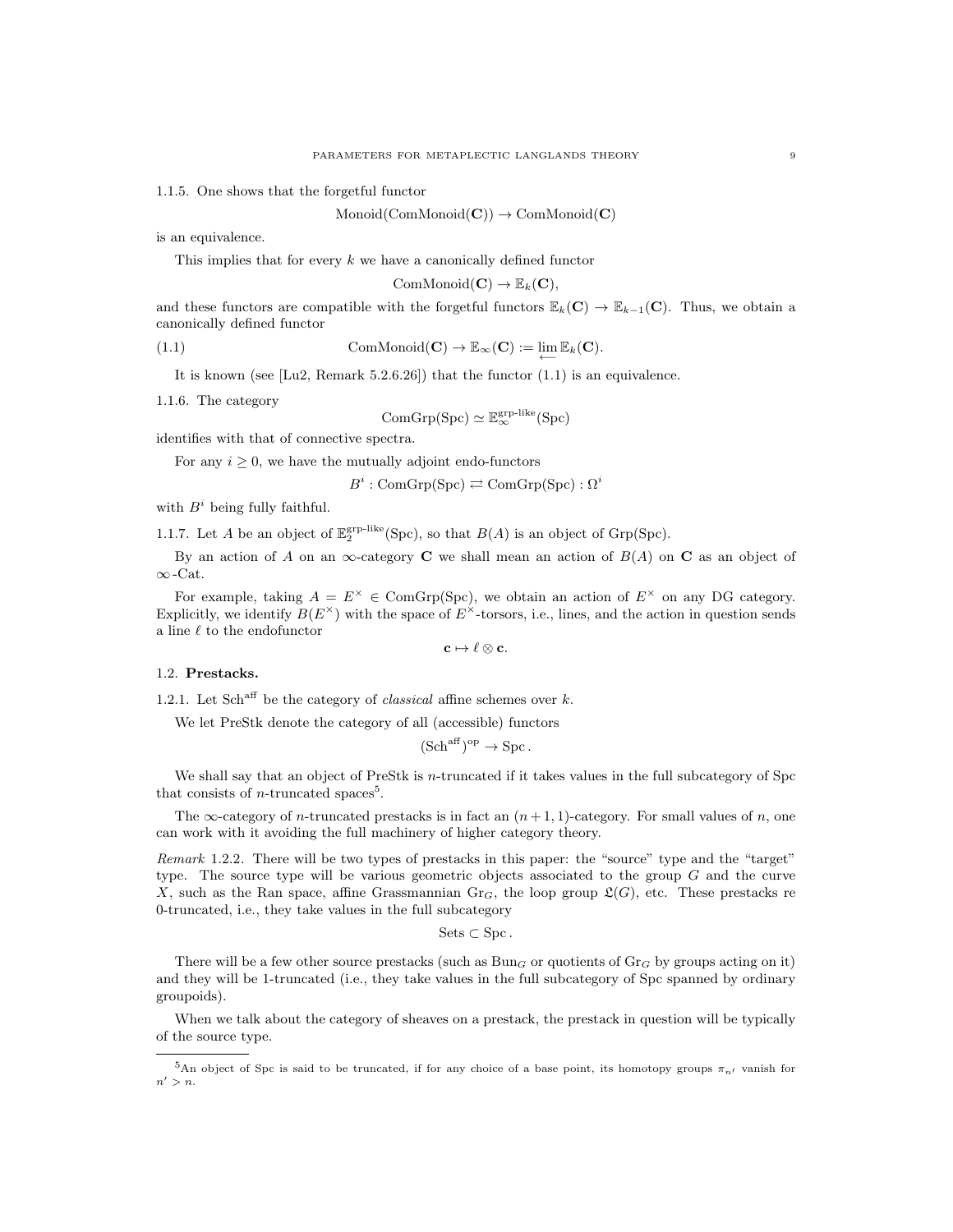The target prestacks will be of the form  $B<sup>n</sup>(A)$  (see Sect. 1.1.5), where A is a prestack that takes a constant value A, where A is a *discrete* abelian group (or its sheafification in, say, the *étale topology*, denoted  $B<sub>et</sub><sup>n</sup>(A)$ , see below). Such a prestack is *n*-truncated. When *n* is small, they can be described in a hands-on way by specifying objects, 1-morphisms, 2-morphisms, etc; in this paper n will be  $\leq 4$ , and in most cases  $\leq 2$ .

For example, we will often use the notion of a *multiplicative* A-gerbe on a group-prestack  $H$ . Such an object is the same as a map of group-prestacks

$$
\mathfrak{H} \to B^2_{\text{et}}(A).
$$

1.2.3. Let  $Sch_{ft}^{aff} \subset Sch^{aff}$  denote the full subcategory of affine schemes of finite. Functorially, thus subcategory can be characterized as consisting of *co-compact* objects, i.e.,  $S \in Sch^{aff}$  if and only if the functor

$$
S' \mapsto \text{Hom}(S', S)
$$

commutes with filtered limits.

Moreover, every object of Sch<sup>aff</sup> can be written as a filtered limit of objects of Sch<sup>aff</sup><sub>t</sub>.

The two facts mentioned above combine to the statement that we can identify Sch<sup>aff</sup> with the pro-completion of Schaff.

1.2.4. We let

PreStklft ⊂ PreStk

denote the full subcategory consisting of functors that preserve filtered colimits. I.e.,  $\mathcal{Y} \in \text{PreStk}$  is locally of finite type if for

$$
S=\lim_{\alpha}S_{\alpha},
$$

the map

$$
Maps(S, \mathcal{Y}) \to \underset{\alpha}{\text{colim}} \ Maps(S_{\alpha}, \mathcal{Y})
$$

is an isomorphism in Spc.

The functors of restriction and left Kan extension along

$$
(1.2) \t\t\t (Schftaff)op \hookrightarrow (Schaff)op
$$

define an equivalence between  $PreStk<sub>lift</sub>$  and the category of all functors

$$
(\mathrm{Sch}^{\mathrm{aff}}_{\mathrm{ft}})^\mathrm{op} \to \mathrm{Spc}.
$$

If  $\mathcal{F} \in \text{PreStk}_{\text{lift}}$  is such that its restriction to  $\text{Sch}^{\text{aff}}_{\text{fit}}$  takes values in *n*-truncated spaces, then  $\mathcal{Y}$  itself is n-truncated.

1.2.5. In this paper we will work with the étale topology on  $Sch<sup>aff</sup>$ . Let

```
Stk ⊂ PreStk
```
be the full subcategory consisting of objects that satisfy descent for Čech nerves of étale morphisms, see [GR2, Vol. 1, Chapter 2, Sect. 2.3.1].

The inclusion Stk  $\hookrightarrow$  PreStk admits a left adjoint, called the functor of étale sheafification, denoted  $L_{\text{et}}$ .

This functor sends *n*-truncated objects to *n*-truncated objects.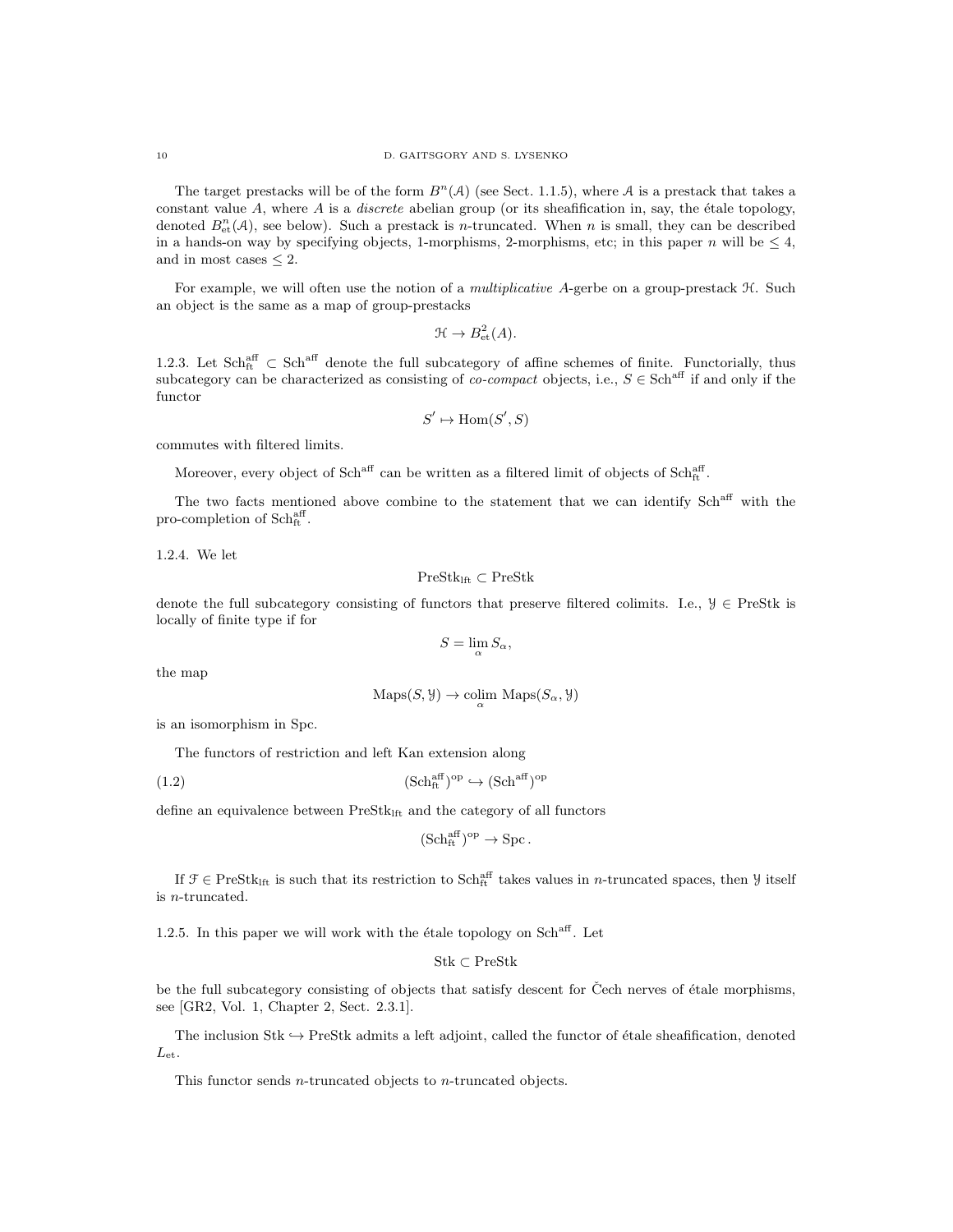1.2.6. Denote

$$
\mathrm{Stk}_{\mathrm{lft}}:=\mathrm{Stk}\cap\mathrm{PreStk}_{\mathrm{lft}}\subset\mathrm{PreStk}\,.
$$

However, we can consider a different subcategory of PreStk<sub>lft</sub>, denoted NearStk<sub>lft</sub>. Namely, identifying  $PreStk<sub>lift</sub>$  with  $Func((Sch<sub>ft</sub><sup>aff</sup>)<sup>op</sup>, Spec)$ , we can consider the full subcategory consisting of functors that satisfy descent for Čech covers of étale morphisms (within  $\text{Sch}^{\text{aff}}_{\text{ft}}$ ).

Restriction along (1.2) sends  $Stk<sub>lft</sub>$  to NearSt $k<sub>lft</sub>$ . However, it is not true that the functor of left Kan extension along  $(1.2)$  sends NearStk<sub>lft</sub> to Stk<sub>lft</sub>. However, the following weaker statement holds (see [GR2, Vol. 1, Chapter 2, Proposition 2.7.7]):

**Lemma 1.2.7.** Assume that  $\mathcal{Y} \in \text{Funct}((\text{Sch}_{ft}^{\text{aff}})^{\text{op}}, \text{Spc})$  is n-truncated for some n. Then the left Kan extension of  $\mathcal{Y}$  along (1.2) belongs to Stkl<sub>ft</sub>.

This formally implies:

Corollary 1.2.8. If  $\mathcal{Y} \in \text{PreStk}_{\text{lift}}$  is n-truncated for some n, then  $L_{\text{et}}(\mathcal{Y})$  belongs to Stkl<sub>ft</sub>.

### 1.3. Gerbes.

1.3.1. Let *Y* be a prestack, and let A be a group-like  $\mathbb{E}_n$ -object in the category PreStk<sub>/Y</sub>, for  $n \geq 1$ . In other words, for a given  $(S \stackrel{y}{\to} Y) \in (\text{Sch}^{\text{aff}})_{/Y}$ , the space

(1.3) 
$$
\operatorname{Maps}(S, \mathcal{A}) \underset{\text{Maps}(S, \mathcal{Y})}{\times} \{y\}
$$

is a group-like  $\mathbb{E}_n$ -object of Spc, in a way functorial in  $(S, y)$ .

We include the case of  $n = \infty$ , when we stipulate that A is a commutative group-object of PreStk<sub>/Y</sub>. I.e., (1.3) should be a commutative group-object of Spc, i.e., a connective spectrum.

For any  $0 \leq i \leq n$ , we let  $B^{i}(A)$  denote the *i*-fold classifying space of A. This is a group-like  $\mathbb{E}_{n-i}$ -object in PreStk<sub>/y</sub>. For  $i=1$  we simply write  $B(\mathcal{A})$  instead of  $B^1(\mathcal{A})$ .

1.3.2. We let  $B^i_{\text{\rm et},y}(\mathcal{A})$  (resp.,  $B^i_{\text{Zar},y}(\mathcal{A})$ ) denote the étale (resp., Zariski) sheafification of  $B^i(\mathcal{A})$  in the category  $(\text{Sch}^{\text{aff}})_{/y}$  (see [GR2, Vol. 1, Chapter 2, Sect. 2.3]). We will be interested in spaces of the form

(1.4) 
$$
\text{Maps}_{/\mathcal{Y}}(\mathcal{Y}, B^i_{\text{et},/\mathcal{Y}}(\mathcal{A})),
$$

where  $\text{Maps}_{/y}(-, -)$  is short-hand for  $\text{Maps}_{\text{PreStk}_{/y}}(-, -)$ .

Note that (1.4) is naturally a group-like  $\mathbb{E}_{n-i}$ -space (resp., a commutative group object in Spc if  $n = \infty$ ).

1.3.3. In most examples, we will take A to be of the form  $A \times \mathcal{Y}$ , where A is a torsion abelian group, considered as a constant prestack. In this case

$$
\operatorname{Maps}_{/\mathcal{Y}}(\mathcal{Y}, B^i_{\mathrm{et},/\mathcal{Y}}(\mathcal{A})) \simeq \operatorname{Maps}(\mathcal{Y}, B^i_{\mathrm{et}}(\mathcal{A})).
$$

Note that

$$
\pi_j\left(\text{Maps}(\mathcal{Y}, B^i_{\text{et}}(A))\right) = \begin{cases} H^{i-j}_{\text{et}}(\mathcal{Y}, A), & j \leq i; \\ 0, & j > i. \end{cases}
$$

Here  $H_{\text{et}}^{\bullet}(\mathcal{Y},A)$  refers to the étale cohomology of  $\mathcal{Y}$  with coefficients in A. In other words, it is the cohomology of the object

$$
C_{et}^{\bullet}(\mathcal{Y}, A) := \varprojlim_{(S, y) \in Sch^{\mathrm{aff}}/\mathcal{Y}} C_{et}^{\bullet}(S, A),
$$

see [GL2, Construction 3.2.1.1].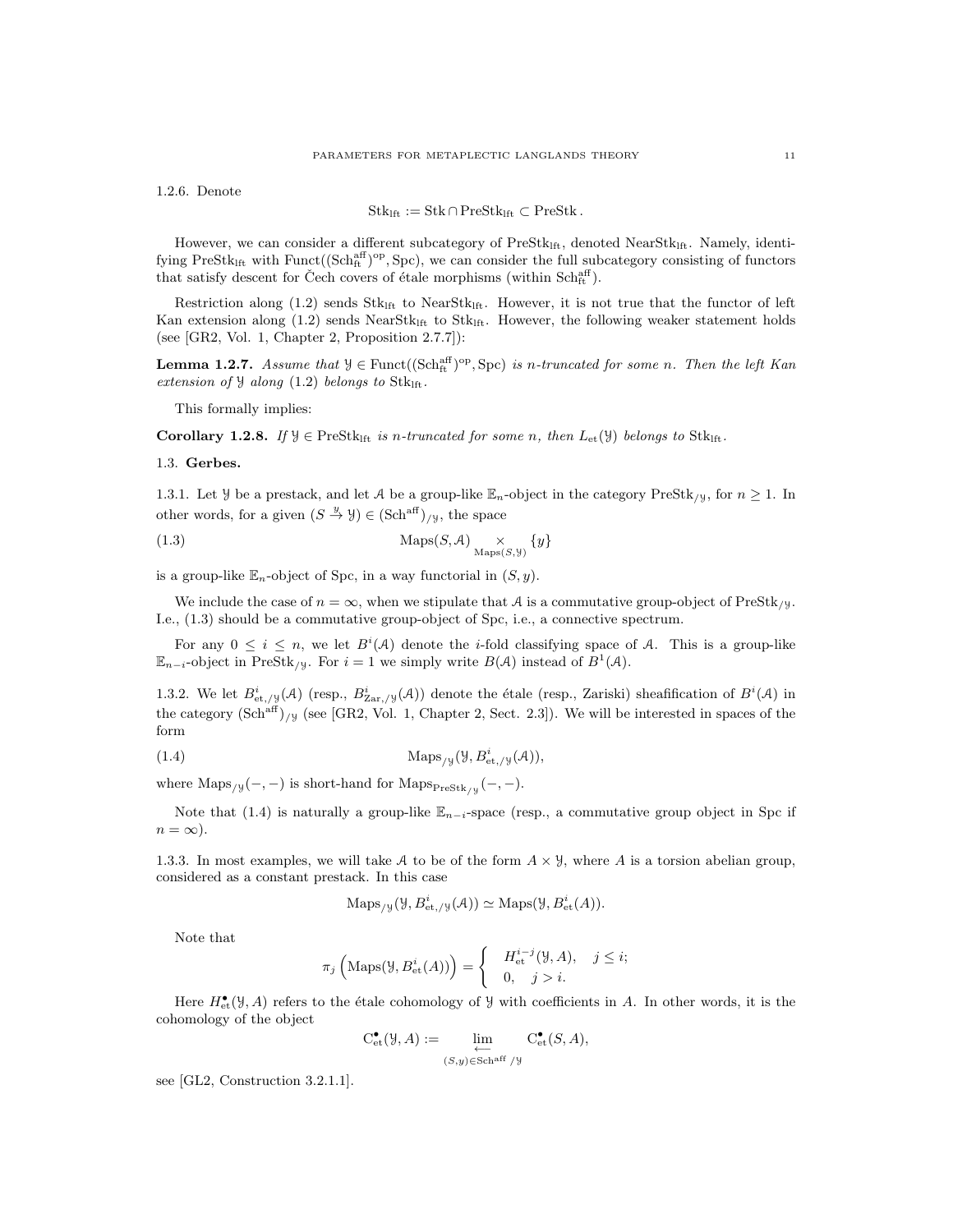1.3.4. Note also that in this case the functor

$$
S \mapsto \text{Maps}(S, B^i_{\text{et}}(A)), \quad (\text{Sch}^{\text{aff}})^{\text{op}} \to \text{Spc}
$$

identifies with the *left Kan extension* of its restriction to  $(\text{Sch}_{ft}^{\text{aff}})^{\text{op}}$ . I.e., if an affine scheme S is written as a filtered limit

$$
S=\varprojlim_\alpha S_\alpha,\quad S_\alpha\in\mathop{\rm Sch}\nolimits_{\mathop{\rm{ft}}}^{\mathop{\rm{aff}}},
$$

then the map

$$
\underset{\alpha}{\text{colim}} \text{ Maps}(S_{\alpha}, B_{\text{et}}^{i}(A)) \to \text{Maps}(S, B_{\text{et}}^{i}(A))
$$

is an isomorphism (this latter assertion means that  $B_{\text{et}}^{i}(A)$  is locally of finite type as a prestack), see Corollary 1.2.8.

1.3.5. For  $k = 1$ , the points of the space

(1.5) 
$$
\text{Tors}_{\mathcal{A}}(\mathcal{Y}) := \text{Maps}_{/\mathcal{Y}}(\mathcal{Y}, B_{\text{et},/\mathcal{Y}}(\mathcal{A}))
$$

are by definition A-torsors on Y.

1.3.6. Our primary interest is the cases of  $k = 2$ . We will call objects of the space

(1.6) 
$$
\text{Ge}_{\mathcal{A}}(\mathcal{Y}) := \text{Maps}_{/\mathcal{Y}}(\mathcal{Y}, B^2_{\text{et},/\mathcal{Y}}(\mathcal{A})).
$$

A-gerbes on Y.

When A is of the form 
$$
A \times Y
$$
 (see Sect. 1.3.3 above), we will simply write  $Ge_A(Y)$ .

1.4. Gerbes coming from line bundles. In this subsection we will be studying gerbes for a constant commutative group-prestack, corresponding to a torsion abelian group A. In what follows, we will be assuming that the orders of elements of  $A$  are co-prime to char $(k)$ .

1.4.1. Let  $A(-1)$  denote the group

colim  $\text{Hom}(\mu_n, A)$  for any  $n \gg 1$ .

In the above formula we regard N as a poset via

 $n' \geq n \Leftrightarrow n \mid n',$ 

and in forming the above colimit the transition maps are given by

(1.7) 
$$
\mu_{n'} \stackrel{x \mapsto x^{\frac{n'}{n}}}{\longrightarrow} \mu_n, \text{ for } n | n'.
$$

For future reference, denote also

$$
A(1) = \operatorname*{colim}_{n \in \mathbb{N}} \left( \mu_{n'} \underset{\mathbb{Z}/n'\mathbb{Z}}{\otimes} A_{n \text{-tors}} \right),
$$

where  $A_{n\text{-tors}} \subset A$  is the subgroup of *n*-torsion elements, and in the above formula n' is any integer divisible by n.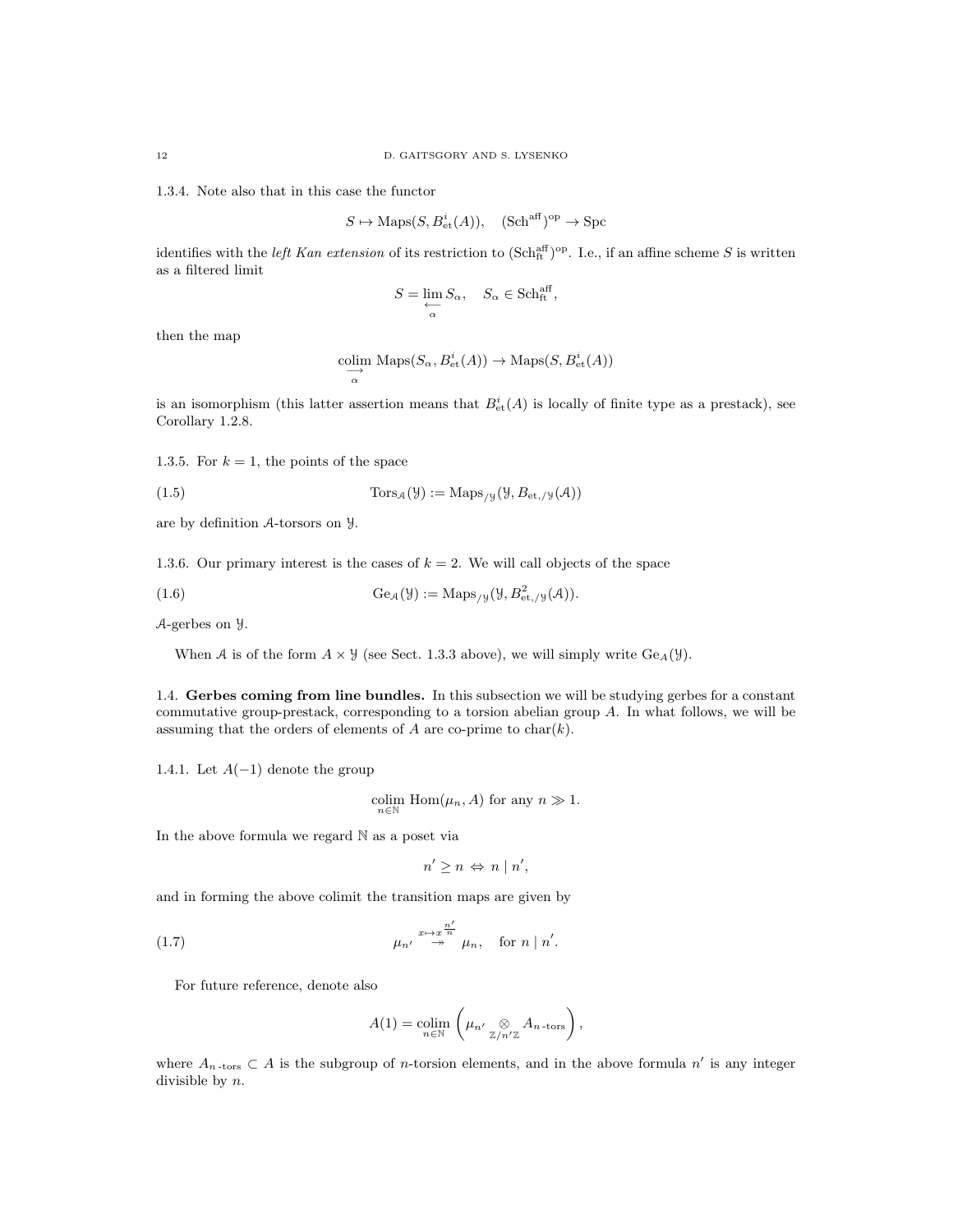1.4.2. We claim that to any line bundle L on a prestack y and an element  $a \in A(-1)$  one can canonically associate an A-gerbe, denoted  $\mathcal{L}^a$ , over  $\mathcal{Y}$ .

It suffices to perform this construction for  $A = \mu_n$  and a coming from the identity map  $\mu_n \to \mu_n$ . In this case, the corresponding  $\mu_n$ -gerbe will be denoted  $\mathcal{L}^{\frac{1}{n}}$ .

By definition, for an affine test scheme S over  $\mathcal{Y}$ , the value of  $\mathcal{L}^{\frac{1}{n}}$  on S is the groupoid of pairs

$$
(\mathcal{L}', (\mathcal{L}')^{\otimes n} \simeq \mathcal{L}|_S),
$$

where  $\mathcal{L}'$  is a line bundle on S.

Note that if  $\mathcal L$  admits an *n*-th root  $\mathcal L'$ , then this  $\mathcal L'$  determines a trivialization of  $\mathcal L^{\frac{1}{n}}$ .

Remark 1.4.3. We emphasize the notational difference between the  $\mu_n$ -gerbe  $\mathcal{L}^{\frac{1}{n}}$ , and the line bundle  $\mathcal{L}^{\otimes \frac{1}{n}}$ , when the latter happens to exist. Namely, a choice of  $\mathcal{L}^{\otimes \frac{1}{n}}$  defines a trivialization of the gerbe  $\mathcal{L}^{\frac{1}{n}}$ .

1.4.4. Let Y be a smooth scheme, and let  $Z \subset Y$  be a subvariety of codimension one. Let  $Z_i, i \in I$ denote the irreducible components of Z. For every i, let  $\mathcal{O}(Z_i)$  denote the corresponding line bundle on  $Y$ , trivialized away from  $Z$ .

We obtain a homomorphism

(1.8) 
$$
\text{Maps}(I, A(-1)) \to \text{Ge}_A(Y) \underset{\text{Ge}_A(Y-Z)}{\times} *, \quad (I \mapsto a_i) \rightsquigarrow \bigotimes_i \mathcal{O}(Z_i)^{a_i}
$$

**Lemma 1.4.5.** Assume that the orders of elements in A are prime to char(k), i.e., that A has no p-torsion, where  $p = \text{char}(k)$ . Then the map (1.8) is an isomorphism in Spc.

*Proof.* The assertion follows from the fact that the étale cohomology group  $H_{et, Z}^i(Y, A)$  identifies with Maps $(I, A(-1))$  for  $i = 2$  and vanishes for  $i = 1, 0$ .

1.5. The sheaf-theoretic context. Most of this paper is devoted to the discussion of gerbes. However, in the last two sections, we will apply this discussion in order to formulate metaplectic geometric Satake. The latter involves sheaves and more generally sheaves of categories on various geometric objects.

1.5.1. There are several possible sheaf-theoretic contexts (for schemes of finite type):

(a) For any ground field k one can consider the derived category of  $\ell$ -adic sheaves with constructible cohomology.

(b) When the ground field is  $\mathbb{C}$ , then for an arbitrary algebraically closed field E of characteristic 0, we can consider sheaves of complexes of E-vector spaces with constructible cohomology.

(c) When the ground field  $k$  has characteristic 0, we can consider the derived category of D-modules.

Since our view is to towards quantum geometric Langlands, we will limit the discussion to the third case. That said, we will keep the notational distinction between the ground field, denoted  $k$ , and the field of coefficients for our sheaves, denoted  $E$ , although in the D-module case they are the same.

1.5.2. When discussing sheaves (and sheaves of categories) we will only need to consider algebrogeometric objects that are locally of finite type, i.e., prestacks that belong to PreStk<sub>lft</sub>, see Sect. 1.2.4.

In what follows, in order to simplify the notation, we will omit the subscripts ft and lft.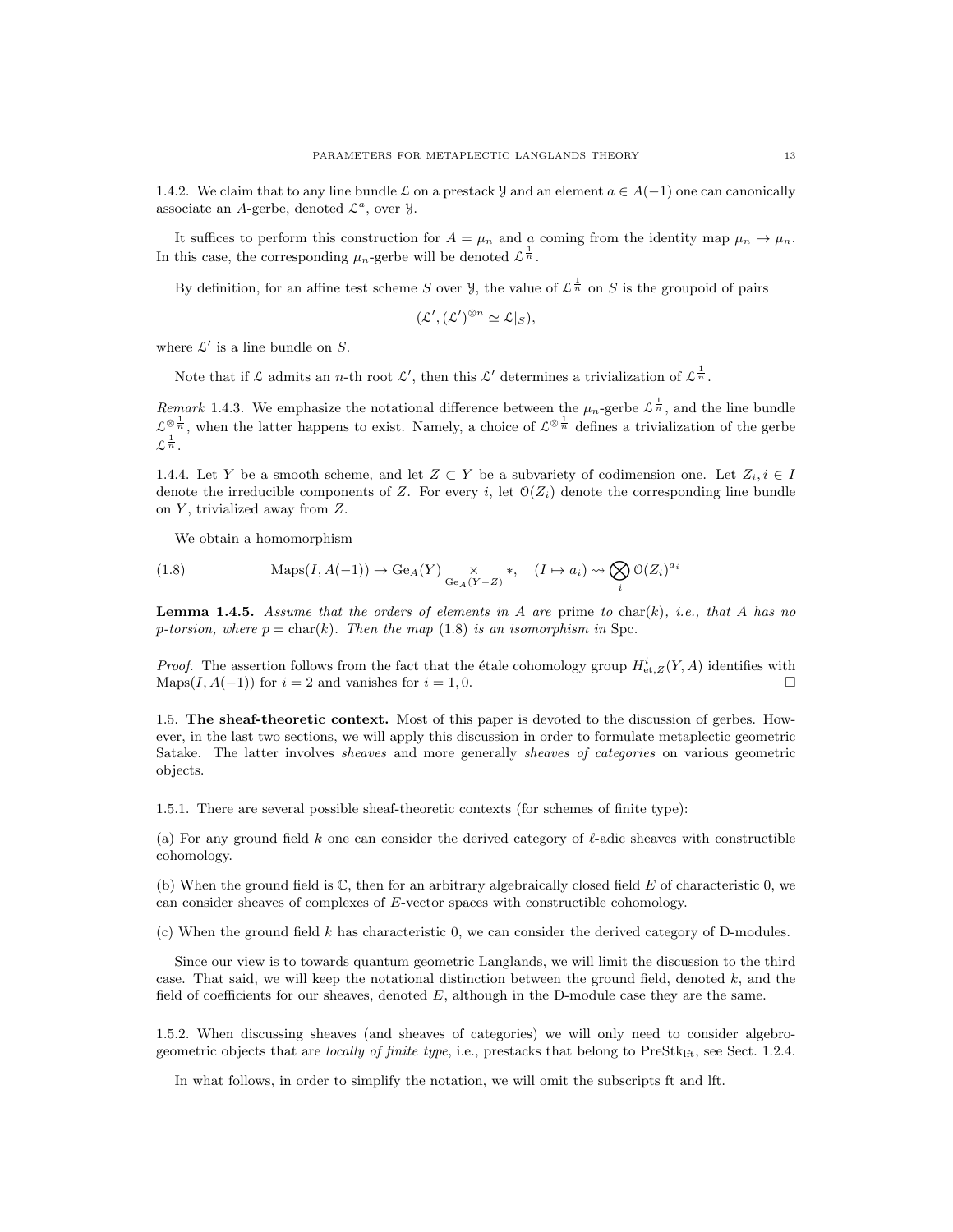1.5.3. We will denote by

(1.9) 
$$
\text{Shv}: (\text{Sch}^{\text{aff}}_{\text{ft}})^{\text{op}} \to \text{DGCat}
$$

the functor constructed in [GR2, Vol. 1, Chapter 5, Sect. 3.1] that associates to an affine scheme S of finite type the DG category

$$
Shv(S) := D\text{-mod}(S)
$$

(whose homotopy category is the unbounded derived category of quasi-coherent D-modules on S), and to a morphism  $f: S_1 \to S_2$  the functor

$$
f^!: \operatorname{Shv}(S_2) \to \operatorname{Shv}(S_1).
$$

A basic feature of this functor (and which distinguishes the D-module context from the constructible ones) is that the functor (1.9) carries a natural symmetric monoidal structure. In particular, for  $S_1, S_2 \in \text{Sch}^{\text{aff}}_{\text{ft}}$  we have a canonical equivalence

$$
Shv(S_1) \otimes Shv(S_2) \to Shv(S_1 \times S_2).
$$

1.5.4. Yoneda embedding is a fully faithful functor

$$
\mathrm{Sch}^{\mathrm{aff}}_{\mathrm{ft}}\hookrightarrow \mathrm{PreStk}_{\mathrm{lft}}\,.
$$

The right Kan extension of Shv along the (opposite of the) Yoneda embedding  $(Sch_{ft}^{aff})^{op} \rightarrow$  $(Prestk<sub>lft</sub>)<sup>op</sup>$  defines a functor

$$
Shv: (\mathrm{PreStk}_{\mathrm{lft}})^{\mathrm{op}} \to \mathrm{DGCat}.
$$

Thus, if  $\mathcal{Y} \in \mathrm{PreStk}_\mathrm{lft}$  is written as

$$
\mathcal{Y} = \mathop{\text{colim}}_{i} S_i, \quad S_i \in \mathop{\text{Sch}}_{\text{ft}}^{\text{aff}},
$$

we have by definition

$$
Shv(\mathcal{Y}) = \varprojlim_{i} Shv(S_{i}).
$$

1.6. Sheaves of categories. Sheaves of categories appear in this paper as a language in which we formulate the metaplectic geometric Satake functor. The reader can skip this subsection on the first pass, and return to it when necessary.

The discussion in this section is essentially borrowed from [Ga1].

1.6.1. Note that the diagonal morphism for affine schemes defines on every object of  $(Sch<sub>ft</sub><sup>aff</sup>)<sup>op</sup>$  a canonical structure of co-commutative co-algebra.

Hence, the symmetric monoidal structure on Shv (see [GR2, Vol. 2, Chapter 3, Corollary 6.1.2]) naturally gives rise to a functor

$$
(\mathrm{Sch}^{\mathrm{aff}}_{\mathrm{ft}})^{\mathrm{op}} \to \mathrm{ComAlg}(\mathrm{DGCat}) =: \mathrm{DGCat}^{\mathrm{SymMon}}.
$$

In particular, for every  $S \in \text{Sch}_{\text{ft}}^{\text{aff}}$ , the category  $\text{Shv}(S)$  has a natural symmetric monoidal structure, and for every  $f: S_1 \to S_2$ , the functor  $f' : \text{Shv}(S_2) \to \text{Shv}(S_1)$  is symmetric monoidal.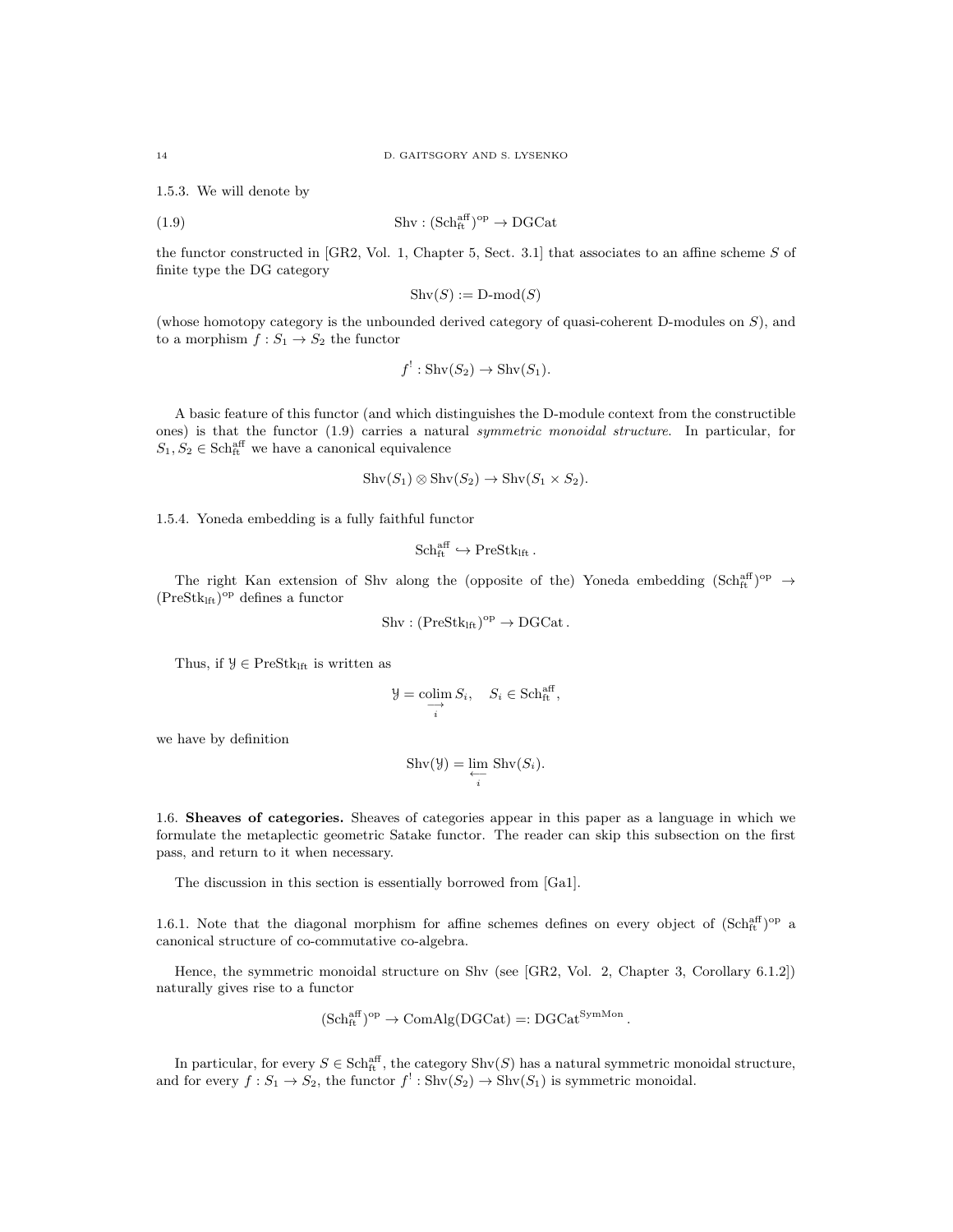1.6.2. By a sheaf of DG categories C over  $\mathcal{Y} \in \text{PreStk}_{\text{If}}$  we will mean a functorial assignment

(1.10) 
$$
(S \stackrel{y}{\to} \mathcal{Y}) \in ((\mathrm{Sch}^{\mathrm{aff}}_{\mathrm{ft}})_{/\mathcal{Y}})^{\mathrm{op}} \rightsquigarrow \mathcal{C}(S, y) \in \mathrm{Shv}(S)\text{-mod},
$$

where  $\text{Shv}(S)$ -mod denotes the category of modules in the (symmetric) monoidal category DGCat for the (commutative) algebra object  $\text{Shv}(S)$ . We impose the following quasi-coherence condition:

For a morphism of affine schemes  $f: S_1 \to S_2$ ,  $y_2: S_2 \to \mathcal{Y}$  and  $y_1 = y_2 \circ f$ , consider the corresponding functor

$$
(1.11) \qquad \qquad \mathcal{C}(S_2, y_2) \to \mathcal{C}(S_1, y_1).
$$

Part of the data of  $(1.10)$  is that the functor  $(1.11)$  should be Shv $(S_2)$ -linear. Hence, it gives rise to a functor of  $\text{Shv}(S_1)$ -module categories

(1.12) 
$$
\operatorname{Shv}(S_1) \underset{\operatorname{Shv}(S_2)}{\otimes} \mathcal{C}(S_2, y_2) \to \mathcal{C}(S_1, y_1),
$$

where ⊗ is the operation of tensor product of DG categories (see, e.g., [GR2, Vol. 1, Chapter 1, Sect. 10.4]).

We require that (1.12) should be an isomorphism.

Remark 1.6.3. What we defined as a sheaf of categories over Y would in the language of [Ga1] be rather called a crystals of categories. More precisely, [Ga1, Theorem 2.6.3] guarantees that our notion of a sheaf of categories over  $\mathcal{Y}$  coincides with the notion of a sheaf of categories over  $\mathcal{Y}_{dR}$  in the terminology of [Ga1].

1.6.4. A basic example of a sheaf of categories is denoted  $\text{Shv}_y$ ; it is defined by setting

$$
Shv_{y}(S, y) := Shv(S).
$$

Let Z be a prestack locally of finite type over *Y*. We define a sheaf of categories  $\text{Shv}(Z)_{/y}$  over *Y* by setting for  $S \stackrel{y}{\rightarrow} \mathcal{Y}$ ,

$$
Shv(Z)_{/y}(S, y) = Shv(S \underset{y}{\times} Z).
$$

The fact that for  $f : S_1 \to S_2$ , the functor

$$
\mathrm{Shv}(S_1) \underset{\mathrm{Shv}(S_2)}{\otimes} \mathrm{Shv}(S_2 \underset{\mathcal{Y}}{\times} Z) \to \mathrm{Shv}(S_1 \underset{\mathcal{Y}}{\times} Z)
$$

is an equivalence follows from [Ga1, Theorem 2.6.3].

1.6.5. Descent. Forgetting the module structure, a sheaf of DG categories C over Y defines a functor (1.13)  $((\text{Sch}^{\text{aff}}_{\text{ft}})_{/\text{Y}})^{\text{op}} \to \text{DGCat}.$ 

It follows from  $[Ga1, Theorem 2.6.3.]$  that the assignment  $(1.13)$  satisfies étale descent (in fact, it satisfies h-descent).

1.6.6. Applying to the functor (1.13) the procedure of right Kan extension along

i

$$
((\mathrm{Sch}^{\mathrm{aff}}_{\mathrm{ft}})_{/\mathcal{Y}})^{\mathrm{op}} \rightarrow ((\mathrm{PreStk}_{\mathrm{lft}})_{/\mathcal{Y}})^{\mathrm{op}},
$$

we obtain that for every prestack Z over  $\frac{1}{2}$  there is a well-defined DG category  $\mathcal{C}(Z)$ .

Namely, if

$$
Z \simeq \mathop{\text{colim}}\limits_{\longrightarrow} S_i, \quad (S_i, y_i) \in (\mathop{\text{Sch}}\nolimits_{\text{ft}}^{\text{aff}})_{/\mathcal{Y}},
$$

then

$$
\mathcal{C}(Z) = \varprojlim_{i} \mathcal{C}(S_i, y_i).
$$

We will refer to  $\mathfrak{C}(Z)$  as the "category of sections of C over  $Z$ ". By construction the DG category  $\mathcal{C}(Z)$  is naturally an object of Shv $(Z)$ -mod.

When Z is y itself, we will refer to  $C(y)$  as the "category of global sections of  $C$ ".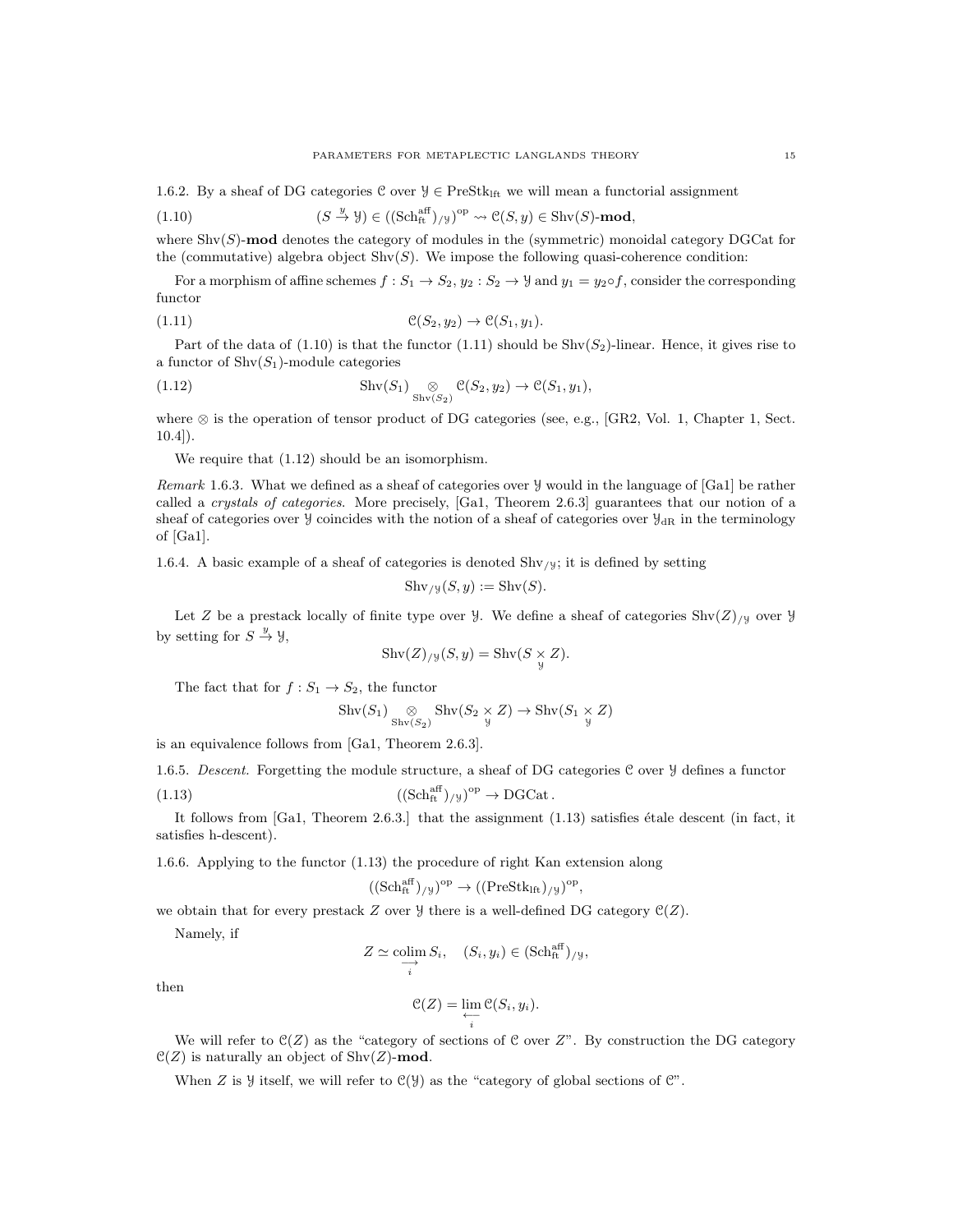1.6.7. Example. For  $C = Shv(Z)/Y$  as in Sect. 1.6.4, we have

$$
\mathcal{C}(\mathcal{Y}) \simeq \operatorname{Shv}(Z).
$$

1.6.8. The construction in Sect. 1.6.6 defines a functor

(1.14) {
$$
Sheaves of categories over \mathcal{Y} \rightarrow Shv(\mathcal{Y})\text{-mod.}
$$

The functor (1.14) admits a left adjoint given by sending

(1.15) 
$$
\mathcal{C} \rightsquigarrow \left( (S \rightarrow \mathcal{Y}) \mapsto \operatorname{Shv}(S) \underset{\operatorname{Shv}(\mathcal{Y})}{\otimes} \mathcal{C} \right).
$$

We have the following assertion from [Ga1, Theorem 1.5,2] states:

**Theorem 1.6.9.** For  $\mathcal{Y}$  that is an ind-scheme of ind-finite type, the mutually adjoint functors  $(1.14)$ and (1.15) are equivalences.

Remark 1.6.10. For the purposes of the present paper one can make do avoiding (the somewhat nontrivial) Theorem 1.6.9. However, allowing ourselves to use it simplifies a lot of discussions related to sheaves of categories.

1.7. Some twisting constructions. The material in this subsection may not have proper references in the literature, so we provide some details. The reader is advised to skip it and return to it when necessary.

1.7.1. Twisting by a torsor. Let Y be a prestack, and let  $\mathcal{H}$  (resp.,  $\mathcal{F}$ ) a group-like object in PreStk<sub>/Y</sub> (resp., an object in PreStk<sub>/Y</sub>, equipped with an action of  $\mathcal{H}$ ). In other words, these are functorial assignments

$$
(S, y) \in (\text{Sch}^{\text{aff}})_{/\mathcal{Y}} \rightsquigarrow \mathfrak{H}(S, y) \in \text{Grp}(Spec), \quad (S, y) \in (\text{Sch}^{\text{aff}})_{/\mathcal{Y}} \rightsquigarrow \mathfrak{F}(S, y) \in \text{Spc},
$$

and an action of  $\mathcal{H}(S, y)$  on  $\mathcal{F}(S, y)$ .

Let T be an H-torsor on Y. In this case, we can form a T-twist of F, denoted  $\mathcal{F}_{\mathcal{T}}$ , and which is an étale sheaf. Here is the construction<sup>6</sup>:

Consider the subcategory Split(T)  $\subset (\text{Sch}^{\text{aff}})_{/\mathcal{Y}}$  formed by  $(S, y) \in (\text{Sch}^{\text{aff}})_{/\mathcal{Y}}$  for which the torsor  $\mathcal{T}|_S$  admits a splitting. This subcategory forms a basis of the étale topology, so it is sufficient to specify the restriction of  $\mathcal{F}_{\mathcal{T}}$  to Split(T).

The sought-for functor  $\mathcal{F}_{\mathcal{T}}|_{\text{Split}(\mathcal{T})}$  is given by sending  $(S, y)$  to

$$
\left(*\underset{\mathrm{Maps}_{/\mathcal{Y}}(S,B_{\mathrm{et}}(\mathcal{H}))}{\times}*\right)_{\mathrm{Maps}_{/\mathcal{Y}}(S,\mathcal{H})}\mathcal{F},
$$

where the two maps

$$
* \to \mathrm{Maps}_{/\mathcal{Y}}(S, B_{\mathrm{et}}(\mathcal{H})) \gets *
$$

are the trivial map, and the one given by the composition

$$
S \to \mathcal{Y} \stackrel{\mathcal{T}}{\to} B_{\mathrm{et}}(\mathcal{H}),
$$

and we note that

$$
* \underset{\mathrm{Maps}_{/\,\mathcal{Y}}\, (S,B_{\mathrm{et}}(\mathcal{H}))}{\times} *
$$

is a groupoid equipped with a simply-transitive action of the group  $\text{Maps}_{/y}(S, \mathcal{H})$ .

<sup>&</sup>lt;sup>6</sup>Note that when T is the trivial torsor, the output of this construction is the étale sheafification of T.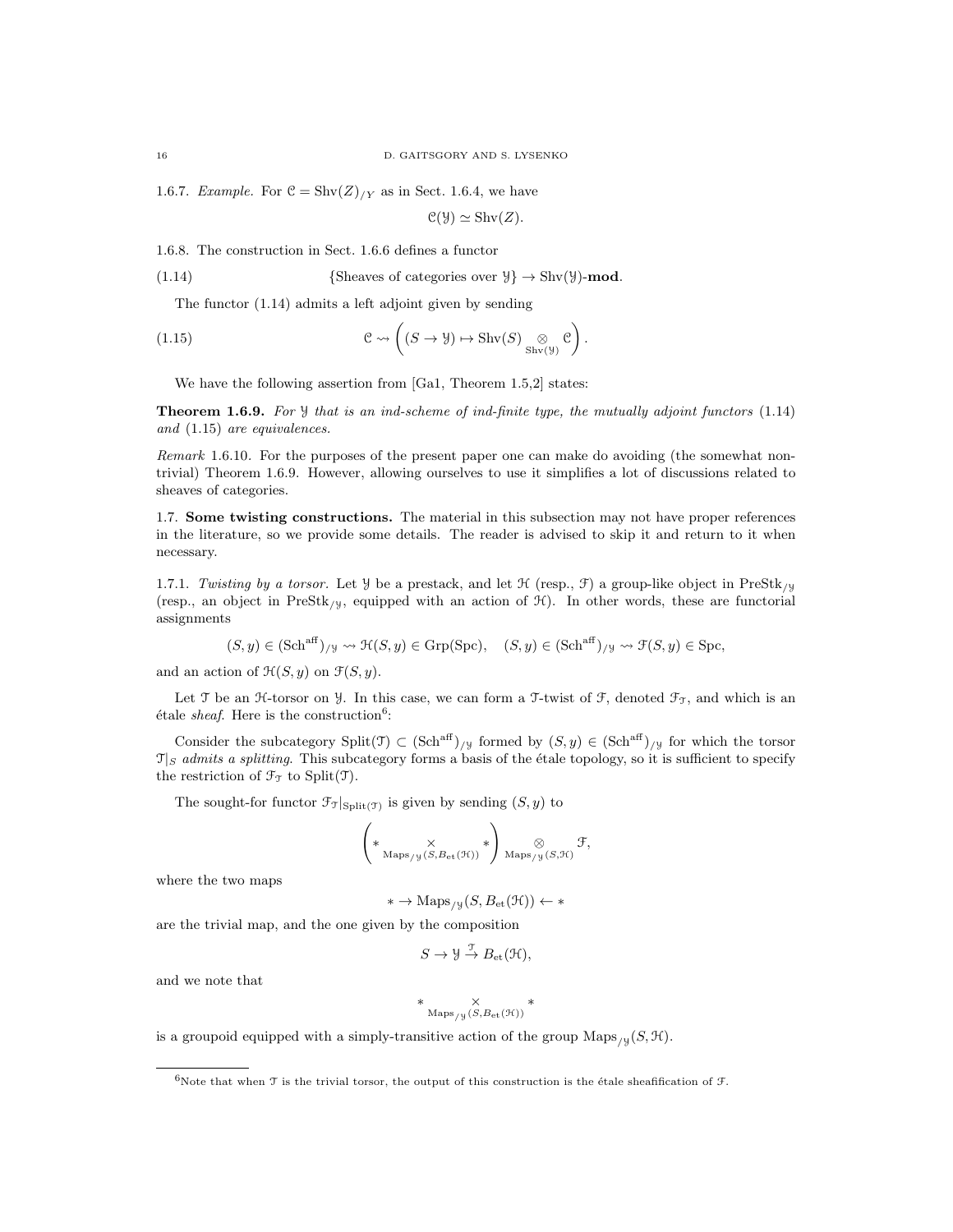1.7.2. A twist of a sheaf of categories by a gerbe. Let now C be a sheaf of DG categories over  $\mathcal{Y}$ , and let A be a group-like  $\mathbb{E}_2$ -object in  $(PreStk<sub>lft</sub>)_{/y}$ .

Let us be given an action of  $A$  on  $C$ . In other words, we are given a functorial assignment for every  $(S, y) \in (\text{Sch}^{\text{aff}}_{\text{ft}})_{y}$  of an action of  $\mathcal{A}(S, y)$  on  $\mathcal{C}(S, y)$ , see Sect. 1.1.7.

Let  $\mathcal G$  be an étale  $\mathcal A$ -gerbe on  $\mathcal Y$ . Repeating the construction of Sect. 1.7.1, we obtain that we can form the twist  $\mathfrak{C}_9$  of  $\mathfrak C$  by  $\mathfrak G$ , which is a new sheaf of DG categories over  $\mathcal Y$ .

In more detail, for  $(S, y) \in (\text{Sch}^{\text{aff}}_{\text{ft}})_{y}$  such that  $\mathcal{G}|_S$  admits a splitting, we define the value of  $\mathcal{C}_S$  on  $(S, y)$  to be

$$
\left(*\underset{\mathrm{Maps}_{/y}(S,B_{\mathrm{et}}^2(\mathcal{A}))}{\times}*\right)_{\mathrm{Maps}_{/y}(S,B_{\mathrm{et}}(\mathcal{A}))}\mathcal{C}(S,y),
$$

where the two maps

$$
* \to \mathrm{Maps}_{/\mathcal{Y}}(S, B_{\mathrm{et}}^2(\mathcal{A})) \leftarrow *
$$

are the trivial map, and the one given by the composition

$$
S \to \mathcal{Y} \stackrel{\mathcal{G}}{\to} B^2_{\text{et}}(\mathcal{A}),
$$

and we note that

$$
* \underset{\text{Maps}_{/y}(S, B_{\text{et}}^2(\mathcal{A}))}{\times} *
$$

is a groupoid equipped with a simply-transitive action of the group  $\text{Maps}_{/y}(S, B_{\text{et}}(\mathcal{A}))$ .

Concretely, for every  $(S \stackrel{y}{\to} Y) \in (\text{Sch}^{\text{aff}}_{tt})_{/Y}$  and a trivialization of  $\mathcal{G}|_S$  we have an identification

$$
\mathcal{C}_{\mathcal{G}}(S, y) \simeq \mathcal{C}(S, y).
$$

The effect of change of trivialization by a point  $a \in B_{\text{et}}(\mathcal{A})(S, y)$  has the effect of action of

 $a \in \text{Funct}(\mathcal{C}(S, y), \mathcal{C}(S, y)).$ 

1.7.3. Let A be a torsion subgroup of  $E^{\times}$ .

Let us take A to be the constant group-prestack  $\mathcal{Y} \times A$ . In this case, the embedding  $A \to E^{\times}$  gives rise to an action of A on any sheaf of DG categories.

Thus, for every  $\mathcal{G} \in \text{Ge}_{A}(\mathcal{Y})$  and any sheaf of categories C over  $\mathcal{Y}$ , we can form its twisted version CG.

1.7.4. The category of sheaves twisted by a gerbe. Let A and G be as in Sect. 1.7.3.

We apply the above construction to  $\mathcal{C} := \text{Shv}_{y}$ . Thus, for any  $(S, y) \in (\text{Sch}^{\text{aff}}_{\text{ft}})_{y}$  we have the twisted version of the category  $\text{Shv}(S)$ , denoted  $\text{Shv}_S(S)$ .

As in Sect. 1.6.6, the procedure of Kan extension defines the category

 $\operatorname{Shv}_{\mathcal{G}}(Z)$ 

for any  $Z \in \text{PreStk}_{/y}$ .

### 2. Factorization gerbes on the affine Grassmannian

In this section we introduce our main object of study: factorization gerbes on the affine Grassmannian, which we stipulate to be the parameters for the metaplectic Langlands theory.

2.1. The Ran space. The Ran space of a curve  $X$  is an algebro-geometric device (first suggested in [BD1]) that allows us to talk about factorization structures relative to our curve.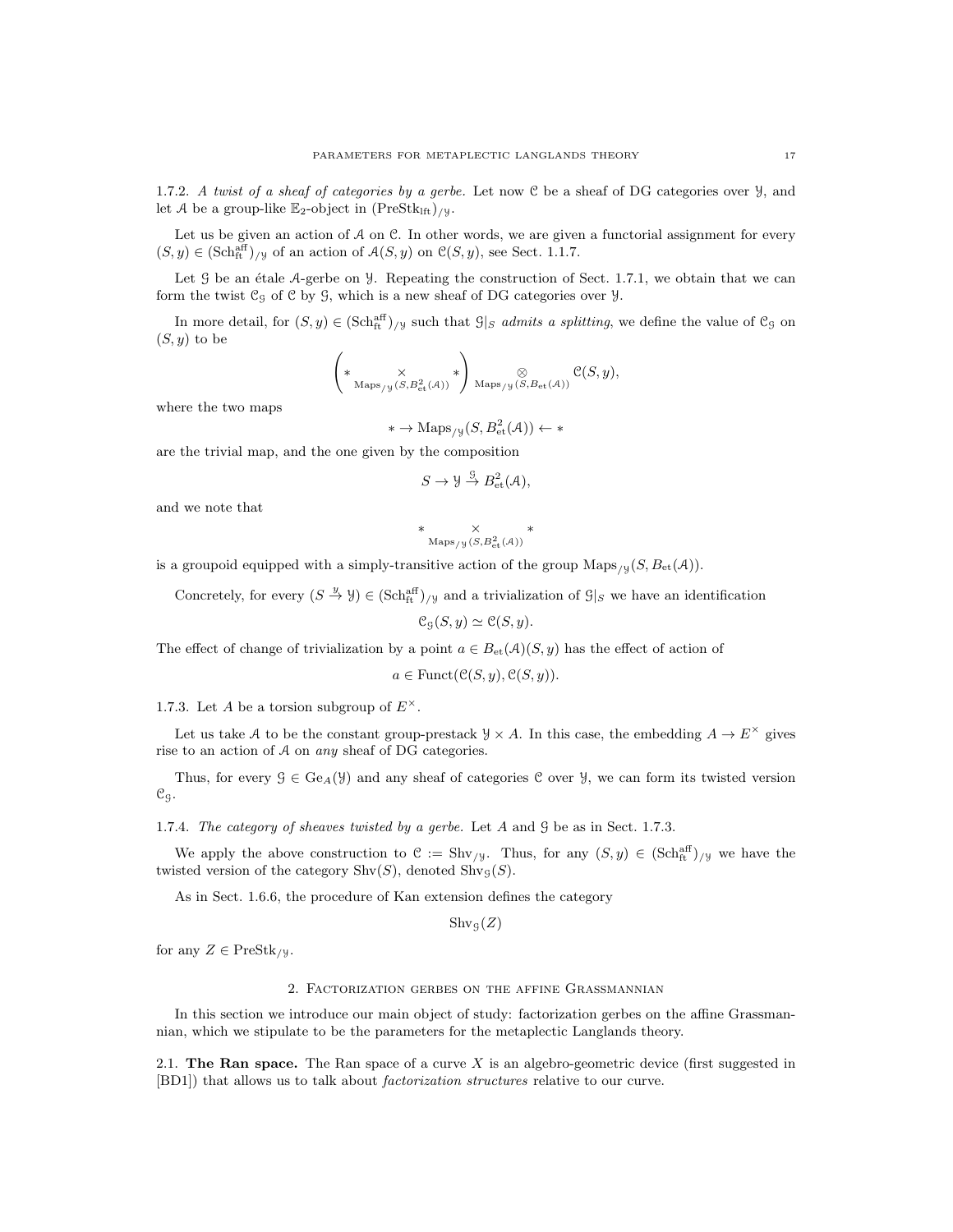2.1.1. Let X be a fixed smooth algebraic curve. We let Ran  $\in$  PreStk be the Ran space of X. By definition, for an affine test scheme S, the space  $Maps(S, Ran)$  is discrete (i.e., is a set), and equals the set of finite non-empty subsets of the (set)  $\text{Maps}(S, X)$ .

For a finite set  $J$  we have a map

$$
(2.1)\quad \mathbf{Ran}^J \to \mathbf{Ran}
$$

given by the union of the corresponding finite subsets.

This operation makes Ran into a (non-unital) semi-group object in PreStk<sub>lft</sub> (see [Lu2, Definition 5.4.1.1] for what this means).

2.1.2. The Ran space admits the following explicit description as a colimit (as an object of PreStk):

$$
\text{Ran} = \underset{I}{\text{colim}} X^I,
$$

where  $I$  runs through the category opposite to that of non-empty finite sets and surjective maps<sup>7</sup>. For a surjection  $\phi: I_1 \to I_2$ , the corresponding map  $X^{I_2} \to X^{I_1}$  is the corresponding diagonal morphism, denoted  $\Delta_{\phi}$ .

This presentation makes it manifest that  $\text{Ran} \in \text{PreStk}_{\text{lft}}$ .

2.1.3. We denote by

$$
(\text{Ran} \times \text{Ran})_{\text{disj}} \subset \text{Ran} \times \text{Ran}
$$

the open substack corresponding to the following condition:

For an affine test scheme  $S$ , and two points

$$
I_1, I_2 \in \text{Maps}(S, \text{Ran}),
$$

the point  $I_1 \times I_2 \in \text{Maps}(S, \text{Ran} \times \text{Ran})$  belongs to  $(\text{Ran} \times \text{Ran})_{\text{disj}}$  if the corresponding subsets

$$
I_1, I_2 \subset \text{Maps}(S, X)
$$

satisfy the following condition: for every  $i_1 \in I_1, i_2 \in I_2$ , the corresponding two maps  $S \rightrightarrows X$  have non-intersecting images.

2.1.4. We give a similar definition for any power: for a finite set  $J$  we let

$$
\mathrm{Ran}_{\mathrm{disj}}^J \subset \mathrm{Ran}^J
$$

be the open substack corresponding to the following condition:

An S-point of  $\text{Ran}^J$ , given by

$$
I_j \subset \text{Maps}(S, X), \quad j \in J
$$

belongs to  $\text{Ran}_{disj}^J$  if for every  $j_1 \neq j_2$  and  $i_1 \in I_{j_1}, i_2 \in I_{j_2}$ , the corresponding two maps  $S \rightrightarrows X$  have non-intersecting images.

2.2. Factorization patterns over the Ran space. Let  $Z$  be a prestack over Ran. At the level of  $k$ -points, a factorization structure on  $Z$  is the following system of isomorphisms:

For a k-point  $\underline{x}$  of Ran corresponding a finite set  $x_1, ..., x_n$  of k-points of X, the fiber  $Z_{\underline{x}}$  of Z over the above point is supposed to be identified with

$$
\prod_i Z_{\{x_i\}},
$$

where  $\{x_i\}$  are the corresponding singleton points of Ran.

We will now spell this idea, and some related notions, more precisely.

<sup>&</sup>lt;sup>7</sup>We note that this category is *not filtered*, and hence Ran is *not* an ind-scheme.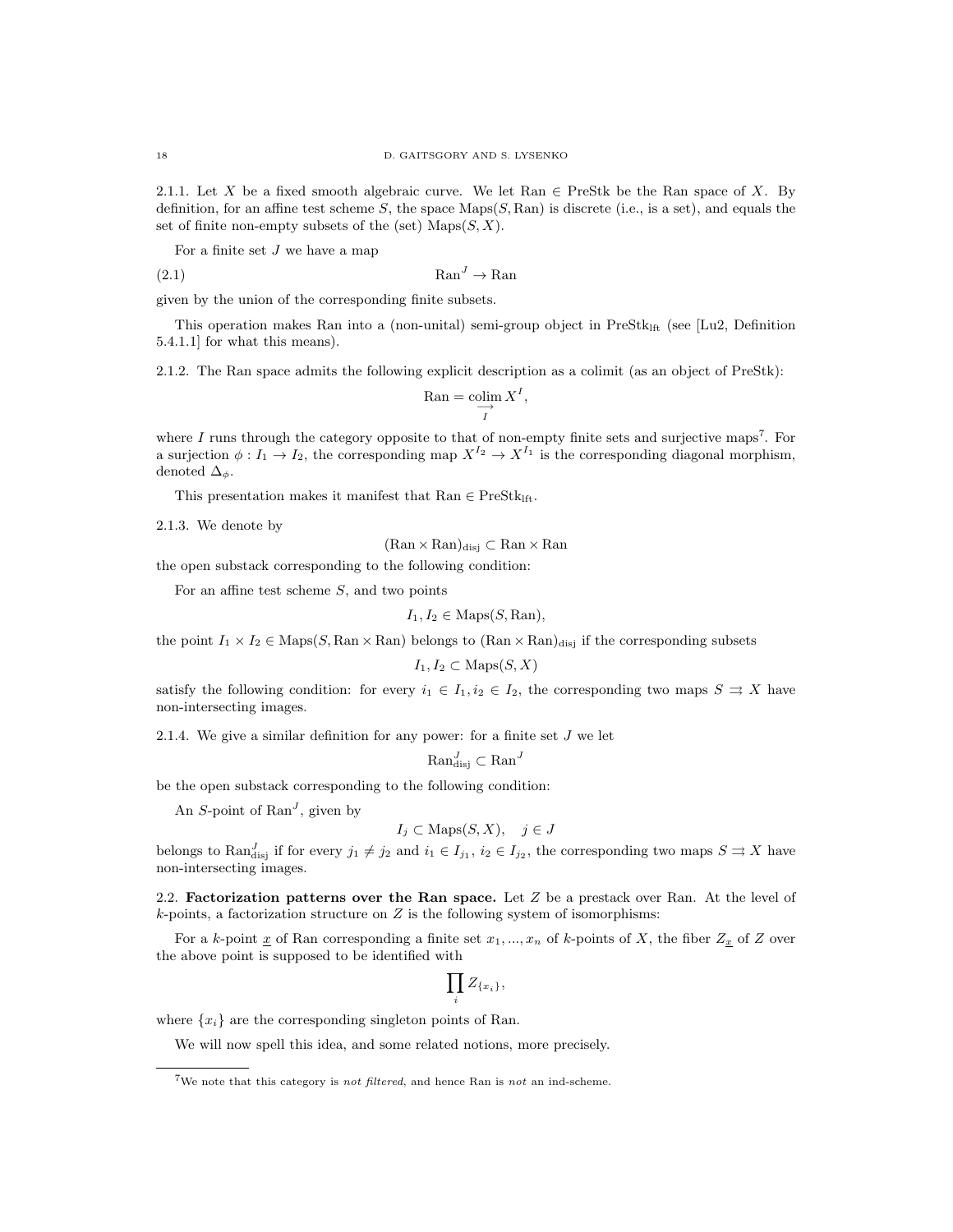2.2.1. By a factorization structure on  $Z$  we shall mean an assignment for any finite set  $J$  of an isomorphism

(2.2) 
$$
Z^J \underset{\text{Ran}^J}{\times} \text{Ran}_{\text{disj}}^J \stackrel{\gamma_J}{\simeq} Z \underset{\text{Ran}}{\times} \text{Ran}_{\text{disj}}^J,
$$

where the morphism  $\text{Ran}^J \to \text{Ran}$  is given by (2.1).

We require the isomorphisms (2.2) to be compatible with surjections of finite sets in the sense that for  $I \stackrel{\phi}{\twoheadrightarrow} J$  the diagram

$$
Z^{I} \times \text{Ran}_{\text{Ran}}^{I} \longrightarrow Z \times \text{Ran}_{\text{disj}}^{I}
$$
\n
$$
\sim \downarrow \qquad \qquad \uparrow \sim
$$
\n
$$
\left(\prod_{j\in J} Z^{I_{j}} \times \text{Ran}_{\text{disj}}^{I_{j}}\right) \times \text{Ran}_{\text{disj}}^{I_{j}} \qquad (Z \times \text{Ran}_{\text{disj}}^{J}) \times \text{Ran}_{\text{disj}}^{I_{j}}
$$
\n
$$
\left(\prod_{j\in J} Z \times \text{Ran}_{\text{disj}}^{I_{j}}\right) \times \text{Ran}_{\text{disj}}^{I_{j}} \qquad \qquad \uparrow \sim
$$
\n
$$
\left(\prod_{j\in J} Z \times \text{Ran}_{\text{disj}}^{I_{j}}\right) \times \text{Ran}_{\text{disj}}^{I_{j}} \qquad (Z^{J} \times \text{Ran}_{\text{disj}}^{J}) \times \text{Ran}_{\text{disj}}^{I_{j}}
$$
\n
$$
\left(Z^{J} \times \text{Ran}_{\text{disj}}^{J} \right) \times \text{Ran}_{\text{disj}}^{I_{j}} \qquad (Z^{J} \times \text{Ran}_{\text{disj}}^{J}) \times \text{Ran}_{\text{disj}}^{I_{j}}
$$
\n
$$
\left(Z^{J} \times \prod_{\text{Ran}} \text{Ran}_{\text{disj}}^{I_{j}}\right) \times \text{Ran}_{\text{disj}}^{I_{j}} \qquad \qquad \uparrow \qquad \qquad \uparrow
$$
\n
$$
\left(Z^{J} \times \prod_{\text{Ran}} \text{Ran}_{\text{disj}}^{I_{j}}\right) \times \text{Ran}_{\text{disj}}^{I_{j}} \qquad \qquad \uparrow \qquad \qquad \uparrow
$$
\n
$$
\left(Z^{J} \times \text{Ran}_{\text{disj}}^{I_{j}}\right) \times \text{Ran}_{\text{disj}}^{I_{j}} \qquad \qquad \uparrow \qquad \qquad \uparrow
$$
\n
$$
\left(Z^{J} \times \text{Ran}_{\text{disj}}^{I_{j}}\right) \times \text{Ran}_{\text{disj}}^{I_{j}} \qquad \qquad \uparrow \qquad \qquad \uparrow
$$

where  $I_j := \phi^{-1}(j)$ , is required to commute. Furthermore, if Z takes values in  $\infty$ -groupoids (rather than sets), we require a homotopy-coherent system of compatibilities for higher order compositions, see [Ras1, Sect. 6].

2.2.2. Let C be a sheaf of DG categories over Ran (recall that this means that we are working over a ground field of characteristic 0 and in the context of D-modules).

By a *factorization structure* on  $C$  we shall mean a functorial assignment for any finite set  $J$  and an S-point of  $\text{Ran}_{disj}^J$ , given by

$$
I_j \subset \text{Maps}(S, X), \quad j \in J
$$

of an identification

(2.4) 
$$
\bigotimes_{j,\text{Shv}(S)} \mathcal{C}(S,I_j) \to \mathcal{C}(S,I),
$$

where  $I = \bigcup_{j \in J} I_j$ .

We require the functors (2.4) to be compatible with surjections  $J_1 \rightarrow J_2$  via the commutative diagrams analogous to (2.3). A precise formulation of these compatibilities is given in [Ras1, Sect. 6].

2.2.3. Let  $Z$  be a factorization prestack over Ran. Assume that for every finite set  $I$ , the category  $\text{Shv}(X^I \times Z)$  is dualizable. We claim that in this case the sheaf of categories  $\text{Shv}(Z)_{/\text{Ran}}$ , i.e.,

$$
(S, I \subset \text{Maps}(S, X)) \rightsquigarrow \text{Shv}(S \underset{\text{Ran}}{\times} Z),
$$

has a natural factorization structure.

Indeed, for any Z we have a canonically defined system of functors

$$
\bigotimes_{j,\operatorname{Shv}(S)} \operatorname{Shv}(S \underset{I_j,\operatorname{Ran}}{\times} Z) \to \operatorname{Shv}\left(\prod_{j,S} \left(S \underset{I_j,\operatorname{Ran}}{\times} Z\right)\right) = \operatorname{Shv}(S \underset{\operatorname{Ran}^J}{\times} Z^J) \stackrel{(2.2)}{\simeq} \operatorname{Shv}(S \underset{I,\operatorname{Ran}}{\times} Z)
$$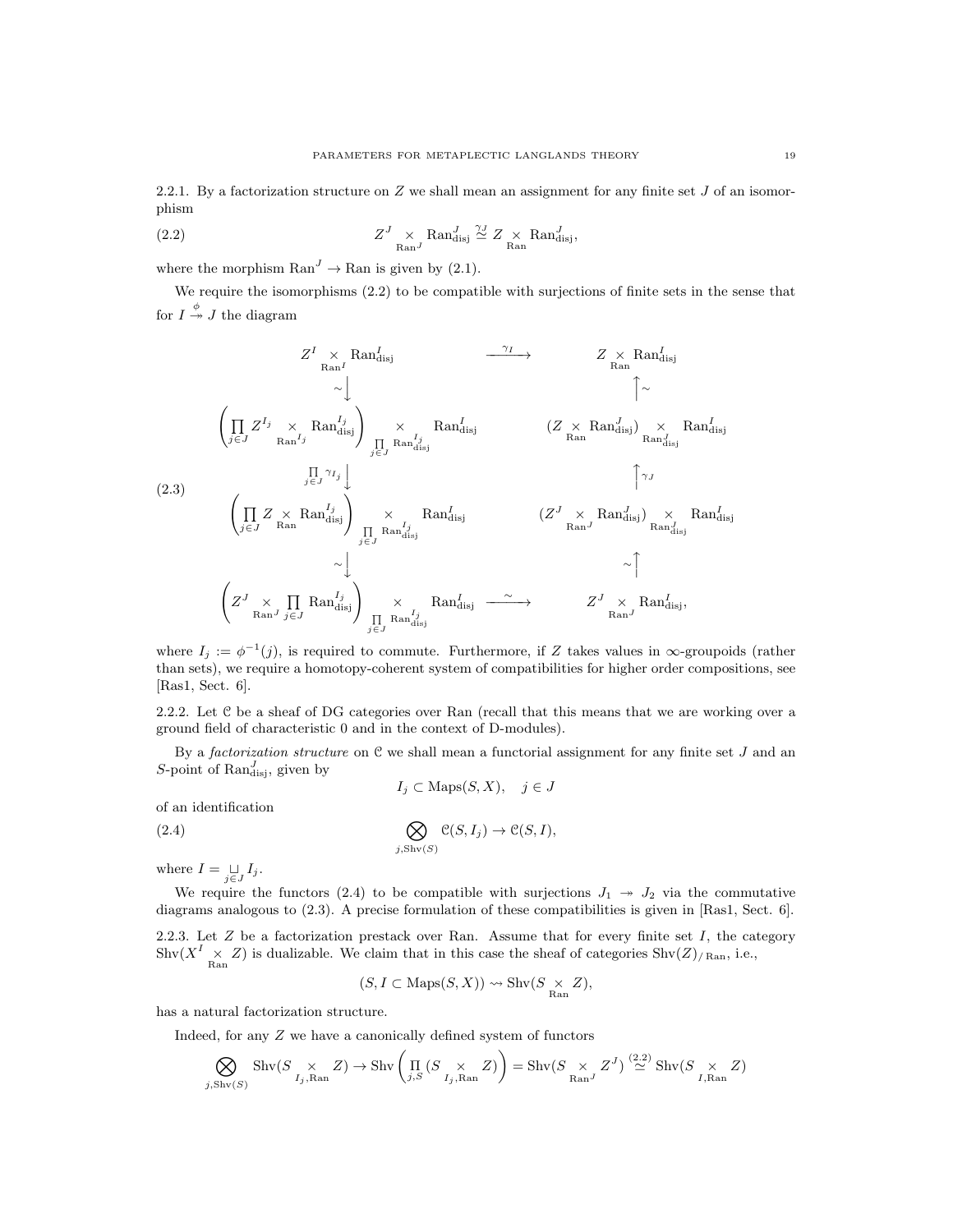for a map  $S \to \text{Ran}_{\text{disj}}^J$ . We claim that the first arrow is an equivalence if each  $\text{Shv}(X^I \times Z)$  is dualizable.

To prove this, it suffices to can consider the universal case when  $S = X_{\text{disj}}^I$  for a finite set I and a surjection  $I \rightarrow J$ . We have

$$
\bigotimes_{j,\mathrm{Shv}(S)} \mathrm{Shv}(S \underset{I_j,\mathrm{Ran}}{\times} Z) \simeq \left( \bigotimes_{j \in J} \mathrm{Shv}(X^{I_j} \underset{\mathrm{Ran}}{\times} Z) \right) \underset{\mathrm{Shv}(X^I)}{\otimes} \mathrm{Shv}(X^I_{\mathrm{disj}}) \to
$$
  

$$
\to \mathrm{Shv}\left( \underset{j \in J}{\Pi} (X^{I_j} \underset{\mathrm{Ran}}{\times} Z) \right) \underset{\mathrm{Shv}(X^I)}{\otimes} \mathrm{Shv}(X^I_{\mathrm{disj}}) \simeq \mathrm{Shv}\left( \left( \underset{j \in J}{\Pi} (X^{I_j} \underset{\mathrm{Ran}}{\times} Z) \right) \underset{X^I}{\times} X^I_{\mathrm{disj}} \right) = \mathrm{Shv}(S \underset{\mathrm{Ran}}{\times} Z^J),
$$

where the second are is an isomorphism due to the assumption that the categories  $\text{Shv}(X^{I_j} \times Z)$  are dualizable.

2.2.4. Let Z be a factorization prestack over Ran, and let A be a torsion abelian group. Let  $\mathcal G$  be an A-gerbe on Z. By a factorization structure on  $\mathcal G$  we shall mean a system of identifications

(2.5) 
$$
\mathcal{G}^{\boxtimes J}|_{Z^J \underset{\text{Ran}^J}{\times} \text{Ran}^J_{\text{disj}}} \simeq \mathcal{G}|_{Z^{\underset{\text{Ran}}{\times} \text{Ran}^J_{\text{disj}}}},
$$

where the underlying spaces are identified via (2.2).

The identifications (2.5) are required to be compatible with surjections  $J_1 \rightarrow J_2$  via the commutative diagrams (2.3). Note that since gerbes form a 2-groupoid, we only need to specify the datum of (2.5) up to  $|J| = 3$ , and check the relations up to  $|J| = 4$ .

Factorization gerbes over Z naturally form a space (in fact, a 2-groupoid), equipped with a structure of commutative group in Spc (i.e., connective spectrum), to be denoted  $FactGe<sub>A</sub>(Z)$ .

Remark 2.2.5. Note that the diagrams (2.3) include those corresponding to automorphisms of finite sets. I.e., the datum of factorization gerbe includes equivariance with respect to the action of the symmetric group. For this reason what we call "factorization gerbe" in [Re] was called "symmetric factorizable gerbe".

2.2.6. Variant. Let  $Z$  be a factorization prestack over Ran, and let  $\mathcal G$  be a factorization  $A$ -gerbe over it for  $A \subset E^{\times}$ . Assume that for every finite set I, the category  $\text{Shv}_\mathcal{G}(X^I \times Z)$  is dualizable. Then the sheaf of categories  $\text{Shv}_\mathcal{G}(Z)_{/\text{Ran}}$  defined by

$$
(S, I \subset \text{Maps}(S, X)) \leadsto \text{Shv}_{\mathcal{G}}(S \underset{\text{Ran}}{\times} Z)
$$

has a natural factorization structure.

2.2.7. By a similar token, we can consider factorization line bundles over factorization prestacks, and also  $\mathbb{Z}$ - or  $\mathbb{Z}/2\mathbb{Z}$ -graded line bundles<sup>8</sup>.

If  $\mathcal L$  is a (usual, i.e., not graded) factorization line bundle and  $a \in A(-1)$ , we obtain a factorization gerbe  $\mathcal{L}^a$ .

2.3. The Ran version of the affine Grassmannian. In this subsection we introduce the Ran version of the affine Grassmannian, which plays a crucial role in the geometric Langlands theory.

<sup>8</sup>Note that in the latter case, the compatibility involved in the factorization structure (arising from the diagrams (2.3) for automorphisms of finite sets J) involves sign rules. I.e., a factorization  $\mathbb{Z}/2\mathbb{Z}$ -graded line bundle does not give rise to a factorization line bundle by forgetting the grading.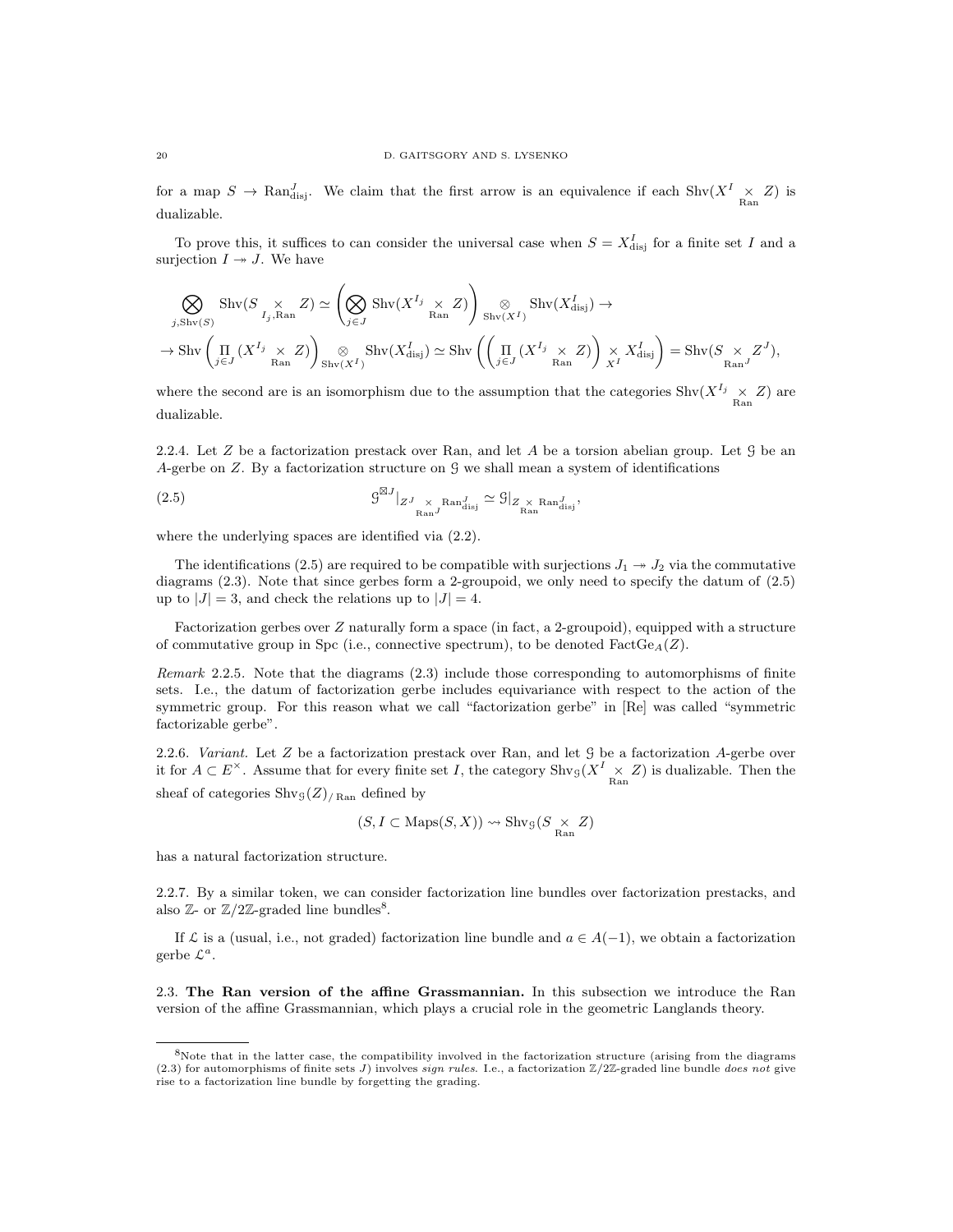2.3.1. For an algebraic group  $G$ , we define the Ran version of the affine Grassmannian of  $G$ , denoted  $Gr_G$ , to be the following prestack.

For an affine test scheme S, the groupoid (in fact, set)  $\text{Maps}(S, \text{Gr}_G)$  consists of triples

 $(I, \mathcal{P}_G, \alpha),$ 

where I is an S-point of Ran,  $\mathcal{P}_G$  is a G-bundle on  $S \times X$ , and  $\alpha$  is a trivialization of  $\mathcal{P}_G$  over the open subset  $U_I \subset S \times X$  equal to the complement of the union of the graphs of the maps  $S \to X$ corresponding to the elements of  $I \subset \text{Maps}(S, X)$ .

2.3.2. It is known that for every finite set I, the prestack  $X^I \times \text{Gr}_G$  is an ind-scheme of ind-finite type. This implies, in partircular, that the dualizability assumptions in Sects. 2.2.3 and 2.2.6 are satisfied.

2.3.3. The basic feature of the prestack  $Gr_G$  is that it admits a natural factorization structure over Ran, obtained by gluing bundles.

Hence, for a torsion abelian group A, it makes sense to talk about factorization A-gerbes over  $\text{Gr}_G$ . We denote the the resulting space (i.e., in fact, a connective 2-truncated spectrum) by

$$
FactGe_A(\mathrm{Gr}_G).
$$

2.3.4. An example. Let  $\mathcal L$  be a factorization line bundle on Gr<sub>G</sub>, and let a be an element of  $A(-1)$ . Then the A-gerbe

 $\mathcal{L}^a$ 

of Sect. 1.4.1 is naturally a factorization gerbe on  $\text{Gr}_G$ .

This example is important because there is a canonical factorization line bundle on  $\mathrm{Gr}_G$ , denoted  $det_{\mathfrak{a}}$ ; we will encounter it in Sect. 5.2.1.

2.3.5. Assume for a moment that  $X$  is proper.

Let Bun<sub>G</sub> denote the moduli stack of G-bundles on  $X$ . Note that we have a tautological projection

$$
(2.6) \t\t\t Gr_G \to Bun_G.
$$

Recall now that [GL2, Theorem 3.2.13] says<sup>9</sup> that the map  $(2.6)$  is a universal homological equivalence. This implies that any gerbe on  $\text{Gr}_G$  uniquely descends to a gerbe on  $\text{Bun}_G$ .

In particular, this is the case for factorization gerbes.

### 2.4. The space of geometric metaplectic data.

2.4.1. Let  $E^{\times, \text{tors}}$  denote the group of roots of unity in E of orders co-prime with char(k).

We stipulate that the space

$$
\text{FactGe}_{E^{\times}, \text{tors}}(\text{Gr}_G)
$$

is the space of parameters for the metaplectic Langlands theory. We also refer to it as the space geometric metaplectic data.

This includes both the global case (when X is complete), and the local case when we take X to be a Zariski neighborhood of some point x.

2.4.2. Given an  $E^{\times, \text{tors}}$ -factorization gerbe G on Gr<sub>G</sub>, we can thus talk about the factorization sheaf of categories, denoted

$$
\mathrm{Shv}_\mathcal{G}(\mathrm{Gr}_G)_{/\mathrm{Ran}},
$$

whose value on  $S, I \subset \text{Maps}(S, X)$  is

$$
\mathrm{Shv}_{\mathcal{G}}(S \underset{\mathrm{Ran}}{\times} \mathrm{Gr}_G).
$$

 $9$ This assertion was proved in loc.cit. under the additional assumption that G be semi-simple and simply connected. However, in the case of constant groups-schemes, the statement is known to hold in general: see [Ga3, Theorem 4.1.6].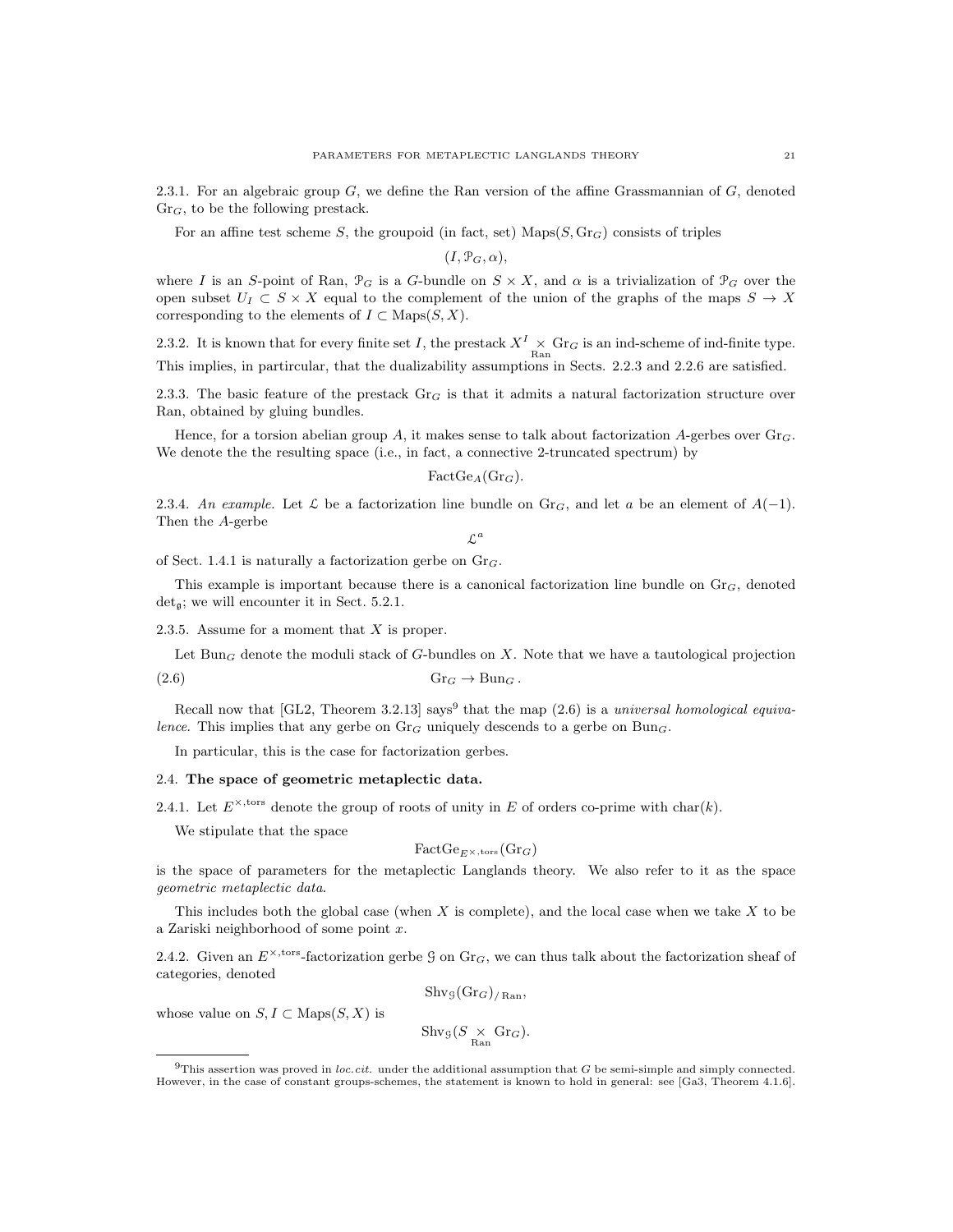#### 3. Parameterization of factorization gerbes

From now on we let A be a torsion abelian group whose elements have orders prime to char(k). The main example is  $A = E^{\times, \text{tors}}$ .

The goal of this section is to describe the set of isomorphism classes (and, more ambitiously, the space) of A-factorization gerbes on  $\text{Gr}_G$  in terms of more concise algebro-geometric objects.

3.1. Parameterization via étale cohomology. In this subsection we will create a space, provided by the theory of étale cohomology, that maps to the space  $\text{FactGe}_{A}(\text{Gr}_{G})$ , thereby giving a parameterization of geometric metaplectic data.

3.1.1. Let  $B_{\text{et}}(G) := \text{pt } /G$  be the stack of G-torsors. I.e., this is the sheafification in the étale topology of the prestack  $B(G)$  that attaches to an affine test scheme S the groupoid

$$
*/\operatorname{Maps}(S,G).
$$

3.1.2. Consider the space of maps

$$
\operatorname{Maps}_{\operatorname{Ptd}(\operatorname{PreStk}_{/X})}(B_{\operatorname{et}}(G) \times X, B^4_{\operatorname{et}}(A(1)) \times X),
$$

which is the same as  $\text{Maps}_{\text{Ptd}(\text{PreStk}_{/X})}(B(G) \times X, B^4_{\text{et}}(A(1))).$ 

I.e., this is the space of maps

(3.1) 
$$
B_{\mathrm{et}}(G) \times X \to B_{\mathrm{et}}^4(A(1)),
$$

equipped with an identification of the composite map

(3.2)  $X = \text{pt} \times X \to B_{\text{et}}(G) \times X \to B_{\text{et}}^4(A(1))$ 

with

$$
X \to \text{pt} \to B^4_{\text{et}}(A(1)).
$$

We claim that there is a naturally defined map

(3.3) 
$$
\text{Maps}_{\text{Ptd}(\text{PreStk}_{/X})}(B_{\text{et}}(G) \times X, B_{\text{et}}^4(A(1)) \times X) \to \text{FactGe}_A(\text{Gr}_G),
$$

3.1.3. The construction of the map (3.3) proceeds as follows. Let us be given a map (3.1) equipped with a trivialization of the composition (3.2).

For an affine test scheme S and an S-point  $(I, \mathcal{P}_G, \alpha)$  of  $\text{Gr}_G$ , we need to construct a A-gerbe  $\mathcal{G}_I$  on S.

Moreover, for  $\phi: I \rightarrow J$ , such that the point

$$
\{\phi^{-1}(j) \subset \text{Maps}(S, \text{Ran}^J), \quad j \in J\}
$$

hits  $\text{Ran}_{disj}^J$ , we need to be given an identification

(3.4) G<sup>I</sup> ' O j∈J G<sup>I</sup><sup>j</sup>

3.1.4. Let us interpret the datum of  $\mathcal{P}_G$  as a map

$$
S \times X \to B_{\text{et}}(G) \times X.
$$

.

Composing with (3.1), we obtain a map

$$
(3.5) \t\t S \times X \to B^4_{\text{et}}(A(1)),
$$

and a trivialization of the resulting map

(3.6)  $U_I \to B_{\text{et}}^4(A(1)),$ 

where  $U_I$  is as in Sect. 2.3.1.

We claim that such a datum indeed gives rise to a A-gerbe  $\mathcal{G}_I$  on S, equipped with identifications (3.4).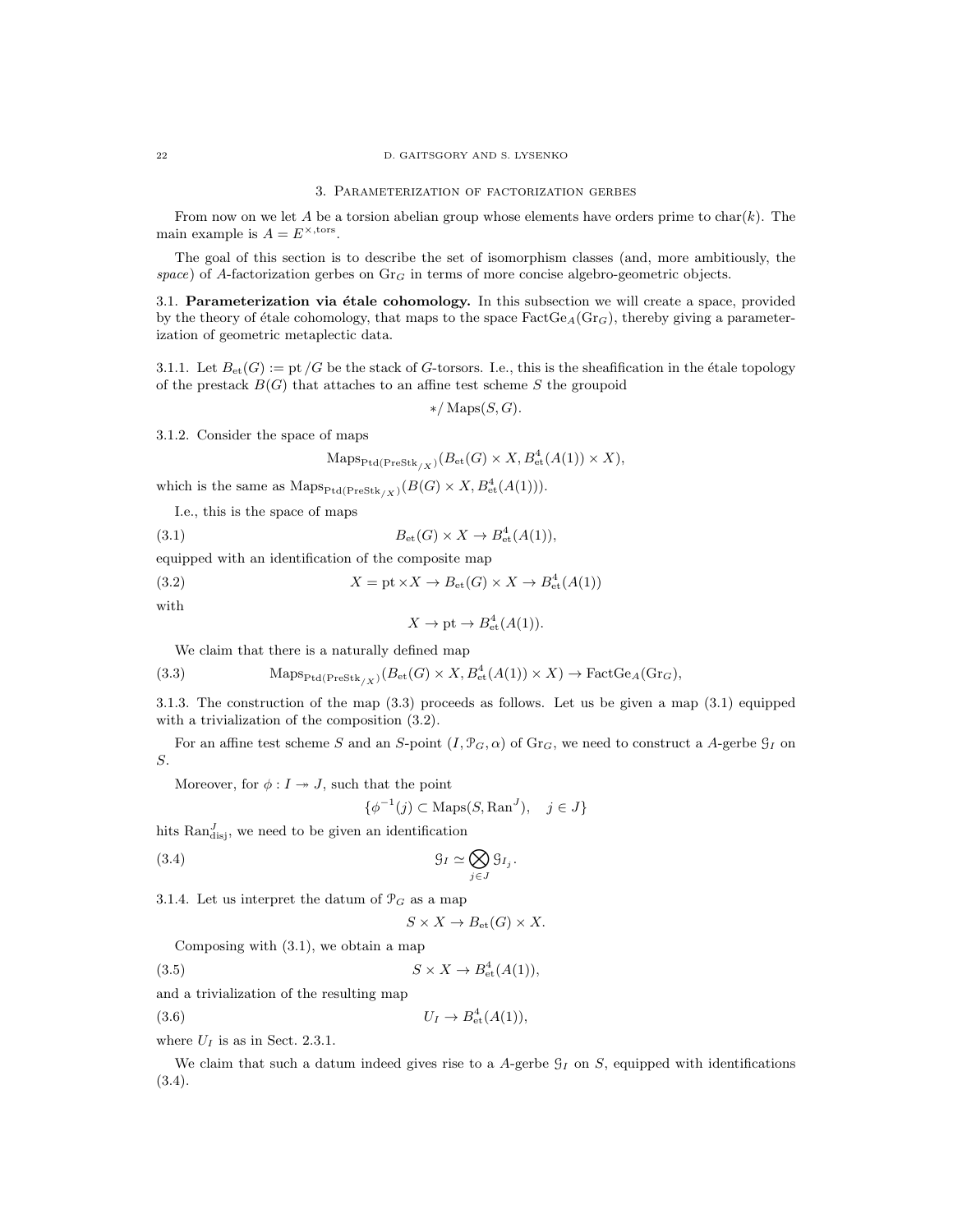3.1.5. First off, since

$$
H_{\text{et}}^{i}(S \times X, A(1))
$$
 and  $H_{\text{et}}^{i-1}(U_{I}, A(1))$ 

for  $i = 3$  and  $i = 4$  vanish étale-locally on S, we obtain that the prestack that sends S to the space of maps (3.5), equipped with a trivialization of (3.6), identifies with  $B_{\text{et}}^2$  of the prestack that sends S to the space of maps

$$
(3.7) \t\t S \times X \to B_{\text{et}}^2(A(1)),
$$

equipped with a trivialization of

(3.8)  $U_I \to B_{\text{et}}^2(A(1)).$ 

3.1.6. Thus, given a map (3.7), equipped with a trivialization of (3.8), we need to construct a locally constant map

 $S \to A$ 

whose dependence on  $(3.7)$  and the trivialization of  $(3.8)$  respects the structure of commutative group on A(1). Let  $\Gamma_I$  denote the complement of  $U_I$  (the scheme structure on  $\Gamma_I$  is irrelevant). Thus, we need to construct the trace map

(3.9) 
$$
H^2_{\text{et},\Gamma_I}(S \times X, A(1)) \to H^0_{\text{et}}(S, A).
$$

3.1.7. Consider the maps

$$
\begin{array}{ccc}\n\Gamma_I & \xrightarrow{\iota} & S \times X \\
\pi & & \\
\downarrow & & \\
S.\n\end{array}
$$

Let  $p_X$  denote the projection  $X \to pt$ . We have a canonical identification

$$
(p_X)!(A) \simeq A_X(1)[2],
$$

where for a scheme Y we denote by  $A_Y$  the constant étale sheaf with value  $A$ , and hence

$$
(\mathrm{id}_S \times p_X)^!(A_S) \simeq A_{S \times X}(1)[2].
$$

From here we obtain an isomorphism

$$
\iota^!(A_{S\times X})(1)[2] \simeq \pi^!(A_S),
$$

and by the  $(\pi_*, \pi^!)$ -adjunction, a morphism

$$
\pi_* \circ \iota^!(A_{S \times X})(1)[2] \to A_S,
$$

The sought-for morphism (3.9) is obtained from (3.10) by applying  $H_{\text{et}}^{0}(S, -)$ .

3.1.8. We have the following assertion that results from [Re, Theorem II.7.3]<sup>10</sup> and the computation of the homotopy groups of the left-hand side of (3.3) (the latter is given in Sect. 3.3 below):

Proposition 3.1.9. The map  $(3.3)$  is an isomorphism.

Remark 3.1.10. As was explained to us by J. Lurie, the assertion of Proposition 3.1.9 is nearly tautological if one works over the field of complex numbers and in the context of sheaves in the analytic topology.

3.1.11. From Proposition 3.1.9 we will obtain that

 $\pi_i(\text{FactGe}_A(\text{Gr}_G)) = H_{\text{et}}^{4-i}(B(G) \times X; \text{pt} \times X, A(1)).$ 

Below we will analyze what these cohomology groups look like.

### 3.2. Digression: étale cohomology of  $B(G)$ .

<sup>&</sup>lt;sup>10</sup>The statement of loc.cit. needs to be corrected by replacing the group denoted there by  $Q(\Lambda_T, A)_Z^W$  by  $\text{Quad}(\Lambda, A)_{\text{restr}}^W$ , introduced below. This is what [Re, Theorem II.7.3] actually proves.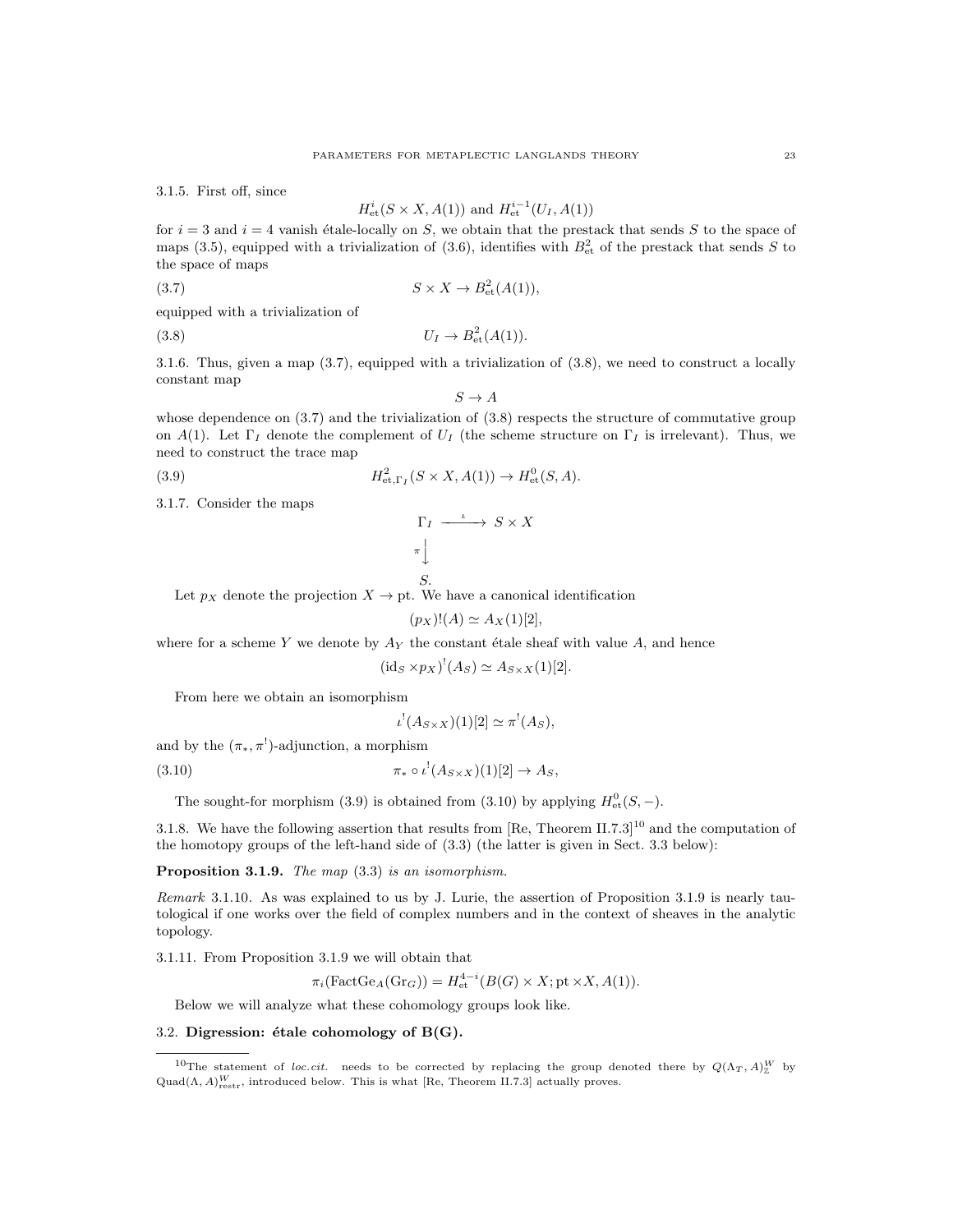3.2.1. Let  $\pi_{1,\mathrm{alg}}(G)$  denote the algebraic fundamental group of G. Explicitly,  $\pi_{1,\mathrm{alg}}(G)$  can be described as follows:

Choose a short exact sequence

 $1 \to T_2 \to \widetilde{G}_1 \to G \to 1$ ,

where  $T_2$  is a torus and  $[G_1, G_1]$  is simply connected. Set  $T_1 = G_1/[G_1, G_1]$ . Let  $\Lambda_1$  and  $\Lambda_2$  be the coweight lattices of  $T_1$  and  $T_2$ , respectively. Then  $\pi_{1, \text{alg}}(G) \simeq \Lambda_1/\Lambda_2$ .

Equivalently,  $\pi_{1,\mathrm{alg}}(G)$  is the quotient of  $\Lambda$  by the root lattice.

3.2.2. For an abelian group A, let  $\text{Quad}(\Lambda, A)^W$  denote the set of W-invariant quadratic forms on  $\Lambda$ with values in  $A$ . For any such form, denoted  $q$ , let  $b$  denote the associated symmetric bilinear form:

$$
b(\lambda_1, \lambda_2) = q(\lambda_1 + \lambda_2) - q(\lambda_1) - q(\lambda_2).
$$

Let Quad( $\Lambda$ ,  $A$ )<sup>W</sup> cannot  $(A, A)^W$  be the subset consisting of forms q that satisfy the following additional condition: for every coroot  $\alpha \in \Lambda$  and any  $\lambda \in \Lambda$ 

(3.11) 
$$
b(\alpha, \lambda) = \langle \check{\alpha}, \lambda \rangle \cdot q(\alpha),
$$

where  $\check{\alpha}$  is the root corresponding to  $\alpha$ .

Remark 3.2.3. Note that the identity

$$
2b(\alpha, \lambda) = 2\langle \check{\alpha}, \lambda \rangle \cdot q(\alpha)
$$

holds automatically.

Moreover, (3.11) itself holds automatically if  $\frac{\alpha}{2} \in \Lambda$ .

3.2.4. Note that we have an injective map

$$
\mathrm{Quad}(\Lambda,{\mathbb Z})^W \underset{\mathbb Z}{\otimes} A \to \mathrm{Quad}(\Lambda,A)^W,
$$

whose image belongs to  $\text{Quad}(\Lambda, A)_{\text{restr}}^W$ .

Assume for a moment that A is divisible. Then for any element  $q \in \text{Quad}(\Lambda, A)_{\text{restr}}^W$  there exists an element  $q_{\mathbb{Z}} \in \text{Quad}(\Lambda, \mathbb{Z})^W \underset{\mathbb{Z}}{\otimes} A$  such that  $q - q_{\mathbb{Z}}$  comes from a quadratic form on  $\pi_{1, \text{alg}}(G)$  under the projection  $\Lambda \to \pi_{1,\text{alg}}(G)$ .

In particular, the inclusion

$$
\mathrm{Quad}(\Lambda,{\mathbb Z})^W \underset{{\mathbb Z}}{\otimes} A \hookrightarrow \mathrm{Quad}(\Lambda,A)^W_{\mathrm{restr}}
$$

is an equality when the derived group of  $G$  is simply connected.

3.2.5. We claim:

**Theorem 3.2.6.** Let A be a torsion abelian group A whose elements have orders co-prime with char(p). Assume also that A is divisible. Then:

$$
H_{\text{et}}^{i}(B(G), A(1)) = 0 \text{ for } i = 1, 3;
$$
  

$$
H_{\text{et}}^{2}(B(G), A(1)) \simeq \text{Hom}(\pi_{1, \text{alg}}(G), A);
$$
  

$$
H_{\text{et}}^{4}(B(G), A(1)) \simeq \text{Quad}(\Lambda, A(-1))_{\text{restr}}^{W}.
$$

Remark 3.2.7. When A is not divisible, the only difference will be that  $H^3_{\text{\rm et}}(B(G),A(1)) \simeq$  $\text{Ext}^1(\pi_{1,\text{alg}}(G), A);$  in particular it will vanish if the derived group of G is simply-connected.

As we could not find a reference for this statement in the literature, we will supply the proof in Sect. A.

Remark 3.2.8. In fact, this is the same computation as in the context of algebraic topology, where we calculate singular cohomology with coefficients in  $\mathbb{O}/\mathbb{Z}$  of the classifying space of a compact connected Lie group, for which we could not find a reference either (the cohomology with  $\mathbb Z$  coefficients is wellknown of course).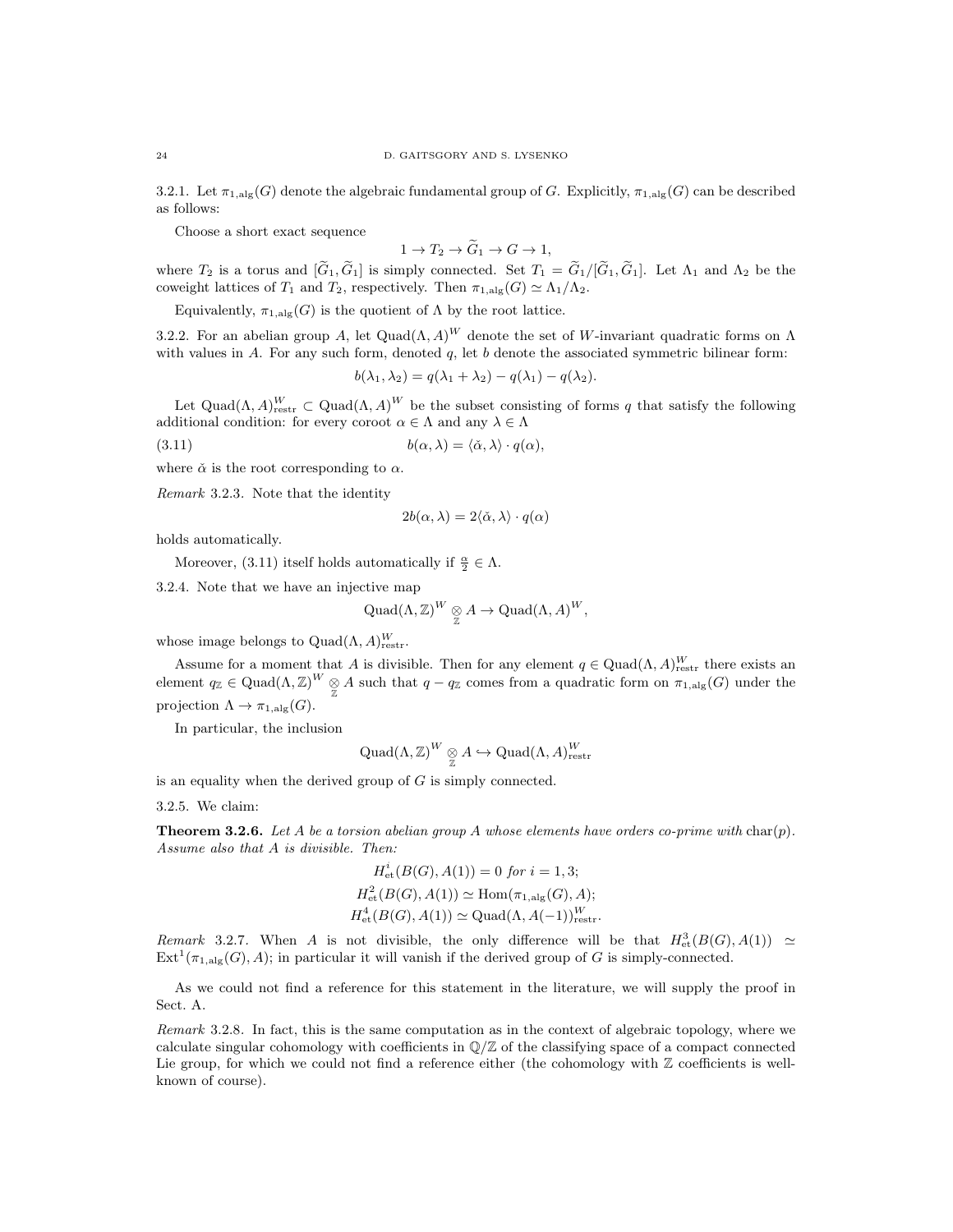3.3. Analysis of homotopy groups of the space of factorization gerbes. In this subsection we will assume that A is divisible (this assumption is only necessary when the derived group of  $G$  is simply-connected, see Remark 3.2.7 above).

3.3.1. Let  $p_{B(G)}$  denote the projection  $B(G) \to \text{pt}$ . Consider the object

$$
K := \tau^{\ge 1, \le 4}(R(p_{B(G)})_*(A(1))) \in \text{Shv(pt)}.
$$

By the Leray spectral sequence and smooth base change

$$
H_{\text{et}}^{4-i}(B(G) \times X; \text{pt} \times X, A(1)) \simeq H_{\text{et}}^{4-i}(X, p_X^*(K)).
$$

3.3.2. By Theorem 3.2.6, we have a distinguished triangle

$$
Hom(\pi_{1,\mathrm{alg}}(G), A)[-2] \to K \to \mathrm{Quad}(\Lambda, A(-1))_{\mathrm{restr}}^W[-4].
$$

From here we obtain that

$$
\pi_0(\text{FactGe}_A(\text{Gr}_G)) \simeq H^4_{\text{et}}(B(G) \times X; \text{pt} \times X, A(1))
$$

identifies with

$$
\text{Quad}(\Lambda, A(-1))_{\text{restr}}^W \times H^2_{\text{et}}(X, \text{Hom}(\pi_{1, \text{alg}}(G), A)),
$$

while

$$
\pi_1(\text{FactGe}_A(\text{Gr}_G)) \simeq H^3_{\text{et}}(B(G) \times X; \text{pt} \times X, A(1))
$$

identifies with

and

$$
H_{\text{et}}^1(X, \text{Hom}(\pi_{1,\text{alg}}(G), A))
$$
  

$$
\pi_2(\text{FactGe}_A(\text{Gr}_G)) \simeq H_{\text{et}}^0(B(G) \times X; \text{pt} \times X, A(1))
$$

identifies with

$$
H^0_{\text{et}}(X, \text{Hom}(\pi_{1,\text{alg}}(G), A)).
$$

3.3.3. In particular, we obtain a map (of spectra)

$$
\text{FactGe}_{A}(\text{Gr}_G) \to \text{Quad}(\Lambda, A(-1))_{\text{restr}}^W.
$$

Let  $\text{FactGe}_{A}^0(\text{Gr}_G)$  denote its fiber.

3.3.4. By Proposition 3.1.9,  $FactGe_A^0(Gr_G)$  receives an isomorphism from the space classifying objects in Maps $_{\text{Ptd}(\text{PreStk}_{/X})}(B_{\text{et}}(G) \times X, B_{\text{et}}^4(A(1)) \times X)$  are trivial étale-locally on X.

In other words, this is the space classifying maps from  $X$  to

$$
B_{\mathrm{et}}\left(\mathrm{Maps}_{\mathrm{Ptd}(\mathrm{PreStk})}(B(G), B^3_{\mathrm{et}}(A(1)))\right).
$$

However, since  $H^3_{\text{\rm et}}(B(G), A(1)) = 0$ , we obtain that the map

$$
B_{\mathrm{et}}\left(\mathrm{Maps}_{\mathrm{PteStk}}(B(G), B^2_{\mathrm{et}}(A(1)))\right) \to \mathrm{Maps}_{\mathrm{Ptd}(\mathrm{PreStk})}(B(G), B^3_{\mathrm{et}}(A(1)),
$$

is an isomorphism, where we note that

$$
\operatorname{Maps}_{\operatorname{Ptd}(\operatorname{PreStk})}(B(G), B^2_{\text{et}}(A(1)) \simeq \operatorname{Hom}(\pi_{1,\operatorname{alg}}(G), A).
$$

Thus, we obtain:

Corollary 3.3.5. The map (3.3) induces an isomorphism

(3.12) 
$$
\text{Maps}(X, B^2_{\text{et}}(\text{Hom}(\pi_{1,\text{alg}}(G), A))) \simeq \text{FactGe}_A^0(\text{Gr}_G).
$$

3.4. Parametrization of factorization line bundles. This subsection is included for the sake of completeness, in order to make contact with the theory of metaplectic extensions developed in [We].

Recall from Sect. 2.3.4 that given a factorization line bundle  $\mathcal L$  on  $Gr_G$  and an element  $a \in A(-1)$ we can produce a factorization gerbe  $\mathcal{L}^a$ . In this subsection we will describe a geometric data that gives rise to factorization line bundles<sup>11</sup> on  $\text{Gr}_G$ .

<sup>&</sup>lt;sup>11</sup>We emphasize that this construction produces just factorization line bundles, and not  $\mathbb{Z}/2\mathbb{Z}$ -graded ones.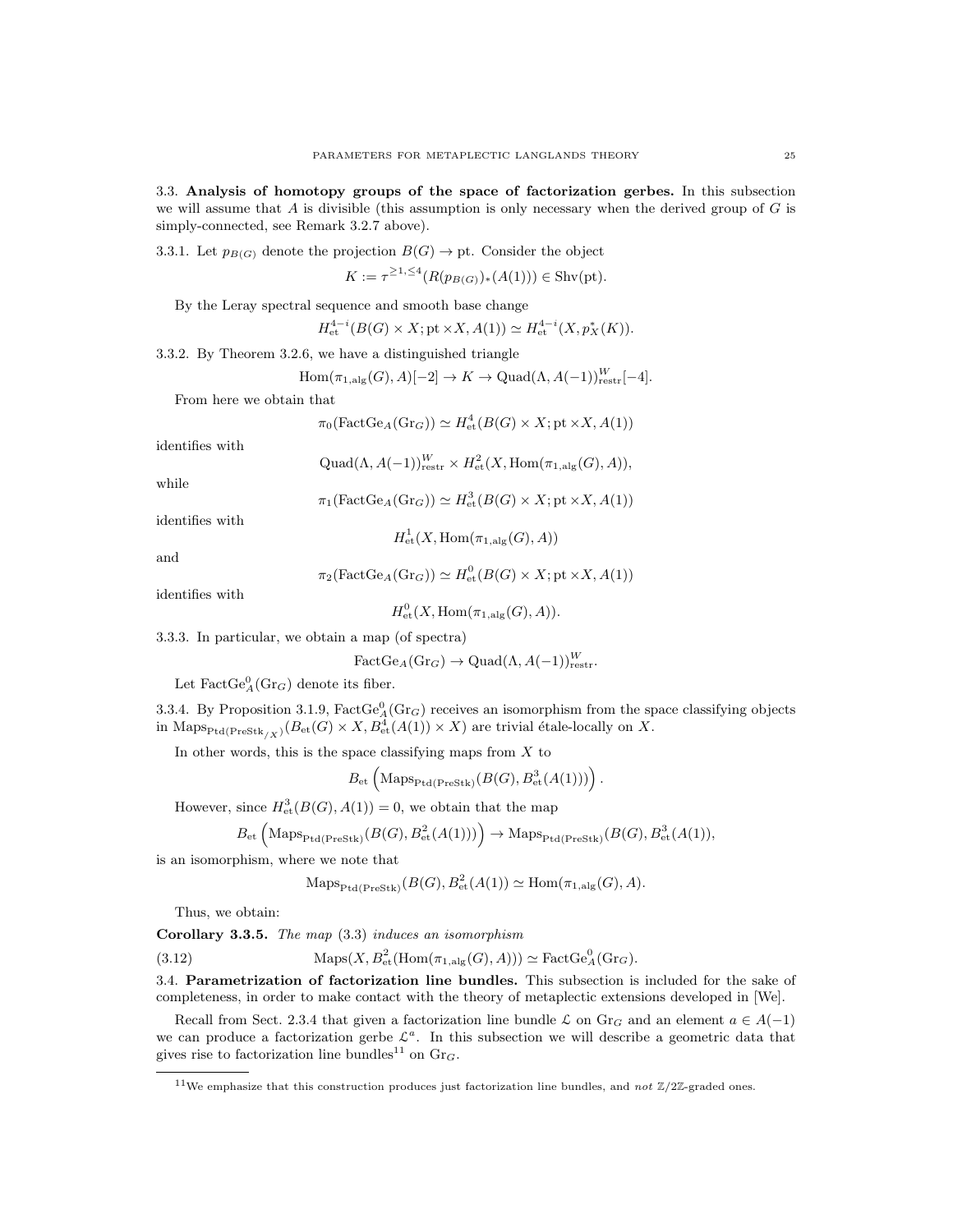3.4.1. Let  $K_2$  denote the prestack over X that associates to an affine scheme  $S = Spec(A)$  mapping to X the abelian group  $K_2(A)$ . Let  $(K_2)_{\text{Zar}}$  be the sheafification of  $K_2$  in the Zariski topology.

On the one hand, we consider the space  $CExt(G,(K_2)_{Zar})$  (in fact, an ordinary groupoid) of Brylinski-Deligne data, which are by definition central extensions

$$
1 \to (K_2)_{\text{Zar}} \to \widetilde{G} \to G \times X \to 1
$$

of the constant group-scheme  $G \times X$  by  $(K_2)_{\text{Zar}}$ .

The operation of Baer sum makes  $CExt(G,(K_2)_{\text{Zar}})$  into a commutative group in spaces, i.e., into a Picard category.

On the other hand, consider the Picard category

 $FactPic(Gr_G)$ 

of factorizable line bundles on  $\text{Gr}_G$ .

In the paper [Ga6] a map of Picard groupoids is constructed:

(3.13) 
$$
CExt(G, (K_2)_{\text{Zar}}) \to \text{FactPic}(Gr_G),
$$

and the following conjecture is stated (this is Conjecture 6.1.2 in loc.cit.:

Conjecture 3.4.2. The map (3.13) is an isomorphism.

Remark 3.4.3. One can show that it follows from [BrDe, Theorem 3.16] combined with Sect. 4.1.5 that Conjecture 3.4.2 holds when  $G = T$  is a torus.

3.4.4. Let us fix an integer  $\ell$  of order prime to char(p). In [Ga6, Sect. 6.3.6] the following map was constructed

(3.14) 
$$
CExt(G,(K_2)_{\text{Zar}}) \to \text{Maps}_{\text{Ptd}(\text{PreStk}_{/X})}(B_{\text{et}}(G) \times X, B_{\text{et}}^4(\mu_{\ell}^{\otimes 2} \times X)).
$$

Let us take  $A = \mu_{\ell}$ , and note that  $A(1) \simeq \mu_{\ell}^{\otimes 2}$ . Note that the construction in Sect. 1.4.2 gives rise to a canonical map

(3.15) 
$$
FactPic(Gr_G) \to FactGe_{\mu_{\ell}}(Gr_G).
$$

The following is equivalent to Conjecture 6.3.8 of *loc.cit.*:

Conjecture 3.4.5. The following diagram commutes:

$$
\begin{aligned}\n\text{CExt}(G, (K_2)_{\text{Zar}}) &\xrightarrow{(3.14)} \text{Maps}_{\text{Ptd}(\text{PreStk}_{/X})} \left( B_{\text{et}}(G) \times X, B_{\text{et}}^4(\mu_{\ell}^{\otimes 2} \times X) \right) \\
&\xrightarrow{(3.13)} \downarrow \qquad \qquad \downarrow (3.3) \\
\text{FactPic}(Gr_G) &\xrightarrow{(3.15)} \text{FactGe}_{\mu_{\ell}}(Gr_G).\n\end{aligned}
$$

### 4. The case of tori

In this section we let  $G = T$  be a torus. We will perform an explicit analysis of factorization gerbes on the affine Grassmannian  $\text{Gr}_T$ , and introduce related objects (multiplicative factorization gerbes) that will play an important role in the sequel.

4.1. Factorization Grassmannian for a torus. In this section we will show that the affine Grassmannian of a torus can be approximated by a prestack assembled from (=written as a colomit of) powers of X.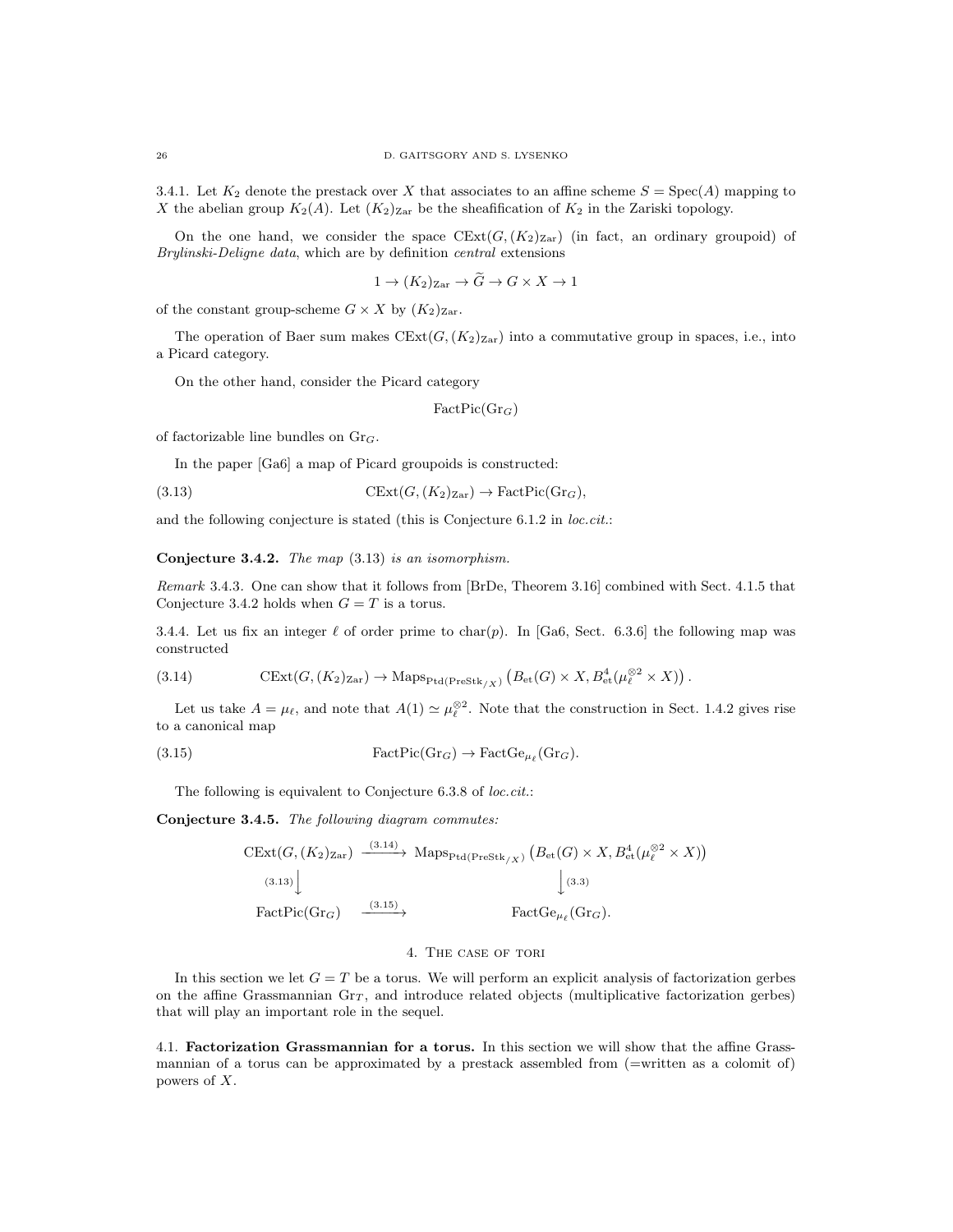4.1.1. Recall that  $\Lambda$  denotes the coweight lattice of  $G = T$ . Consider the index category whose objects are pairs  $(I, \lambda^I)$ , where I is a finite non-empty set and  $\lambda^I$  is a map  $I \to \Lambda$ ; in what follows we will denote by  $\lambda_i \in \Lambda$  is the value of  $\lambda^I$  on  $i \in I$ .

A morphism 
$$
(J, \lambda^J) \to (I, \lambda^I)
$$
 is a surjection  $\phi : I \to J$  such that

(4.1) 
$$
\lambda_j = \sum_{i \in \phi^{-1}(j)} \lambda_i.
$$

Consider the prestack

$$
\mathrm{Gr}_{T,\mathrm{comb}} := \underset{(I,\lambda^I)}{\mathrm{colim}} X^I.
$$

The prestack  $\text{Gr}_{T,\text{comb}}$  endowed with its natural forgetful map to Ran, also has a natural factorization structure.

There is a canonical map

(4.2) GrT ,comb → Gr<sup>T</sup> ,

compatible with the factorization structures.

Namely, for each  $(I, \lambda^I)$  the corresponding T-bundle on  $X^I \times X$  is

$$
\bigotimes_{i\in I} \lambda_i \cdot \mathcal{O}(\Delta_i),
$$

where  $\Delta_i$  is the divisor on  $X^I \times X$  corresponding to the *i*-th coordinate being equal to the last one.

4.1.2. As in [Ga2, Sect. 8.1] one shows that the map (4.2) induces an isomorphism of the sheafifications in the topology generated by finite surjective maps. In particular, for any  $S \to \text{Ran}$ , the map

$$
\text{Ge}_{A}(S \underset{\text{Ran}}{\times} \text{Gr}_{T}) \to \text{Ge}_{A}(S \underset{\text{Ran}}{\times} \text{Gr}_{T,\text{comb}})
$$

is an isomorphism, and hence, so is the map

$$
FactGe_A(\text{Gr}_T) \to FactGe_A(\text{Gr}_{T,\text{comb}}).
$$

Furthermore, for a given  $G \in \text{FactGe}_{E \times \text{tors}}(\text{Gr}_T)$ , the corresponding map of sheaves of categories

$$
Shv_{\mathcal{G}}(Gr_T)_{/ \mathrm{Ran}} \to Shv_{\mathcal{G}}(Gr_{T,\mathrm{comb}})_{/ \mathrm{Ran}}
$$

is also an isomorphism.

4.1.3. The datum of a factorization gerbe on  $\text{Gr}_{T,\text{comb}}$  can be explicitly described as follows:

For a finite set  $I$  and a map

 $\lambda^I: I \to \Lambda$ 

we specify a gerbe  $\mathcal{G}_{\lambda^I}$  on  $X^I$ .

For a surjection of finite sets  $I \stackrel{\phi}{\rightarrow} J$  such that (4.1) holds, we specify an identification

$$
(4.3) \t\t\t (\Delta_{\phi})^*(\mathcal{G}_{\lambda^I}) \simeq \mathcal{G}_{\lambda^J}.
$$

The identifications (4.3) must be compatible with compositions of maps of finite sets in the natural sense.

Let now  $I \stackrel{\phi}{\twoheadrightarrow} J$  be a surjection of finite sets, and let

$$
X_{\phi,\text{disj}}^I \subset X^I, \quad x_{i_1} \neq x_{i_2} \text{ whenever } \phi(i_1) \neq \phi(i_2)
$$

be the corresponding open subset. For  $j \in J$ , let  $\lambda^{I_j}$  be the restriction of  $\lambda^I$  to  $I_j$ .

We impose the structure of factorization that consists of isomorphisms

(4.4) 
$$
(\mathcal{G}_{\lambda^{I}})|_{X_{\phi,\text{disj}}^{I}} \simeq \left(\bigotimes_{j\in J} \mathcal{G}_{\lambda^{I_{j}}}\right)|_{X_{\phi,\text{disj}}^{I}}.
$$

The isomorphisms (4.4) must be compatible with compositions of maps of finite sets in the natural sense.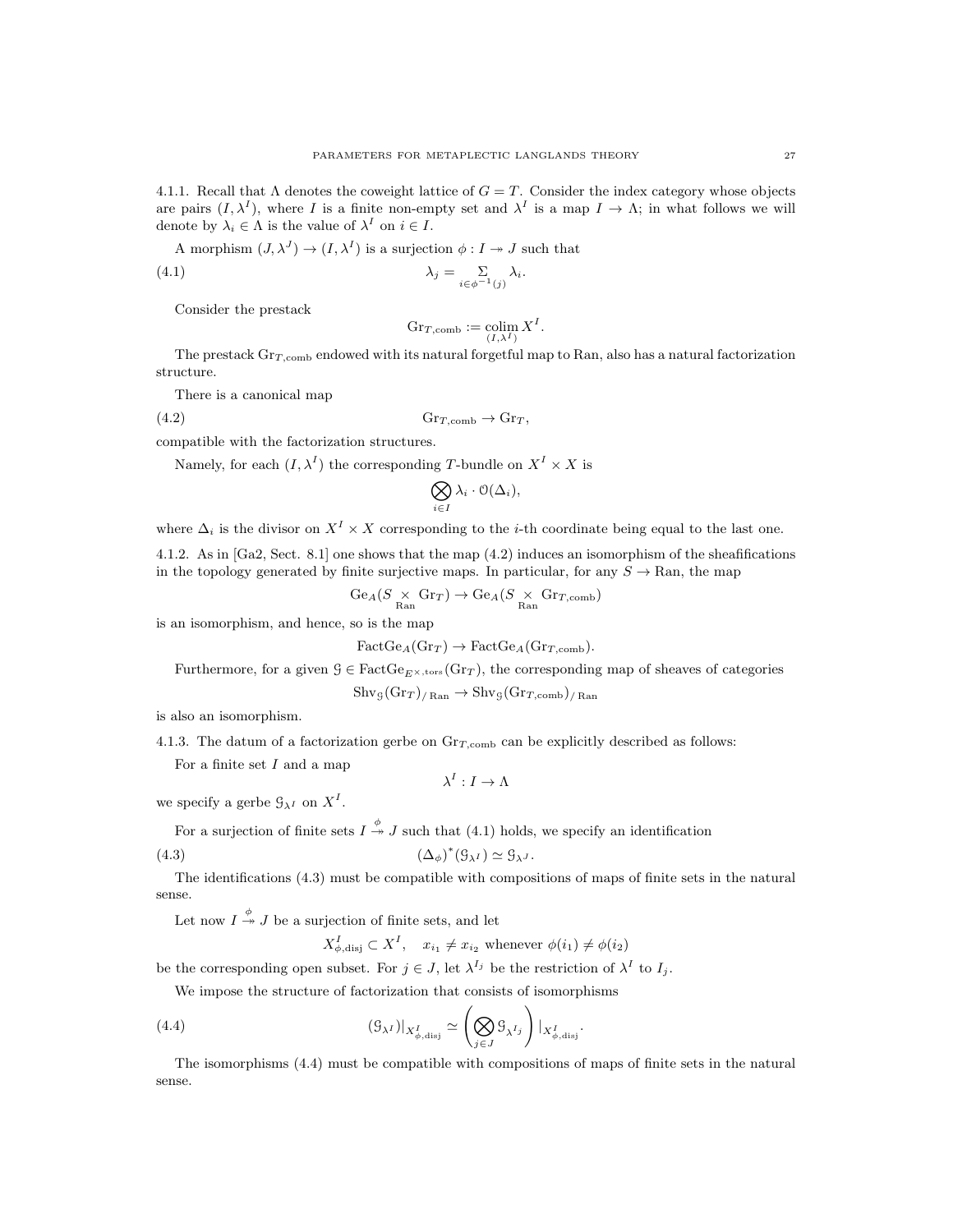In addition, the isomorphisms (4.4) and (4.3) must be compatible in the natural sense.

4.1.4. For a factorization gerbe G on  $\text{Gr}_{T,\text{comb}}$ , the value of the category  $\text{Shv}_{\mathcal{G}}(\text{Gr}_{T,\text{comb}})$ <sub>/Ran</sub> on  $X^I \to$ Ran can be explicitly described as follows:

It is the limit over the index category

$$
(J,\lambda^J,I \twoheadrightarrow J)
$$

of the categories  $\text{Shv}_{\mathcal{G}_{\lambda}J}(X^J)$ .

4.1.5. The case of factorization line bundles. The datum of a factorization  $\mathbb{Z}/2\mathbb{Z}$ -graded line bundle on  $Gr_{T, comb}$  can be described in a way similar to that of factorization gerbes. This description recovers the notion of what in [BD1, Sect. 3.10.3] is called a  $\theta$ -datum.

We note that a factorization  $\mathbb{Z}/2\mathbb{Z}$ -graded line bundle is evenly (i.e., trivially) graded if and only if the corresponding  $\theta$ -datum is even, i.e., if the corresponding symmetric bilinear Z-valued form on  $\Lambda$ comes from a Z-valued quadratic form.

We also note that [BD1, Proposition 3.10.7] says that restriction along

$$
\text{Gr}_{T,\text{comb}} \to \text{Gr}_T
$$

defines an equivalence between the Picard categories of factorization  $(\mathbb{Z}/2\mathbb{Z}-graded)$  line bundles.

4.2. Making the parameterization explicit for tori. In this subsection we will show explicitly how a factorization A-gerbe on  $\text{Gr}_T$  gives rise to an A-valued quadratic form

$$
q: \Lambda \to A(-1)
$$

and also give a more hands-on proof of Proposition 3.1.9 in this case.

4.2.1. We first describe the bilinear form

$$
b: \Lambda \times \Lambda \to A(-1).
$$

Given two elements  $\lambda_1, \lambda_2 \in \Lambda$ , consider  $I = \{1, 2\}$  and the map

$$
\lambda^I: I \to \Lambda; \quad 1 \mapsto \lambda_1, 2 \mapsto \lambda_2.
$$

Consider the corresponding gerbe

$$
\mathcal{G}_{\lambda_1,\lambda_2} := \mathcal{G}_{\lambda^I}
$$

over  $X^2$ . By (4.4) it is identified with  $\mathcal{G}_{\lambda_1} \boxtimes \mathcal{G}_{\lambda_2}$  over  $X^2 - \Delta(X)$ . By Lemma 1.4.5, there exists a well-defined element  $a \in A(-1)$  such that

$$
\mathcal{G}_{\lambda_1,\lambda_2} \simeq (\mathcal{G}_{\lambda_1} \boxtimes \mathcal{G}_{\lambda_2}) \otimes \mathcal{O}(\Delta(X))^a.
$$

We let

$$
a=:b(\lambda_1,\lambda_2).
$$

4.2.2. The fact that  $b(-, -)$  is bilinear can be seen as follows. For a triple of elements  $\lambda_1, \lambda_2, \lambda_3$  consider the corresponding gerbes

$$
\mathcal{G}_{\lambda_1,\lambda_2,\lambda_3}
$$
 and  $(\mathcal{G}_{\lambda_1,\lambda_2} \boxtimes \mathcal{G}_{\lambda_3}) \otimes \mathcal{O}(\Delta_{1,3})^{\otimes b(\lambda_1,\lambda_3)} \otimes \mathcal{O}(\Delta_{2,3})^{\otimes b(\lambda_2,\lambda_3)}$ 

over  $X^3$ .

They are identified away from the main diagonal  $\Delta_{1,2,3}$ , and hence this identification extends to all of  $X^3$ , since  $\Delta_{1,2,3}$  has codimension 2. Restricting to  $\Delta_{1,2}$ , we obtain an identification

$$
\mathcal{G}_{\lambda_1+\lambda_2,\lambda_3} \simeq (\mathcal{G}_{\lambda_1+\lambda_2} \boxtimes \mathcal{G}_{\lambda_3}) \otimes \mathcal{O}(\Delta)^{\otimes b(\lambda_1,\lambda_3)} \otimes \mathcal{O}(\Delta)^{\otimes b(\lambda_2,\lambda_3)}
$$

as gerbes over  $X^2$ . Comparing with the identification

$$
\mathcal{G}_{\lambda_1+\lambda_2,\lambda_3} \simeq (\mathcal{G}_{\lambda_1+\lambda_2} \boxtimes \mathcal{G}_{\lambda_3}) \otimes \mathcal{O}(\Delta)^{\otimes b(\lambda_1+\lambda_2,\lambda_3)},
$$

we obtain the desired

$$
b(\lambda_1, \lambda_3) + b(\lambda_2, \lambda_3) = b(\lambda_1 + \lambda_2, \lambda_3).
$$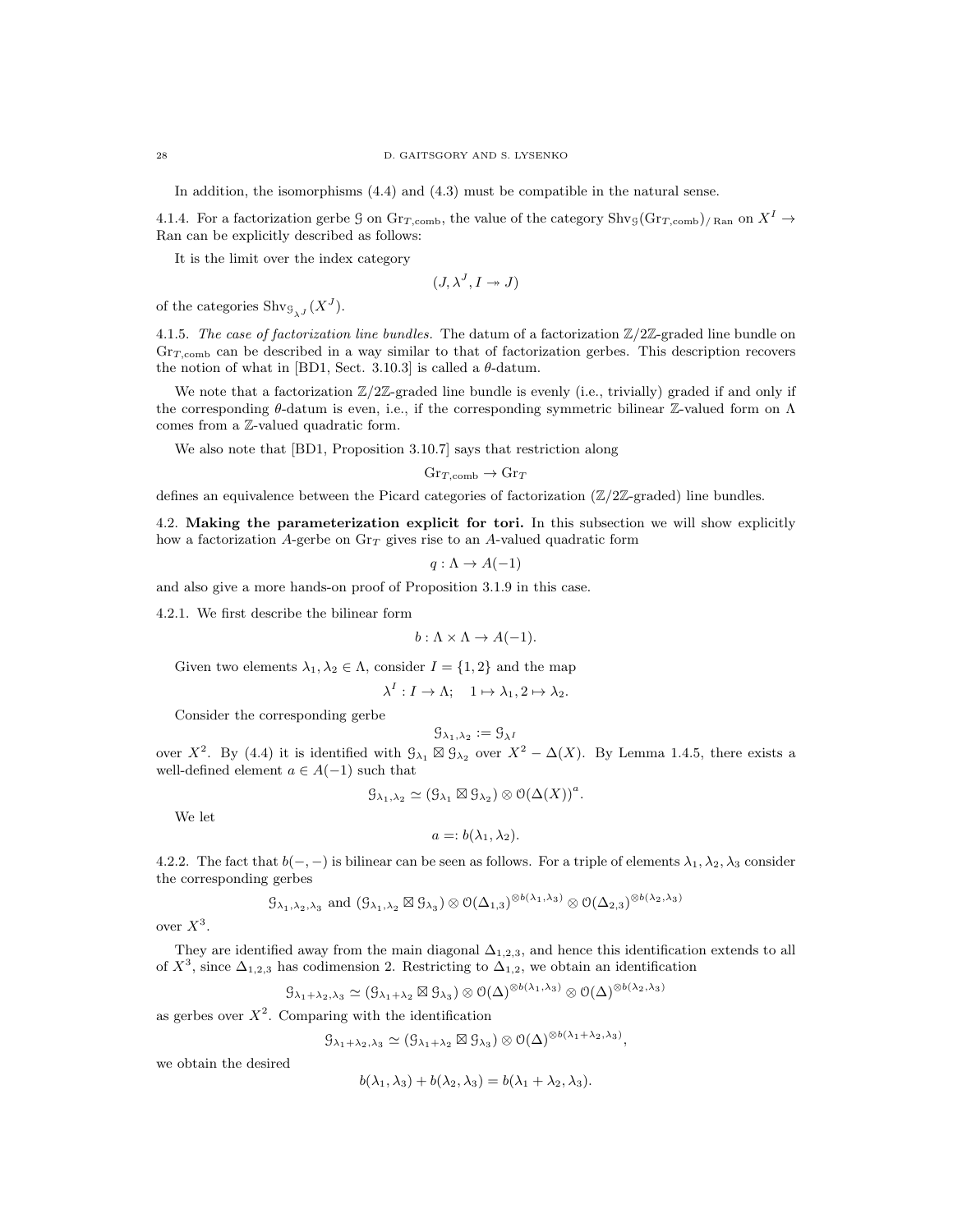4.2.3. It is easy to see that the resulting map

$$
b: \Lambda \times \Lambda \to A(-1)
$$

is symmetric. In fact, we have a canonical datum of commutativity for the diagram

(4.5)  
\n
$$
\sigma^*(\mathcal{G}_{\lambda_1,\lambda_2}) \longrightarrow \sigma^*((\mathcal{G}_{\lambda_1} \boxtimes \mathcal{G}_{\lambda_2}) \otimes \mathcal{O}(\Delta(X))^{b(\lambda_1,\lambda_2)})
$$
\n
$$
\downarrow \qquad \qquad \downarrow
$$
\n
$$
\mathcal{G}_{\lambda_2,\lambda_1} \longrightarrow (\mathcal{G}_{\lambda_2} \boxtimes \mathcal{G}_{\lambda_1}) \otimes \mathcal{O}(\Delta(X))^{b(\lambda_2,\lambda_1)}
$$

that extends the given one over  $X \times X - \Delta(X)$  (in the above formula,  $\sigma$  denotes the transposition acting on  $X \times X$ :

Indeed, the measure of non-commutativity of the above diagonal is an étale A-torsor over  $X \times X$ , which is trivialized over  $X \times X - \Delta(X)$ , and hence this trivialization uniquely extends to all of  $X \times X$ .

For the sequel we will need to understand in more detail the behavior of the restriction of the above diagram to the diagonal.

4.2.4. We start with the following observation. We claim that to an element  $a \in A(-1)$  one can canonically attach an A-torsor  $(-1)^a$ .

The Kummer cover

$$
\mathbb{G}_m \stackrel{x \mapsto x^n}{\longrightarrow} \mathbb{G}_m
$$

defines a group homomorphism

(4.6) G<sup>m</sup> → Bet(µn).

From here we obtain a homomorphism

$$
(4.7) \t\t A(-1) \times \mathbb{G}_m \to B_{\rm et}(A),
$$

i.e., an element  $a \in A(-1)$  defines an étale A-torsor  $\chi_a$  over  $\mathbb{G}_m$ , which behaves multiplicatively. We let  $(-1)^a$  denote the fiber of  $\chi_a$  at  $-1 \in \mathbb{G}_m$ .

The multiplicativity of  $(4.7)$  along  $\mathbb{G}_m$  implies that we have a canonical trivialization

$$
(4.8) \qquad \qquad ((-1)^a)^{\otimes 2} \simeq \text{triv} \, .
$$

The multiplicativity of (4.7) along  $A(-1)$  implies that a choice of  $a' \in A(-1)$  such that  $2a' = a$ defines a trivialization of  $(-1)^a$ . Moreover, this trivialization is compatible with (4.8). This construction is a morphism (and hence an *isomorphism*) of  $A_{2-tors}$ -torsors:

 ${a' \in A, 2a' = a} \rightarrow {trivializations of (-1)<sup>a</sup> compatible with (4.8)}.$ 

(By enlarging A if needed, one shows that the LHS is empty if and only if the RHS is.)

4.2.5. Consider now the A-gerbe  $\mathcal{O}(\Delta)^a$  on  $X \times X$ , equipped with the natural identification

(4.9) 
$$
\sigma^*(\mathcal{O}(\Delta)^a) \simeq \mathcal{O}(\Delta)^a
$$

that uniquely extends the tautological one over  $X \times X - \Delta(X)$ .

Restricting (4.9) to the diagonal, and using the fact that  $\sigma|_{\Delta(X)}$  is trivial, we obtain an identification of A-gerbes

$$
\phi_a: \mathcal{O}(\Delta)^a|_{\Delta(X)} \simeq \mathcal{O}(\Delta)^a|_{\Delta(X)},
$$

whose square is the identity map.

Hence,  $\phi_a$  is given by tensoring by an A-torsor that squares to the trivial one. It is easy to see that this torsor is constant along X and identifies canonically with  $(-1)^a$  in a way compatible with  $(4.8)$ .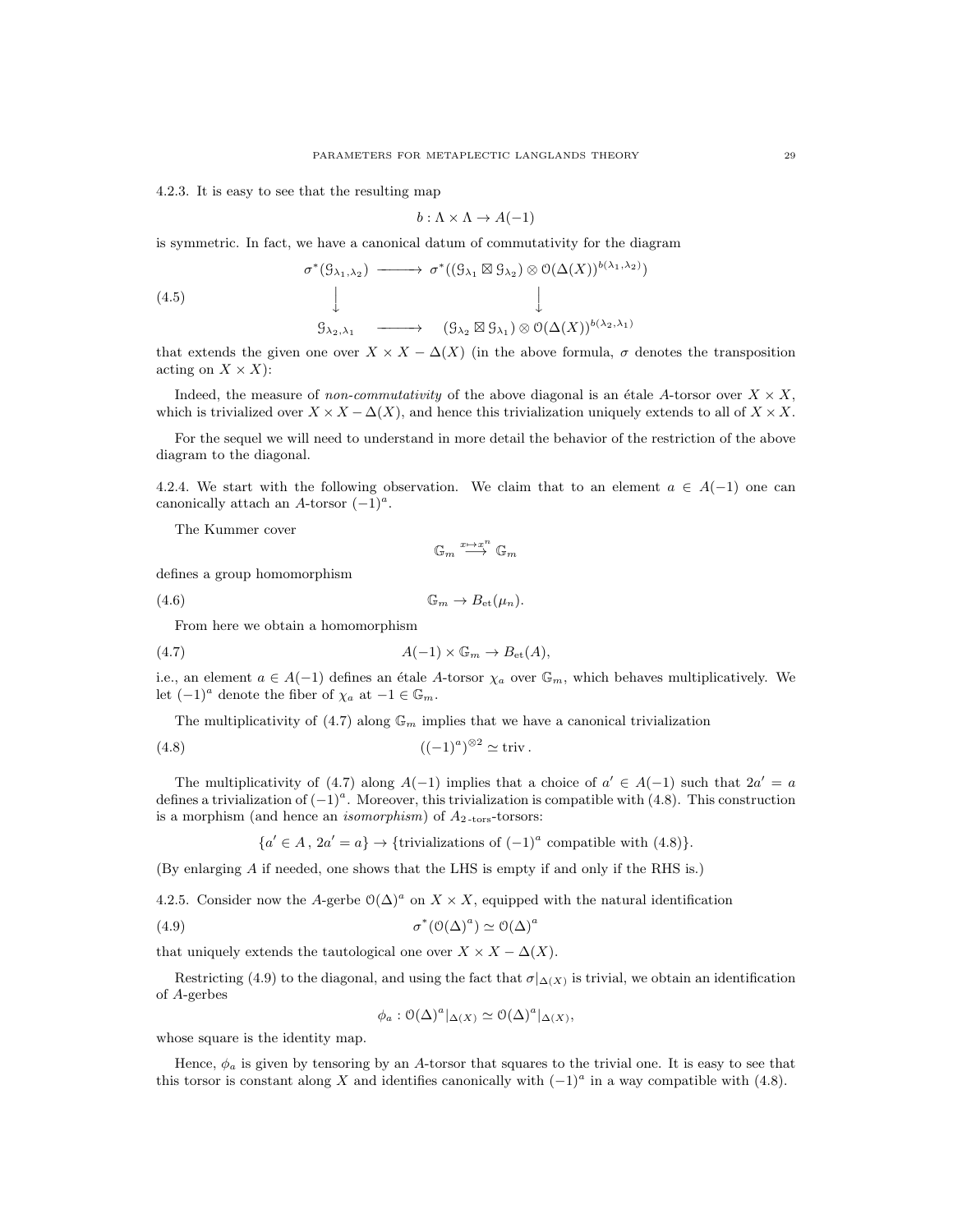4.2.6. We now return to the diagram (4.5). Restricting to the diagonal, we obtain that we have a canonical datum of commutativity for the diagram

(4.10)  
\n
$$
\begin{array}{ccc}\n g^{\lambda_1 + \lambda_2} & \longrightarrow & (g^{\lambda_1} \otimes g^{\lambda_2}) \otimes \mathcal{O}(\Delta)^{b(\lambda_1, \lambda_2)} |_{\Delta(X)} \\
 & \downarrow & \downarrow & \downarrow & \downarrow & \downarrow & \downarrow & \downarrow & \downarrow & \downarrow & \downarrow & \downarrow & \downarrow & \downarrow & \downarrow & \downarrow & \downarrow & \downarrow & \downarrow & \downarrow & \downarrow & \downarrow & \downarrow & \downarrow & \downarrow & \downarrow & \downarrow & \downarrow & \downarrow & \downarrow & \downarrow & \downarrow & \downarrow & \downarrow & \downarrow & \downarrow & \downarrow & \downarrow & \downarrow & \downarrow & \downarrow & \downarrow & \downarrow & \downarrow & \downarrow & \downarrow & \downarrow & \downarrow & \downarrow & \downarrow & \downarrow & \downarrow & \downarrow & \downarrow & \downarrow & \downarrow & \downarrow & \downarrow & \downarrow & \downarrow & \downarrow & \downarrow & \downarrow & \downarrow & \downarrow & \downarrow & \downarrow & \downarrow & \downarrow & \downarrow & \downarrow & \downarrow & \downarrow & \downarrow & \downarrow & \downarrow & \downarrow & \downarrow & \downarrow & \downarrow & \downarrow & \downarrow & \downarrow & \downarrow & \downarrow & \downarrow & \downarrow & \downarrow & \downarrow & \downarrow & \downarrow & \downarrow & \downarrow & \downarrow & \downarrow & \downarrow & \downarrow & \downarrow & \downarrow & \downarrow & \downarrow & \downarrow & \downarrow & \downarrow & \downarrow & \downarrow & \downarrow & \downarrow & \downarrow & \downarrow & \downarrow & \downarrow & \downarrow &
$$

that squares to the tautological one.

4.2.7. We are finally ready to recover the quadratic form

$$
q: \Lambda \to A(-1).
$$

Namely, in (4.10), let us set  $\lambda_1 = \lambda = \lambda_2$ . We obtain a datum of commutativity of the diagram

$$
g^{2\lambda} \longrightarrow (g^{\lambda} \otimes g^{\lambda}) \otimes O(\Delta)^{b(\lambda,\lambda)}|_{\Delta(X)}
$$
  

$$
\downarrow \qquad \qquad \downarrow id \otimes \phi_{b(\lambda,\lambda)}
$$
  

$$
g^{2\lambda} \longrightarrow (g^{\lambda} \otimes g^{\lambda}) \otimes O(\Delta)^{b(\lambda,\lambda)}|_{\Delta(X)},
$$

where the upper and lower horizontal arrows are canonically identified, and which squares to the tautological one.

By Sects. 4.2.4 and 4.2.5, such a datum is equivalent to that of an element  $q(\lambda) \in A(-1)$  such that  $2q(\lambda) = b(\lambda, \lambda)$ . This is the value of our quadratic form on  $\lambda$ .

4.2.8. The relation

$$
q(\lambda_1 + \lambda_2) = q(\lambda_1) + q(\lambda_2) + b(\lambda_1, \lambda_2)
$$

is verified in a way similar to Sect. 4.2.2.

4.2.9. We will now give an alternative proof of Proposition 3.1.9 in the special case of tori.

First, we claim that the diagram

$$
\text{Maps}_{\text{Ptd}(\text{PreStk}_{/X})}(B(T) \times X, B_{\text{et}}^4(A(1)) \times X) \xrightarrow{\phantom{a}(3 \cdot 3)} \text{FactGe}_{A}(\text{Gr}_{T})
$$
\n
$$
\downarrow \qquad \qquad \downarrow
$$
\n
$$
\text{Quad}(\Lambda, A(-1)) \xrightarrow{\phantom{a} \text{Id}} \text{Quad}(\Lambda, A(-1))
$$

 $(3.3)$ 

commutes, where the left vertical arrow corresponds to the projection

$$
H^4_{\text{et}}(B(T) \times X; \text{pt} \times X, A(1)) \to H^4_{\text{et}}(B(T), A(1)) \simeq \text{Quad}(\Lambda, A(-1)),
$$

and the right vertical arrow is one constructed above.

As in Sect. 3.3.4, the fiber of the left vertical arrow in the above diagram identifies canonically with Maps  $(X, B^2_{\text{et}}(\text{Hom}(\Lambda, A)))$ . Hence, it remains to show that the induced map

(4.11) 
$$
\text{Maps}\left(X, B_{\text{et}}^2(\text{Hom}(\Lambda, A))\right) \to \text{FactGe}_A^0(\text{Gr}_T)
$$

is an isomorphism.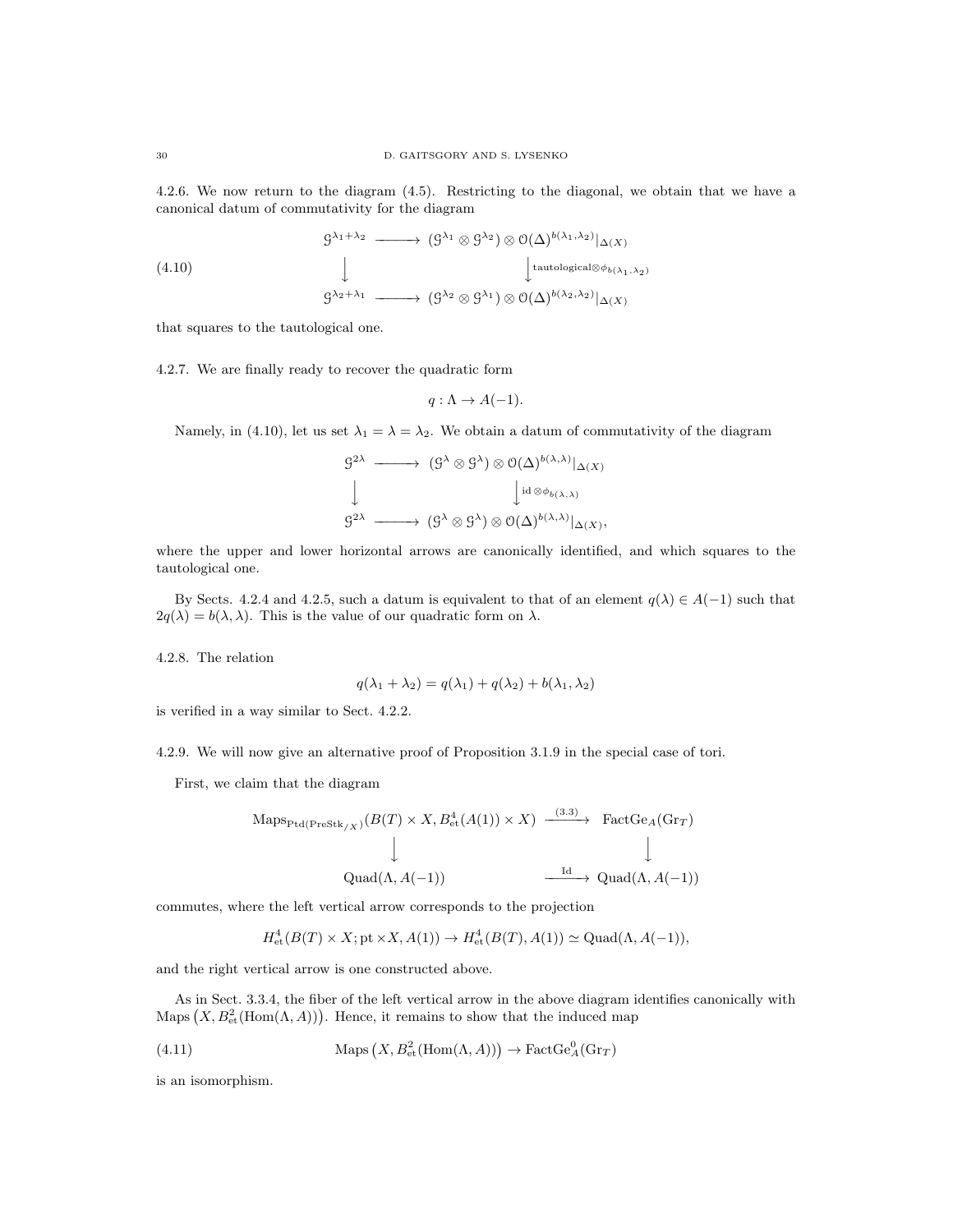4.2.10. We claim, however, that the latter follows from the description of factorizable gerbes in Sect. 4.1.3.

Namely, the groupoid  $\text{FactGe}_{A}^{0}(\text{Gr}_{T})$  is isomorphic to that of assignments

$$
\lambda \mapsto \mathcal{G}^{\lambda} \in \text{Ge}_{A}(X),
$$

equipped with the following pieces of data:

• One is *multiplicativity*, i.e., we must be given isomorphisms of gerbes

$$
\mathcal{G}^{\lambda_1+\lambda_2}\simeq \mathcal{G}^{\lambda_1}\otimes \mathcal{G}^{\lambda_2}
$$

that are associative in the natural sense.

• The other one is that of *commutativity*, i.e., we must be given the data of commutativity for the squares

$$
g^{\lambda_1 + \lambda_2} \longrightarrow g^{\lambda_1} \otimes g^{\lambda_2}
$$
  

$$
\downarrow \qquad \qquad \downarrow
$$
  

$$
g^{\lambda_2 + \lambda_1} \longrightarrow g^{\lambda_2} \otimes g^{\lambda_1}
$$

that satisfy the hexagon axiom.

(4.12)

In addition, the following conditions must be satisfied:

(1) The datum of commutativity for the outer square in

$$
\begin{array}{ccc}\n\mathcal{G}^{\lambda_1+\lambda_2} & \longrightarrow & \mathcal{G}^{\lambda_1} \otimes \mathcal{G}^{\lambda_2} \\
\downarrow & & \downarrow \\
\mathcal{G}^{\lambda_2+\lambda_1} & \longrightarrow & \mathcal{G}^{\lambda_2} \otimes \mathcal{G}^{\lambda_1} \\
\downarrow & & \downarrow \\
\mathcal{G}^{\lambda_1+\lambda_2} & \longrightarrow & \mathcal{G}^{\lambda_1} \otimes \mathcal{G}^{\lambda_2}\n\end{array}
$$

is the identity one.

(2) The datum of commutativity in (4.12) for  $\lambda_1 = \lambda = \lambda_2$ 

(4.14)  
\n
$$
g^{2\lambda} \longrightarrow g^{\lambda} \otimes g^{\lambda}
$$
\n
$$
\downarrow id \qquad \qquad \downarrow id
$$
\n
$$
g^{2\lambda} \longrightarrow g^{\lambda} \otimes g^{\lambda}
$$

is the identity one.

In particular, for  $T \simeq T_1 \times T_2$ , the natural map

$$
\text{FactGe}_{A}^{0}(\text{Gr}_{T_1}) \times \text{FactGe}_{A}^{0}(\text{Gr}_{T_2}) \rightarrow \text{FactGe}_{A}^{0}(\text{Gr}_{T})
$$

is an isomorphism, and for  $T = \mathbb{G}_m$ , we have

 $\operatorname{FactGe}_A^0(\operatorname{Gr}_T) \simeq \operatorname{Ge}_A(X).$ 

This makes the isomorphism (4.11) manifest.

4.3. The notion of *multiplicative* factorization gerbe. In order to be able to state the metaplectic version of geometric Satake, we will need to discuss the notion of multiplicative factorization gerbe, first on Gr<sub>T</sub>, and then when the lattice  $\Lambda = \text{Hom}(\mathbb{G}_m, T)$  is replaced by a general finitely generated abelian group.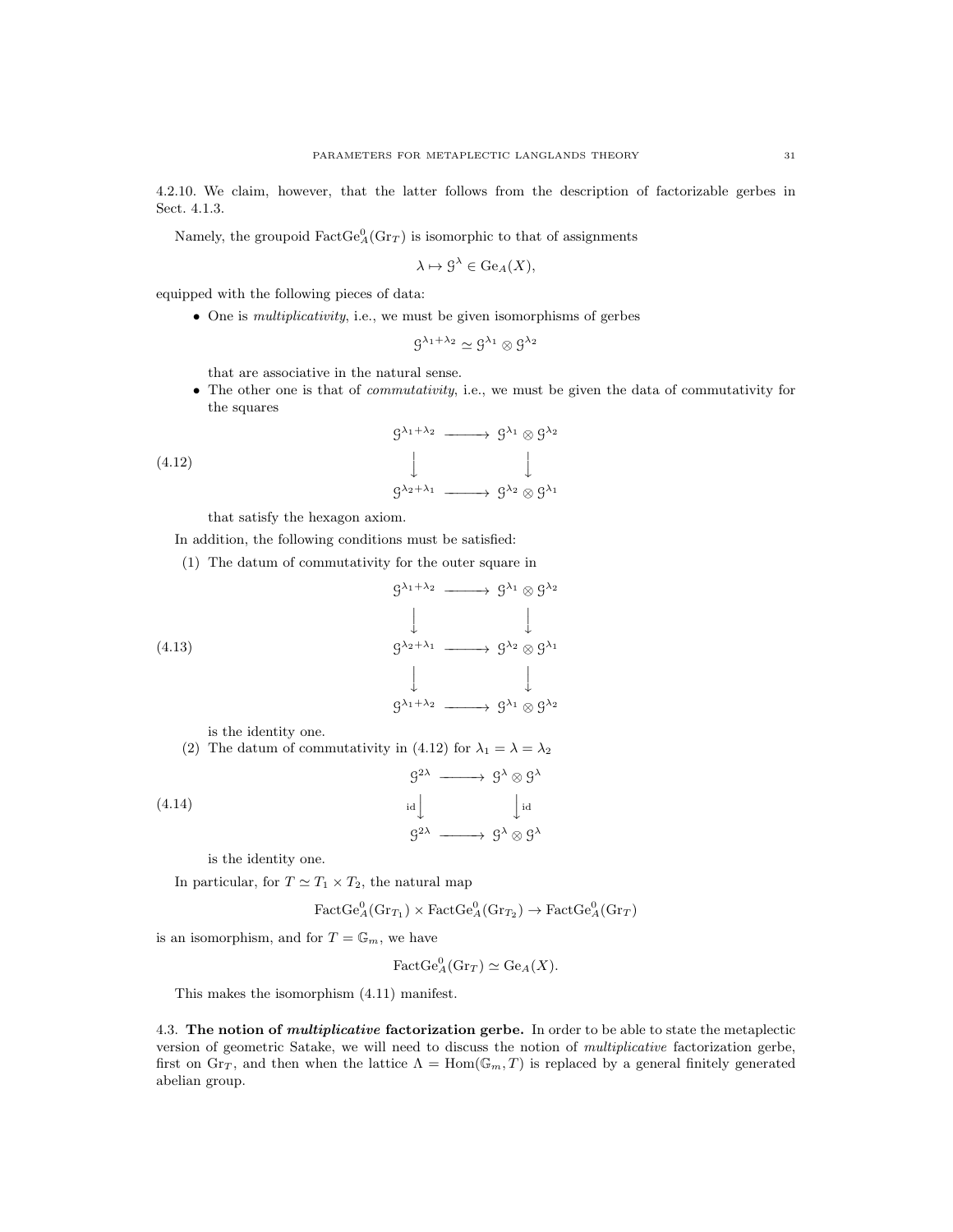4.3.1. Note that since T is commutative,  $\text{Gr}_{T}$  is naturally a factorization group-prestack over Ran. Hence, along with  $FactGe_A(Gr_T)$ , we can consider the corresponding space (in fact, commutative group in spaces)

$$
(4.15)\qquad \qquad \text{FactGe}_{A}^{\text{mult}}(\text{Gr}_{T})
$$

that corresponds to gerbes that respect the group structure on  $\text{Gr}_T$  over Ran.

We have the evident forgetful map

(4.16) 
$$
\operatorname{FactGe}_A^{\operatorname{mult}}(\operatorname{Gr}_T) \to \operatorname{FactGe}_A(\operatorname{Gr}_T).
$$

Explicitlly, a multiplicative structure on a gerbe  $\mathcal G$  is an identification

$$
\mathrm{mult}(\mathcal{G}) \simeq \mathcal{G} \boxtimes \mathcal{G}
$$

as factorization gerbes on  $\text{Gr}_{T} \times \text{Gr}_{T}$  (in the above formula mult denotes the multiplication map  $\text{Gr}_{T} \times \text{Gr}_{T} \to \text{Gr}_{T}$ ), equipped with the a compatibility datum over triple product  $\text{Gr}_{T} \times \text{Gr}_{T} \times \text{Gr}_{T}$ ,  $\text{Ran}$ and an identity satisfied over the quadruple product.

We will prove:

Proposition 4.3.2. The forgetful map

$$
\text{FactGe}_{A}^{\text{mult}}(\text{Gr}_{T}) \to \text{FactGe}_{A}(\text{Gr}_{T})
$$

is fully faithful. Its essential image is the preimage under

$$
FactGe_A(Gr_T) \to Quad(\Lambda, A(-1))
$$

of the subset consisting of those quadratic forms, whose associated bilinear form is zero.

*Proof.* We will use the description of factorization on gerbes on  $\text{Gr}_{T}$  given in Sect. 4.1.3. In these terms, the multiplicative structure on G amounts to specifying isomorphisms

(4.17) G <sup>λ</sup>1,λ<sup>2</sup> ' G <sup>λ</sup><sup>1</sup> - G λ2

equipped with an associativity constraint, and equipped with the datum of the identification of (4.17) with the factorization isomorphism over  $X \times X - \Delta(X)$ .

In other words, we need that the factorization isomorphisms

$$
\mathcal{G}^{\lambda_1, \lambda_2}|_{X \times X - \Delta(X)} \simeq \mathcal{G}^{\lambda_1} \otimes \mathcal{G}^{\lambda_2}|_{X \times X - \Delta(X)}
$$

extend to all of  $X \times X$ . If they extend, they do so uniquely, and the extended isomorphisms are automatically equipped with an associativity constraint.

Thus, by Sect. 4.2.1, we obtain that the category  $\text{FactGe}_{A}^{\text{mult}}(\text{Gr}_{T})$  identifies with the full subcategory of FactGe<sub>A</sub>(Gr<sub>T</sub>), consisting of objects for which the bilinear form  $b(-, -)$  vanishes.

П

Remark 4.3.3. Note that the set of quadratic forms  $q : \Lambda \to A$  whose associated bilinear form vanishes, is in bijection with the set of *linear* maps  $\Lambda \to A_{2\text{-tors}}$ .

Note also that we have a tautological identification  $A(-1)<sub>2</sub>$ -tors  $\approx A<sub>2</sub>$ -tors, since  $\mu_2 \approx \pm 1 \approx \mathbb{Z}/2\mathbb{Z}$ canonically.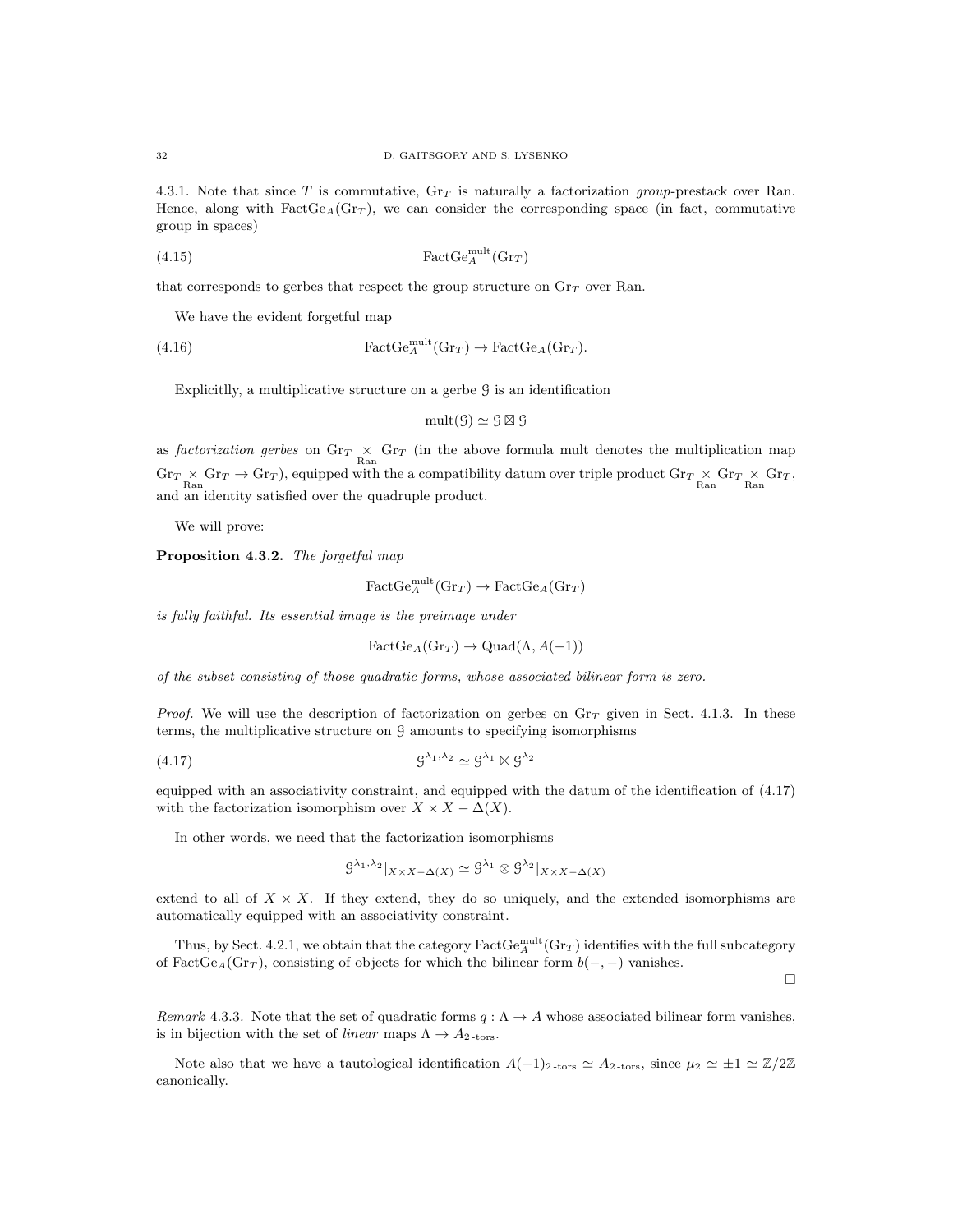4.3.4. Note that  $\text{Gr}_T$  is not just a group-prestack over Ran, but a *commutative* group-prestack. Hence, along with

$$
\text{FactGe}_{A}^{\text{mult}}(\text{Gr}_{T}) =: \text{FactGe}_{A}^{\mathbb{E}_{1}}(\text{Gr}_{T}),
$$

we can consider the spaces  $\text{FactGe}_{A}^{\mathbb{E}_{k}}(\text{Gr}_{T})$  for any  $k\geq 1$  and also

$$
\text{FactGe}_{A}^{\text{com}}(\text{Gr}_{T}) \simeq \text{FactGe}_{A}^{\mathbb{E}_{\infty}}(\text{Gr}_{T}) := \lim_{k} \text{FactGe}_{A}^{\mathbb{E}_{k}}(\text{Gr}_{T}).
$$

We claim, however, that the forgetful maps

$$
\operatorname{\mathrm{FactGe}}^{\mathbb{E}_k}_A(\mathrm{Gr}_T) \to \operatorname{\mathrm{FactGe}}_A^{\mathbb{E}_1}(\mathrm{Gr}_T)
$$

are all equivalences.

First off, the maps  $\text{FactGe}_{A}^{\mathbb{E}_{k+1}}(\text{Gr}_{T}) \to \text{FactGe}_{A}^{\mathbb{E}_{k}}(\text{Gr}_{T})$  are automatically equivalences for  $k \geq 3$  because A-gerbes are 1-categorical objects. Similarly, the forgetful map  $\text{FactGe}_{A}^{\mathbb{E}_3}(\text{Gr}_T) \to \text{FactGe}_{A}^{\mathbb{E}_2}(\text{Gr}_T)$ is automatically fully faithful.

An E2-structure on a multiplicative gerbe G translates as a datum of commutativity for the squares

(4.18)  
\n
$$
\sigma^*(\mathcal{G}^{\lambda_1, \lambda_2}) \xrightarrow{\sigma^*(4.17)} \sigma^*(\mathcal{G}^{\lambda_1} \boxtimes \mathcal{G}^{\lambda_2})
$$
\n
$$
\downarrow \qquad \qquad \downarrow
$$
\n
$$
\mathcal{G}^{\lambda_2, \lambda_1} \xrightarrow{\qquad (4.17)} \qquad \mathcal{G}^{\lambda_2} \boxtimes \mathcal{G}^{\lambda_1}
$$

that coincides with the one coming from factorization over  $X \times X - \Delta(X)$ .

Thus, we are already given the datum of commutation of (4.18) over  $X \times X - \Delta(X)$ . Therefore, this datum automatically uniquely extends to all of  $X \times X$ . This implies that

$$
\operatorname{\mathrm{FactGe}}_A^{\mathbb{E}_2}(\mathrm{Gr}_T) \to \operatorname{\mathrm{FactGe}}_A^{\mathbb{E}_1}(\mathrm{Gr}_T)
$$

is an equivalence.

An object in FactGe<sup> $\mathbb{E}_A^2$ </sup> (Gr<sub>T</sub>) comes from FactGe<sub>A</sub><sup>E<sub>3</sub></sup> (Gr<sub>T</sub>) if and only if the diagrams (4.18) square to the identity, in the sense that the datum of commutativity for the outer square in



is the tautological one. But this is automatic because this condition holds over  $X \times X - \Delta(X)$ .

Remark 4.3.5. Note that from Proposition 3.1.9 we obtain the following a priori description of the groupoid  $\text{FactGe}_{A}^{\mathbb{E}_{k}}(\text{Gr}_{T})$  as

$$
\mathrm{Maps}_{\mathbb{E}_k(\mathrm{PreStk}_{/X})}(B(T) \times X, B^4_{\mathrm{et}}(A(1)) \times X) \simeq \mathrm{Maps}_{\mathrm{Ptd}(\mathrm{PreStk}_{/X})}(B^{1+k}(T) \times X, B^{4+k}_{\mathrm{et}}(A(1)) \times X).
$$

From Sect. 4.3.4 we obtain that the looping map

$$
\mathrm{Maps}_{\mathrm{Ptd}(\mathrm{PreStk})}(B^{1+k}(T), B^{4+k}_{\mathrm{et}}(A(1))) \to \mathrm{Maps}_{\mathrm{Ptd}(\mathrm{PreStk})}(B(T), B^{4}_{\mathrm{et}}(A(1)))
$$

has the following properties: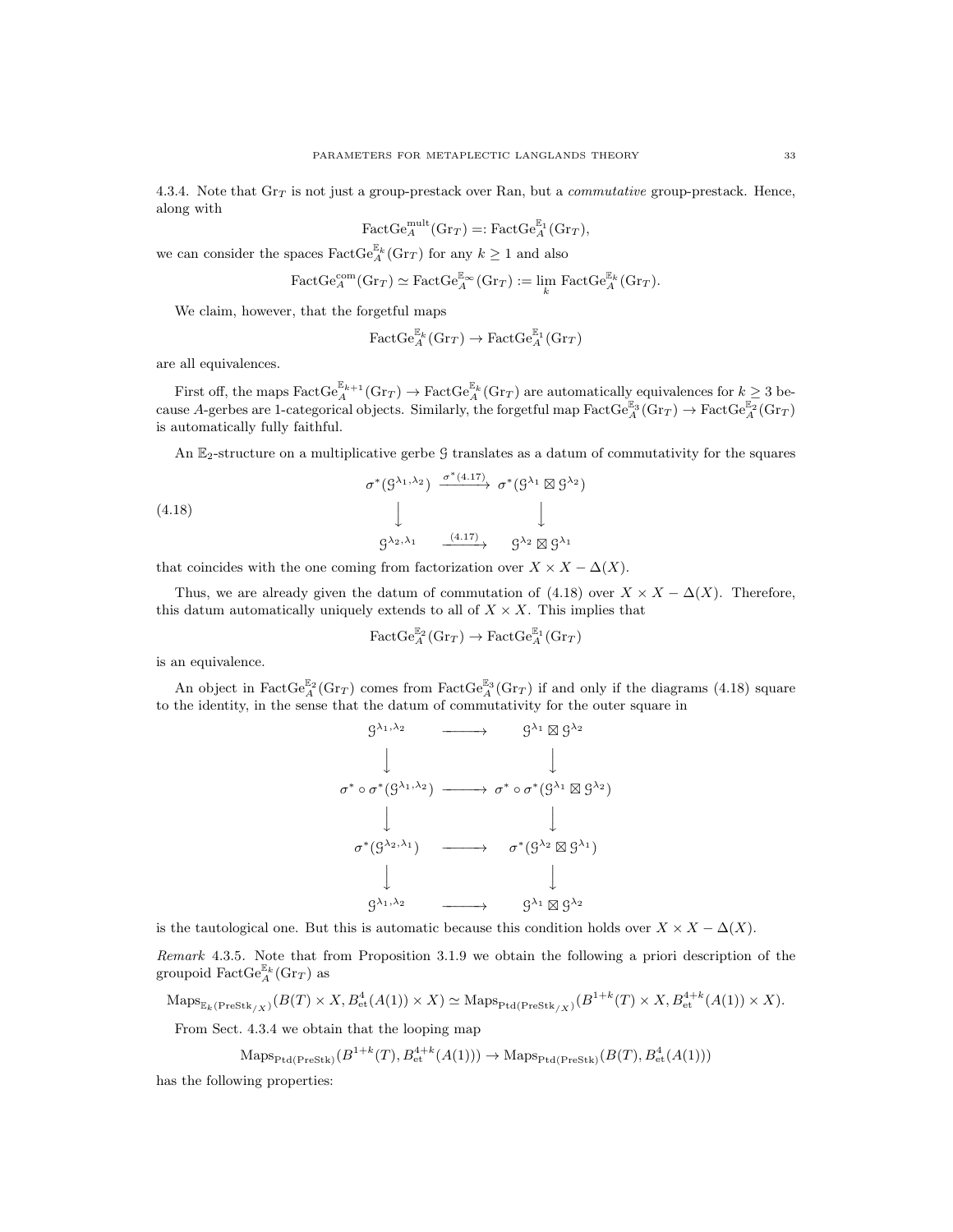• It induces an isomorphism

$$
Het2+k(B1+k(T), A(1)) \to Het2(B(T), A(1))
$$

for any  $k \ge 1$  (note that the RHS identifies with Hom $(\Lambda, A)$ ).

• It induces an isomorphism

$$
H^{3+k}_{\text{et}}(B^{1+k}(T), A(1)) \to H^3_{\text{et}}(B(T), A(1))
$$

for any  $k \geq 1$  (note that the RHS is zero).

• For any  $k \geq 1$ , the induced map

$$
H^{4+k}_{\text{et}}(B^{1+k}(T), A(1)) \to H^4_{\text{et}}(B(T), A(1))
$$

is injective with the image being the subset of  $Quad(\Lambda, A(-1))$ , consisting of those quadratic forms, whose associated bilinear form is zero.

Remark 4.3.6. For the sake of completeness, let us reprove the isomorphisms of Remark 4.3.5 directly in the context of *algebraic topology*, where we take  $T$  to be the corresponding Lie group. In this case we will think of  $B(T)$  as  $B^2(\Lambda)$ .

We start with the groupoid

$$
\text{Maps}_{\text{Ptd}(\text{Spc})}(B(\Lambda), B^3(A)) \simeq \text{Maps}_{\text{Grp}(\text{Spc})}(\Lambda, B^2(A)).
$$

We can think of its objects as monoidal categories C that are groupoids such that  $\pi_0(\mathcal{C}) = \Lambda$  (as monoids) and  $\pi_1(\mathbf{1}_\mathcal{C}) = A$  (as groups).

A datum of lifting of such a point to a point of

$$
\mathrm{Maps}_{\mathrm{Ptd}(\mathrm{Spc})}(B^2(\Lambda), B^4(A)) \simeq \mathrm{Maps}_{\mathbb{E}_1(\mathrm{Spc})}(B(\Lambda), B^3(A))
$$

amounts to endowing the monoidal category C with a braiding. A further lift to an object of

$$
\mathrm{Maps}_{\mathrm{Ptd}(\mathrm{Spc})}(B^{2+k}(\Lambda), B^{4+k}(A)) \simeq \mathrm{Maps}_{\mathbb{E}_{k+1}(\mathrm{Spc})}(B(\Lambda), B^3(A))
$$

for  $k \geq 1$  amounts to the *condition* that the resulting braided monoidal category be *symmetric*. This already implies that the forgetful map

$$
\mathrm{Maps}_{\mathrm{Ptd}(\mathrm{Spc})}(B^{2+k+1}(\Lambda),B^{4+k+1}(A))\rightarrow \mathrm{Maps}_{\mathrm{Ptd}(\mathrm{Spc})}(B^{2+k}(\Lambda),B^{4+k}(A))
$$

is an isomorphism for  $k \geq 1$  and is fully faithful for  $k = 0$ .

Moreover,  $\pi_2$  of these spaces identifies with

$$
Maps_{\mathrm{Grp}(Spc)}(\Lambda, A) = \mathrm{Hom}_{\mathrm{Ab}}(\Lambda, A),
$$

and  $\pi_1$  identifies with

$$
\mathrm{Maps}_{\mathbb{E}_2(\mathrm{Spc})}(\Lambda, B(A)) \simeq \mathrm{Maps}_{\mathbb{E}_{\infty}(\mathrm{Spc})}(\Lambda, B(A)) = \mathrm{Ext}^1_{\mathrm{Ab}}(\Lambda, A) = 0.
$$

Finally, the set of isomorphism classes of braided monoidal categories as above is in bijection with Quad( $\Lambda$ , A). Indeed, for a given C, the corresponding bilinear form  $b(\lambda_1, \lambda_2)$  is recovered as the square of the braiding

$$
c^{\lambda_1} \otimes c^{\lambda_2} \to c^{\lambda_2} \otimes c^{\lambda_1} \to c^{\lambda_1} \otimes c^{\lambda_2}
$$

,

and the quadratic form  $q(\lambda)$  is recovered as the value of the braiding

$$
c^{\lambda} \otimes c^{\lambda} \to c^{\lambda} \otimes c^{\lambda}.
$$

In particular, this braided monoidal category is symmetric if and only if  $b(-, -) = 0$ .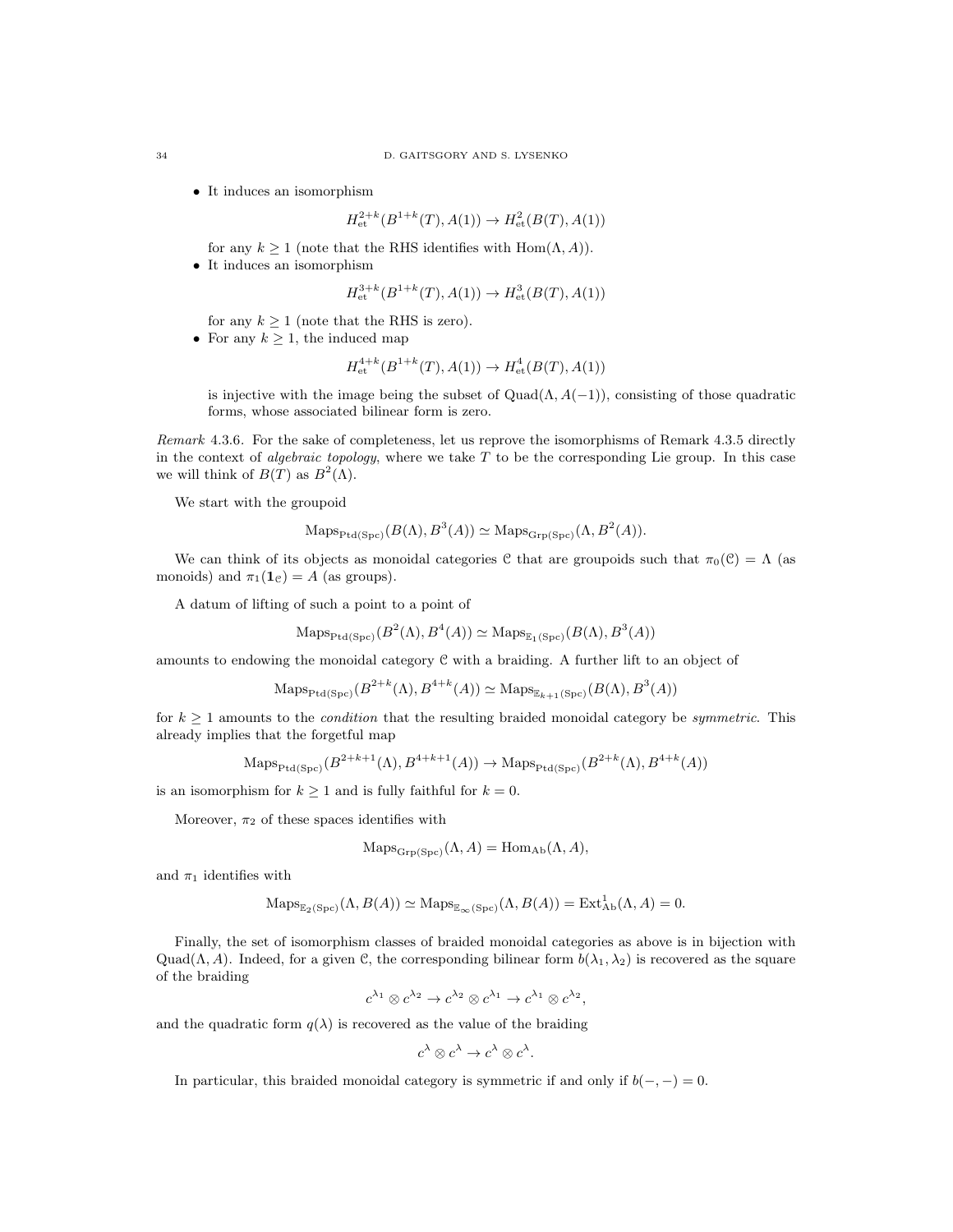4.3.7. The description of  $\text{FactGg}^{\text{mult}}_{A}(\text{Gr}_{T})$  given in Sect. 4.3.4 implies that we can describe this category as

$$
ext{Maps}_{\mathbb{E}_{\infty}(\text{Spc})}(\Lambda, \text{Ge}_{A}(X)).
$$

Since  $\pi_2(\text{Ge}_A(X)) \simeq A$ , as in Remark 4.3.6, we have a fiber sequence

 $\operatorname{Maps}(X, B^2_{\text{et}}(\operatorname{Hom}(\Lambda, A))) \to \operatorname{Maps}_{\mathbb{E}_{\infty}}(\Lambda, \operatorname{Ge}_A(X)) \to \operatorname{Hom}(\Lambda, A_{2\text{-tors}}).$ 

This fiber sequence identifies with the fiber sequence which is the top line in the diagram

$$
\begin{array}{ccc}\n\text{FactGe}_{A}^{0}(\text{Gr}_{T}) & \longrightarrow & \text{FactGe}_{A}^{\text{mult}}(\text{Gr}_{T}) & \longrightarrow & \text{Hom}(\Lambda, A_{2\text{-tors}}) \\
= & \downarrow & \downarrow & \downarrow \\
\text{FactGe}_{A}^{0}(\text{Gr}_{T}) & \longrightarrow & \text{FactGe}_{A}(\text{Gr}_{T}) & \longrightarrow & \text{Quad}(\Lambda, A(-1)).\n\end{array}
$$

Let us note that we can also identify the groupoid  $\mathrm{Maps}_{\mathbb{E}_{\infty}}(\Lambda, \mathrm{Ge}_{A}(X))$  with

$$
\mathrm{Maps}_{\mathbb{E}_{\infty}(\mathrm{Spc})}(\Lambda, B^2(A)) \stackrel{B^2(\mathrm{Hom}(\Lambda, A))}{\times} \mathrm{Maps}(X, B^2_{\mathrm{et}}(\mathrm{Hom}(\Lambda, A))),
$$

where  $\frac{?}{\times}$  means "divided by the diagonal action of ?".

4.3.8. In Sect. 4.5 we will see that if  $A_2$ -tors  $\simeq \mathbb{Z}/2\mathbb{Z}$ , there a *canonical* identification

$$
\mathrm{Maps}_{\mathbb{E}_{\infty}(\mathrm{Spc})}(\Lambda, B^2(A)) \simeq B^2_{\mathrm{et}}(\mathrm{Hom}(\Lambda, A)) \times \mathrm{Hom}(\Lambda, \mathbb{Z}/2\mathbb{Z}).
$$

This implies that for  $A_{2\text{-tors}} \simeq \mathbb{Z}/2\mathbb{Z}$ , we have a canonical identification

 $\text{FactGe}_{A}^{\text{mult}}(\text{Gr}_{T}) \simeq \text{Maps}_{\mathbb{E}_{\infty}(\text{Spc})}(\Lambda, \text{Ge}_{A}(X)) \simeq \text{Maps}(X, B_{\text{et}}^{2}(\text{Hom}(\Lambda, A))) \times \text{Hom}(\Lambda, \mathbb{Z}/2\mathbb{Z}).$ 

4.4. More general abelian groups. In this section we generalize the discussion of Sect. 4.3 to the case when instead of a lattice  $\Lambda$  (thought of as a lattice of cocharacters of a torus) we take a general finitely generated abelian group. We need this in order to state the metaplectic version of geometric Satake.

4.4.1. Let Γ be a finitely generated abelian group. We define the commutative group-prestack over Ran

### $\mathrm{Gr}_{\Gamma\otimes\mathbb{G}_m}$

as follows. Write  $\Gamma$  as  $\Lambda_1/\Lambda_2$ , where  $\Lambda_1 \supset \Lambda_2$  are lattices. Let  $T_1$  and  $T_2$  be the corresponding tori. We define  $\text{Gr}_{\Gamma\otimes\mathbb{G}_m}$  as a quotient of  $\text{Gr}_{T_1}$  by  $\text{Gr}_{T_2}$ , viewed as commutative group-prestacks over Ran, sheafified in the topology of finite surjective maps.

It is easy to see that this definition (as well as other constructions we are going to perform) is canonically independent of the presentation of  $\Gamma$  as a quotient.

The group-prestack  $\text{Gr}_{\Gamma\otimes\mathbb{G}_m}$  has a natural factorization structure over Ran.

4.4.2. Since  $\text{Gr}_{\mathbb{C}\mathbb{G}_m}$  is a (commutative) group-prestack over Ran, along with  $\text{FactGe}_{A}(\text{Gr}_{\mathbb{C}\mathbb{G}_m})$ , we can consider the space (in fact, commutative group in spaces)

(4.19) 
$$
\qquad \qquad \text{FactGe}_{A}^{\text{mult}}(\text{Gr}_{\Gamma\otimes\mathbb{G}_m}),
$$

that correspond to gerbes that respect that group structure on  $\mathrm{Gr}_{\Gamma\otimes\mathbb{G}_m}$  over Ran.

*Remark* 4.4.3. Along with  $\text{FactGe}_{A}^{\text{mult}}(\text{Gr}_{\Gamma\otimes\mathbb{G}_m})$ , one can also consider its variants

$$
\text{FactGe}_{A}^{\mathbb{E}_{k}}(\text{Gr}_{\Gamma\otimes\mathbb{G}_{m}}), \text{ FactGe}_{A}^{\mathbb{E}_{\infty}}(\text{Gr}_{\Gamma\otimes\mathbb{G}_{m}}) \simeq \text{FactGe}_{A}^{\text{com}}(\text{Gr}_{\Gamma\otimes\mathbb{G}_{m}}).
$$

However, as in Sect. 4.3.4, one shows that the forgetful maps

 $\text{FactGe}_{A}^{\mathbb{E}_{k}}(\text{Gr}_{\Gamma\otimes\mathbb{G}_{m}})\to\text{FactGe}_{A}^{\mathbb{E}_{1}}(\text{Gr}_{\Gamma\otimes\mathbb{G}_{m}})=\text{FactGe}_{A}^{\text{mult}}(\text{Gr}_{\Gamma\otimes\mathbb{G}_{m}})$ 

are equivalences for all  $k > 1$ .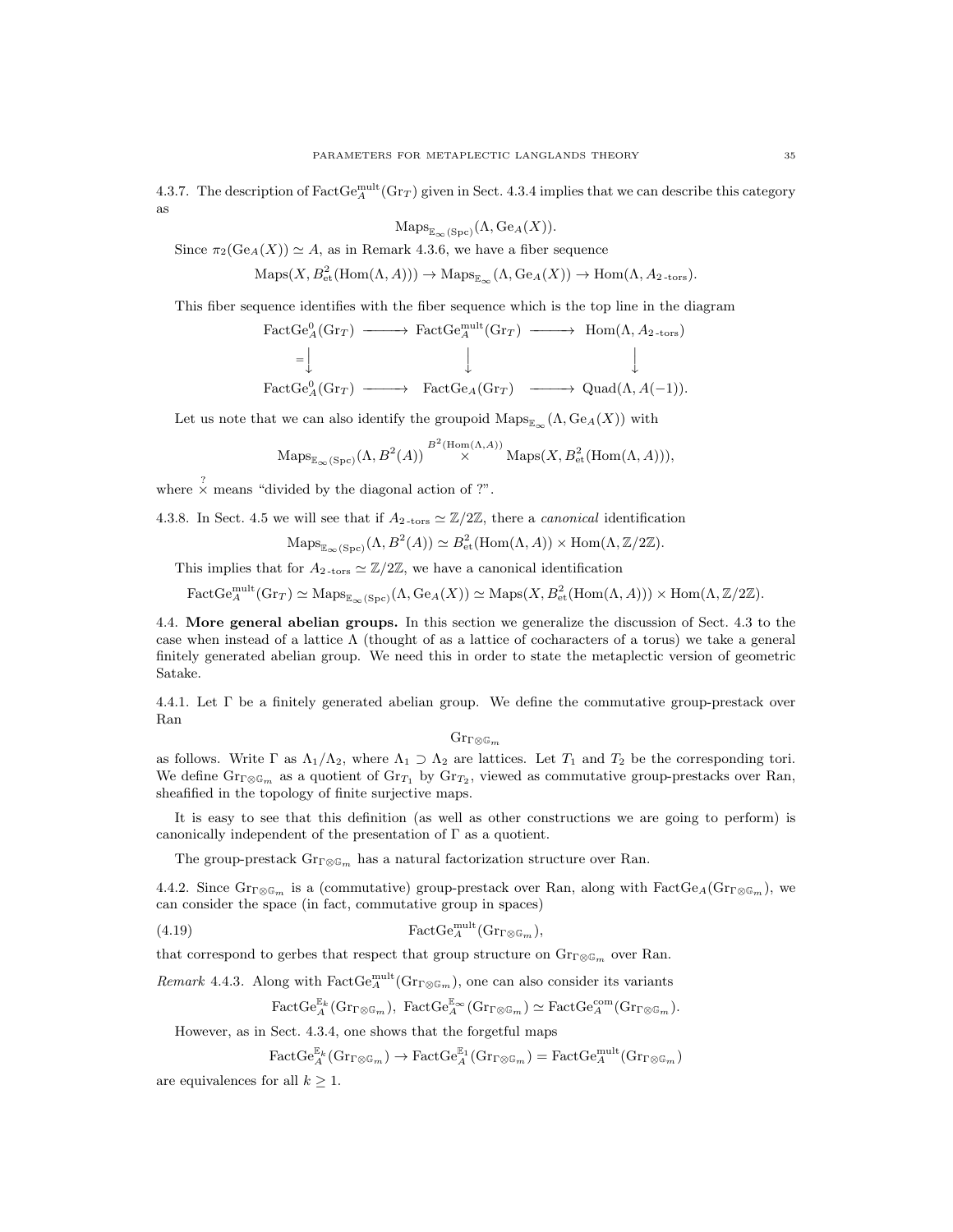4.4.4. The following results from Proposition 4.3.2:

Corollary 4.4.5. Let  $\Gamma$  be written as a quotient of two lattices as in Sect. 4.4.1. Let  $\mathcal{G}_1$  be a factorization A-gerbe on  $\text{Gr}_{T_1}$ , and let  $b_1$  and  $q_1$  be the associated bilinear and quadratic forms on  $\Lambda_1$ , respectively.

(a) The gerbe  $\mathcal{G}_1$  can be descended to a factorization gerbe  $\mathcal{G}$  on  $\text{Gr}_{\mathbb{Q} \mathbb{G}_m}$  only if  $b_1(\Lambda_2, -) = 0$ .

(a) In the situation of (a), a descent exists étale-locally on X if and only if the restriction of  $q_1$  to  $\Lambda_2$ is trivial.

(a") In the situation of (a'), a descent datum is equivalent to the trivialization of  $\mathfrak{G}_2 := \mathfrak{G}_1|_{\text{Gr}_{T_2}}$  as a  $factorization\,\,gerbe\,\,on\,\,Gr_{T_2}.$ 

(b) In the situation of (a"), the descended gerbe  $G$  admits a multiplicative structure if and only if  $b_1$  is trivial. In the latter case, the multiplicative structure is unique up to a unique isomorphism.

From here, we obtain:

## Corollary 4.4.6.

(a) The forgetful map

$$
\text{FactGe}_{A}^{\text{mult}}(\text{Gr}_{\Gamma\otimes\mathbb{G}_m}) \to \text{FactGe}_{A}(\text{Gr}_{\Gamma\otimes\mathbb{G}_m})
$$

is fully faithful.

(b) There are canonically defined maps

$$
\text{FactGe}_{A}(\text{Gr}_{\Gamma\otimes\mathbb{G}_m}) \to \text{Quad}(\Gamma, A(-1)) \text{ and } \text{FactGe}_{A}^{\text{mult}}(\text{Gr}_{\Gamma\otimes\mathbb{G}_m}) \to \text{Hom}(\Gamma, A)_{2\text{-tor}}
$$

that fit into the pullback square

$$
\begin{array}{ccc}\n\text{FactGe}_{A}^{\text{mult}}(\text{Gr}_{\Gamma\otimes\mathbb{G}_m}) & \longrightarrow & \text{FactGe}_{A}(\text{Gr}_{\Gamma\otimes\mathbb{G}_m}) \\
\downarrow & & \downarrow \\
\text{Hom}(\Gamma, A)_{2\text{-tors}} & \longrightarrow & \text{Quad}(\Gamma, A(-1)).\n\end{array}
$$

(c) There is a canonical equivalences

$$
\text{FactGe}_{A}^{\text{mult}}(\text{Gr}_{\Gamma\otimes\mathbb{G}_m})\simeq\text{Maps}_{\mathbb{E}_{\infty}(\text{Spc})}(\Gamma, \text{Ge}_{A}(X))
$$

(d) The fiber of the map  $\text{FactGe}_A(\text{Gr}_{\mathbb{F}\otimes\mathbb{G}_m}) \to \text{Quad}(\Gamma, A(-1)),$  denoted  $\text{FactGe}_A^0(\text{Gr}_{\mathbb{F}\otimes\mathbb{G}_m})$ , consists of objects that are trivial étale-locally on  $X$ .

Assume now that A is divisible (unless  $\Gamma$  is torison-free). Then we furthermore have:

(e) We have a canonical isomorphism

$$
Maps(X, B_{\text{et}}^2(\text{Hom}(\Gamma, A))) \simeq FactGe_A^0(\text{Gr}_{\Gamma\otimes \mathbb{G}_m}).
$$

(f) There is a canonical equivalence

 $\mathrm{Maps}_{\mathbb{E}_{\infty}(\mathrm{Spc})}(\Gamma, \mathrm{Ge}_{A}(X)) \simeq \simeq \mathrm{Maps}_{\mathbb{E}_{\infty}(\mathrm{Spc})}(\Gamma, B^2(A)) \overset{B^2_{\mathrm{et}}(\mathrm{Hom}(\Gamma, A))}{\times} \mathrm{Maps}(X, B^2_{\mathrm{et}}(\mathrm{Hom}(\Gamma, A))).$ 

4.4.7. Let now G be a connective reductive group. Let  $\Gamma = \pi_{1,\text{alg}}(G)$ . From Sect. 3.2.1 we obtain that there is a canonically defined map

$$
(4.20) \t\t \t\t Gr_G \to Gr_{\Gamma \otimes \mathbb{G}_m},
$$

compatible with the factorization structure.

Consider the resulting map

(4.21) 
$$
\operatorname{FactGe}_A(\operatorname{Gr}_{\pi_{1,\text{alg}}(G)\otimes \mathbb{G}_m}) \to \operatorname{FactGe}_A(\operatorname{Gr}_G).
$$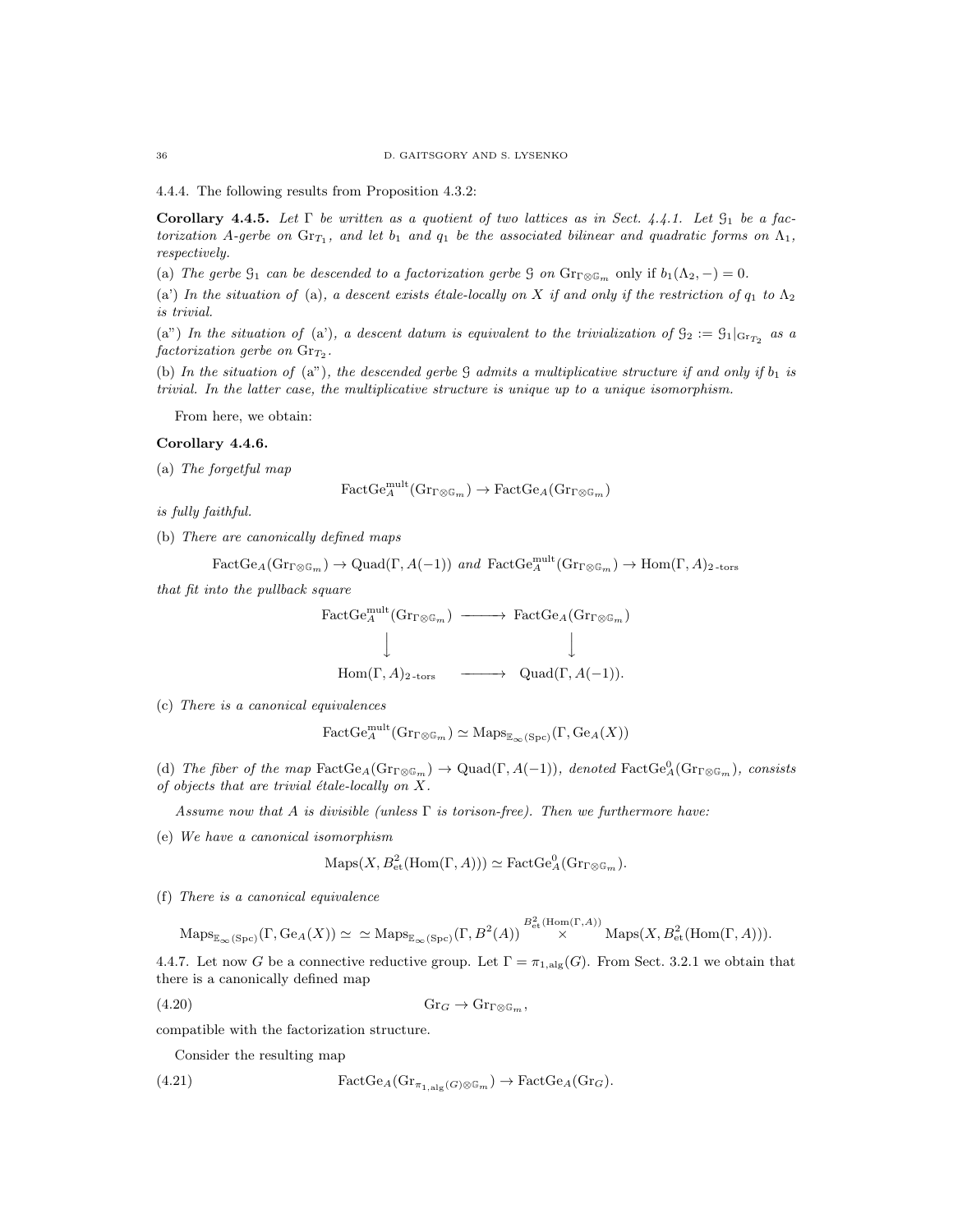It is easy to see that it makes the diagram

$$
\begin{array}{ccc}\n\text{FactGe}_{A}(\text{Gr}_{\pi_{1,\text{alg}}(G)\otimes \mathbb{G}_{m}}) & \longrightarrow & \text{FactGe}_{A}(\text{Gr}_{G}) \\
\downarrow & & \downarrow \\
\text{Quad}(\pi_{1,\text{alg}}(G), A(-1)) & \longrightarrow & \text{Quad}(\Lambda, A(-1))_{\text{restr}}^{W}\n\end{array}
$$

commute, thereby inducing a map

(4.22) 
$$
\operatorname{FactGe}_{A}^{0}(\mathrm{Gr}_{\pi_{1,\mathrm{alg}}(G)\otimes \mathbb{G}_{m}}) \to \operatorname{FactGe}_{A}^{0}(\mathrm{Gr}_{G}).
$$

From Corollaries 4.4.6 and 3.3.5 we obtain:

Corollary 4.4.8. The map (4.22) is an isomorphism.

From here we obtain:

Corollary 4.4.9. The map (4.21) is fully faithful.

4.5. Splitting multiplicative gerbes. In this subsection we will assume that  $A_2$ -tors  $\subset \mathbb{Z}/2\mathbb{Z}$ . (Note that this happens, e.g., if  $A \subset E^{\times}$ .)

We will show that in this case the fiber sequence

$$
\operatorname{FactGe}_A^0(\mathrm{Gr}_{\Gamma\otimes\mathbb{G}_m})\to\operatorname{FactGe}_A^{\operatorname{mult}}(\mathrm{Gr}_{\Gamma\otimes\mathbb{G}_m})\to\operatorname{Hom}(\Gamma,\mathbb{Z}/2\mathbb{Z})
$$

admits a canonical splitting, functorial in Γ.

4.5.1. According to Corollary 4.4.6, it suffices to construct a splitting of the fiber sequence

$$
B_{\text{et}}^2(\text{Hom}(\Gamma, A)) \to \text{Maps}_{\mathbb{E}_{\infty}(\text{Spec})}(\Gamma, B^2(A)) \to \text{Hom}(\Gamma, \mathbb{Z}/2\mathbb{Z}).
$$

By functoriality, it suffices to treat the universal case: i.e., when  $\Gamma = \mathbb{Z}/2\mathbb{Z}$  and we need to construct an object of

$$
\mathrm{Maps}_{\mathbb{E}_{\infty}(\mathrm{Spc})}(\mathbb{Z}/2\mathbb{Z}, B^2(\mathbb{Z}/2\mathbb{Z}))
$$

that projects to the identity map  $\mathbb{Z}/2\mathbb{Z} \to \mathbb{Z}/2\mathbb{Z}$ .

4.5.2. We will construct the sought-for object in  $\mathrm{Maps}_{\infty(\mathrm{Spc})}(\mathbb{Z}/2\mathbb{Z}, B^2(\mathbb{Z}/2\mathbb{Z}))$  as a symmetric monoidal groupoid  $\mathcal C$  with  $\pi_0(\mathbb{Z}/2\mathbb{Z}) \simeq \pi_1(\mathbb{Z}/2\mathbb{Z}) \simeq \mathbb{Z}/2\mathbb{Z}$ .

As a monoidal groupoid, we set C be the product  $\mathbb{Z}/2\mathbb{Z} \times B(\mathbb{Z}/2\mathbb{Z})$ . A braided monoidal structure on such a  $C$  is equivalent to a choice of a bilinear form b' on  $\mathbb{Z}/2\mathbb{Z}$  with values in  $\mathbb{Z}/2\mathbb{Z}$ . We set it to be

$$
b'(\overline{1},\overline{1})=\overline{1}.
$$

The resulting braided monoidal structure is automatically symmetric, and the associated quadratic form  $q : \mathbb{Z}/2\mathbb{Z} \to \mathbb{Z}/2\mathbb{Z}$  is the identity map, as required.

4.5.3. In what follows, for a given element  $\epsilon \in \text{Hom}(\Gamma, A)_{2\text{-tors}}$ , we will denote by  $\mathcal{G}^{\epsilon}$  the resulting multiplicative factorization gerbe on  $\mathrm{Gr}_{\Gamma\otimes\mathbb{G}_m}$ .

For  $\Gamma = \mathbb{Z}/2\mathbb{Z}$  and the identity map, we will denote this gerbe by  $\mathcal{G}^{\epsilon_{\text{taut}}}$ . We will refer to it as the sign gerbe.

Remark 4.5.4. Note that  $\mathcal{G}^{\epsilon}$ , viewed as a gerbe on  $\text{Gr}_{\Gamma\otimes\mathbb{G}_m}$ , equipped with the multiplicative structure, admits a canonical trivialization. However, this trivialization is not compatible with the factorization structure.

Similarly, this trivialization is not compatible with the *commutative structure* on  $\mathcal{G}^{\epsilon}$ .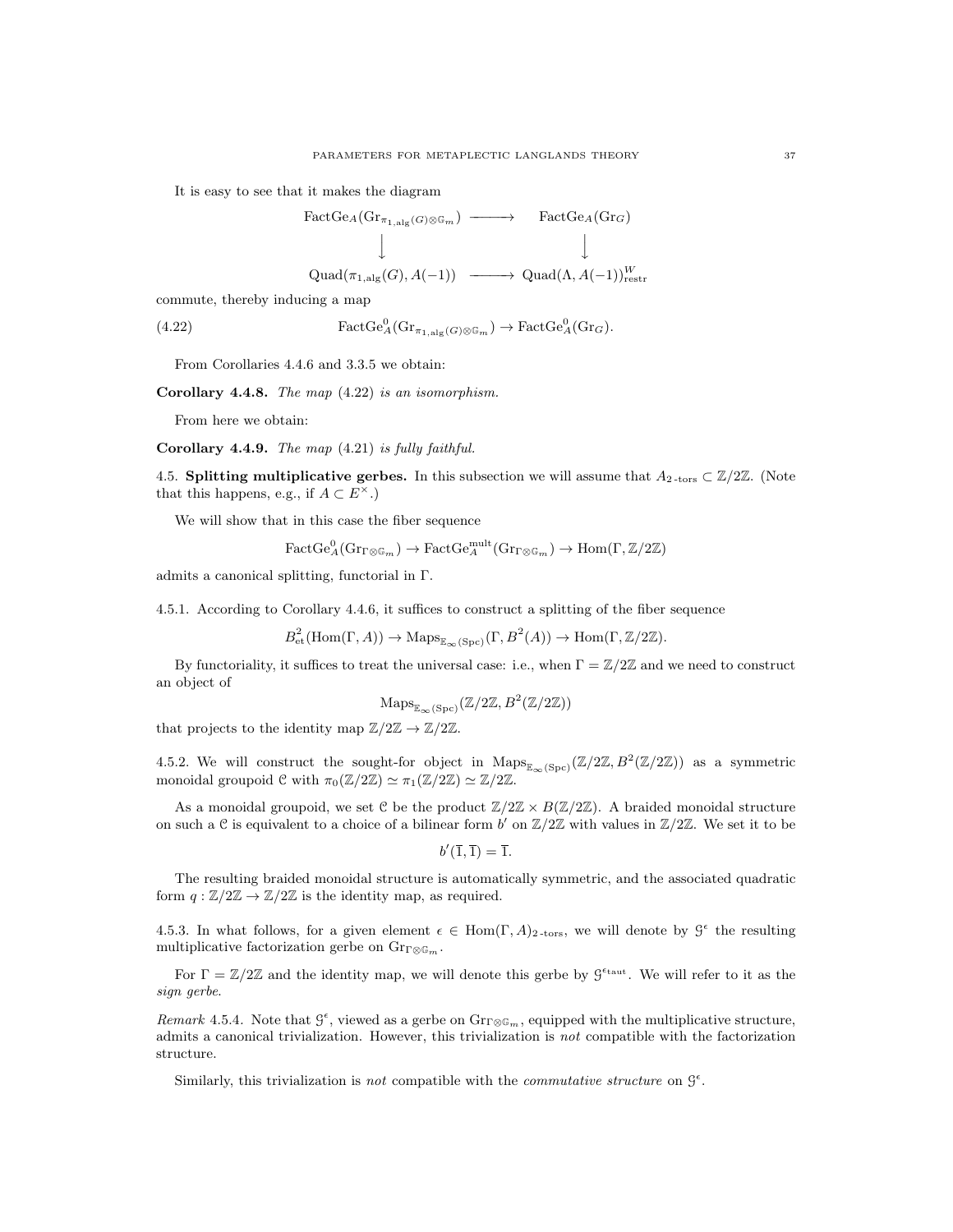4.5.5. For a given object  $\mathcal{G} \in \text{FactGe}_{A}^{\text{mult}}(\text{Gr}_{\mathcal{D}\otimes\mathbb{G}_m})$  let us denote by  $\epsilon$  the map

$$
\Gamma \to A_{2\text{-tors}} \simeq \mathbb{Z}/2\mathbb{Z}
$$

that measures the obstruction of  $\mathcal G$  to belong to  $\text{FactGe}_{A}^0(\text{Gr}_{\Gamma\otimes\mathbb G_m}).$ 

We obtain that, canonically attached to  $\mathcal{G}$ , there exists an object

$$
\mathcal{G}^0 \in \text{FactGe}_{A}^0(\text{Gr}_{\Gamma \otimes \mathbb{G}_m}) \simeq \text{Maps}(X, B^2_{\text{et}}(\text{Hom}(\Gamma, A))),
$$

such that

$$
\mathcal{G} \simeq \mathcal{G}^0 \otimes \mathcal{G}^{\epsilon},
$$

where  $\mathcal{G}^{\epsilon}$  is as in Sect. 4.5.3.

4.6. More on the sign gerbe. In this subsection we will make a digression, needed for the sequel, in which we will discuss several manipulations with the gerbe  $\mathcal{G}^{\epsilon_{\text{taut}}}$  introduced in Sect. 4.5.

4.6.1. Let Z be a prestack over Ran, equipped with a factorization structure, and equipped with a map to  $\text{Gr}_{\mathbb{Z}/2\mathbb{Z}\otimes\mathbb{G}_m}$ , compatible with the factorization structures.

Let  $\mathcal L$  be a line bundle on Z. We equip it with a  $\mathbb Z/2\mathbb Z$ -graded structure as follows: for an affine test scheme S and a map  $S \to Z$  such that the composite  $S \to Z \to \text{Gr}_{Z/2\mathbb{Z} \otimes \mathbb{G}_m}$  maps to the even/odd connected component, the grading on  $\mathcal{L}|_S$  is even/odd.

Let us be given a factorization structure on L, viewed as a  $\mathbb{Z}/2\mathbb{Z}$ -graded line bundle. Note that  $\mathcal{L}^{\otimes 2}$ is then a plain factorization line bundle. Assume that  $char(k) \neq 2$ , and consider the  $\mathbb{Z}/2\mathbb{Z}$ -gerbe on Z given by  $(\mathcal{L}^{\otimes 2})^{\frac{1}{2}}$ , equipped with its natural factorization structure.

It is easy to see, however, that  $(\mathcal{L}^{\otimes 2})^{\frac{1}{2}}$  identifies canonically with  $\mathcal{G}^{\epsilon_{\text{taut}}}|_Z$ . Indeed, both gerbes are canonically trivialized as plain gerbes, and the factorization structures on both are given by the sign rules.

4.6.2. An example. Let us take  $Z = \text{Gr}_{\mathbb{G}_m}$ . We can take as  $\mathcal{L}$  the determinant line bundle on  $\text{Gr}_{\mathbb{G}_m}$ , denoted det<sub> $\mathbb{G}_m$ , st, corresponding to the standard one-dimensional representation of  $\mathbb{G}_m$ .</sub>

4.6.3. Let C be a sheaf of categories over  $\text{Gr}_{\mathbb{Z}/2\mathbb{Z}\otimes\mathbb{G}_m}$ , and let C be equipped with a factorization structure, compatible with the factorization structure on  $\text{Gr}_{\mathbb{Z}/2\mathbb{Z}\otimes\mathbb{G}_m}$ .

Viewing  $\mathbb{Z}/2\mathbb{Z}$  as 2-torsion in  $E^{\times}$ , and using the twisting construction of Sect. 1.7.2, we can twist C by  $\mathcal{G}^{\epsilon_{\text{taut}}}$  and obtain a new factorization sheaf of categories, denoted  $\mathcal{C}^{\epsilon_{\text{taut}}}$ .

Suppose that in the above situation  $C$  is endowed with a monoidal (symmetric monoidal) monoidal structure, compatible with the group structure on  $\text{Gr}_{\mathbb{Z}/2\mathbb{Z}\otimes\mathbb{G}_m}$ . Then  $\mathcal{C}^{\epsilon_{\text{taut}}}$  also acquires a monoidal (resp., symmetric monoidal) structure.

Remark 4.6.4. Note that for any  $S \to \text{Ran}$ , the corresponding categories  $\mathfrak{C}(S)$  and  $\mathfrak{C}^{\text{taut}}(S)$  are canonically identified (since  $S^{\epsilon_{\text{taut}}}$ , viewed as a plain gerbe, is trivial). However, the factorization structures on  $\mathfrak{C}(S)$  and  $\mathfrak{C}^{\epsilon_{\mathrm{taut}}}(S)$  that are different. The same applies to the monoidal situation, but not to the symmetric monoidal one.

4.6.5. Assume for a moment that the structure of sheaf over  $\text{Gr}_{\mathbb{Z}/2\mathbb{Z}\otimes\mathbb{G}_m}$  on  $\mathbb C$  has been refined to that of sheaf over  $\text{Gr}_{\mathbb{G}_m}$ , also compatible with the factorization structures.

Note that  $\text{Gr}_{\mathbb{G}_m}$  carries a locally constant function, denoted d, given by the degree. Hence, we have a well-defined endo-functor on C,

$$
(4.23) \t\t c \mapsto c[d].
$$

Note that this functor is not compatible with the factorization structure, due to sign rules. However, when we view (4.23) as a functor

$$
\mathcal{C}\rightarrow \mathcal{C}^{\varepsilon_{\mathrm{taut}}},
$$

it is an equivalence of factorization categories.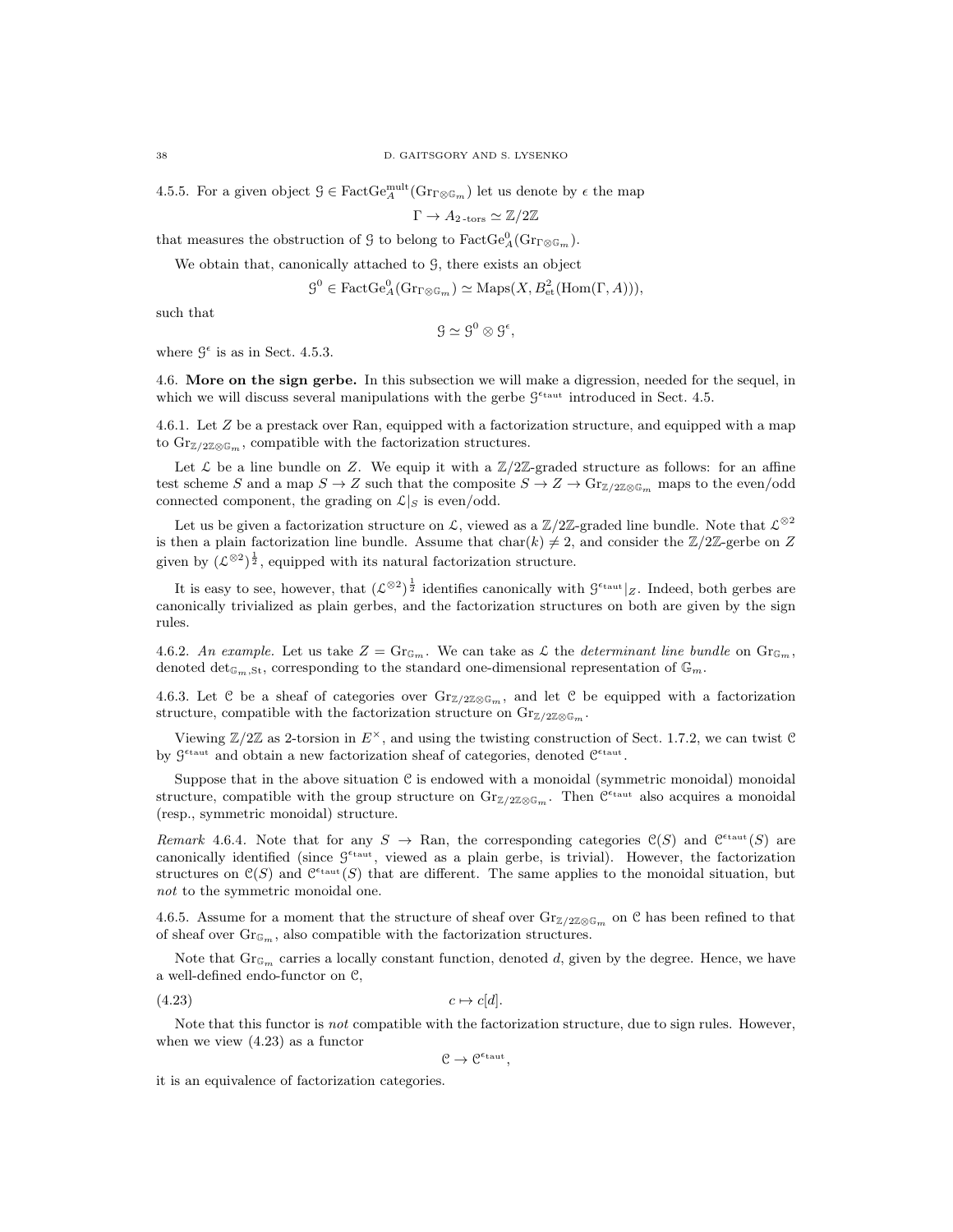5. Jacquet functors for factorization gerbes

In this section we take  $G$  to be reductive. We will study the interaction between factorization gerbes on  $\text{Gr}_G$  and those on  $\text{Gr}_M$ , where M is the Levi quotient of a parabolic of G.

5.1. The naive Jacquet functor. Let P be a parabolic subgroup of G, and we let  $P \rightarrow M$  be its Levi quotient. Let  $N_P$  denote the unipotent radical of  $P$ .

5.1.1. Consider the diagram of the Grassmannians

$$
\mathrm{Gr}_G \xleftarrow{\mathsf{p}} \mathrm{Gr}_P \xrightarrow{\mathsf{q}} \mathrm{Gr}_M.
$$

We claim that pullback along  $q$  defines an equivalence,

(5.1) 
$$
\text{Ge}_{A}(S \underset{\text{Ran}}{\times} \text{Gr}_{M}) \to \text{Ge}_{A}(S \underset{\text{Ran}}{\times} \text{Gr}_{P})
$$

for any  $S \to \text{Ran}$ , in particular, inducing an equivalence

$$
FactGe_A(\text{Gr}_M) \to FactGe_A(\text{Gr}_P).
$$

5.1.2. To show that (5.1) is an equivalence, let us choose a splitting  $M \hookrightarrow P$  of the projection  $P \to M$ . In particular, we obtain an adjoint action of  $M$  on  $N_P$ . Hence, we obtain an action of the group-prestack  $\mathfrak{L}^+(M)$  (see Sect. 7.1.3 for the definition of this group-prestack) over Ran on  $\text{Gr}_{N_P}$ .

We can view  $\text{Gr}_M$  as a quotient  $\mathfrak{L}(M)/\mathfrak{L}^+(M)$  (see Sect. 7.2.2), and hence we can view the map

$$
\mathfrak{L}(M) \to \mathrm{Gr}_M
$$

as a  $\mathfrak{L}^+(M)$ -torsor. Then  $\text{Gr}_P$ , when viewed as a prestack over  $\text{Gr}_M$  is obtained by twisting  $\text{Gr}_{N_P}$  by the above  $\mathfrak{L}^+(M)$ -torsor.

Now, the equivalence in (5.1) follows from the fact that for any  $S \to \text{Ran}$ , pullback defines an isomorphism

$$
H_{\mathrm{et}}^i(S, A) \to H_{\mathrm{et}}^i(S \underset{\mathrm{Ran}}{\times} \mathrm{Gr}_{N_P}, A)
$$

for all  $i$ .

5.1.3. In terms of the parameterization given by Proposition 3.1.9, the map

$$
FactGe_A(\mathrm{Gr}_G) \to \text{FactGe}_A(\mathrm{Gr}_M)
$$

can be interpreted as follows:

It corresponds to the map

$$
\mathrm{Maps}_{\mathrm{Ptd}(\mathrm{PreStk}_{/X})}(B(G) \times X, B^4_{\mathrm{et}}(A(1))) \to
$$
  

$$
\to \mathrm{Maps}_{\mathrm{Ptd}(\mathrm{PreStk}_{/X})}(B(P) \times X, B^4_{\mathrm{et}}(A(1))) \xleftarrow{\sim} \mathrm{Maps}_{\mathrm{Ptd}(\mathrm{PreStk}_{/X})}(B(M) \times X, B^4_{\mathrm{et}}(A(1))),
$$

where the second arrow is an isomorphism since the map  $B(P) \to B(M)$  induces an isomorphism an étale cohomology with constant coefficients.

Thus, if  $G^G$  is a factorization A-gerbe on  $\text{Gr}_G$ , and  $\mathcal{G}^M$  is the corresponding the factorization A-gerbe on  $\text{Gr}_M$ , the corresponding quadratic forms

$$
q: \Lambda \to A(-1)
$$

coincide.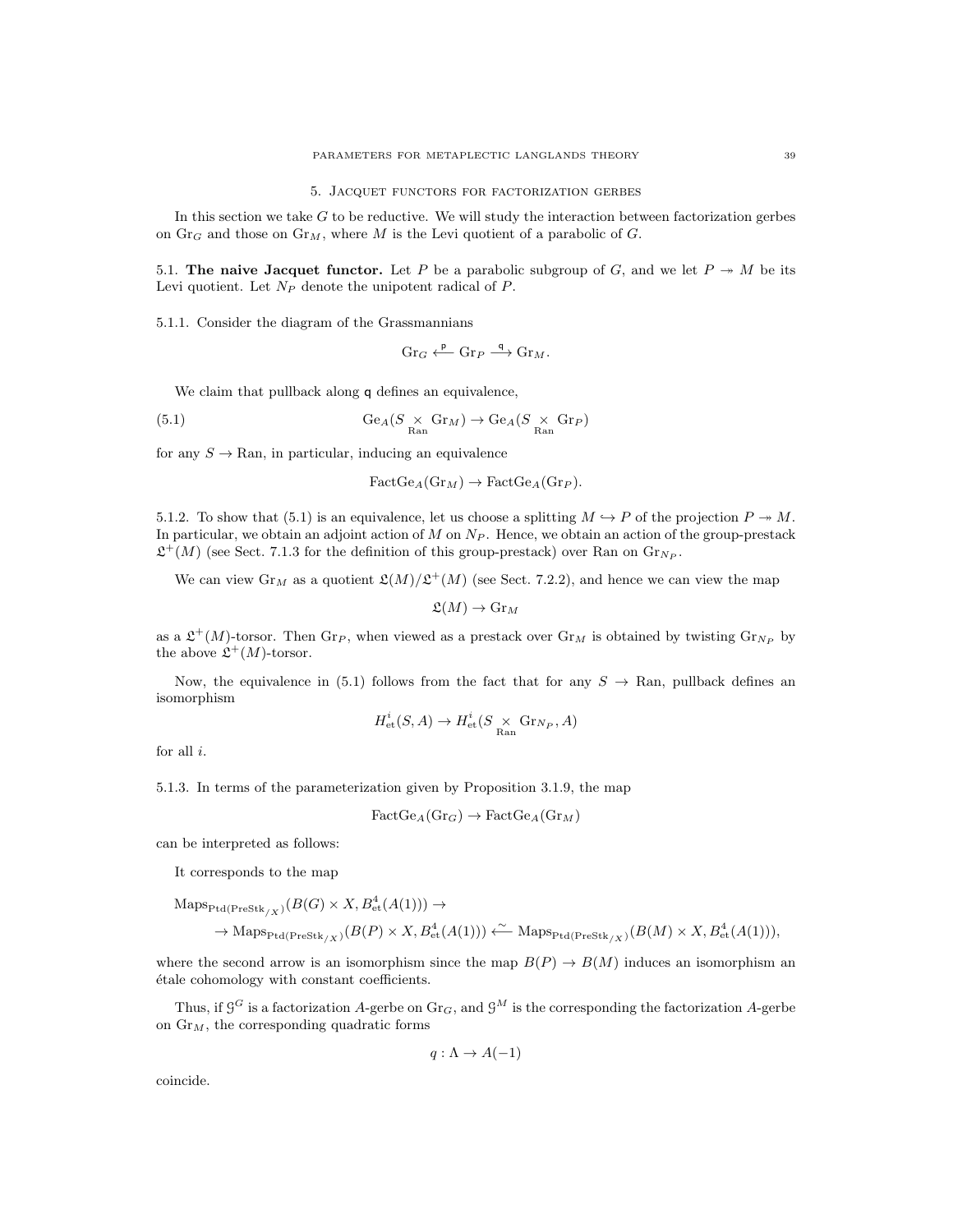5.1.4. We now take  $A := E^{\times, \text{tors}}$ . Given a factorization  $E^{\times, \text{tors}}$ -gerbe  $\mathcal{G}^G$  over  $\text{Gr}_G$ , consider its pullback to Gr<sub>P</sub>, denoted  $\mathcal{G}^P$ . We let  $\mathcal{G}^M$  denote the canonically defined factorization gerbe on Gr<sub>M</sub>, whose pullback to  $\mathrm{Gr}_P$  gives  $\mathcal{G}^P$ .

By construction, for any  $S \to \text{Ran}$ , we have a well-defined pullback functor

$$
p^!: \operatorname{Shv}_{\mathcal{G}^P}(S \underset{\text{Ran}}{\times} \operatorname{Gr}_G) \to \operatorname{Shv}_{\mathcal{G}^P}(S \underset{\text{Ran}}{\times} \operatorname{Gr}_P).
$$

Furthermore, since the morphism q is ind-schematic, we have a well-defined push-forward functor

$$
\mathsf{q}*: \mathrm{Shv}_{\mathcal{G}^P}(S \underset{\mathrm{Ran}}{\times} \mathrm{Gr}_P) \to \mathrm{Shv}_{\mathcal{G}^M}(S \underset{\mathrm{Ran}}{\times} \mathrm{Gr}_M).
$$

Thus, the composite  $q_* \circ p'$  defines a map between factorization sheaves of categories

(5.2) 
$$
\mathrm{Shv}_{\mathcal{G}G}(\mathrm{Gr}_G)_{/\mathrm{Ran}} \to \mathrm{Shv}_{\mathcal{G}M}(\mathrm{Gr}_M)_{/\mathrm{Ran}}.
$$

We will refer to  $(5.2)$  as the *naive Jacquet functor*.

5.2. The critical twist. The functor (5.2) is not quite what we need for the purposes of geometric Satake. Namely, we will need to correct this functor by a cohomological shift that depends on the connected component of  $\mathrm{Gr}_{M}$  (this is needed in order to arrange that the corresponding functor on the spherical categories maps perverse sheaves to perverse sheaves). However, this cohomological shift will destroy the compatibility of the Jacquet functor with factorization, due to sign rules. In order to compensate for this, we will apply an additional twist of our categories by the square root of the determinant line bundle.

The nature of this additional twist will be explained in the present subsection.

For the rest of this subsection we will assume that  $char(k) \neq 2$ .

5.2.1. Let det<sub>a</sub> denote the determinant line bundle on  $\text{Gr}_G$ , corresponding to the adjoint representation. It is constructed as follows. For an affine test scheme S and an S-point  $I \subset \text{Maps}(S, X)$  of Ran, consider the corresponding G-bundle  $\mathcal{P}_G$  on  $S \times X$ , equipped with an isomorphism

$$
\alpha: \mathcal{P}_G \simeq \mathcal{P}_G^0
$$

over  $U_I \subset S \times X$ . Consider the corresponding vector bundles associated with the adjoint representation

$$
\mathfrak{g}_{\mathcal{P}_G}|_{U_I} \simeq \mathfrak{g}_{\mathcal{P}_G^0}|_{U_I}.
$$

Then

(5.3) 
$$
\det \det (\mathfrak{g}_{\mathcal{P}_G}, \mathfrak{g}_{\mathcal{P}_G^0})
$$

is a well-defined line bundle<sup>12</sup> on  $S$ .

This construction is compatible with pullbacks under  $S' \rightarrow S$ , thereby giving rise to the sought-for line bundle det<sub>g</sub> on  $\mathrm{Gr}_G$ .

It is easy to see that  $\det_{\mathfrak{g}}$  is equipped with a factorization structure over Ran.

<sup>&</sup>lt;sup>12</sup>Note that the line bundle (5.3) is a priori Z-graded, but since G is reductive, and in particular, unimodular, this grading is actually trivial (i.e., concentrated in degree 0).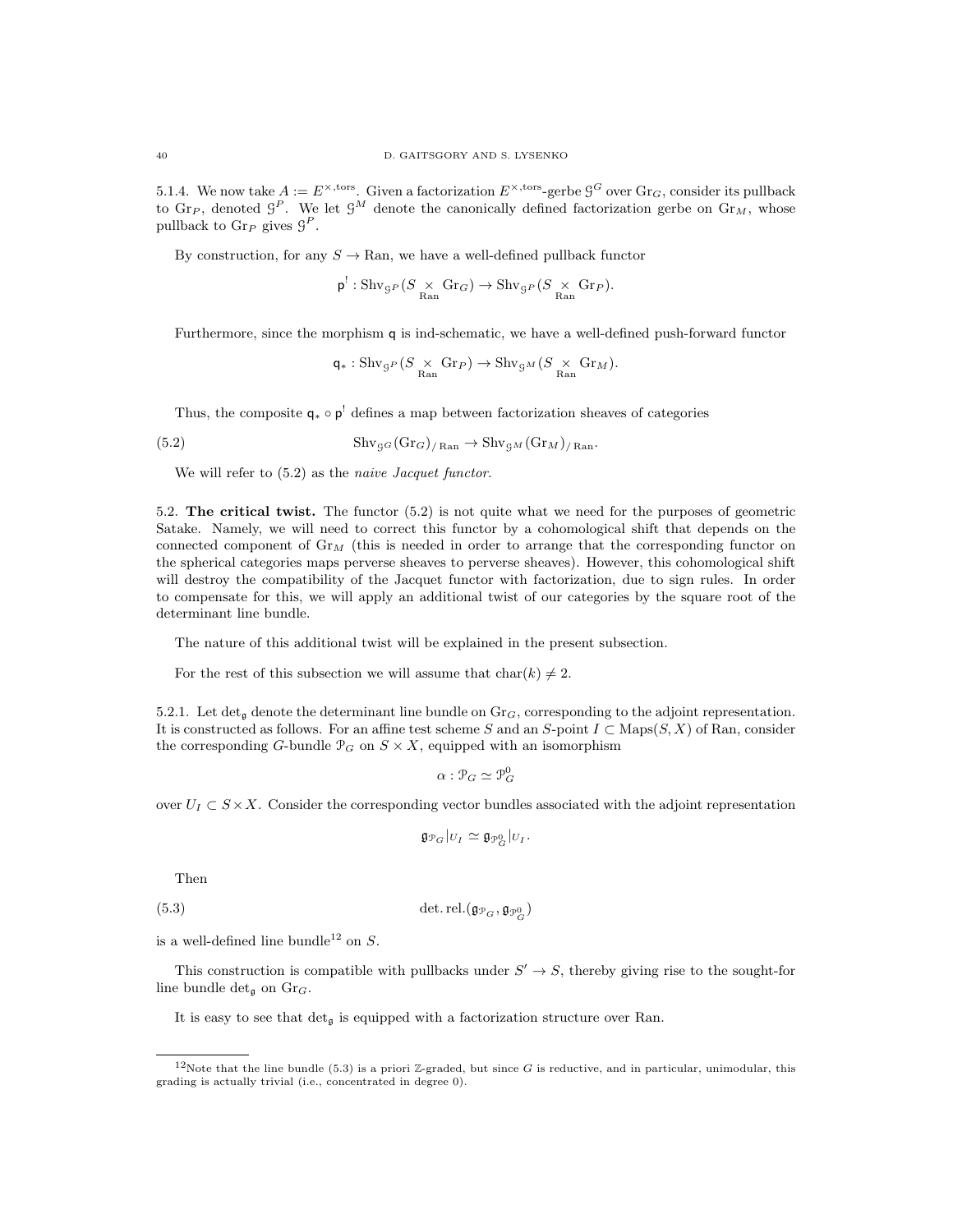5.2.2. Consider the factorization  $\mathbb{Z}/2\mathbb{Z}$ -gerbe det $\frac{1}{9}$  over Gr<sub>G</sub>.

From now on we will choose a square root, denoted  $\omega_X^{\otimes \frac{1}{2}}$  of the canonical line bundle  $\omega_X$  on X (see again Remark 1.4.3 for our notational conventions).

Let P be again a parabolic of G. Consider the factorization gerbes  $\det_{\mathfrak{g}}^{\frac{1}{2}}|_{\text{Gr}_{P}}$  and  $\det_{\mathfrak{m}}^{\frac{1}{2}}|_{\text{Gr}_{P}}$  over Gr<sub>P</sub>. We claim that the choice of  $\omega_X^{\otimes \frac{1}{2}}$  gives rise to an identification of the gerbes

(5.4) 
$$
\det_{\mathfrak{g}}^{\frac{1}{2}}|_{\text{Gr}_{P}} \simeq \det_{\mathfrak{m}}^{\frac{1}{2}}|_{\text{Gr}_{P}} \otimes \mathfrak{G}^{\epsilon_{P}}|_{\text{Gr}_{P}},
$$

where  $\mathcal{G}^{\epsilon_P}$  is the  $\mathbb{Z}/2\mathbb{Z}$ -gerbe on  $\text{Gr}_{M/[M,M]}$  corresponding to the map  $\epsilon_P$ 

$$
\Lambda_{M/[M,M]} \stackrel{2\check{\rho}_{G,M}}{\longrightarrow} \mathbb{Z} \to \mathbb{Z}/2\mathbb{Z},
$$

where  $2\tilde{\rho}_{G,M}: M/[M,M] \to \mathbb{G}_m$  is the determinant of the action of M on  $\mathfrak{n}(P)$ .

In fact, we claim that the ratio of the line bundles  $\det_{\mathfrak{g}}|_{\text{Gr}_P}$  and  $\det_{\mathfrak{m}}|_{\text{Gr}_P}$ , i.e.,

$$
\operatorname{det}_{\mathfrak{g}}|_{\operatorname{Gr}_P}\otimes(\operatorname{det}_{\mathfrak{m}}|_{\operatorname{Gr}_P})^{\otimes -1}
$$

,

admits a square root, to be denoted det<sub>n</sub>( $P$ ), which is a Z-graded (and, in particular,  $\mathbb{Z}/2\mathbb{Z}$ -graded) factorization line bundle on  $\text{Gr}_{P}$ , with the grading given by the map

(5.5) 
$$
\mathrm{Gr}_P \to \mathrm{Gr}_M \to \mathrm{Gr}_{M/[M,M]} \xrightarrow{2\tilde{\rho}_{G,M}} \mathrm{Gr}_{\mathbb{G}_m},
$$

see Sects. 4.6.5 and 4.6.1.

Remark 5.2.3. In fact, more is true: the construction of [BD2, Sect. 4] defines a square root of det<sub>a</sub> itself, again viewed as a graded factorization  $\mathbb{Z}/2\mathbb{Z}$ -graded line bundle, where the grading is given by the map

$$
\mathrm{Gr}_G \to \mathrm{Gr}_{\pi_{1,\mathrm{alg}}(G)\otimes \mathbb{G}_m} \to \mathrm{Gr}_{\mathbb{Z}/2\mathbb{Z}\otimes \mathbb{G}_m},
$$
\nwhere  $\pi_{1,\mathrm{alg}}(G) \to \mathbb{Z}/2\mathbb{Z}$  is is the canonical map that fits into the diagram\n
$$
\Lambda \xrightarrow{\qquad \qquad } \pi_{1,\mathrm{alg}}(G)
$$
\n
$$
_{2\tilde{\rho}} \downarrow \qquad \qquad \downarrow
$$

where  $2\check{\rho}$  is the sum of positive roots.

5.2.4. The graded line bundle  $\det_{\mathfrak{n}(P)}$  is constructed as follows. For an S-point  $(I, \mathcal{P}_P, \mathcal{P}_G|_{U_I} \simeq \mathcal{P}_G^0|_{U_I})$ of  $\operatorname{Gr}_P$  we set the value of  $\det_{\mathfrak{n}(P)}$  on S to be

 $\mathbb{Z}$  – $\longrightarrow$   $\mathbb{Z}/2\mathbb{Z}$ ,

rel. det.
$$
(\mathfrak{n}(P)_{\mathcal{P}_P}, \mathfrak{n}(P)_{\mathcal{P}_P^0}).
$$

Let us construct the isomorphism

$$
\left(\det\nolimits_{\mathfrak{n}(P)}\right)^{\otimes 2}\otimes \det\nolimits_{\mathfrak{m}}\vert_{\mathrm{Gr}_P}\simeq \det\nolimits_{\mathfrak{g}}\vert_{\mathrm{Gr}_P}.
$$

Let us identify the vector space  $\mathfrak{g}/\mathfrak{p}$  with the dual of  $\mathfrak{n}(P)$  (say, using the Killing form). For an S-point  $(I, \mathcal{P}_P, \mathcal{P}_G|_{U_I} \simeq \mathcal{P}_G^0|_{U_I})$  of  $\text{Gr}_P$ , denote

$$
\mathcal{E} := \mathfrak{n}(P)_{\mathcal{P}_P} \text{ and } \mathcal{E}_0 := \mathfrak{n}(P)_{\mathcal{P}_P^0}.
$$

Then the ratio of  $\det_{\mathfrak{g}} |S|$  and  $\det_{\mathfrak{m}} |S|$  identifies with the line bundle

$$
\operatorname{rel. det.}(\mathcal{E}, \mathcal{E}_0) \otimes \operatorname{rel. det.}(\mathcal{E}^{\vee}, \mathcal{E}_0^{\vee}).
$$

Note, however, that for any line bundle  $\mathcal L$  on  $S \times X$ , we have

 $\mathrm{rel. det.}(\mathcal{E}, \mathcal{E}_0) \otimes \mathrm{rel. det.}(\mathcal{E}^{\vee}, \mathcal{E}_0^{\vee}) \simeq \mathrm{rel. det.}(\mathcal{E} \otimes \mathcal{L}, \mathcal{E}_0 \otimes \mathcal{L}) \otimes \mathrm{rel. det.}(\mathcal{E}^{\vee} \otimes \mathcal{L}, \mathcal{E}_0^{\vee} \otimes \mathcal{L}).$ 

Letting  $\mathcal L$  be the pullback of  $\omega_X^{\otimes \frac{1}{2}}$ , we thus need to construct an isomorphism

$$
\text{rel. det.}(\mathcal{E}\otimes \omega_X^{\otimes \frac{1}{2}}, \mathcal{E}_0\otimes \omega_X^{\otimes \frac{1}{2}}) \simeq \text{rel. det.}(\mathcal{E}^\vee\otimes \omega_X^{\otimes \frac{1}{2}}, \mathcal{E}_0^\vee\otimes \omega_X^{\otimes \frac{1}{2}}).
$$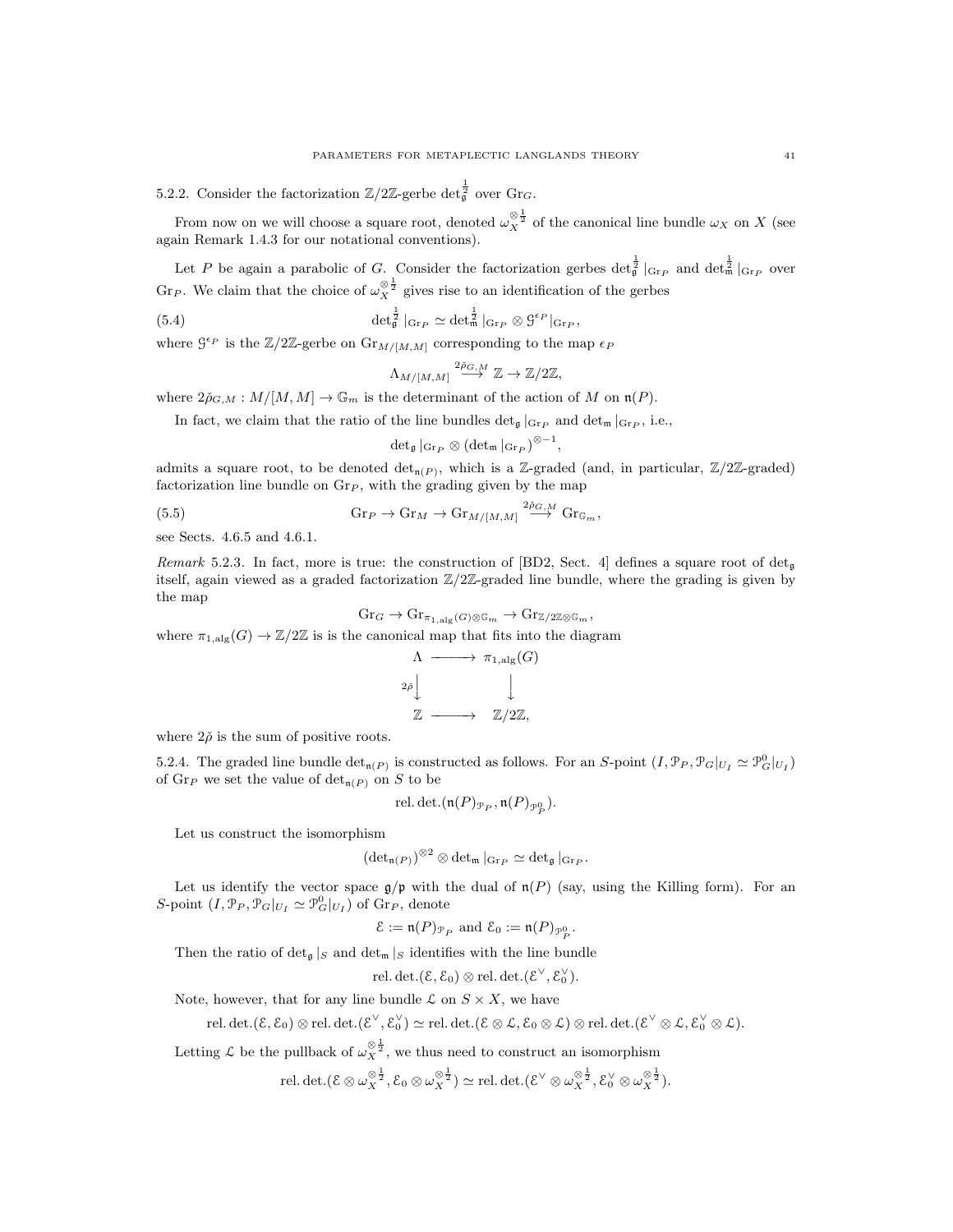#### 42 D. GAITSGORY AND S. LYSENKO

However, this follows from the (relative to S) local Serre duality on  $S \times X$ :

$$
\mathbb{D}_{\mathcal{S}}^{\text{Serre}}(\mathcal{E}\otimes \omega_X^{\otimes \frac{1}{2}}) \simeq \mathcal{E}^{\vee}\otimes \omega_X^{\otimes \frac{1}{2}}[1] \text{ and } \mathbb{D}_{\mathcal{S}}^{\text{Serre}}(\mathcal{E}_0\otimes \omega_X^{\otimes \frac{1}{2}}) \simeq \mathcal{E}_0^{\vee}\otimes \omega_X^{\otimes \frac{1}{2}}[1].
$$

5.3. The corrected Jacquet functor. We will now use the square root gerbe  $\det_{P}^{\frac{1}{2}}$  from the previous subsection in order to introduce a correction to the naive Jacquet functor from Sect. 5.1.4.

5.3.1. Let  $d_{G,M}$ : Gr $_P \to \mathbb{Z}$  be locally constant function on Gr<sub>P</sub> corresponding to the map (5.5), see Sect. 4.6.5.

Given a factorization  $E^{\times, \text{tors}}$ -gerbe  $\mathcal{G}^G$  on Gr<sub>G</sub> and the corresponding factorization gerbe  $\mathcal{G}^M$  on  $Gr_M$  (see Sect. 5.1.4), we will now define the corrected Jacquet functor as a map between factorization sheaves of categories:

(5.6) 
$$
J_M^G: \operatorname{Shv}_{\mathcal{G}^G \otimes \operatorname{det}_g^{\frac{1}{2}}}(\operatorname{Gr}_G)_{/\operatorname{Ran}} \to \operatorname{Shv}_{\mathcal{G}^M \otimes \operatorname{det}_m^{\frac{1}{2}}}(\operatorname{Gr}_M)_{/\operatorname{Ran}}.
$$

5.3.2. Namely,  $J_M^G$  is the composition of the following four factorizable operations:

(i) The pullback functor

$$
\mathsf{p}^!: \operatorname{Shv}_{\mathcal{P}_G \otimes \det_{\mathfrak{g}}^{\frac{1}{2}}}(\operatorname{Gr}_G)_{/\operatorname{Ran}} \to \operatorname{Shv}_{(\mathcal{P}_G \otimes \det_{\mathfrak{g}}^{\frac{1}{2}})|_{\operatorname{Gr}_P}}(\operatorname{Gr}_P)_{/\operatorname{Ran}};
$$

(ii) The identification

$$
\mathrm{Shv}_{(\mathcal{P}_G \otimes \det \mathop{\mathcal{G}}_g )|_{\mathrm{Gr}_P}} (\mathrm{Gr}_P)_{/\operatorname{Ran}} \simeq \mathrm{Shv}_{(\mathcal{G}^M \otimes \det \mathop{\mathcal{G}}_m \otimes \mathcal{G}^{\epsilon_P})|_{\mathrm{Gr}_P}} (\mathrm{Gr}_P)_{/\operatorname{Ran}},
$$

given by the isomorphism of gerbes (5.4);

(iii) The cohomological shift functor  $\mathcal{F} \mapsto \mathcal{F}[-d_{G,M}]$ 

$$
\mathrm{Shv}_{(\mathcal{G}^M \otimes \det^{\frac{1}{n}}_{\mathfrak{M}} \otimes \mathcal{G}^{\epsilon_P})|_{\mathrm{Gr}_P}}(\mathrm{Gr}_P)_{/\operatorname{Ran}} \to \mathrm{Shv}_{(\mathcal{G}^M \otimes \det^{\frac{1}{n}}_{\mathfrak{M}})|_{\mathrm{Gr}_P}}(\mathrm{Gr}_P)_{/\operatorname{Ran}},
$$

see Sect. 4.6.5.

(iv) The pushforward functor

$$
\mathsf{q}*: \mathrm{Shv}_{(\mathbb{S}^M \otimes \det_{\mathfrak{m}}^{\frac{1}{2}})|_{\mathrm{Gr}_P}}(\mathrm{Gr}_P)_{/\operatorname{Ran}} \rightarrow \mathrm{Shv}_{\mathbb{S}^M \otimes \det_{\mathfrak{m}}^{\frac{1}{2}}}(\mathrm{Gr}_M)_{/\operatorname{Ran}}.
$$

### 6. The metaplectic Langlands dual datum

In section we take G to be reductive. Given a factorization gerbe  $\mathcal G$  on  $\mathrm{Gr}_G$ , we will define the metaplectic Langlands dual datum attached to G, and the corresponding notion of twisted local system on X.

6.1. The metaplectic Langlands dual root datum. The first component of the metaplectic Langlands dual datum is purely combinatorial and consists of a certain root datum that only depends on the root datum of  $G$  and  $q$ . This is essentially the same as the root datum defined by  $G$ . Lusztig as a recipient of the quantum Frobenius.

6.1.1. Given a factorization A-gerbe  $\mathcal{G}^G$  on  $\mathrm{Gr}_G$ , let

$$
q: \Lambda \to A(-1)
$$

$$
b: \Lambda \times \Lambda \to A(-1)
$$

be the associated quadratic and bilinear forms, respectively. Let  $\Lambda^{\sharp} \subset \Lambda$  be the kernel of b. Let  $\Lambda^{\sharp}$  be the dual of  $\Lambda^{\sharp}$ . Note that the inclusions

$$
\Lambda^\sharp\subset\Lambda\text{ and }\check\Lambda\subset\check\Lambda^\sharp
$$

induce isomorphisms after tensoring with Q.

Following [Lus], we will now define a new root datum

(6.1) 
$$
(\Delta^{\sharp} \subset \Lambda^{\sharp}, \check{\Delta}^{\sharp} \subset \check{\Lambda}^{\sharp}).
$$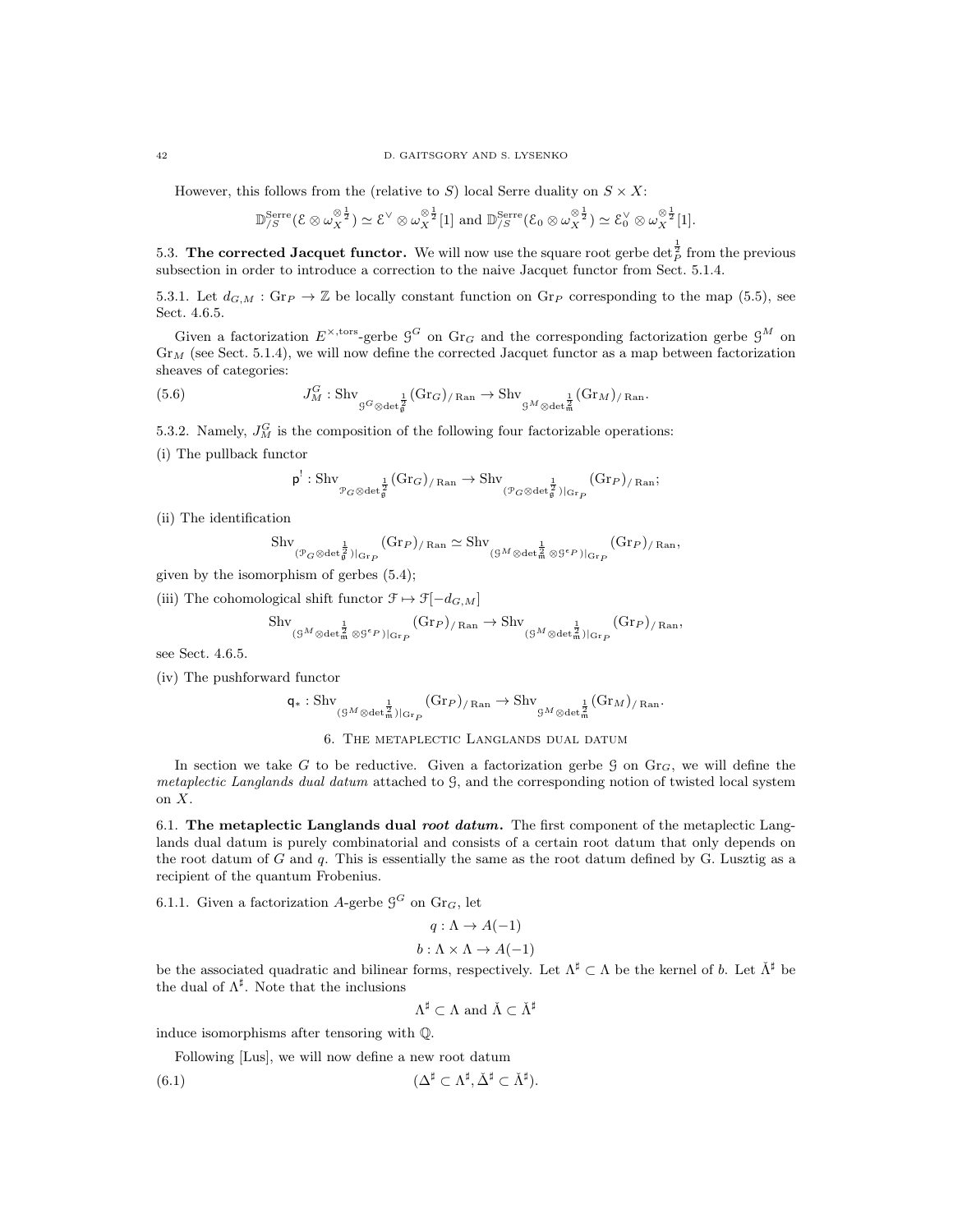6.1.2. We let  $\Delta^{\sharp}$  be equal to  $\Delta$  as an *abstract set*. For each element  $\alpha \in \Delta$ , we let the corresponding element  $\alpha^{\sharp} \in \Delta^{\sharp}$  be equal to

$$
\mathrm{ord}(q(\alpha)) \cdot \alpha \in \Lambda,
$$

and the corresponding element  $\check{\alpha}^{\sharp} \in \check{\Delta}^{\sharp}$  be

$$
\frac{1}{\text{ord}(q(\alpha))} \cdot \check{\alpha} \in \check{\Lambda} \underset{\mathbb{Z}}{\otimes} \mathbb{Q}.
$$

The fact that q lies in Quad $(\Lambda, A(-1))_{\text{restr}}$  implies that  $\alpha^{\sharp}$  and  $\check{\alpha}^{\sharp}$  defined in this way indeed belong to  $\Lambda^{\sharp} \subset \Lambda$  and  $\check{\Lambda}^{\sharp} \subset \check{\Lambda} \underset{\mathbb{Z}}{\otimes} \mathbb{Q}$ , respectively.

6.1.3. Since q was W-invariant, the action of W on  $\Lambda$  preserves  $\Lambda^{\sharp}$ . Moreover, for each  $\alpha \in \Delta$ , the action of the corresponding reflection  $s_{\alpha} \in W$  on  $\Lambda^{\sharp}$  equals that of  $s_{\alpha^{\sharp}}$ .

This implies that restriction defines an isomorphism from W to the group  $W^{\sharp}$  of automorphisms of  $\Lambda^{\sharp}$  generated by the elements  $s_{\alpha^{\sharp}}$ .

Hence, (6.1) is a finite root system with Weyl group  $W^{\sharp}$ , isomorphic to the original Weyl group W.

It follows from the constriction that if  $\alpha_i$  are the simple coroots of  $\Delta$ , then the corresponding elements  $\alpha_i^{\sharp} \in \Lambda^{\sharp}$  form a set of simple roots of  $\Delta^{\sharp}$ .

6.1.4. We let  $G^{\sharp}$  denote the reductive group (over k) corresponding to (6.1).

6.2. The " $\pi_1$ -gerbe". Let  $\mathcal{G}^G$  be as above. In this subsection we will show that in addition to the reductive group  $G^{\sharp}$ , the datum of  $\mathcal{G}^G$  defines a certain *multiplicative* factorization gerbe on the affine Grassmannian attached to the abelian group  $\pi_{1,\text{alg}}(G^{\sharp}).$ 

6.2.1. Let  $\mathcal{G}^T$  be the factorization gerbe on Gr<sub>T</sub>, corresponding to  $\mathcal{G}^G$  via Sect. 5.1.4. Consider the corresponding torus  $T^{\sharp}$ .

Let  $G^{T^{\sharp}}$  be the factorization gerbe on  $\text{Gr}_{T^{\sharp},\text{Ran}}$  equal to the pullback of  $G^{T}$  under  $T^{\sharp} \to T$ . By Proposition 4.3.2(b), the gerbe  $G^{T^{\sharp}}$  carries a canonical multiplicative structure.

Consider the algebraic fundamental group  $\pi_{1,\mathrm{alg}}(G^{\sharp})$  of  $G^{\sharp}$ , and the projection  $\Lambda^{\sharp} \to \pi_{1,\mathrm{alg}}(G^{\sharp})$ . Consider the corresponding map

(6.2) 
$$
\mathrm{Gr}_{T^{\sharp}} \to \mathrm{Gr}_{\pi_{1,\mathrm{alg}}(G^{\sharp})\otimes \mathbb{G}_m}.
$$

We claim that there exists a canonically defined multiplicative factorization A-gerbe  $\mathcal{G}^{\pi_{1,\text{alg}}(G^{\sharp})\otimes\mathbb{G}_m}$ on  $\text{Gr}_{\pi_{1,\text{alg}}(G^{\sharp})\otimes \mathbb{G}_m}$ , whose pullback under (6.2) identifies with  $g^{T^{\sharp}}$ .

6.2.2. By Corollary 4.4.5, we need to show that for every simple coroot  $\alpha_i$ , the pullback of  $\mathcal{G}^T$  to  $\text{Gr}_{\mathbb{G}_m}$ under

$$
\mathbb{G}_m \stackrel{\alpha_i^\sharp}{\longrightarrow} T
$$

is trivialized.

By the transitivity of the construction in Sect. 5.1.4, we can replace G by its Levi subgroup  $M_i$  of semi-simple rank 1, corresponding to  $\alpha_i$ . Furthermore, using the map  $SL_2 \to M_i$ , we can assume that  $G = SL_2$ .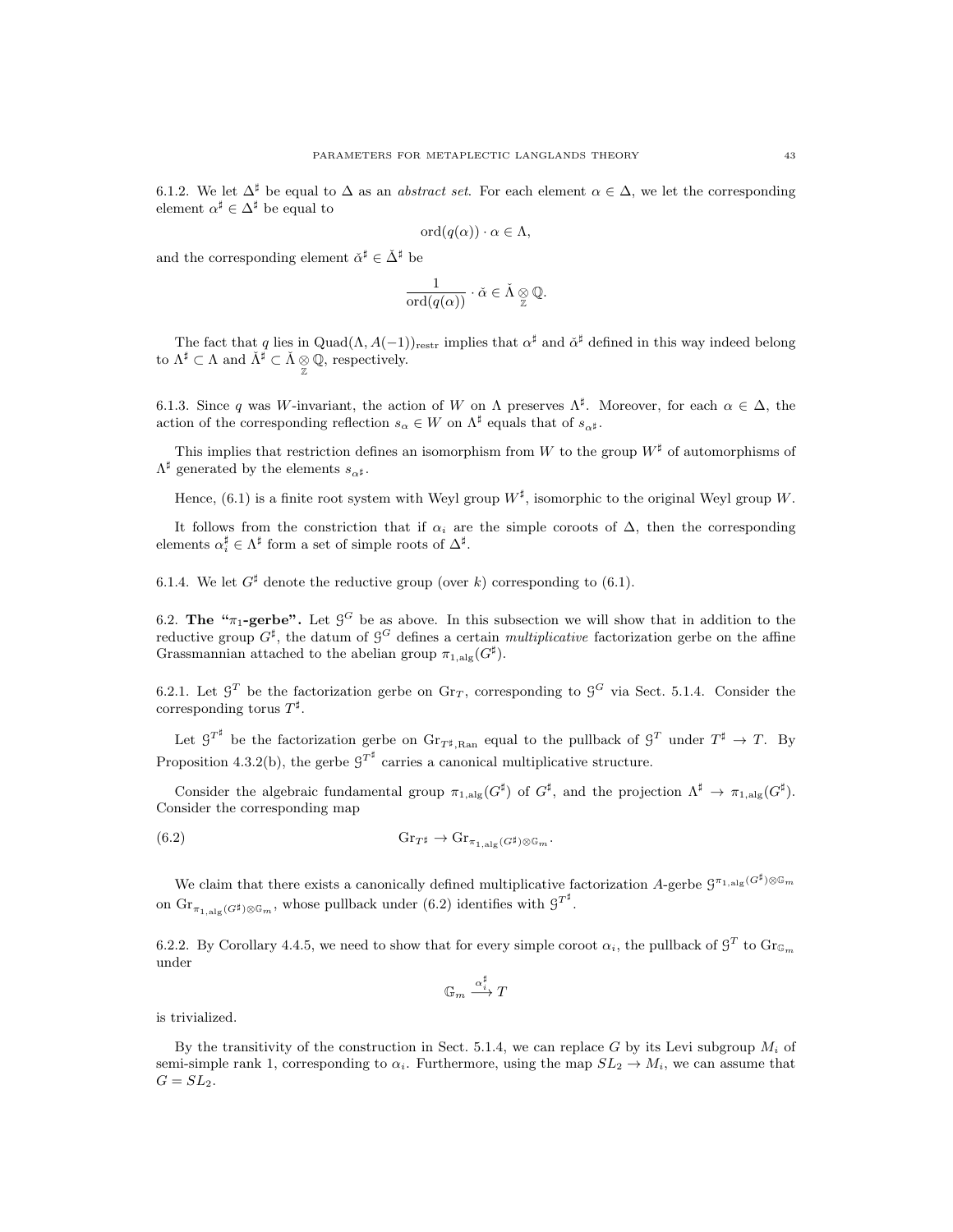6.2.3. Note that by Sect. 3.3.2, any factorizable A-gerbe on  $\text{Gr}_{SL_2}$  is *canonically* of the form  $(\text{det}_{SL_2,St})^a$ for some element  $a \in A(-1)$ , where  $\text{det}_{SL_2,St}$  is the determinant line bundle on  $\text{Gr}_{SL_2}$  corresponding to the action on the standard representation.

Let us first calculate the resulting A-gerbe on  $\text{Gr}_{\mathbb{G}_m}$ , where we think of  $\mathbb{G}_m$  as the Cartan subgroup of SL2.

For an integer k let  $\det_{\mathbb{G}_m,k}$  denote the determinant line bundle on  $\text{Gr}_{\mathbb{G}_m}$  associated with the action of  $\mathbb{G}_m$  on the one-dimensional vector space given by the k-th power of the tautological character. This is a Z-graded factorization line bundle, and we note that the grading is even if  $k$  is even.

The restriction of  $\det_{SL_2,St}$  to  $\text{Gr}_{\mathbb{G}_m}$  identifies with  $\det_{\mathbb{G}_m,1} \otimes \det_{\mathbb{G}_m,-1}$ , and hence the restriction of  $(\text{det}_{SL_2,St})^a$  to  $\text{Gr}_{\mathbb{G}_m}$  identifies with  $(\text{det}_{\mathbb{G}_m,1} \otimes \text{det}_{\mathbb{G}_m,-1})^a$ . The associated quadratic form

$$
q:\mathbb{Z}\to A
$$

takes value a on the generator  $1 \in \mathbb{Z}$ . Let  $n := \text{ord}(a)$ .

We need to show that the pullback of  $(\det_{\mathbb{G}_m,1} \otimes \det_{\mathbb{G}_m,-1})^a$  under the isogeny

(6.3) G<sup>m</sup> x7→x n −→ G<sup>m</sup>

is canonically trivial as a factorization gerbe on  $\text{Gr}_{\mathbb{G}_m}$ . For this, it suffices to show that the pullback of the factorization line bundle  $\det_{\mathbb{G}_m,1}\otimes \det_{\mathbb{G}_m,-1}$  under the above isogeny admits a canonical n-th root.

6.2.4. Note that a line bundle on X gives rise to a *multiplicative* factorization line bundle on  $\text{Gr}_{\mathbb{G}_m}$  (see [BD1, Lemma 3.10.3]) Denote this construction by

$$
\mathcal{L} \mapsto \text{Fact}(\mathcal{L}).
$$

Explicitly, when we think of factorization line bundles on  $\text{Gr}_{\mathbb{G}_m}$  in terms of  $\text{Gr}_{\mathbb{G}_m,\text{comb}}$ , the value of Fact(*L*) on  $X^I$  corresponding to a given map  $\lambda^I : I \to \Lambda \simeq \mathbb{Z}$  is given by

$$
\mathop{\boxtimes}_{i\in I}\mathcal L^{\otimes\lambda_i}
$$

.

6.2.5. By local Serre duality, the factorization line bundle  $\det_{\mathbb{G}_m,1} \otimes \det_{\mathbb{G}_m,-1}$  identifies canonically with  $\text{Fact}(\omega_X^{-1})$ .

Now, the multiplicative structure on  $Fact(\omega_X^{-1})$  implies that its pullback under the isogeny (6.3) admits a canonical *n*-th root, given by Fact $(\omega_X^{-1})$  itself.

6.2.6. Example. Suppose that  $G^G$  is trivial, in which case  $T^{\sharp} = T$  and  $G^{\sharp} = G$ . In this case  $\mathcal{G}^{\pi_{1,\text{alg}}(G^{\sharp})\otimes \mathbb{G}_m}$  is also trivial.

6.3. The metaplectic Langlands dual datum as a triple. In this subsection we take  $A := E^{\times, \text{tors}}$ .

6.3.1. By Sect. 4.5.5, to  $\mathcal{G}^{\pi_{1,\mathrm{alg}}(G^{\sharp})\otimes \mathbb{G}_m}$  we can canonically attach an object

$$
(\mathcal{G}^{\pi_{1,\mathrm{alg}} \otimes \mathbb{G}_m})^0 \in \mathrm{FactGe}_A^0(\mathrm{Gr}_{\pi_{1,\mathrm{alg}}(G^\sharp) \otimes \mathbb{G}_m}) \simeq \mathrm{Maps}(X, B^2_{\mathrm{et}}(\mathrm{Hom}(\pi_{1,\mathrm{alg}}(G^\sharp), E^{\times, \mathrm{tors}})))
$$

and a map

$$
\epsilon : \pi_{1,\mathrm{alg}}(G^{\sharp}) \to \mathbb{Z}/2\mathbb{Z}.
$$

6.3.2. Let H denote the Langlands dual of  $G^{\sharp}$ , viewed as an algebraic group over E. Note that

$$
\mathrm{Hom}(\pi_{1,\mathrm{alg}}(G^\sharp),E^\times)
$$

identifies with  $Z_H(E)$ , where  $Z_H$  denotes the center of  $H$ .

Hence, we can think of  $(\mathcal{G}^{\pi_{1,\text{alg}} \otimes \mathbb{G}_m})^0$  as a  $Z_H$ -gerbe on X, to be denoted  $\mathcal{G}_Z$ . Furthermore, we interpret the above map  $\epsilon$  as a homomorphism

(6.4) 
$$
\epsilon : \mathbb{Z}/2\mathbb{Z} \to Z_H(E).
$$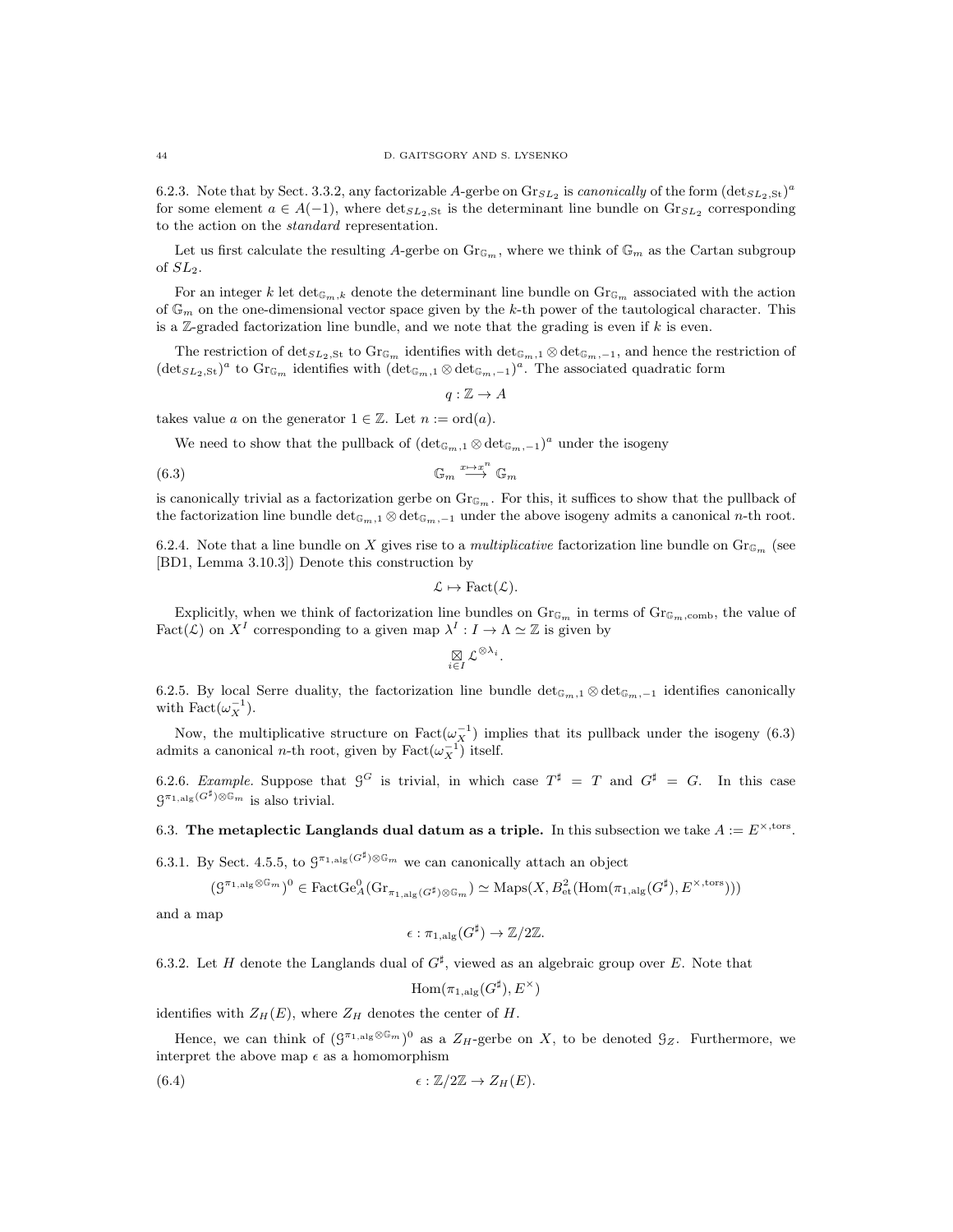6.3.3. We will refer to the triple

$$
(6.5) \t\t\t (H, \mathcal{G}_Z, \epsilon)
$$

as the metaplectic Langlands dual datum corresponding to  $\mathcal{G}^G$ .

## 7. Factorization gerbes on loop groups

In this section we will perform a crucial geometric construction that will explain why our definition of geometric metaplectic datum was "the right thing to do":

We will show that a factorization gerbe on  $Gr_G$  give rise to a (factorization) gerbe on (the factorization version of) the loop group of  $G$ .

7.1. Digression: factorization loop and arc spaces. Up until this point, the geometric objects that have appeared in this paper were all locally of finite type, considered as prestacks. However, the objects that we will introduce below do not have this property.

7.1.1. For an affine test scheme S and an S-point of Ran, given by a finite set  $I \subset \text{Maps}(S, X)$ , let  $\hat{\mathcal{D}}_I$ be the corresponding relative formal disc:

By definition,  $\hat{\mathcal{D}}_I$  is the formal scheme equal to the completion of  $S \times X$  along the union of the graphs of the maps  $S \to X$  corresponding to the elements of I.

Note that for a finite set  $J$  and a point

 $\{I_j, j \in J\} \in \text{Ran}_{\text{disj}}^J,$ 

we have

$$
\hat{\mathcal{D}}_I \simeq \bigsqcup_j \hat{\mathcal{D}}_{I_j},
$$

where  $I = \bigcup_{j} I_j$ .

7.1.2. Since S was assumed affine,  $\hat{\mathcal{D}}_I$  is an ind-object in the category Sch<sup>aff</sup>. Let  $\mathcal{D}_I$  be the affine scheme corresponding to the formal scheme  $\hat{\mathcal{D}}_I$ , i.e., the image of  $\hat{\mathcal{D}}_I$  under the functor

$$
colim: Ind(Sch^{aff}) \to Sch^{aff}
$$

.

In other words, if

$$
\hat{\mathcal{D}}_I \simeq \operatorname{colim}_{\alpha} Z_{\alpha},
$$

where  $Z_{\alpha} = \text{Spec}(A_{\alpha})$  and the colimit is taken in PreStk, then  $\mathcal{D}_{I} = \text{Spec}(A)$ , where

$$
A = \lim_{\alpha} A_{\alpha}.
$$

Let  $\hat{\mathcal{D}}_I$  be the open subscheme of  $\mathcal{D}_I$ , obtained by removing the closed subscheme  $\Gamma_I$  equal to the union of the graphs of the maps  $S \to X$  corresponding to the elements of I.

7.1.3. Let Z be a prestack. We define the prestacks  $\mathfrak{L}^+(Z)$  (resp.,  $\mathfrak{L}(Z)$ ) over Ran as follows.

For an affine test scheme S and an S-point of Ran, given by a finite set  $I \subset \text{Maps}(S, X)$ , its lift to an S-point of  $\mathfrak{L}^+(Z)$  (resp.,  $\mathfrak{L}(Z)$ ) is the datum of a map  $\mathfrak{D}_I \to Z$  (resp.,  $\mathfrak{D}_I \to Z$ ).

The isomorphisms (7.1) imply that  $\mathfrak{L}^+(Z)$  and  $\mathfrak{L}(Z)$  are naturally factorization prestacks over Ran.

7.1.4. Assume for a moment that Z is an affine scheme. Note that in this case the definition of  $\mathfrak{L}^+(Z)$ , the datum of a map  $\mathcal{D}_I \to Z$  is equivalent to that of a map of prestacks  $\hat{\mathcal{D}}_I \to Z$ .

Assume now that  $Z$  is a smooth scheme of finite type (but not necessarily affine). Then one shows that for every  $S \to \text{Ran}$ , the fiber product

$$
S \mathop{\times}_{\mathrm{Ran}} \mathfrak{L}^+(Z)
$$

is a projective limit (under smooth maps) of smooth affine schemes over S.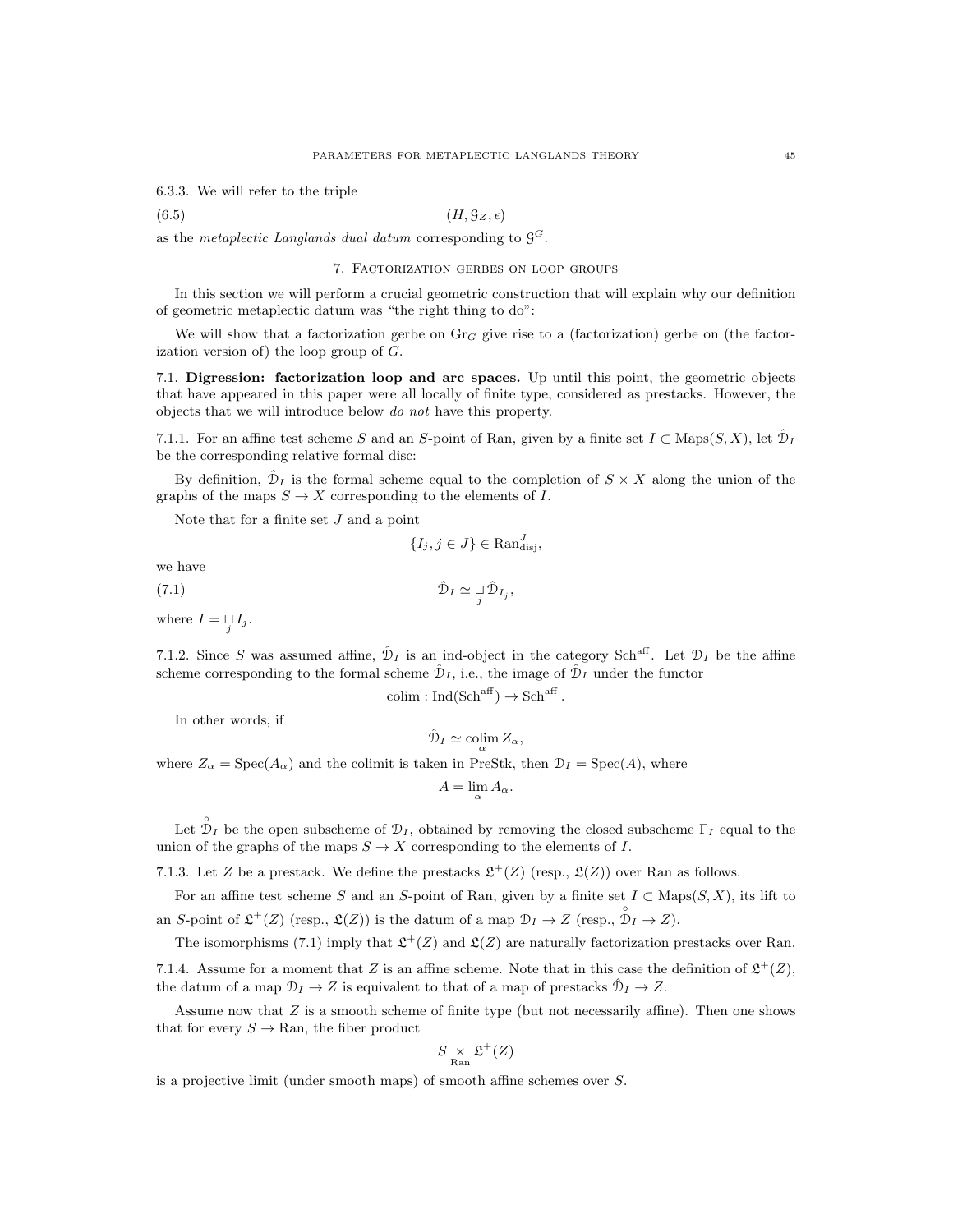#### 7.2. Factorization loop and arc groups.

7.2.1. Let us recall that the Beauville-Laszlo Theorem says that the definition of  $Gr_G$  can be rewritten in terms of the pair  $\mathcal{D}_I \subset \mathcal{D}_I$ .

Namely, given I as above, the datum of its lift to a point of  $\mathrm{Gr}_G$  is a pair  $(\mathcal{P}_G, \alpha)$ , where  $\mathcal{P}_G$  is a G-bundle on  $\mathcal{D}_I$ , and  $\alpha$  is the trivialization of  $\mathcal{P}_G|_{\mathcal{D}_I}^{\circ}$ . (Note that restriction along  $\hat{\mathcal{D}}_I \to \mathcal{D}_I$  induces

an equivalence between the category of G-bundles on  $\mathcal{D}_I$  and that on  $\mathcal{D}_I$ .)

In other words, the Beauville-Laszlo says that restriction along

$$
(\overset{\circ}{\mathcal{D}}_I \subset \mathcal{D}_I) \to (U_I \subset S \times X)
$$

induces a bijection on the corresponding pairs  $(\mathcal{P}_G, \alpha)$ . In the above formula, the notation  $U_I$  is as in Sect. 2.3.1.

7.2.2. This interpretation of Gr<sub>G</sub> shows that the group-prestack  $\mathfrak{L}(G)$  acts naturally on Gr<sub>G</sub>, with the stabilizer of the unit section being  $\mathfrak{L}^+(G)$ . Furthermore, the natural map

(7.2) 
$$
\mathfrak{L}(G)/\mathfrak{L}^+(G) \to \mathrm{Gr}_G,
$$

is an isomorphism, where the quotient is understood in the sense of stacks in the étale topology.

The isomorphism (7.2) implies that for every  $S \to \text{Ran}$ , the fiber product

$$
S \underset{\text{Ran}}{\times} \mathfrak{L}(G),
$$

is an ind-scheme over S.

7.2.3. Recall that given a group-prestack  $H$  over a base Z, we can talk about a gerbe over  $H$  being multiplicative, i.e., compatible with the group-structure.

In particular, we can consider the spaces

FactGe<sub>A</sub><sup>mult</sup>(
$$
\mathfrak{L}(G)
$$
) and FactGe<sub>A</sub><sup>mult</sup>( $\mathfrak{L}^+(G)$ )

of multiplicative factorization gerbes on  $\mathfrak{L}(G)$  and  $\mathfrak{L}^+(G)$ , respectively.

7.2.4. The isomorphism (7.2) defines a map

(7.3) 
$$
\text{FactGe}_{A}^{\text{mult}}(\mathfrak{L}(G)) \underset{\text{FactGe}_{A}^{\text{mult}}(\mathfrak{L}^{+}(G))}{\times} * \to \text{FactGe}_{A}(\text{Gr}_{G}).
$$

The following result is established in [Re, Theorem III.2.10]:

Proposition 7.2.5. The map  $(7.3)$  is an isomorphism.

We will sketch the proof of this proposition in Sect. 7.5. It consists of explicitly constructing the inverse map.

7.2.6. Let us restate Proposition 7.2.5 in words. It says that, given a factorization gerbe on  $\text{Gr}_G$ , its pullback under the projection

$$
\mathfrak{L}(G) \to \mathrm{Gr}_G,
$$

carries a uniquely defined multiplicative structure that is compatible with that of factorization and the trivialization of the further restriction of our gerbe to  $\mathfrak{L}^+(G)$ .

7.3. The  $\mathfrak{L}^+(G)$ -equivariant structure. The main step in constructing the map

(7.4) 
$$
\text{FactGe}_{A}(\text{Gr}_{G}) \to \text{FactGe}_{A}^{\text{mult}}(\mathfrak{L}(G)) \underset{\text{FactGe}_{A}^{\text{mult}}(\mathfrak{L}^{+}(G))}{\times} *,
$$

inverse to (7.3), consists of constructing a (canonical) structure of equivariance with respect to  $\mathfrak{L}^+(G)$ on a given factorization gerbe  $G$  on  $Gr_G$ . We will explain this construction in the present subsection.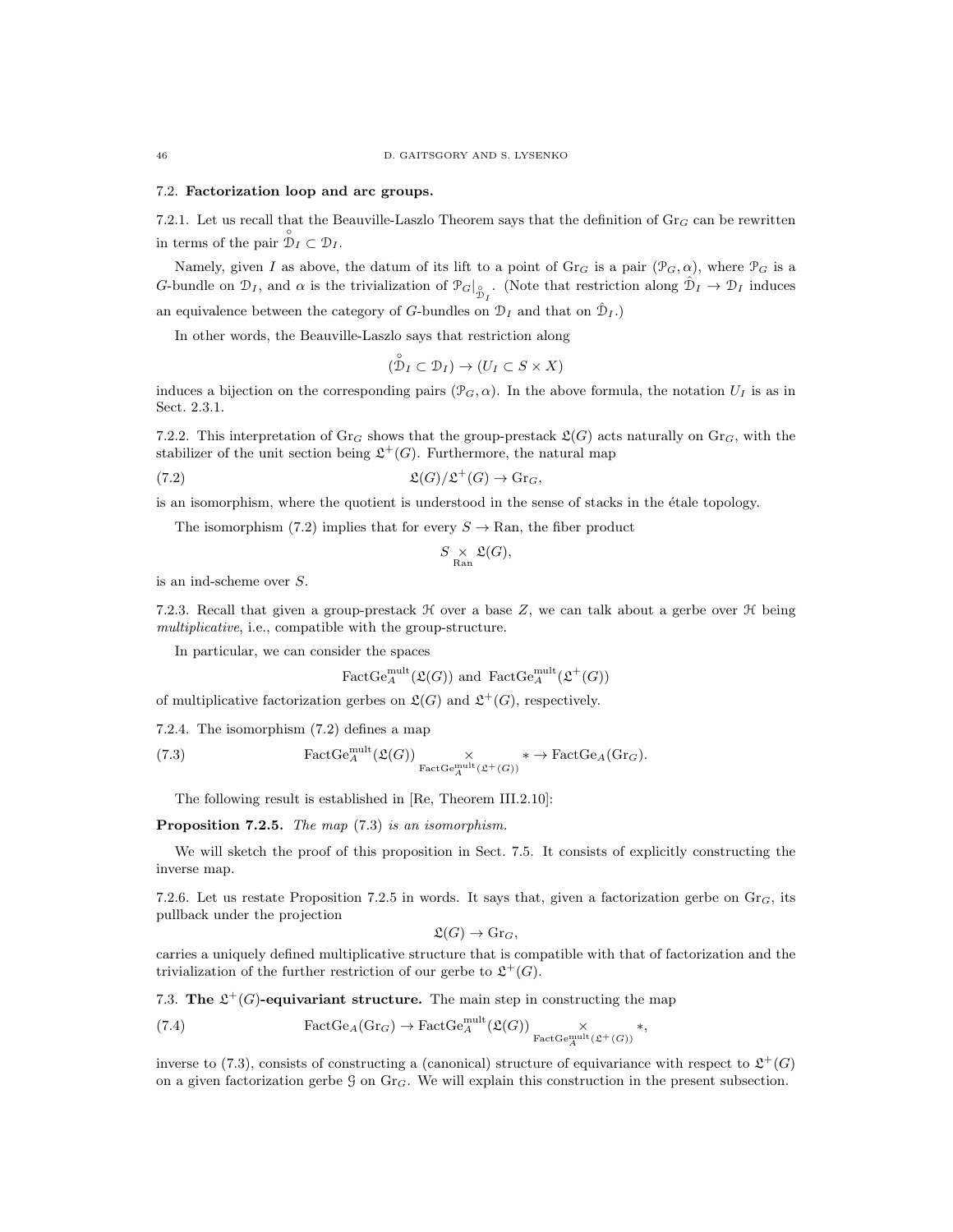7.3.1. For a non-negative integer  $n$ , let

$$
\widetilde{\mathrm{Gr}}_G^n \to \mathrm{Ran}^n
$$

be the *n*-fold convolution diagram. I.e., for an  $S$ -point of  $\text{Ran}^n$ 

$$
\{I_j, 1 \le j \le n\} \in \text{Ran}^n, \quad I_j \subset \text{Hom}(S, X),
$$

its lift to an S-point of  $\widetilde{\text{Gr}}_{G}^{n}$  consists of a string of G-bundles

(7.5) P 1 <sup>G</sup>, P 2 <sup>G</sup>, ..., P n G

on  $S \times X$ , together with identifications

$$
\mathcal{P}_G^0|_{U_{I_1}}\overset{\alpha_1}{\simeq}\mathcal{P}_G^1|_{U_{I_1}},\ \mathcal{P}_G^1|_{U_{I_2}}\overset{\alpha_2}{\simeq}\mathcal{P}_G^2|_{U_{I_2}},...,\mathcal{P}_G^{n-1}|_{U_{I_n}}\overset{\alpha_n}{\simeq}\mathcal{P}_G^n|_{U_{I_n}},
$$

where  $\mathcal{P}_G^0$  denotes the trivial G-bundle. We have a naturally defined map

(7.6) 
$$
\widetilde{\text{Gr}}_G^n \to \text{Gr}_G \times \text{Ran}^n
$$

that sends the above data to

$$
(I := \mathop{\sqcup}\limits_j I_j, \ \mathcal{P}_G = \mathcal{P}_G^n, \alpha = \alpha_n \circ \dots \circ \alpha_1).
$$

This map is an isomorphism over  $\text{Ran}^n_{\text{disj}}$ .

7.3.2. In Sect. 7.3.3 below we will explain that for a decomposition  $n = n_1 + n_2$ , we can view  $\widetilde{\text{Gr}}_G^n$  as a twisted product

$$
\widetilde{\mathrm{Gr}}_G^{n_1+n_2} \simeq \widetilde{\mathrm{Gr}}_G^{n_1} \widetilde{\times} \widetilde{\mathrm{Gr}}_G^{n_2},
$$

which identifies with the usual product  $\widetilde{\text{Gr}}_G^{n_1} \times \widetilde{\text{Gr}}_G^{n_2}$  when restricted to  $(\text{Ran} \times \text{Ran})_{\text{disj}}$ , where

 $\mathrm{Ran}^n \simeq \mathrm{Ran}^{n_1} \times \mathrm{Ran}^{n_2} \to \mathrm{Ran} \times \mathrm{Ran}$ 

corresponds to the projection Ran<sup>n<sub>1</sub></sup>  $\rightarrow$  Ran on the last coordinate and the projection Ran<sup>n<sub>2</sub></sup>  $\rightarrow$  Ran on the first component.

This is a well-known construction and the reader familiar with it can safely skip it. For simplicity, we will take  $n_1 = n_2 = 1$ .

7.3.3. For a pair of S-points of Ran, given by  $I_1, I_2 \subset \text{Hom}(S, X)$ , respectively, denote  $I := I_1 \cup I_2$ .

Using the Beauville-Laszlo theorem, we can think of a point of  $\text{Gr}_G \times \text{Ran}$  to consist of a G-bundle  $\mathcal{P}_G^1$  on  $\mathcal{D}_{I_1}$  and its trivialization  $\alpha_1$  on  $\mathcal{D}_{I_1} - \Gamma_{I_1}$ . Equivalently, we can take  $\mathcal{P}_G^1$  to be defined over  $\mathcal{D}_I$ and  $\alpha_1$  to be defined on  $\mathcal{D}_I-\Gamma_{I_1}$ . The latter presentation implies that there is a canonical Ran  $\times \mathfrak{L}^+(G)$ torsor over  $\text{Gr}_G \times \text{Ran}$ , denoted R, that classifies trivializations of  $\mathcal{P}_G^1|_{\mathcal{D}_{I_2}}$ . Note that R is canonically trivialized over  $(Ran \times Ran)_{disj}$ .

We claim that  $\widetilde{\text{Gr}}_G^2$  identifies with the twist of Ran  $\times \text{Gr}_G$ , viewed as a prestack over Ran  $\times$  Ran by means of R:

(7.7) 
$$
\left( (\text{Ran} \times \text{Gr}_G) \underset{\text{Ran} \times \text{Ran}}{\times} \mathcal{R} \right) / (\text{Ran} \times \mathcal{L}^+(G)).
$$

Indeed, we can think of a point of (7.7) as a datum of  $(\mathcal{P}_G^1, \alpha_1, \mathcal{P}_G^2, \alpha_2)$ , where:

- $-\mathcal{P}_G^1$  is a *G*-bundle on  $\mathcal{D}_I$ ;
- $-\alpha_1$  is a trivialization of  $\mathcal{P}_G^1$  on  $\mathcal{D}_{I_1} \Gamma_{I_1}$ ;
- $-\mathcal{P}_G^2$  is defined on  $\mathcal{D}_{I_2}$ ;

 $-\alpha_2$  is an identification  $\mathcal{P}_G^1|_{\mathcal{D}_{I_2} - \Gamma_{I_2}} \simeq \mathcal{P}_G^2|_{\mathcal{D}_{I_2} - \Gamma_{I_2}}.$ 

However, again by the Beauville-Laszlo theorem, we can equivalently think of the pair  $(\mathcal{P}_G^2, \alpha_2)$  as follows: we can take  $\mathcal{P}_G^2$  to be defined over  $\mathcal{D}_I$  and  $\alpha_2$  to be defined over  $\mathcal{D}_I - \Gamma_2$ .

Finally, the Beauville-Laszlo theorem again implies that the latter reproduces  $\widetilde{\text{Gr}}_G^2$ .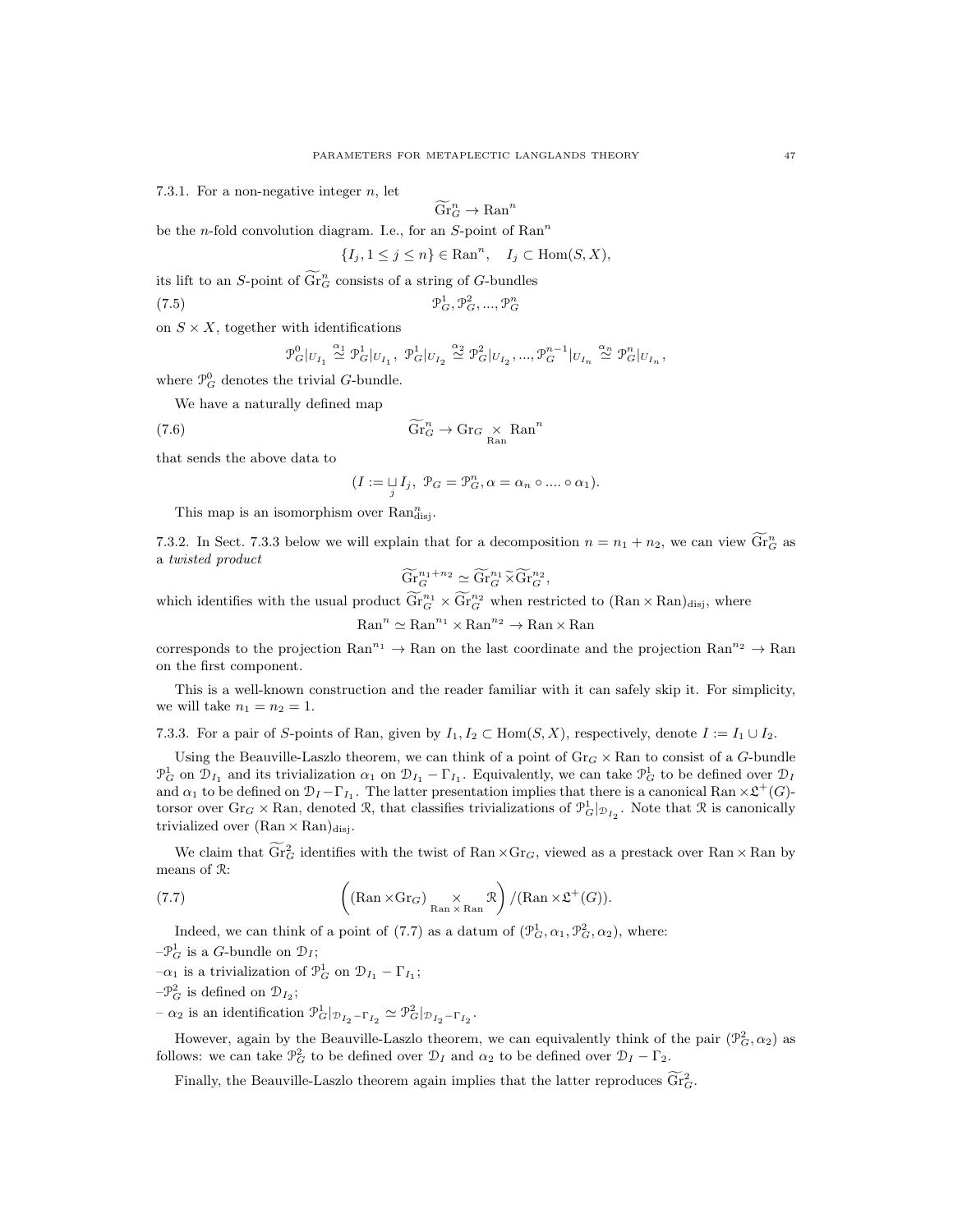Note that we have a commutative diagram

(7.8) Gr f2 <sup>G</sup> × Ran × Ran (Ran × Ran)disj (7.7) −−−−−→<sup>∼</sup> (GrG×eGrG) <sup>×</sup> Ran × Ran (Ran × Ran)disj (7.6) <sup>y</sup><sup>∼</sup> trivialization of <sup>R</sup> on (Ran <sup>×</sup> Ran)disj y∼ Gr<sup>G</sup> × Ran (Ran × Ran)disj (Gr<sup>G</sup> × GrG) × Ran × Ran (Ran × Ran)disj factorization <sup>y</sup> (7.6) y∼ (Gr<sup>G</sup> × GrG) × Ran × Ran (Ran × Ran)disj <sup>=</sup> −−−−−→ (Gr<sup>G</sup> × GrG) × Ran × Ran (Ran × Ran)disj.

7.3.4. The key observation (proved by reduction to the Cartan subgroup) is that a factorization gerbe G on Gr<sub>G</sub> admits a *unique* structure of equivariance with respect to  $\mathfrak{L}^+(G)$  that has the following property:

In the setting of Sect. 7.3.3 consider the twisted product  $\widetilde{\mathfrak{G}}\mathfrak{G}$ , which is a well-defined gerbe on  $\widetilde{\text{Gr}}_G^2$ due to the identification

$$
\left( (\text{Ran} \times \text{Gr}_G) \underset{\text{Ran} \times \text{Ran}}{\times} \mathcal{R} \right) / (\text{Ran} \times \mathfrak{L}^+(G)) \simeq \widetilde{\text{Gr}}_G^2
$$

and the chosen structure of equivariance with respect to  $\mathfrak{L}^+(G)$  on  $\mathfrak{G}$ .

We require that  $\mathcal{G}\widetilde{\boxtimes}\mathcal{G}$  should admit an identification with the pullback of  $\mathcal G$  under the map

$$
\widetilde{\mathrm{Gr}}_G^2 \stackrel{(7.6)}{\longrightarrow} \mathrm{Gr}_G \underset{\mathrm{Ran}}{\times} (\mathrm{Ran} \times \mathrm{Ran}) \to \mathrm{Gr}_G,
$$

which extends the *already existing* identification over

$$
\widetilde{\mathrm{Gr}}_G^2 \underset{\mathrm{Ran}\,\times\,\mathrm{Ran}}{\times} (\mathrm{Ran}\times\mathrm{Ran})_{\mathrm{disj}},
$$

given by the factorization structure on  $\mathcal G$  via the diagram (7.8).

7.4. Another view on the bilinear form. The  $\mathfrak{L}^+(G)$ -equivariant structure on  $\mathfrak g$  gives rise to the following interpretation of the bilinear form attached to  $G$ , when  $G$  is a torus  $T$ .

7.4.1. Namely, choose an arbitrary point  $x \in X$ , and consider the restrictions

$$
\operatorname{Gr}_{G,x} := \{x\} \underset{\text{Ran}}{\times} \operatorname{Gr}_G \text{ and } \mathfrak{L}^+(G)_x := \{x\} \underset{\text{Ran}}{\times} \mathfrak{L}^+(G) \simeq G(\hat{0}_x).
$$

We obtain that the A-gerbe restriction  $\mathcal{G}|_{\text{Gr}_{G,x}}$  is equivariant with respect to  $G(\hat{\mathbb{O}}_x)$ .

7.4.2. For  $G = T$ , since T is commutative, the action of  $T(\hat{\theta}_x)$  on  $\text{Gr}_{T,x}$  is trivial. Hence, for every  $\lambda \in \Lambda$ , the action of  $T(\hat{\mathbb{O}}_x)$  on the corresponding point of  $\text{Gr}_{T,x}$  defines a multiplicative A-torsor on  $T(\hat{\mathcal{O}}_x)$ .

Since the elements of A have orders prime to char $(k)$ , the above multiplicative A-torsor is pulled back from  $T$ , and by Kummer theory, the latter is given by a homomorphism

 $\Lambda \rightarrow A(-1)$ .

Thus, we have constructed a map

(7.9) 
$$
\Lambda \to \text{Hom}(\Lambda, A(-1)).
$$

7.4.3. By unwinding the constructions, one shows that (7.9) equals one coming from the bilinear form attached to  $\mathcal{G}$  and our chosen element  $\lambda \in \Lambda$ .

7.5. Construction of the inverse map in Proposition 7.2.5.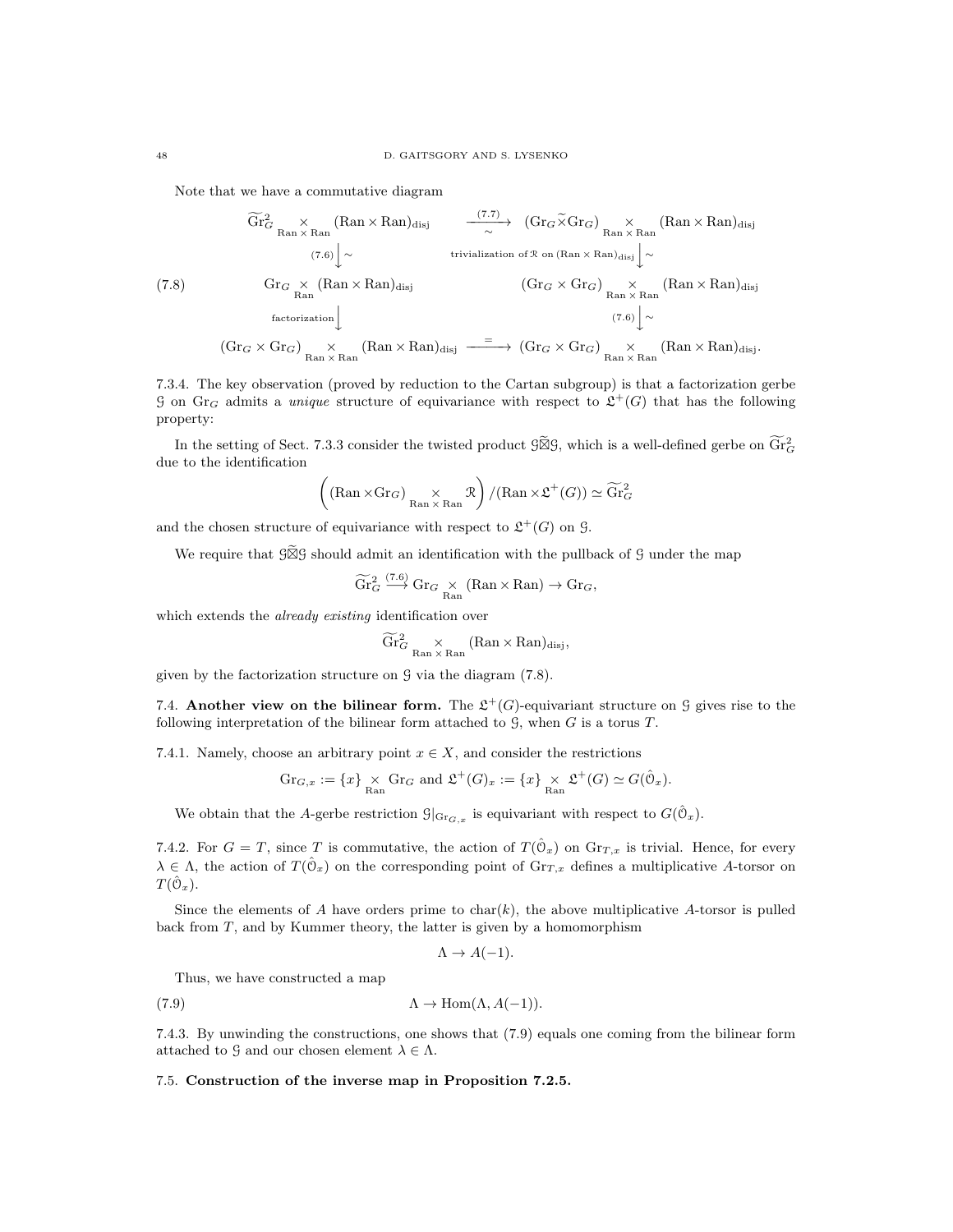7.5.1. For a non-negative integer n, consider the prestack

(7.10) 
$$
Z^{n} := \mathfrak{L}^{+}(G) \backslash (\widetilde{\text{Gr}}^{n} \underset{\text{Ran}^{n}}{\times} \text{Ran}),
$$

where  $\text{Ran} \to \text{Ran}^n$  is the diagonal map.

It is easy to see that as n varies, the prestacks (7.10) form a simplicial object in PreStk<sub>/Ran</sub>; denote it by  $Z^{\bullet}$ . Consider its geometric realization  $|Z^{\bullet}|$ , viewed as a prestack over Ran, equipped with a factorization structure.

By the construction in Sect. 7.3, a factorization A-gerbe on Gr<sub>G</sub> gives rise to a 2-gerbe on  $|Z^{\bullet}|$  with respect to  $A$ , i.e., a map

$$
|Z^{\bullet}| \to B^3_{\text{et}}(A),
$$

equipped with a trivialization of its restriction to

$$
B_{\mathrm{et}}(\mathfrak{L}^+(G)) = Z^0 \to |Z^{\bullet}|.
$$

Moreover, the above 2-gerbe is naturally equipped with the factorization structure.

7.5.2. Note now that we have the (simplicial) identification between  $(7.10)$  and the Cech nerve of the map

$$
B_{\mathrm{et}}(\mathfrak{L}^+(G)) \to B_{\mathrm{et}}(\mathfrak{L}(G)).
$$

Thus, we obtain a 2-gerbe on  $B_{\text{et}}(\mathfrak{L}(G))$ , equipped with a trivialization of its restriction to  $B_{\text{et}}(\mathfrak{L}^+(G))$ , and equipped with a factorization structure.

The latter datum is equivalent to that of a multiplicative gerbe on  $\mathfrak{L}(G)$ , equipped with a (multiplicative) trivialization of its restriction to  $\mathfrak{L}^+(G)$ .

#### 8. Factorization category of representations

From now on, until the end of the paper we will assume that  $k = E$  and we will work in the context of D-modules.

8.1. Digression: factorization categories arising from symmetric monoidal categories. In this subsection we will explain a procedure that produces a factorization sheaf of categories from a sheaf symmetric monoidal categories  $X$ . The source of the metaplectic geometric Satake functor will be a factorization sheaf of categories obtained in this way.

For a more detailed discussion see [Ras2, Sect. 6].

8.1.1. Let  $\mathcal C$  be a sheaf of symmetric monoidal categories over X. To it we will associate a sheaf of symmetric monoidal categories over Ran, equipped with a factorization structure, denoted Fact $(\mathcal{C})$ .

We will construct Fact( $C$ ) as a family of sheaves of symmetric monoidal categories over  $X<sup>I</sup>$  for all finite non-empty sets I, compatible under surjections  $I_1 \rightarrow I_2$ . We will use Theorem 1.6.9 that says that the datum of sheaf of categories over  $X^I$  is equivalent to that of a category acted on by  $\text{Shv}(X^I)$ . So, we will produce system of symmetric monoidal categories  $Fact(\mathcal{C})(X^I)$ , compatible under

(8.1) 
$$
\text{Fact}(\mathcal{C})(X^{I_2}) \simeq \text{Shv}(X^{I_2}) \underset{\text{Shv}(X^{I_1})}{\otimes} \text{Fact}(\mathcal{C})(X^{I_1}).
$$

8.1.2. Let  $\mathfrak{C}_X$  denote the category of sections of  $\mathfrak C$  over X; this is a symmetric monoidal category over Shv(X). For a finite set J we let  $\mathfrak{C}_X^{\otimes J}$  the J-fold tensor product of C *over* Shv(X).

Note that for a surjection of finite sets  $I \rightarrow J$  we have a canonical isomorphism

(8.2) 
$$
\mathcal{C}_X^{\otimes J} \simeq \left(\bigotimes_{j\in J} \mathcal{C}_X^{I_j}\right) \bigotimes_{\text{Shv}(X^J)} \text{Shv}(X),
$$

where  $I_j$  denotes the preimage of  $j \in J$  under  $I \to J$ .

In addition, for  $I \rightarrow J$ , the symmetric monoidal structure on  $\mathfrak{C}_X$  gives rise to the functors  $(8.3)$  $\mathcal{L}^I_X \to \mathcal{C}_X^{\otimes J}.$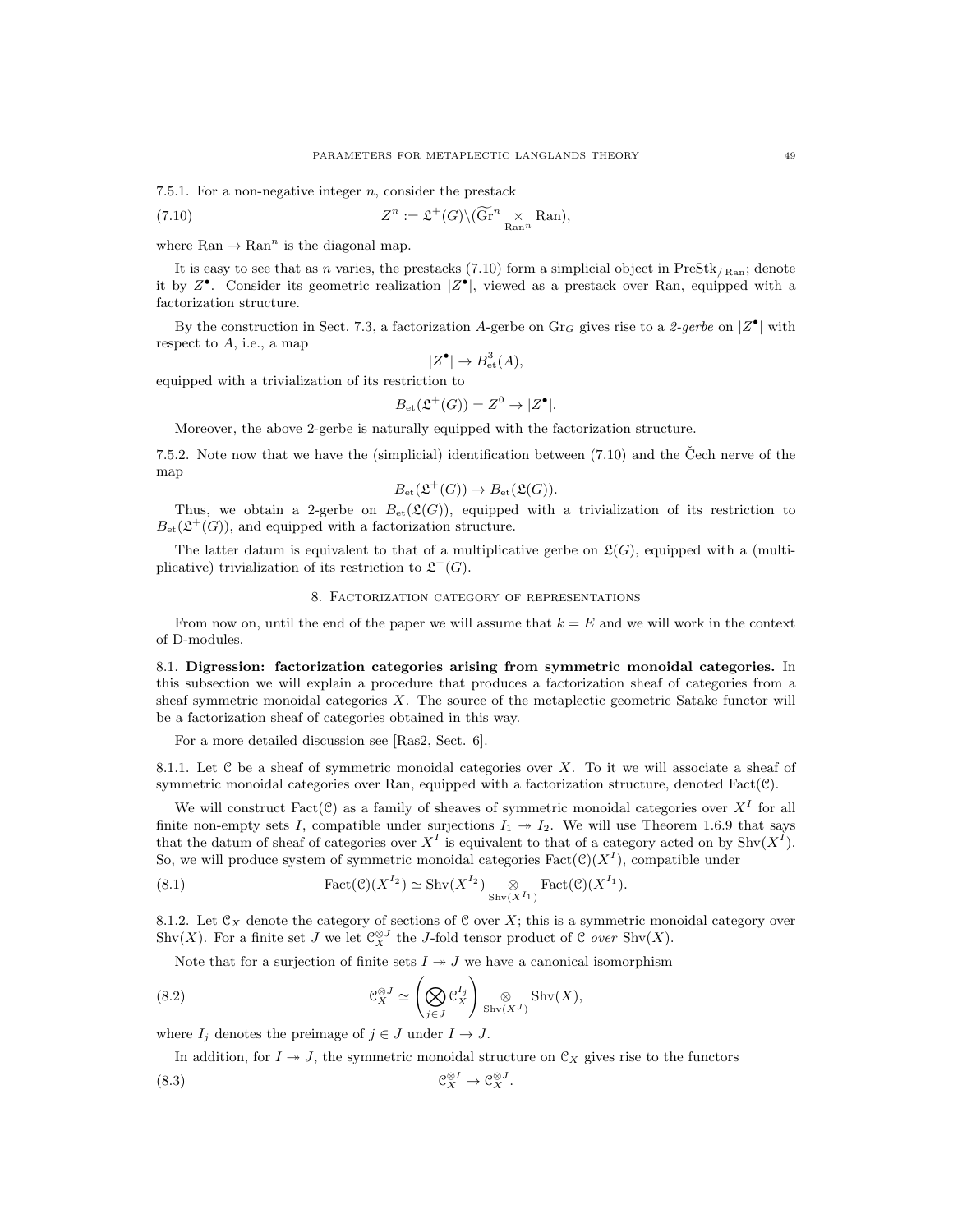Remark 8.1.3. We will be particularly interested in the case when C is constant, i.e.,  $\mathcal{C}_X \simeq \mathcal{C}_{pt} \otimes \text{Shv}(X)$ for a symmetric monoidal category  $\mathcal{C}_{pt}$ . Note that in this case  $\mathcal{C}_{X}^{\otimes J}$  is just  $\mathcal{C}_{pt}^{\otimes J} \otimes \text{Shv}(X)$ .

8.1.4. For a given I, let  $Tw(I)$  be the category whose objects are pairs

$$
(8.4) \t\t I \twoheadrightarrow J \twoheadrightarrow K
$$

(here J and K are sets (automatically, finite and non-empty)), and where morphisms from  $(J, K)$  to  $(J', K')$  are commutative diagrams

$$
\begin{array}{ccc}\n & I \longrightarrow J \longrightarrow K \\
\downarrow & \qquad \qquad \uparrow \\
I \longrightarrow J' \longrightarrow K'.\n\end{array}
$$

(Note that the arrows between the  $K$ 's go in the opposite direction.)

8.1.5. Consider the functor

$$
(8.6) \t\t \t\t {Tw}(I) \to \text{DGCat}
$$

that sends an object (8.4) to

$$
\bigotimes_{k\in K} \mathfrak{C}^{\otimes J_k}_X,
$$

where  $J_k$  is the preimage under  $J \to K$  of the element  $k \in K$ . The above tensor product is naturally a symmetric monoidal category over  $\text{Shv}(X^K)$ .

For a morphism  $(8.5)$  in Tw(I), we let the corresponding functor

$$
\bigotimes_{k \in K} \mathfrak{C}^{\otimes J_k}_X \to \bigotimes_{k' \in K'} \mathfrak{C}^{\otimes J'_{k'}}_X
$$

be given by the composition

$$
\bigotimes_{k \in K} \mathcal{C}_{X}^{\otimes J_{k}} \stackrel{(8.3)}{\longrightarrow} \bigotimes_{k \in K} \mathcal{C}_{X}^{\otimes J'_{k}} \stackrel{(8.2)}{\simeq} \bigotimes_{k \in K} \left( \left( \bigotimes_{k' \in K'_{k}} \mathcal{C}_{X}^{\otimes J'_{k'}} \right)_{\text{Shv}(X^{K'_{k}})} \otimes \text{Shv}(X) \right) =
$$
\n
$$
= \left( \bigotimes_{k' \in K'} \mathcal{C}_{X}^{\otimes J'_{k'}} \right)_{\text{Shv}(X^{K'})} \otimes \text{Shv}(X^{K}) \to \bigotimes_{k' \in K'} \mathcal{C}_{X}^{\otimes J'_{k'}},
$$

where the the last arrow is given by the direct image functor along  $X^K \to X^{K'}$ .

8.1.6. We let  $Fact(\mathcal{C})(X^I)$  on be the object of DGCat equal to the colimit of the functor (8.6) over  $Tw(I).$ 

The compatibilities  $(8.1)$ , as well as the factorization structure on Fact $(\mathcal{C})$  follow from the construction.

8.1.7. Let  $Fact(\mathcal{C})(\text{Ran})$  denote the category of global sections of  $Fact(\mathcal{C})$  over Ran.

As in [Ga5, Sect. 4.2], the (symmetric) monoidal structure on  $Fact(\mathcal{C})$  as a sheaf of categories over Ran and the operation of union of finite sets makes  $Fact(\mathcal{C})(Ran)$  into a non-unital (symmetric) monoidal category.

8.2. Twisting procedures on the Ran space. In this subsection we will start with a symmetric monoidal category C and some twisting data, and associate to it a sheaf of categories on the Ran space.

8.2.1. First, to  $C$  be associate the constant sheaf of symmetric monoidal categories over X, which, by a slight abuse of notation we denote by the same symbol C; we have  $\mathfrak{C}_X = \mathfrak{C} \otimes \text{Shv}(X)$ , see Remark 8.1.3.

Consider the corresponding factorization sheaf  $Fact(\mathcal{C})$  of symmetric monoidal categories over Ran.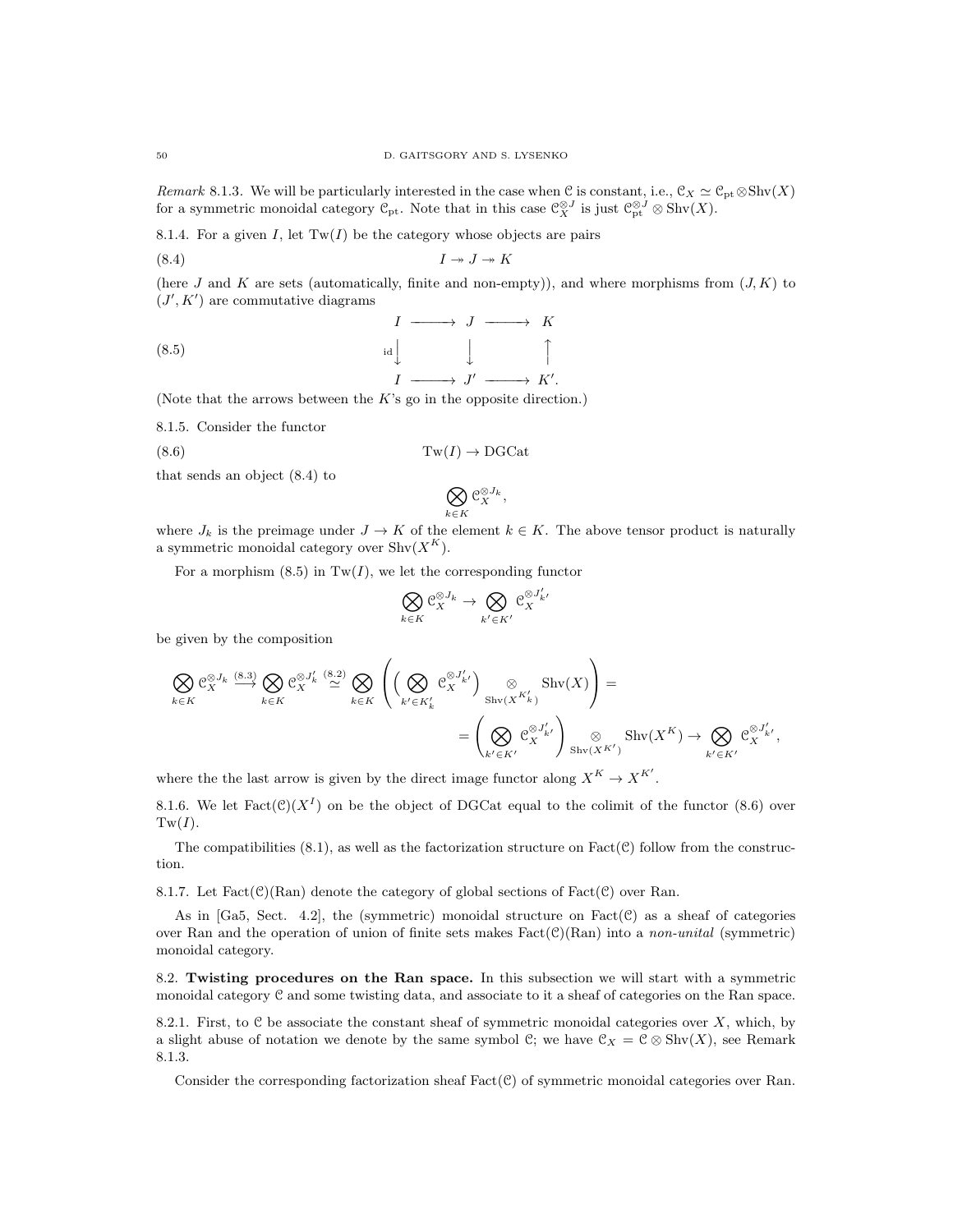8.2.2. Let now A be a torsion abelian group that acts by automorphisms of the identity functor on C (viewed as a symmetric monoidal category), and let  $\mathcal{G}_A$  be an A-gerbe on X.

Using Sect. 1.7.2, we can twist  $C$  by  $G_A$  and obtain a new sheaf of symmetric monoidal categories over X, denoted  $\mathfrak{C}_{\mathfrak{g}_A}$ .

In particular, we have the symmetric monoidal category  $C_{\mathcal{G}_A}(X)$  over Shv $(X)$ .

8.2.3. Applying to  $\mathfrak{C}_{\mathfrak{G}_A}$  the construction from Sect. 8.1, we obtain a new sheaf of symmetric monoidal categories over Ran, denoted  $Fact(\mathcal{C})_{\mathcal{G}_A}$ .

In particular, we obtain the symmetric monoidal category  $Fact(\mathcal{C})_{\mathcal{G}_A}(\text{Ran})$ .

Note that the value of  $Fact(\mathcal{C})_{\mathcal{G}_A}$  on X under the canonical map  $X \to \mathbb{R}$ an is the symmetric monoidal category  $C_{\mathcal{G}_A}(X)$ 

8.2.4. Let now  $\epsilon$  be a 2-torsion element of A. Then we can further twist Fact(C)<sub>GA</sub> to obtain a factorization sheaf of symmetric monoidal DG categories, denoted  $\text{Fact}(\mathcal{C})^{\epsilon}_{\mathcal{G}_{A}}.$ 

Namely, the element  $\epsilon$  can be used to modify the braiding on C and thereby obtain a new symmetric monoidal category, denoted  $\mathcal{C}^{\epsilon}$ . We wet

$$
\mathrm{Fact}(\mathcal{C})^{\epsilon}_{\mathcal{G}_A} := \mathrm{Fact}(\mathcal{C}^{\epsilon})_{\mathcal{G}_A}.
$$

A key feature of the latter twist is that we have a canonical isomorphism

(8.7) 
$$
\text{Fact}(\mathcal{C})_{\mathcal{G}_A} \simeq \text{Fact}(\mathcal{C})_{\mathcal{G}_A}^{\epsilon},
$$

as sheaves of monoidal categories over Ran. But this identification is not compatible with either the symmetric monoidal nor factorization structure.

Remark 8.2.5. At the level of underlying triangulated categories, the modification

$$
\text{Fact}(\mathcal{C})_{\mathcal{G}_A} \rightsquigarrow \text{Fact}(\mathcal{C})_{\mathcal{G}_A}^{\epsilon}
$$

can be described as follows<sup>13</sup>:

We let  $Fact(\mathcal{C})_{\mathcal{G}_A}^{\epsilon}$  be the same as  $Fact(\mathcal{C})_{\mathcal{G}_A}$  as a plain sheaf of monoidal categories. We define the factorization structure on  $Fact(\mathcal{C})_{\mathcal{G}_A}^{\epsilon}$  as follows:

The action of  $\epsilon$  on  $\mathcal C$  defines a direct sum decomposition

$$
\text{Fact}(\mathcal{C})_{\mathcal{G}_{A}}(S) \simeq \text{Fact}(\mathcal{C})_{\mathcal{G}_{A}}(S)^{1} \oplus \text{Fact}(\mathcal{C})_{\mathcal{G}_{A}}(S)^{-1}
$$

for any  $S \to \text{Ran}$ .

Hence, for  $S \to \text{Ran}^J$  we have a direct sum decomposition

(8.8) 
$$
(\text{Fact}(\mathcal{C})_{\mathcal{G}_A})^{\otimes J}(S) \simeq \bigoplus_{\gamma^J : J \to \pm 1} (\text{Fact}(\mathcal{C})_{\mathcal{G}_A})^{\otimes J}(S)^{\gamma^J}.
$$

For a given  $\gamma^J$ , let  $J_{-1} \subset J$  be the preimage of the element  $-1 \in \pm 1$ .

We define the factorization functor for  $Fact(\mathcal{C})_{\mathcal{G}_{A}}^{\epsilon}(S)$  and  $S \to \text{Ran}_{disj}^{J}$  to be equal to the one for  $Fact(C)_{GA}(S)$  on each factor of (8.8), for every choice of an ordering on  $J_{-1}$ . A change of ordering will result in multiplication by the sign character of the group of permutations of  $J_{-1}$ .

Remark 8.2.6. A general framework that performs both twistings

$$
\text{Fact}(\mathcal{C}) \rightsquigarrow \text{Fact}(\mathcal{C})^{\epsilon}_{\mathcal{G}_A}
$$

in one shot is explained in Sect. B.

The construction in loc.cit. also makes the identification (8.7) as plain sheaves of monoidal categories over Ran, manifest. In particular, we have an identification

(8.9)  $\text{Fact}(\mathcal{C})_{\mathcal{G}_A}(\text{Ran}) \simeq \text{Fact}(\mathcal{C})_{\mathcal{G}_A}^{\epsilon}(\text{Ran}),$ 

<sup>13</sup>However, it may not be so straightforward to perform this construction at the level of ∞-categories as it involves "explicit formulas".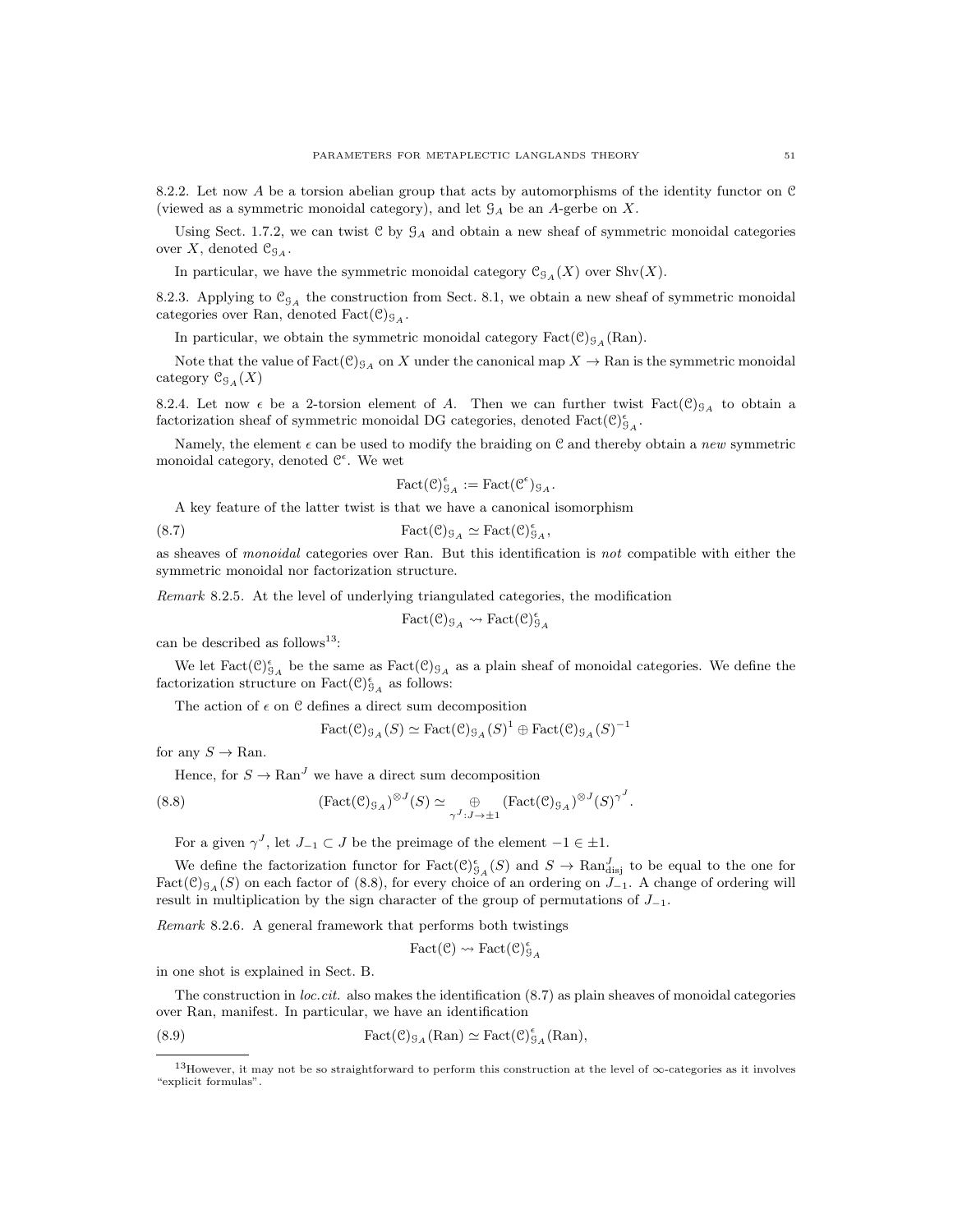as monoidal (but not symmetric monoidal) categories.

8.3. Twisting the category of representations. In this subsection we will introduce a factorization sheaf of symmetric monoidal categories on the Ran space, which will appear as the source of the metaplectic geometric Satake functor.

8.3.1. Let  $H$  be an algebraic group. We apply the discussion in Sect. 8.2 to the pair

$$
C = \text{Rep}(H), \quad A = Z_H(E)^{\text{tors}}
$$

.

Thus, let  $\mathcal{G}_Z$  be a gerbe (of finite order) on X with respect to  $Z_H$ , and let  $\epsilon$  be an element of order 2 in  $Z_H$ .

8.3.2. Thus, we obtain the symmetric monoidal category  $\text{Rep}(H)_{S_Z}(X)$ , and sheaves of symmetric monoidal categories over Ran:

$$
Fact(Rep(H))_{\mathcal{G}_Z} \text{ and } Fact(Rep(H))_{\mathcal{G}_Z}^{\epsilon},
$$

and a monoidal equivalence

(8.10) 
$$
Fact(Rep(H))_{\mathcal{G}_Z}(Ran) \simeq Fact(Rep(H))_{\mathcal{G}_Z}^{\epsilon}(Ran).
$$

The case of interest for us is when the triple  $(H, \mathcal{G}_Z, \epsilon)$  is the metaplectic datum attached to a geometric metaplectic datum of a reductive group G.

8.3.3. Example of tori. Consider the particular case when  $G = T$  is a torus, and we start with a factorization gerbe  $\mathcal{G}^T$  on  $\mathrm{Gr}_T$  that is multiplicative<sup>14</sup>. In this case,

$$
\mathrm{Shv}_{\mathcal{G}^T}(\mathrm{Gr}_T)_{/\operatorname{Ran}}
$$

is naturally a sheaf of symmetric monoidal DG categories on Ran, equipped with a factorization structure.

Note also that by Proposition 4.3.2(a), we have  $T^{\sharp} = T$ , and so  $H \simeq \check{T}$ . It is straightforward to show explicitly (see [Re, Proposition IV.5.2]) that we have a canonical isomorphism

(8.11)  $\operatorname{Fact}(\operatorname{Rep}(\check{T}))_{9_Z}^{\epsilon} \simeq \operatorname{Shv}_{9^T}(\operatorname{Gr}_T)_{/\operatorname{Ran}}$ 

as sheaves of factorization monoidal categories.

8.4. Twisted local systems. Let  $(H, \mathcal{G}_Z)$  be as in Sect. 8.3. In this subsection we will introduce the notion of twisted local system for  $(H, \mathcal{G}_Z)$ .

8.4.1. By definition, a  $g_Z$ -twisted local system on X with respect to H is a t-exact symmetric monoidal functor

$$
Rep(H)_{\mathcal{G}_Z}(X) \to Shv(X),
$$

where the t-structure on  $\text{Rep}(H)_{\mathfrak{S}_Z}(X)$  is one for which the forgetful functor  $\text{Rep}(H)_{\mathfrak{S}_Z}(X) \to \text{Shv}(X)$ is t-exact for the perverse t-structure on  $\text{Shv}(X)$ .

In Sect. 9.5 we will formulate a precise relationship between twisted local systems in the above sense and objects appearing in the global metaplectic geometric theory.

Remark 8.4.2. Presumably, twisted local systems as defined above are the same as Galois representations into the metaplectic L-group, as defined in [We].

8.4.3. Let  $\sigma$  be a twisted local system on X as defined as above. The functoriality of the construction in Sect. 8.1 defines a symmetric monoidal functor

$$
Fact(Rep(H))_{\mathcal{G}_Z}(Ran) \to Shv(Ran).
$$

In particular, we obtain a monoidal functor

 $Fact(Rep(H))_{\mathcal{G}_Z}^{\epsilon}(\text{Ran}) \to \text{Shv}(\text{Ran}).$ 

<sup>&</sup>lt;sup>14</sup>Recall that "multiplicative"="commutative", see Remark 4.4.3.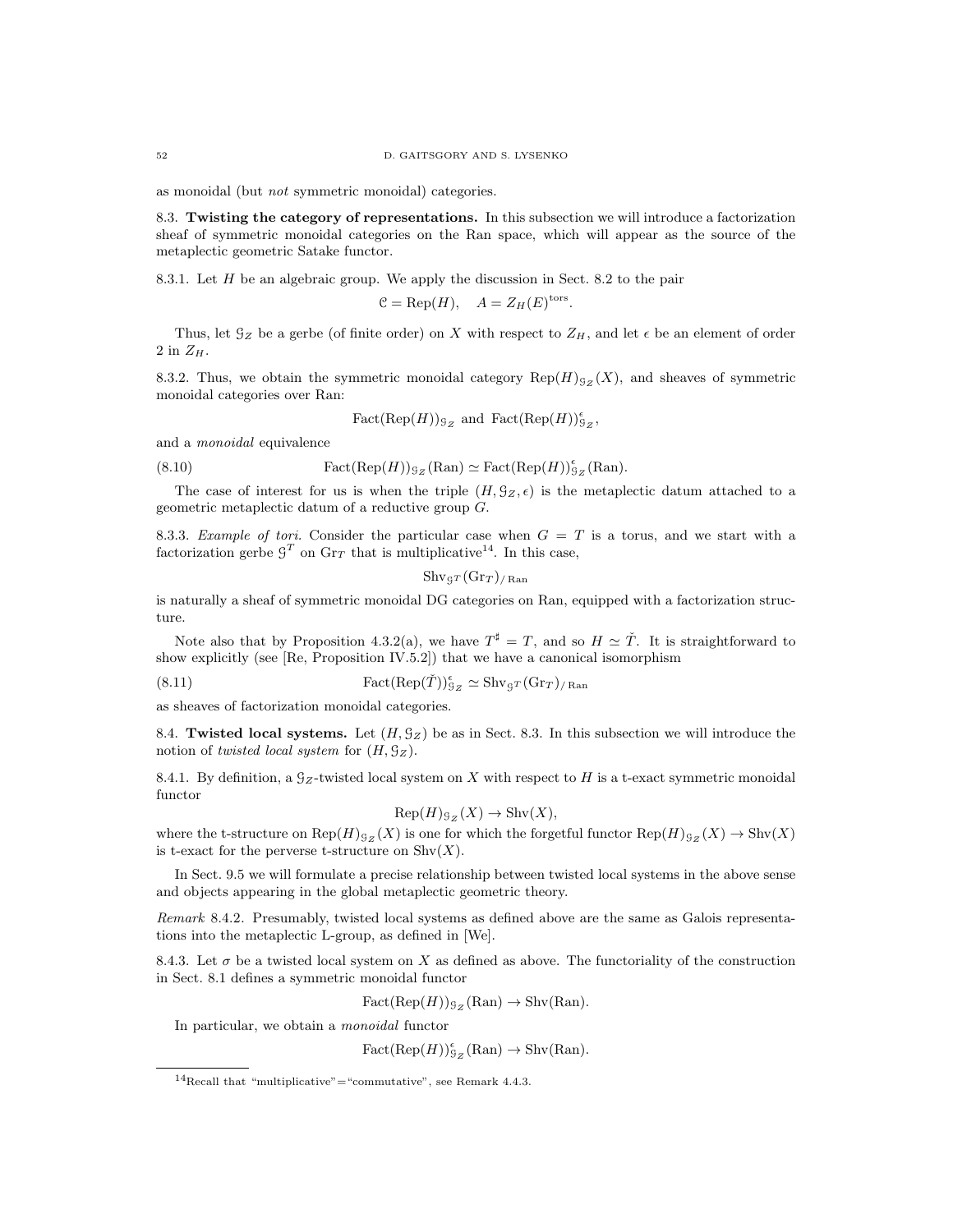8.4.4. Assume now that  $X$  is complete. Composing with the functor of direct image

 $Shv(Ran) \rightarrow Vect,$ 

we thus obtain a functor

(8.12) 
$$
Ev_{\sigma} : \text{Fact}(\text{Rep}(H))_{\mathfrak{L}_Z}^{\epsilon}(\text{Ran}) \to \text{Vect}.
$$

We will use the functor (8.12) for the definition of the notion of twisted Hecke eigensheaf with respect to  $\sigma$ .

8.4.5. Again that X is complete. We will now construct the *derived* stack  $\text{LocSys}_{H}^{SZ}$  of  $\mathcal{G}_Z$ -twisted local systems on X. Its k-points will be the twisted local systems as defined in Sect. 8.4.1.

We follow the strategy of  $[AG, Sect. 10.2]$ . For a derived affine scheme S, we set

 $\mathrm{Maps}(S, \mathrm{LocSys}_{H}^{\mathcal{G}_Z})$ 

to be the space of right t-exact symmetric monoidal functors

 $\mathrm{Rep}(H)_{\mathcal{G}_Z}(X) \to \mathrm{QCoh}(S) \otimes \mathrm{Shv}(X).$ 

One shows that  $LocSys_H^{\mathcal{G}_Z}$  defined in this way is representable by a quasi-smooth derived algebraic stack (see [AG, Sect. 8.1] for what this means).

8.4.6. As in [Ga5, Sect. 4.3], we have a canonically defined (symmetric) monoidal functor

(8.13) 
$$
\operatorname{Loc}: \operatorname{Fact}(\operatorname{Rep}(H))_{\mathcal{G}_Z}(\operatorname{Ran}) \to \operatorname{QCoh}\left(\operatorname{LocSys}_H^{\mathcal{G}_Z}\right).
$$

The following is proved in the same way as  $[Ga5, Proposition 4.3.4]^{15}$ :

**Proposition 8.4.7.** The functor  $(8.13)$  is a localization, i.e., it admits a fully faithful right adjoint.

#### 9. Metaplectic geometric Satake

We take  $G$  to be a reductive group. We will define the metaplectic geometric Satake functor and formulate the "metaplectic vanishing conjecture" about the global Hecke action.

9.1. The metaplectic spherical Hecke category. In this subsection we introduce the metaplectic spherical Hecke category, which is the recipient of the metaplectic geometric Satake functor.

9.1.1. Let  $\mathcal{G}^G$  be a factorization  $E^{\times, \text{tors}}$ -gerbe on  $\text{Gr}_G$ . We define the sheaf of categories  $(\text{Sph}_{\mathcal{G}})_\text{/ Ran}$ as follows. For an affine test scheme S and an S-point of Ran, we define the corresponding category by

(9.1) 
$$
\mathrm{Sph}_{\mathcal{G}G}(S) := \mathrm{Shv}_{\mathcal{G}G \otimes \det_{\mathcal{G}}^{\frac{1}{2}}|_S} (S \times \mathrm{Gr}_G)^{\mathfrak{L}^+(G)|_S}.
$$

In the above formula,  $\mathfrak{L}^+(G)|_S$  denotes the value on S of the factorization group-scheme  $\mathfrak{L}^+(G)$ . The superscript  $\mathfrak{L}^+(G)|_S$  indicates the equivariant category with respect to that group-scheme. Note that the latter makes sense due to the structure of equivariance on the gerbe  $\mathcal{G}^G\otimes\det^{\frac{1}{2}}_\mathfrak{g}|_S$  with respect to  $\mathfrak{L}^+(G)|_S$ , which was constructed in Sect. 7.3.

By Proposition 7.2.5, we obtain that the operation of convolution product defines on  $(\text{Sph}_{\text{GG}})_{/\text{Ran}}$ a structure of sheaf of monoidal categories over Ran.

By construction,  $(\text{Sph}_{\text{GG}})_{/\text{Ran}}$  carries a natural factorization structure, see Sect. 2.2.3.

<sup>15</sup>The proof is reproduced in [Ro, Sect. 1.3].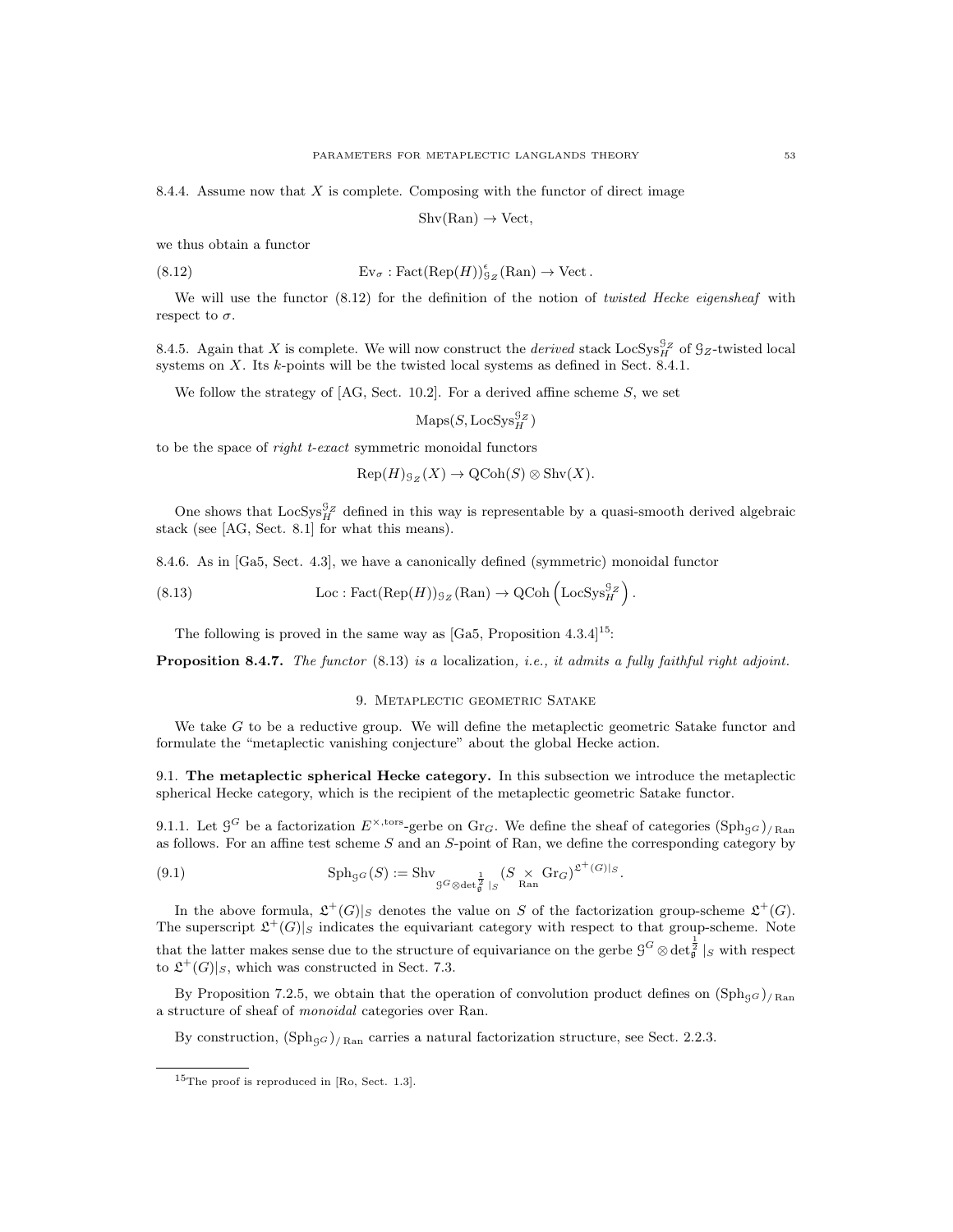9.1.2. Let P be a parabolic subgroup of G with Levi quotient M. Let us denote by  $\mathcal{G}^M$  the factorization gerbe on  $\mathrm{Gr}_M$  corresponding to  $\mathcal{G}^G$ .

The functor (5.6) naturally upgrades to a functor between sheaves of categories

(9.2) 
$$
J_M^G : (\mathrm{Sph}_{G})_{/\mathrm{Ran}} \to (\mathrm{Sph}_{G^M})_{/\mathrm{Ran}}.
$$

By construction, (9.2) respects the factorization structure, i.e., it is a functor between factorization sheaves of categories.

Remark 9.1.3. We note that the functor  $(9.2)$  is not at all compatible with the monoidal structures!

9.2. The metaplectic geometric Satake functor. Metaplectic geometric Satake is a canonically defined functor between factorization sheaves of monoidal DG categories

(9.3) 
$$
Sat: \text{Fact}(\text{Rep}(H))_{\mathcal{G}_Z}^{\epsilon} \to (\text{Sph}_{\mathcal{G}G})_{/\text{Ran}}.
$$

We will now explain how to obtain this functor from  $[Re, Theorem IV.8.3]^{16}$ .

9.2.1. By Sect. 2.1.2, the datum of a functor (9.3) amounts to a compatible collection of functors

(9.4) 
$$
\mathrm{Sat}(I): \mathrm{Fact}(\mathrm{Rep}(H))_{\mathcal{G}_Z}^{\epsilon}(X^I) \to (\mathrm{Sph}_{\mathcal{G}G})_{/\mathrm{Ran}}(X^I),
$$

where  $I$  runs over the category of finite non-empty sets and surjective morphisms.

Both sides in (9.4) are equipped with t-structures; moreover one shows that  $\text{Fact}(\text{Rep}(H))_{\mathcal{G}_Z}^{\epsilon}(X^I)$ identifies with the *derived category* of its t-structure<sup>17</sup>, i.e., the canonical map of [Lu2, Theorem 1.3.3.2]

$$
D\left(\left(\text{Fact}(\text{Rep}(H))\,S_Z(X^I)\right)^\heartsuit\right) \to \text{Fact}(\text{Rep}(H))\,S_Z(X^I)
$$

is an equivalence.

Now, [Re, Theorem IV.8.3] constructs an equivalence of abelian categories

(9.5) 
$$
\left(\text{Fact}(\text{Rep}(H))_{\mathcal{G}_Z}^{\epsilon}(X^I)\right)^{\heartsuit} \to \left((\text{Sph}_{\mathcal{G}^G})_{/\text{Ran}}(X^I)\right)^{\heartsuit}.
$$

Applying [Lu2, Theorem 1.3.3.2] again, we obtain a canonically defined functor

$$
D\left(\left(\text{Fact}(\text{Rep}(H))_{\mathcal{G}_Z}^{\epsilon}(X^I)\right)^{\heartsuit}\right) \to (\text{Sph}_{\mathcal{G}G})_{/\text{Ran}}(X^I),
$$

thus giving rise to the desired functor (9.4).

The functoriality with respect to the finite sets I, as well as compatibility with factorization is built into the construction.

9.3. Example: metaplectic geometric Satake for tori. In this subsection we let  $G = T$  be a torus.

9.3.1. Let  $\Lambda^{\sharp} \subset \Lambda$  denote the kernel of b.

Direct image along the inclusion

is a fully faithful functor

 $(\text{9.6})$  Gr<sub>T</sub><sup>t</sup>  $\rightarrow$  Gr<sub>T</sub><sup>t</sup>

(9.7) 
$$
\mathrm{Shv}_{gT^{\sharp}}(\mathrm{Gr}_{T^{\sharp}})_{/\mathrm{Ran}} \to \mathrm{Shv}_{gT}(\mathrm{Gr}_{T})_{/\mathrm{Ran}},
$$

where we denote by  $\mathcal{G}^{T^{\sharp}}$  the restriction of  $\mathcal{G}^{T}$  along (9.6).

In this case, it follows from Sect. 7.4 that the forgetful functor

$$
(\mathrm{Sph}_{\mathcal{G}^T})_{/\mathrm{Ran}} \to \mathrm{Shv}_{\mathcal{G}^T}(\mathrm{Gr}_T)_{/\mathrm{Ran}}
$$

 $16$ For a more detailed discussion on how to carry out this extension see [Ras2, Sect. 6], where the classical (i.e., non-metaplectic situation) is considered, but for this step, there is no difference between the two cases.

 $17$ Here, the derived category is understood as a DG category, see [Lu2, Sect. 1.3.2].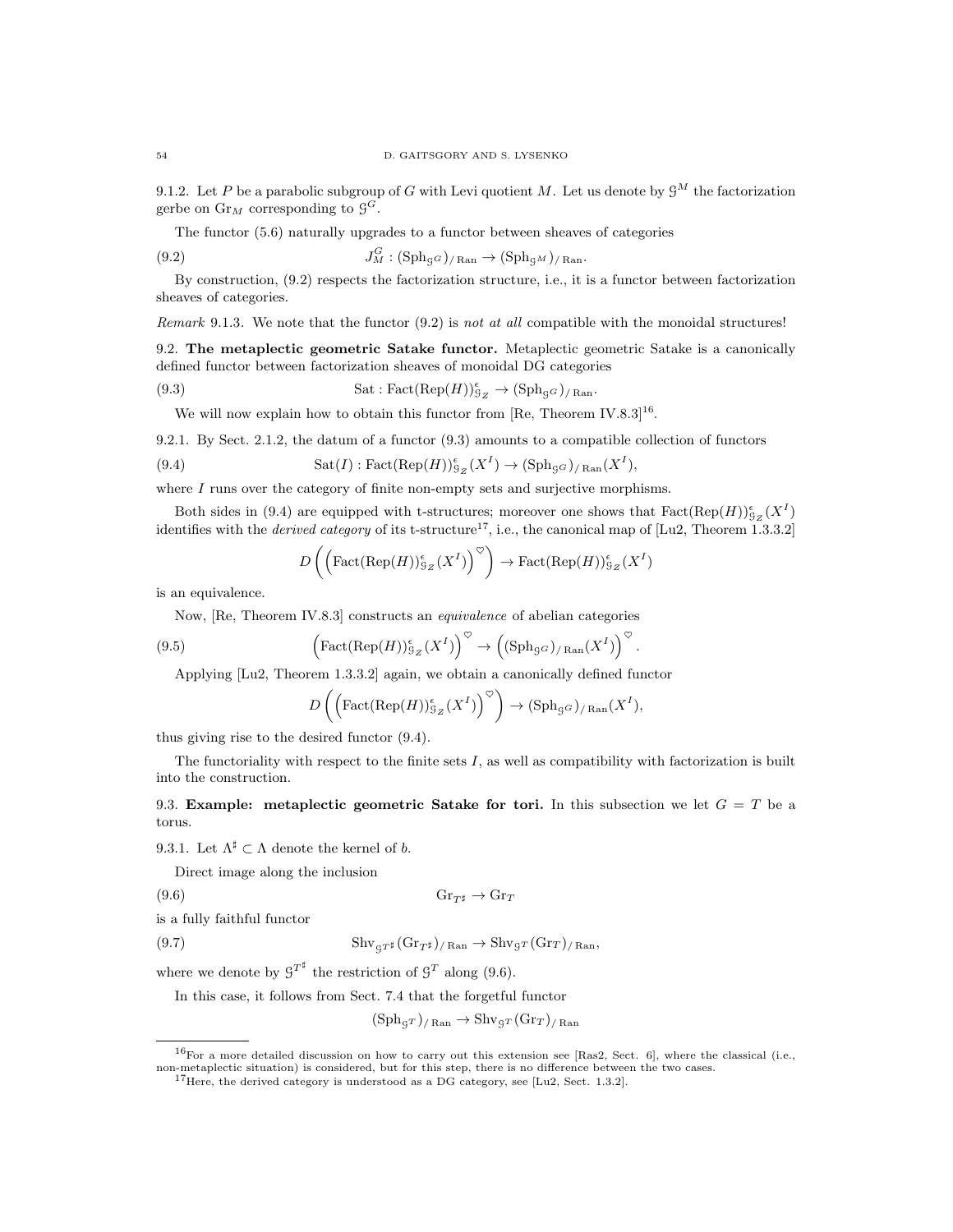factors through the essential image of (9.7), thereby giving rise to a functor

(9.8) 
$$
(\mathrm{Sph}_{\mathcal{G}^T})_{/\mathrm{Ran}} \to \mathrm{Shv}_{\mathcal{G}^T^{\sharp}}(\mathrm{Gr}_{T^{\sharp}})_{/\mathrm{Ran}},
$$

compatible with the factorization structures.

9.3.2. Furthermore, since the action of  $\mathfrak{L}^+(T)$  on  $\text{Gr}_T$  is trivial, the functor (9.8) admits a canonically defined right inverse

(9.9) 
$$
\mathrm{Shv}_{gT^{\sharp}}(\mathrm{Gr}_{T^{\sharp}})_{/\mathrm{Ran}} \to (\mathrm{Sph}_{gT})_{/\mathrm{Ran}},
$$

which is *monoidal* and compatible with the factorization structures.

9.3.3. By Proposition 4.3.2(b), the factorization gerbe  $9^{T^{\sharp}}$  carries a canonical multiplicative structure. Recall the equivalence

(9.10) 
$$
Fact(Rep(H))_{\mathcal{G}_Z}^{\epsilon} \simeq \text{Shv}_{\mathcal{G}^{T^{\sharp}}}(Gr_{T^{\sharp}})_{/ \text{Ran}}
$$

of (8.11).

The geometric Satake functor for  $T$  is the composite of  $(9.10)$  and  $(9.9)$ .

### 9.4. Compatibility with Jacquet functors.

9.4.1. A key feature of the assignment

$$
\mathcal{G}^G \leadsto \mathcal{G}^{\pi_{1,\mathrm{alg}}(G^\sharp) \otimes \mathbb{G}_m}
$$

of Sect. 6.2.1 is compatibility with parabolics in the following sense.

Note that for a parabolic P of G with Levi quotient M, the corresponding reductive group  $M^{\sharp}$ identifies with the Levi subgroup of  $G^{\sharp}$ , attached to the same subset of the Dynkin diagram.

We have a canonical surjection

(9.11) 
$$
\pi_{1,\text{alg}}(M^{\sharp}) \to \pi_{1,\text{alg}}(G^{\sharp}),
$$

and the corresponding map of factorization Grassmannians

(9.12) Gr<sup>π</sup>1,alg(M])⊗G<sup>m</sup> → Gr<sup>π</sup>1,alg(G])⊗G<sup>m</sup> .

Let  $\mathcal{G}^M$  be the factorization gerbe on  $\mathrm{Gr}_M$  that corresponds to  $\mathcal{G}^G$  under the map of Sect. 5.1.4. Then the multiplicative gerbe  $\mathcal{G}^{\pi_{1,\text{alg}}(M^{\sharp})\otimes\mathbb{G}_m}$  on  $\text{Gr}_{\pi_{1,\text{alg}}(M^{\sharp})\otimes\mathbb{G}_m}$  attached to  $\mathcal{G}^M$  by Sect. 6.2.1 identifies with the pullback with respect to (9.12) of the multiplicative gerbe  $\mathcal{G}^{\pi_{1,\text{alg}}(G^{\sharp})\otimes \mathbb{G}_m}$  on  $\text{Gr}_{\pi_{1,\text{alg}}(G^{\sharp})\otimes \mathbb{G}_m}$ attached to  $\mathcal{G}^G$ .

9.4.2. Let  $M_H$  be the standard Levi quotient in H corresponding to standard Levi  $M^{\sharp}$  of  $G^{\sharp}$ . Corresponding to (9.11) we have the inclusion

$$
Z_H \to Z_{M_H}.
$$

By the above, this inclusion is compatible with the corresponding datum of

$$
\epsilon: \pm 1 \to Z_H(E), \ \epsilon: \pm 1 \to Z_{M_H}(E)
$$

and the corresponding  $Z_H$ - and  $Z_{M_H}$ -gerbes on X (we denote both by  $\mathcal{G}_Z$ ).

Therefore, restriction along  $M_H \to H$  defines a monoidal functor

$$
\text{Res}_{M}^{G}:\text{Fact}(\text{Rep}(H))_{\mathcal{G}_{Z}}^{e} \to \text{Fact}(\text{Rep}(M_{H}))_{\mathcal{G}_{Z}}^{e},
$$

compatible with the factorization structures.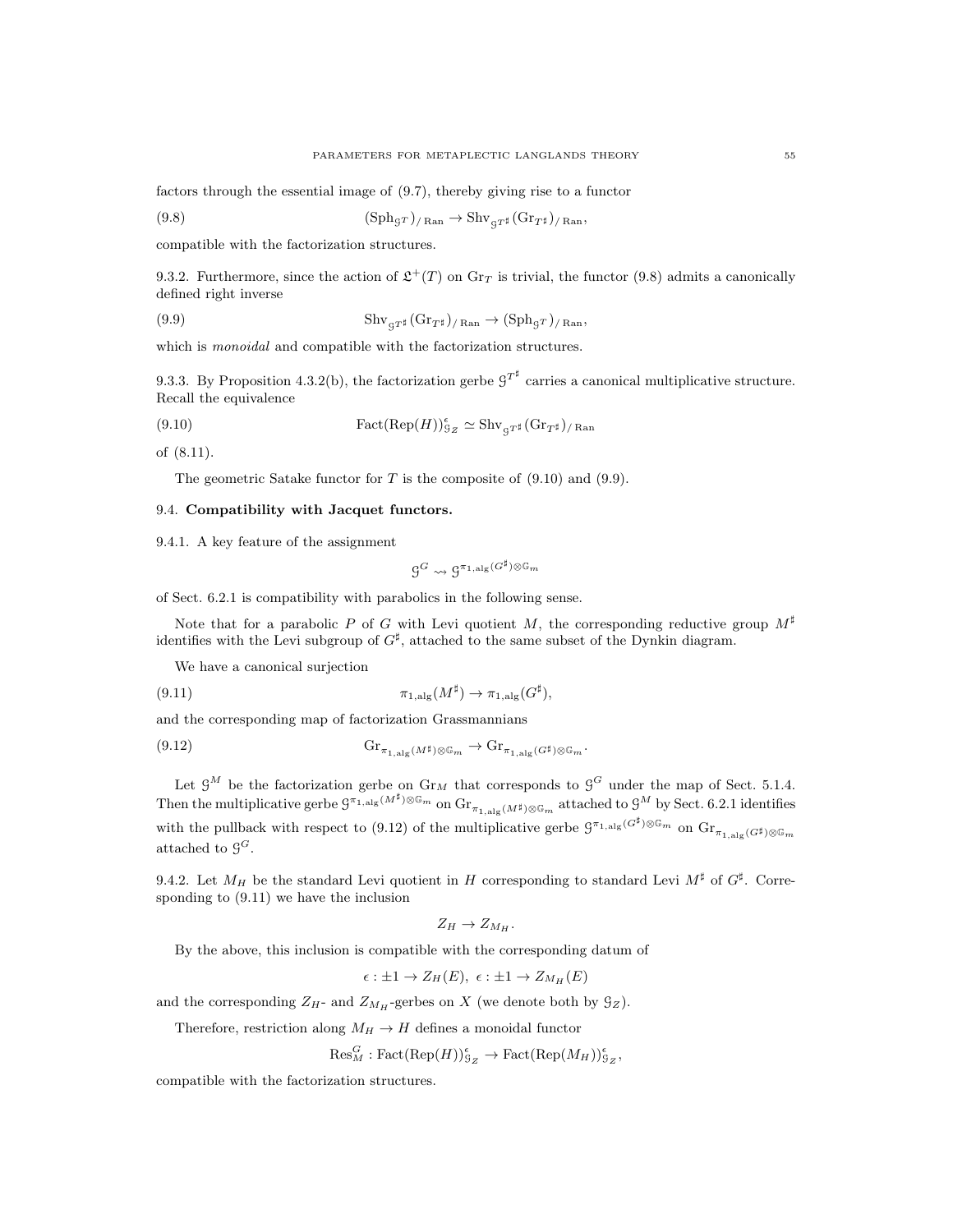9.4.3. The key feature of the monoidal functor (9.3) is that it makes the following diagram commute:

$$
\begin{array}{ccc}\n\text{Fact}(\text{Rep}(H))_{\mathcal{G}_Z}^{\epsilon} & \xrightarrow{\text{Sat}} & (\text{Sph}_{\mathcal{G}G})_{/\text{Ran}} \\
\downarrow^{\mathcal{G}} & & \downarrow^{\mathcal{G}_M} \\
\text{Fact}(\text{Rep}(M_H))_{\mathcal{G}_Z}^{\epsilon} & \xrightarrow{\text{Sat}} & (\text{Sph}_{\mathcal{G}M})_{/\text{Ran}},\n\end{array}
$$

where  $J_M^G$  is the Jacquet functor of (9.2).

9.5. Global Hecke action. In this subsection we will assume that  $X$  is complete. We will define the notion of Hecke eigensheaf on  $Bun_G$  with respect to a given twisted local system.

9.5.1. Consider category of global sections of  $(\text{Sph}_{\text{gg}})_{/\text{Ran}}$  over Ran (see Sect. 1.6.6), denote it by

$$
\mathrm{Sph}_{\mathcal{G}^G}(\mathrm{Ran}),
$$

and note that it identifies with

$$
\mathrm{Shv}_{\mathcal{G}^G \otimes \det_{\mathfrak{g}}^{\frac{1}{2}}}(\mathrm{Gr}_G)^{\mathfrak{L}^+(G)}.
$$

As in [Ga5, Sect. 4.4], the monoidal structure on  $(\text{Sph}_{G})_{/\text{Ran}}$ , and the operation of union of finite sets, define a (non-unital) monoidal structure on  $\text{Sph}_{\text{gg}}(\text{Ran})$ .

Moreover, the Hecke action defines a monoidal action of  $\text{Sph}_{gG}(\text{Ran})$  on  $\text{Sh}_{gG \otimes \text{det}_{g}^{\frac{1}{2}}}(\text{Bun}_G)$ , where

by a slight abuse of notation we denote by the same symbols  $\mathcal{G}^G$  and  $\det_{\mathfrak{g}}^{\frac{1}{2}}$  the corresponding  $E^{\times, \text{tors}}$ gerbes on  $Bun_G$ , see Sect. 2.3.5.

9.5.2. Passing to global sections over Ran in (9.3), we obtain a monoidal functor

$$
Fact(Rep(H))_{9_Z}^{\epsilon}(\text{Ran}) \to \text{Sph}_{\mathcal{G}^G}(\text{Ran}),
$$

where we remind that  $\text{Fact}(\text{Rep}(H))_{\mathcal{G}_Z}^{\epsilon}(\text{Ran})$  denotes the monoidal category of global sections of  $\text{Fact}(\text{Rep}(H))_{\mathfrak{g}_Z}^{\epsilon}.$ 

Thus, we obtain a monoidal action of  $Fact(Rep(H))_{g_Z}^{\epsilon}(\text{Ran})$  on  $\text{Shv}_{g_G \otimes \text{det}_{g}^{\frac{1}{2}}}(\text{Bun}_G)$ .

9.5.3. Hecke eigensheaves. Let  $\sigma$  be a twisted local system on X, as defined in Sect. 8.4.1. Recall (see Sect. 8.4.3) that  $\sigma$  gives rise to a (symmetric) monoidal functor

 $\text{Ev}_{\sigma} : \text{Fact}(\text{Rep}(H))_{\mathcal{G}_Z}(\text{Ran}) \to \text{Vect},$ 

and hence, via the monoidal equivalence (8.10) to a monoidal functor

 $Fact(Rep(H))_{9_Z}^{\epsilon}(\text{Ran}) \to \text{Vect},$ 

which we will denote by the same symbol  $Ev_{\sigma}$ .

We define the category of twisted Hecke eigensheaves with respect to  $\sigma$  to be the DG category of functors of  $\operatorname{Fact}(\operatorname{Rep}(H))_{\mathcal{G}_Z}^{\epsilon}(\operatorname{Ran})$ -module categories

$$
\text{Vect} \to \text{Shv}_{\mathcal{G}^G \otimes \text{det}^{\frac{1}{2}}}(\text{Bun}_G),
$$

where  $\text{Fact}(\text{Rep}(H))_{\mathfrak{G}_Z}^{\epsilon}(\text{Ran})$  acts on Vect via  $\text{Ev}_{\sigma}$  and on  $\text{Shv}_{\mathfrak{G}^G \otimes \text{det}_{\mathfrak{G}}^{\frac{1}{2}}}(\text{Bun}_G)$  as in Sect. 9.5.2.

9.6. The metaplectic vanishing conjecture. We continue to assume that  $X$  is complete. In this subsection we will assume that  $k$  has characteristic 0, and that our sheaf theory is that of D-modules. Recall (see Sect. 8.4) that in this case we have the (derived) stack  $LocSys_H^{g_Z}$ .

We will state a conjecture to the effect that the (non-unital) monoidal category

$$
\operatorname{QCoh}(\operatorname{LocSys}_H^{\mathcal{G}_Z})
$$

acts on the category

$$
\mathrm{Shv}_{\mathcal{G}^G \otimes \det_{\mathfrak{g}}^{\frac{1}{2}}}(\mathrm{Bun}_G).
$$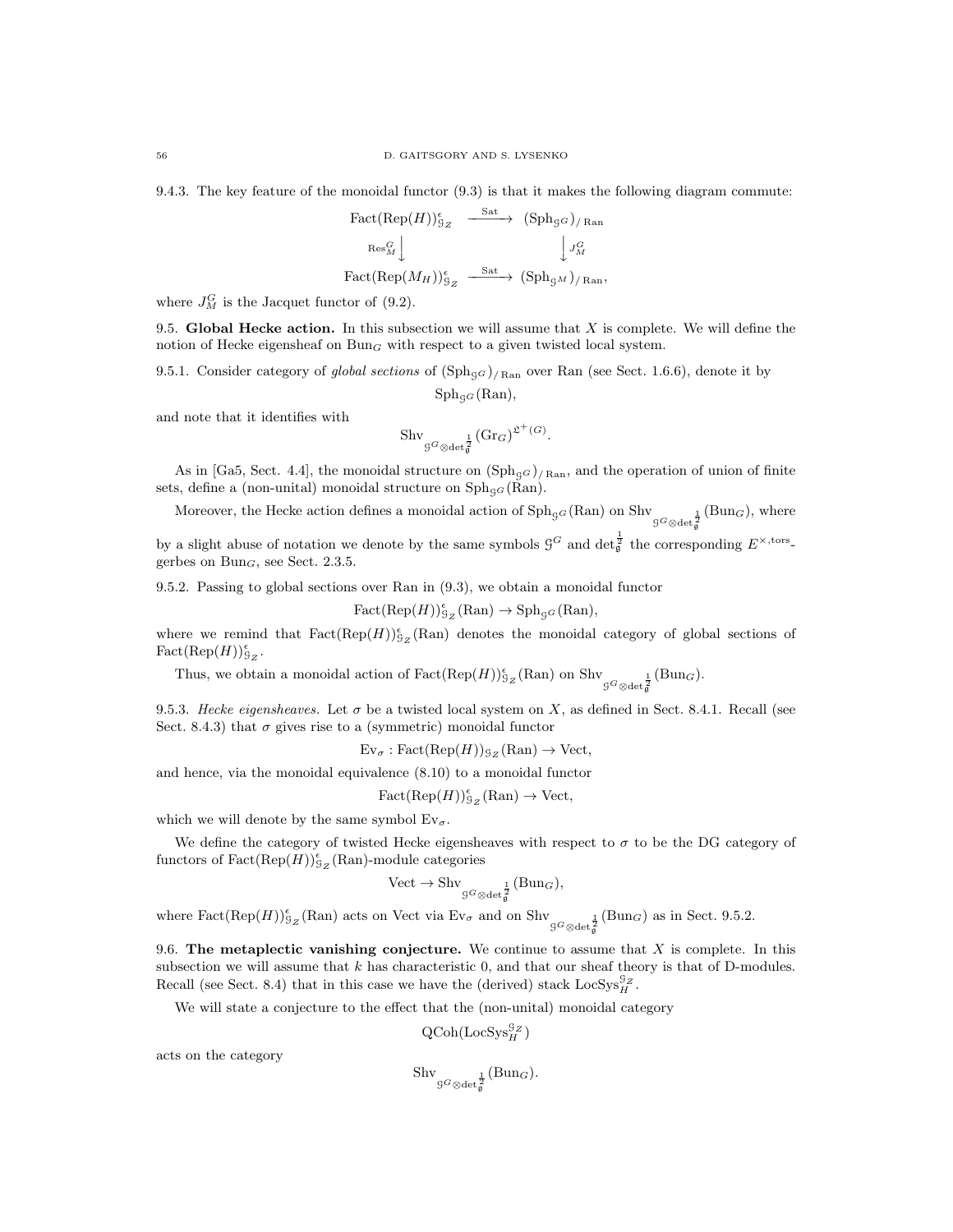9.6.1. Recall (see Proposition 8.4.7) that we have a (symmetric) monoidal functor

$$
Loc: Fact(Rep(H))_{\mathcal{G}_Z}(Ran) \to QCoh \left( LocSys_H^{\mathcal{G}_Z} \right)
$$

of (8.13) with a fully faithful right adjoint. Hence, by (8.10), we obtain a monoidal functor, denoted by the same symbol

$$
\mathrm{Loc} : \mathrm{Fact}(\mathrm{Rep}(H))^\epsilon_{9\,Z}(\mathrm{Ran}) \to \mathrm{QCoh}\left(\mathrm{LocSys}_H^{9\,Z}\right),
$$

also with a fully faithful right adjoint.

The following is an analog of [Ga5, Theorem 4.5.2] in the metaplectic case:

**Conjecture 9.6.2.** If an object of  $\text{Fact}(\text{Rep}(H))_{2z}^{\epsilon}(\text{Ran})$  lies in the kernel of the functor Loc, then this object acts by zero on  $\text{Shv}_{\mathcal{G}^G \otimes \text{det}_{\mathfrak{g}}^{\frac{1}{2}}}(\text{Bun}_G)$ .

This conjecture can be restated as follows:

**Conjecture 9.6.3.** The action of  $\text{Fact}(\text{Rep}(H))_{2z}^{\epsilon}(\text{Ran})$  on  $\text{Shv}_{G^G \otimes \text{det}_{\mathfrak{g}}^{\frac{1}{2}}}(\text{Bun}_G)$  (uniquely) factors through an action of QCoh  $(\text{LocSys}_{H}^{\mathcal{G}_Z})$ .

Remark 9.6.4. Using Fourier-Mukai transform, one can show that Conjecture 9.6.2 holds when  $G = T$ is a torus, see [Lys].

9.6.5. Let us assume Conjecture 9.6.3, so that  $\text{Shv}_{\mathcal{G}^G \otimes \text{det}_{\mathfrak{g}}^{\mathfrak{g}}}^{\mathfrak{g}}(\text{Bun}_G)$  becomes a module category over

 $\text{QCoh}\left(\text{LocSys}_{H}^{\mathcal{G}_Z}\right)$ .

As in the classical (i.e., non-metaplectic case), one expects that Shv  $g_{G \otimes \text{det}_{g}^{\frac{1}{2}}}(\text{Bun}_G)$  is "almost" free of rank one, and the "almost" has to do with temperedness.

More precisely, one expects that the metaplectic geometric Satake functor  $(9.3)$  extends to a *derived* metaplectic geometric Satake equivalence, generalizing [Ga5, Sects. 4.6 and 4.7], which one can use in order to define the *tempered part* of Shv<sub> $G^G \otimes \det_{\mathfrak{g}}^{\mathfrak{g}}$  (Bun<sub>G</sub>), as in [AG, Sect. 12.8].</sub>

Now, one expects that the tempered subcategory of Shv  $G^G \otimes \det_{\mathfrak{g}}^{\frac{1}{2}}$  (Bun<sub>G</sub>) is free of rank one as a module over  $\text{QCoh}\left(\text{LocSys}_{H}^{\text{G}_Z}\right)$ .

However, it is not clear whether this module admits a distinguished generator.

9.6.6. Furthermore, one expects that the entire  $\text{Shv}_{\mathcal{G}^G \otimes \text{det}_{g}^{\mathcal{G}}}(\text{Bun}_G)$  is non-canonically equivalent to the category  $\text{IndCoh}_{\text{nilp}}\left(\text{LocSys}_{H}^{\mathcal{G}_Z}\right)$ , where we refer the reader to [AG, Sect. 11.1] for the IndCoh<sub>nilp</sub>

notation.

9.6.7. When  $G = T$  is a torus, we have

$$
\operatorname{IndCoh}_{\operatorname{nilp}}\left(\operatorname{LocSys}_{H}^{\mathcal{G}_Z}\right) = \operatorname{QCoh}\left(\operatorname{LocSys}_{H}^{\mathcal{G}_Z}\right).
$$

In particular, the equivalence of Sect. 9.6.6 says that for each  $\sigma \in \text{LocSys}_{H}^{G}$ , the corresponding category of Hecke eigensheaves is non-canonically equivalent to Vect. This equivalence can be made explicit as follows (see [Lys] for more details):

A point  $\sigma \in \text{LocSys}_{H}^{\mathcal{G}_Z}$  gives rise to a trivialization of the pullback of the gerbe  $\mathcal{G}^T$  from  $\text{Bun}_T$  to  $\mathrm{Bun}_{T^\sharp}.$  Hence, it gives rise to a central extension

$$
1 \to E^{\times} \to \text{Heis}_{\sigma} \to \text{Bun}_{\text{ker}(T^{\sharp} \to T)} \to 1,
$$

which is easily seen to be of Heinsenberg type, i.e., corresponding to a non-degenerate symplectic form on ker $(T^{\sharp} \to T)$  with values in  $E^{\times}$ .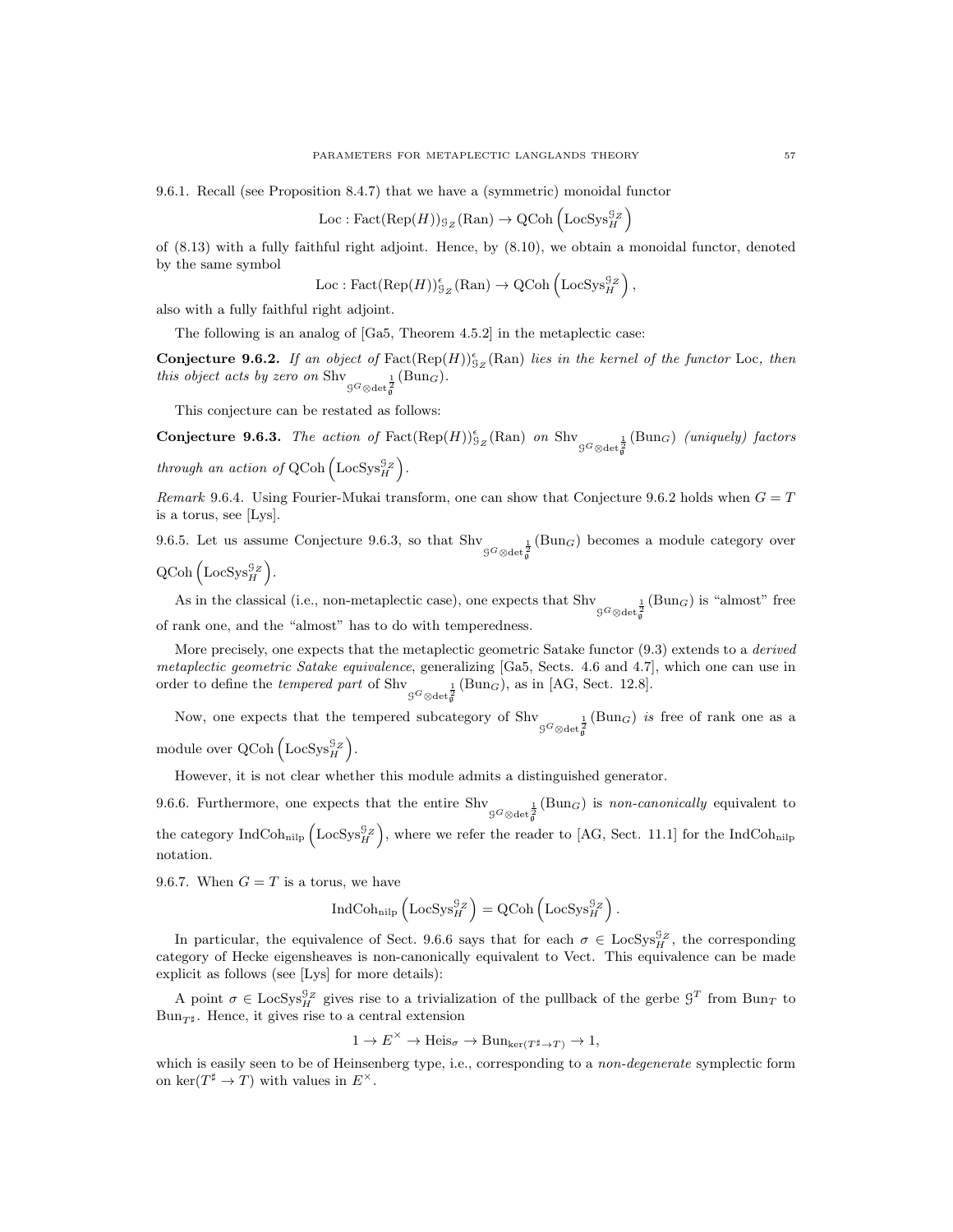The category of Hecke eigensheaves with respect to  $\sigma$  is *canonically* equivalent to

 $(\text{Shv}_{\mathcal{G}^T}(\text{Bun}_T))^{\text{Bun}}_{T^{\sharp}},$ 

where the Bun<sub>T<sup>#</sup></sub>-equivariance makes sense due to the above trivialization of  $\mathcal{G}_{\vert \text{Bun}_{T^{\sharp}}}$ . This category is canonically equivalent to the category of representations of Heis<sub>σ</sub>, on which  $E^{\times}$  acts by the standard character.

Since  $Heis_{\sigma}$  is of Heinsenberg type, the above category is non-canonically equivalent to Vect.

9.6.8. At the moment, we do not have a conjecture as to how to explicitly describe the category of Hecke eigensheaves in the tempered subcategory of Shv<sub>g</sub> $G_{\otimes \det_{\mathfrak{g}}^{\mathfrak{g}}}^{\mathfrak{g}}(\text{Bun}_G)$  with respect to a given  $\sigma$  for a general reductive G.

# APPENDIX A. CALCULATION OF THE ÉTALE COHOMOLOGY OF  $B(G)$

A.1. The Leray spectral sequence. The calculation is based on considering the Leray spectral sequence associated with the projection

$$
\pi: B(B) \to B(G),
$$

where  $B \subset G$  is the Borel subgroup.

Namely, let  $\underline{A}$  denote the constant étale sheaf on either  $B(G)$  or  $B(B)$  with coefficients in A, and let us consider the exact triangle

$$
\underline{A} \to \pi_*(\underline{A}) \to \tau^{\geq 1}(R\pi_*(\underline{A})).
$$

We note that each individual cohomology sheaf  $R^i \pi_*(\underline{A})$  is constant with fiber  $H^i_{\text{et}}(G/B, A)$ .

Note also that the projection  $B(B) \to B(T)$  defines an isomorphism an étale cohomology, so we obtain:

(A.2) 
$$
H_{\mathrm{et}}^{i}(B(B), A) \simeq H_{\mathrm{et}}^{i}(B(T), A) \simeq \begin{cases} 0 \text{ for } i \text{ odd}; \\ \text{Hom}(\Lambda, A(-1)) \text{ for } i = 2; \\ \text{Quad}(\Lambda, A(-2)) \text{ for } i = 4. \end{cases}
$$

A.2. Cohomology in degrees  $\leq$  3. From the long exact cohomology sequence associated with (A.1) we immediately obtain that  $H^1_{\text{\rm et}}(B(G),A)=0$ .

Next, the fact that  $H^1_{\text{et}}(G/B, A) = 0$  implies that the map

H

$$
H^2_{\text{et}}(B(G), A) \to H^2_{\text{et}}(B(B), A)
$$

is injective with image equal to the kernel of the map

(A.3) 
$$
H_{\text{et}}^2(B(B), A) \to H_{\text{et}}^2(G/B, A).
$$

We identify  $H^2_{\text{et}}(G/B, A) = \text{Hom}(\Lambda_{\text{sc}}, A(-1)),$  where  $\Lambda_{\text{sc}}$  is the coroot lattice in  $\Lambda$ , and the map (A.3) becomes the restriction map

(A.4) Hom(Λ, A(−1)) → Hom(Λsc, A(−1)).

Since  $\pi_{1,\mathrm{alg}}(G)=\Lambda/\Lambda_{\mathrm{sc}},$  we obtain the desired identification

$$
H^2_{\text{et}}(B(G), A) \simeq \text{Hom}(\pi_{1, \text{alg}}(G), A).
$$

Now, since  $A$  was assumed divisible, the map  $(A.4)$  is surjective. Hence, the map

$$
H^3_{\text{et}}(B(G), A) \to H^3_{\text{et}}(B(B), A)
$$

is injective. Since  $H^3_{\text{\rm et}}(B(B), A) = 0$ , we obtain the desired  $H^3_{\text{\rm et}}(B(G), A) = 0$ .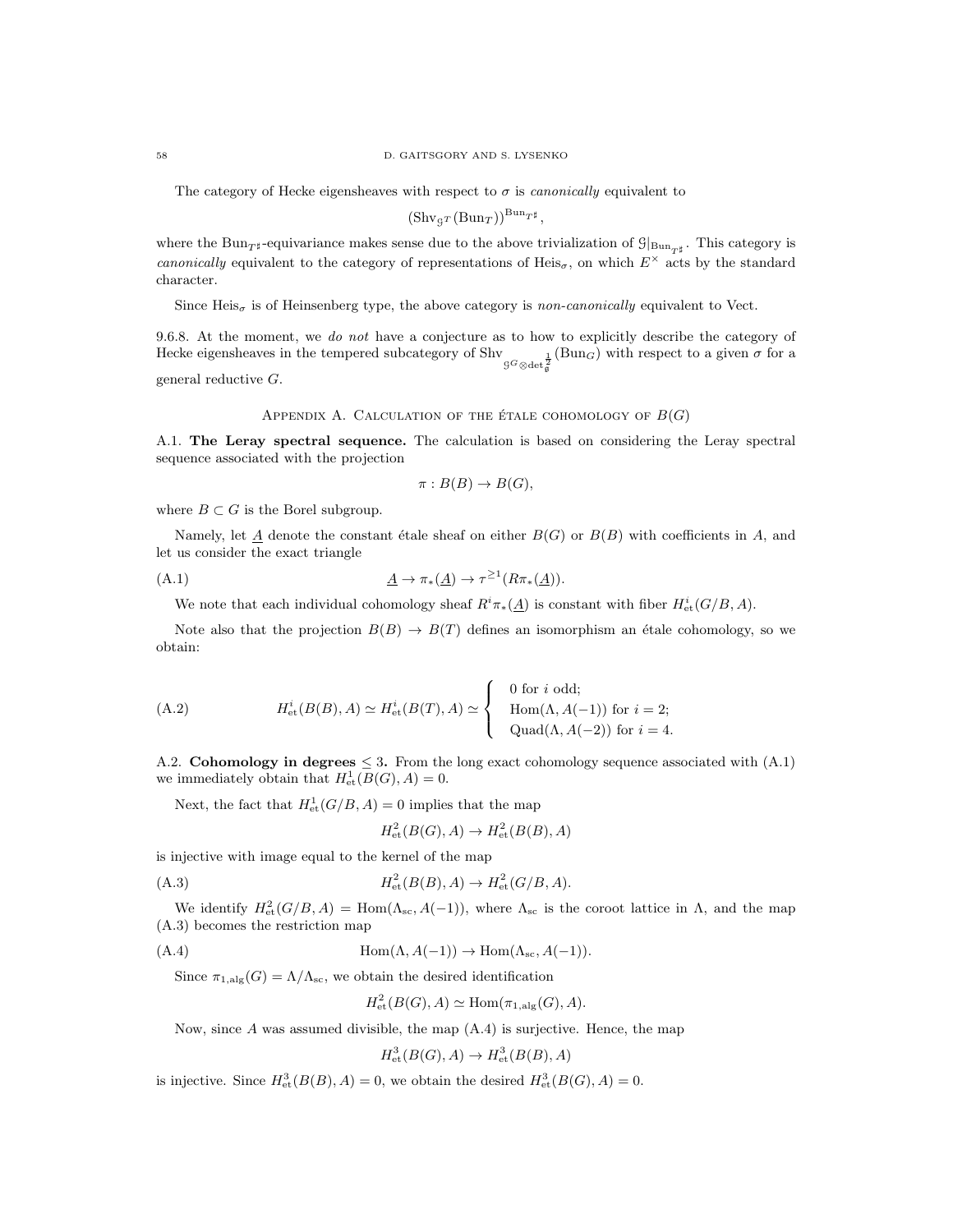A.3. Cohomology in degree 4: injectivity. We will now show that the map

$$
H^4_{\text{et}}(B(G), A) \to H^4_{\text{et}}(B(B), A)
$$

is injective.

For this, it suffices to show that

$$
H^3_{\text{et}}(B(G), \tau^{\geq 1}(R\pi_*(\underline{A}))) = 0.
$$

Since,  $H^3_{\text{\rm et}}(G/B, A) = 0$ , we have

$$
H_{\mathrm{et}}^{3}(B(G), \tau^{\geq 1}(R\pi_{*}(\underline{A}))) = H_{\mathrm{et}}^{1}(B(G), H_{\mathrm{et}}^{2}(G/B, A)),
$$

and the latter vanishes as  $H^1_{\text{\rm et}}(B(G),-) = 0$ .

Thus, we obtain an injection

$$
H_{\mathrm{et}}^4(B(G), A) \hookrightarrow H_{\mathrm{et}}^4(B(B), A) \simeq H_{\mathrm{et}}^4(B(T), A) \simeq \mathrm{Quad}(\Lambda, A(-2)),
$$

and out task is to show that its image equals  $\text{Quad}(\Lambda, A)_{\text{restr}}^W$ .

A.4. Containment in one direction. We will first show that the image of  $H^4_{\text{et}}(B(G), A)$  in Quad( $\Lambda$ ,  $A(-2)$ ) is contained in Quad( $\Lambda$ ,  $A(-2)$ ) $_{\text{restr}}^W$ .

For this, it suffices to show that for any  $q \in \text{Quad}(\Lambda, A(-2))$  that lies in the image of the above map, and any *simple* coroot  $\alpha_i$ , we have

$$
s_i(q) = q
$$
 and  $b(\alpha_i, \lambda) = \langle \check{\alpha}_i, \lambda \rangle \cdot q(\alpha_i)$  for any  $\lambda \in \Lambda$ .

Let  $P_i$  be the subminimal parabolic associated with i, and let  $M_i$  be its Levi quotient. We have a commutative diagram

$$
H_{\text{et}}^{4}(B(M_{i}), A) \longrightarrow H_{\text{et}}^{4}(B(B), A)
$$
  
\n
$$
\sim \bigcup_{\text{det}} \bigcup_{\text{det}} \bigcup_{\text{det}} \bigcup_{\text{det}} \bigcup_{\text{det}} \bigcap_{\text{det}} \bigcap_{\text{det}} \bigcap_{\text{det}} \bigcap_{\text{det}} \bigcap_{\text{det}} \bigcap_{\text{det}} \bigcap_{\text{det}} \bigcap_{\text{det}} \bigcap_{\text{det}} \bigcap_{\text{det}} \bigcap_{\text{det}} \bigcap_{\text{det}} \bigcap_{\text{det}} \bigcap_{\text{det}} \bigcap_{\text{det}} \bigcap_{\text{det}} \bigcap_{\text{det}} \bigcap_{\text{det}} \bigcap_{\text{det}} \bigcap_{\text{det}} \bigcap_{\text{det}} \bigcap_{\text{det}} \bigcap_{\text{det}} \bigcap_{\text{det}} \bigcap_{\text{det}} \bigcap_{\text{det}} \bigcap_{\text{det}} \bigcap_{\text{det}} \bigcap_{\text{det}} \bigcap_{\text{det}} \bigcap_{\text{det}} \bigcap_{\text{det}} \bigcap_{\text{det}} \bigcap_{\text{det}} \bigcap_{\text{det}} \bigcap_{\text{det}} \bigcap_{\text{det}} \bigcap_{\text{det}} \bigcap_{\text{det}} \bigcap_{\text{det}} \bigcap_{\text{det}} \bigcap_{\text{det}} \bigcap_{\text{det}} \bigcap_{\text{det}} \bigcap_{\text{det}} \bigcap_{\text{det}} \bigcap_{\text{det}} \bigcap_{\text{det}} \bigcap_{\text{det}} \bigcap_{\text{det}} \bigcap_{\text{det}} \bigcap_{\text{det}} \bigcap_{\text{det}} \bigcap_{\text{det}} \bigcap_{\text{det}} \bigcap_{\text{det}} \bigcap_{\text{det}} \bigcap_{\text{det}} \bigcap_{\text{det}} \bigcap_{\text{det}} \bigcap_{\text{det}} \bigcap_{\text{det}} \bigcap_{\text{det}} \bigcap_{\text{det}} \bigcap_{\text{det}} \bigcap_{\text{det}} \bigcap_{\text{det}} \bigcap_{\text{det}} \bigcap_{\text{det}} \bigcap_{\text{det}} \bigcap_{\text{det}} \bigcap_{\text{det}} \bigcap_{\text{det}} \bigcap_{\text{det}} \big
$$

which implies that it is sufficient to prove our claim for G replaced by  $M_i$ , which is a reductive group of semi-simple rank 1.

A.5. Calculation for groups of semi-simple rank 1. Any group  $G$  of semi-simple rank 1 is of the form

$$
G' \times T',
$$

where  $G'$  is  $SL_2$ ,  $PGL_2$  or  $GL_2$  and  $T'$  is a torus.

If  $G' = SL_2$ , then

$$
H^4_{\text{et}}(B(G), A) \simeq H^4_{\text{et}}(B(G'), A) \oplus H^4_{\text{et}}(B(T'), A) \simeq A(-2) \oplus \text{Quad}(\Lambda_{T'}, A(-2)).
$$

Similarly, in this case, it is easy to see that in this case

$$
\mathrm{Quad}(\Lambda_G, A)^W_\mathrm{restr} = \mathrm{Quad}(\Lambda_{G'}, A)^W_\mathrm{restr} \oplus \mathrm{Quad}(\Lambda_{T'}, A) = A \oplus \mathrm{Quad}(\Lambda_{T'}, A),
$$

and the assertion follows.

In the two cases of  $G' = PGL_2$  or  $G' = GL_2$ , it is easy to see that the inclusion

 $\mathrm{Quad}(\Lambda_G, A)^W_{\mathrm{restr}} \subset \mathrm{Quad}(\Lambda_G, A)^W$ 

is an equality, and there is nothing to prove.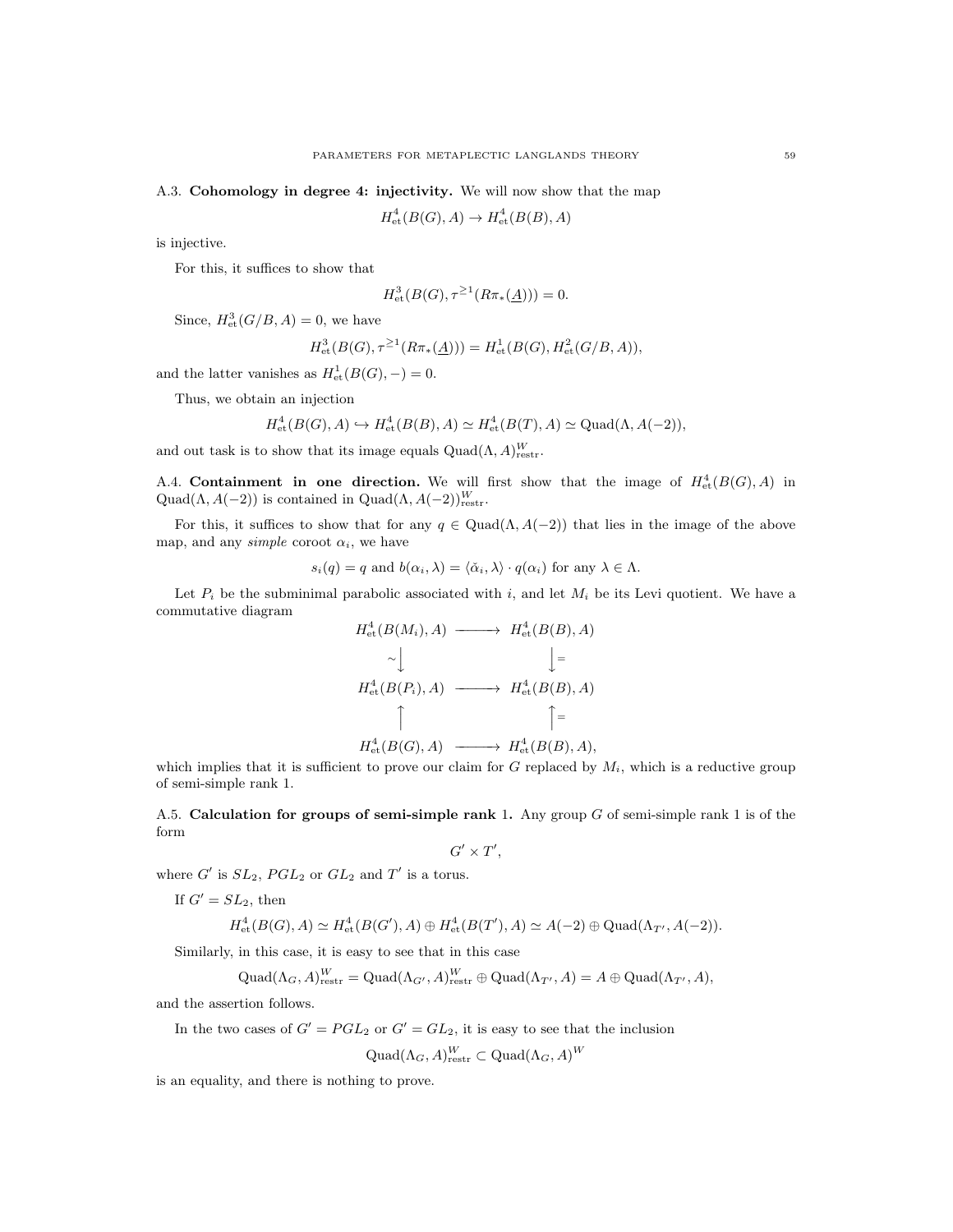A.6. The opposite containment. It remains to show that any element  $q \in \text{Quad}(\Lambda, A(-2))_{\text{restr}}^W$  lies in the image of  $H^4_{\text{et}}(B(G), A)$  in  $\text{Quad}(\Lambda, A(-2)).$ 

According to Sect. 3.2.2:

(I)  $q$  lies in the image of the map

$$
Quad( $\Lambda, \mathbb{Z})^W \underset{\mathbb{Z}}{\otimes} A(-2) \to Quad( $\Lambda, A(-2)$ )_{\text{restr}}^W.$
$$

(II) q comes from a quadratic form on  $\pi_{1,\text{alg}}(G)$ .

We first deal with case II. Let  $T_{sc}$  be the Cartan of the simply connected cover of the derived group of G, so that  $\Lambda_{\rm sc}$  is the coweight lattice of  $T_{\rm sc}$ . Consider the (2)-stack  $B(T)/B(T_{\rm sc})$ . We have a canonical isomorphism

$$
H^4_{\text{et}}(B(T)/B(T_{\text{sc}}), A) \simeq \text{Quad}(\pi_{1, \text{alg}}(G), A(-2))
$$

which fits into the commutative diagram

$$
H_{\text{et}}^{4}(B(T), A) \longrightarrow \text{Quad}(\Lambda, A(-2))
$$
  
\n
$$
\uparrow \qquad \qquad \uparrow
$$
  
\n
$$
H_{\text{et}}^{4}(B(T)/B(T_{\text{sc}}), A) \longrightarrow \text{Quad}(\pi_{1, \text{alg}}(G), A(-2)).
$$

Now the desired containment follows from the commutative diagram

$$
H_{\text{et}}^{4}(B(G), A) \longrightarrow H_{\text{et}}^{4}(B(B), A) \longleftarrow \sim H_{\text{et}}^{4}(B(T), A)
$$
\n
$$
\uparrow \qquad \qquad \uparrow \qquad \qquad \downarrow
$$
\n
$$
H_{\text{et}}^{4}(B(T)/B(T_{\text{sc}}), A) \longrightarrow H_{\text{et}}^{4}(B(T), A),
$$

where the left vertical arrow comes from the canonical projection  $B(G) \to B(T)/B(T_{sc})$ .

In order to deal with case I, it suffices to show that for any  $\ell$  comprime with char(k), the map

$$
H^4_{\text{\rm et}}(B(G),{{\mathbb Z}}_{\ell})\to {\rm Quad}(\Lambda,{{\mathbb Z}}_{\ell}(-2))^W
$$

is an isomorphism.

A.7. Computation of the integral cohomology. From the long exact cohomology sequence associated with (A.1), we obtain that the image of

$$
(A.5) \tH4et(B(G), \mathbb{Z}_{\ell}) \to H4et(B(T), \mathbb{Z}_{\ell})
$$

equals

$$
\ker\left(\ker(H_{\mathrm{et}}^4(B(T),\mathbb{Z}_\ell)\to H_{\mathrm{et}}^4(G/B,\mathbb{Z}_\ell)\right)\to H_{\mathrm{et}}^2(B(G),H_{\mathrm{et}}^2(G/B,\mathbb{Z}_\ell))\right)
$$

Since both groups  $H^4_{\text{\rm et}}(G/B,{{\mathbb Z}}_{\ell})$  and

$$
H^2_{\text{et}}(B(G), H^2_{\text{et}}(G/B, \mathbb{Z}_\ell)) \simeq \text{Hom}(\pi_{1,\text{alg}}(G), H^2_{\text{et}}(G/B, \mathbb{Z}_\ell))
$$

.

are torsion-free, we obtain that the image of (A.5) equals

$$
H^4_{\text{et}}(B(T), \mathbb{Z}_\ell) \cap \text{Im}(H^4_{\text{et}}(B(G), \mathbb{Q}_\ell) \to H^4_{\text{et}}(B(T), \mathbb{Q}_\ell).
$$

However,

$$
H^4_{\text{et}}(B(T), \mathbb{Z}_{\ell}) \simeq \text{Quad}(\Lambda, \mathbb{Z}_{\ell}(-2)),
$$

and rationally, we know that

 $H^4_{\text{\rm et}}(B(G),\mathbb Q_\ell)\simeq \text{Quad}(\Lambda,\mathbb Q_\ell(-2))^W.$ 

Hence, the image of (A.5) equals

$$
\mathrm{Quad}(\Lambda, \mathbb{Z}_{\ell}(-2)) \cap \mathrm{Quad}(\Lambda, \mathbb{Q}_{\ell}(-2))^W = \mathrm{Quad}(\Lambda, \mathbb{Z}_{\ell}(-2))^W,
$$

as desired.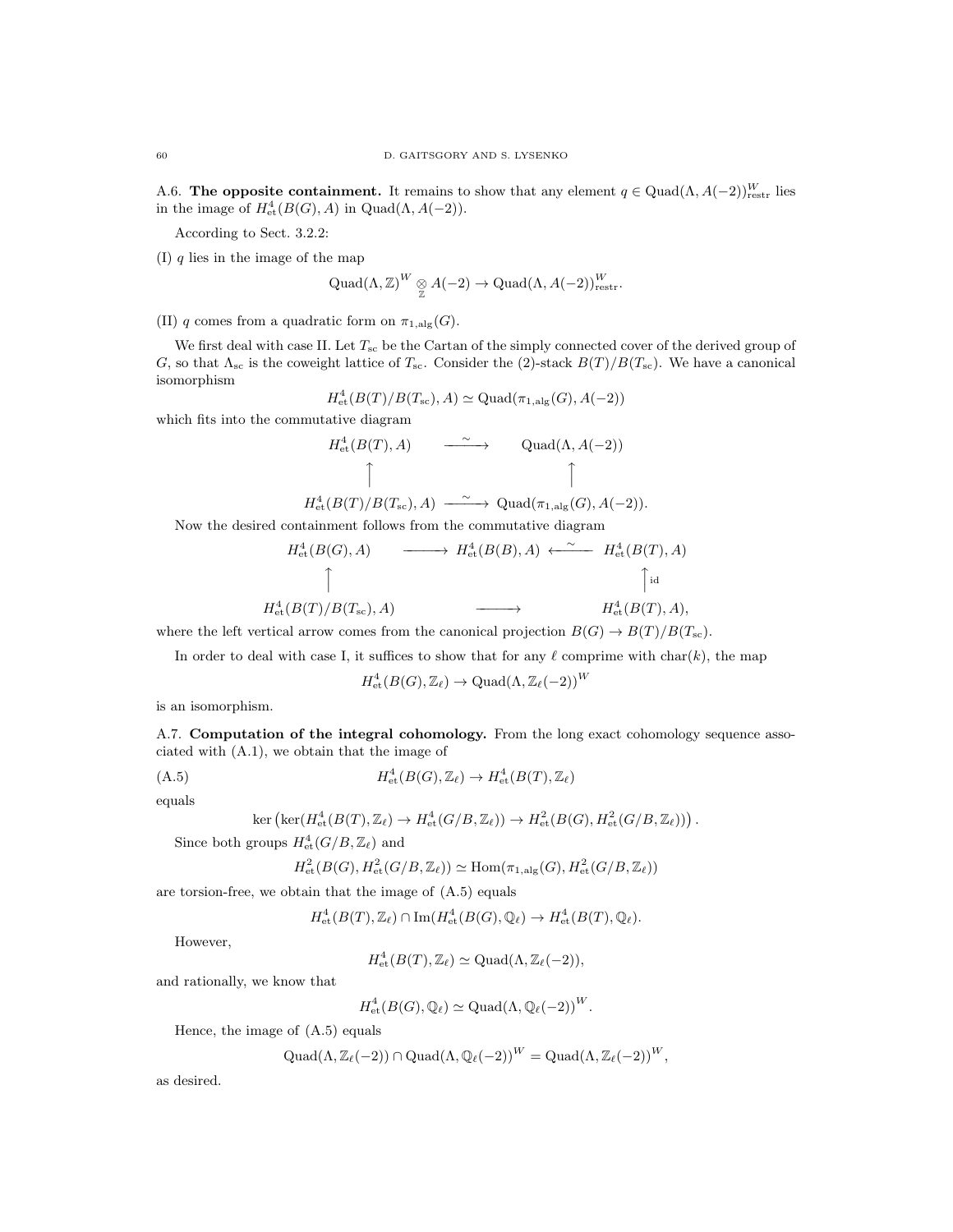Appendix B. Twisting of factorization categories by gerbes

B.1. The context. Let  $C$  be a symmetric monoidal category, and let A be a torsion abelian group that acts by automorphisms of the identity functor on C (viewed as a symmetric monoidal functor). We will assume that the orders of elements in A are co-prime with  $char(k)$ .

Up to passing to a colimit, we can write

$$
A = \text{Hom}(\Gamma, E^{\times, \text{tors}}),
$$

where  $\Gamma$  is finitely generated group.

By Sect. 4.5.5, we can think of a pair  $(\mathcal{G}_A \in \text{Ge}_A(X), \epsilon \in A_{2\text{-tors}})$  as a multiplicative factorization gerbe G on  $\text{Gr}_{\Gamma \otimes \mathbb{G}_m}$  with respect to  $E^{\times, \text{tors}}$ . (Recall also that the multiplicative structure on G automatically lifts to a commutative one, see Remark 4.4.3.)

We will show how to perform a twist of  $Fact(\mathcal{C})$  by means of G and obtain a new sheaf of symmetric monoidal categories over Ran, denoted  $Fact(C)<sub>9</sub>$ , equipped with a factorization structure.

This construction will contain both twisting constructions, mentioned in Sects. 8.2.3 and 8.2.4, respectively.

B.2. Two symmetric monoidal structures on  $\text{Rep}(A)$ . Consider the category  $\text{Rep}(A)$  of representations of A on E-vector spaces. Note that it is semi-simple: every representation  $V$  canonically splits as

$$
V \simeq \mathop{\oplus}_{\gamma \in \Gamma} V_{\gamma} \otimes E^{\gamma},
$$

where  $V_{\gamma}$  are vector spaces and  $E^{\gamma}$  is the 1-dimensional representation of A corresponding to the character  $A \stackrel{\gamma}{\rightarrow} E^{\times, \text{tors}}$ .

The category  $\text{Rep}(A)$  has two symmetric monoidal structures. One is given by the usual tensor product of A-representations (we denote it by  $\otimes$ ). The other is given by induction along the diagonal map  $A \times A \rightarrow A$  (we denote it by \*). Explicitly,

$$
k^{\gamma_1} * k^{\gamma_2} = \begin{cases} k^{\gamma} & \text{if } \gamma_1 = \gamma = \gamma_2, \\ 0 & \text{if } \gamma_1 \neq \gamma_2. \end{cases}
$$

Note that these two symmetric monoidal structures are *lax-compatible* in the sense that there exists a natural transformation

$$
(V_1 \star W_1) \otimes (V_2 \star W_2) \to (V_1 \otimes V_2) \star (W_1 \otimes W_2)
$$

satisfying a homotopy-coherent system of compatibilities.

Note also that the action of A on C gives rise to an action of  $Rep(A)$ , equipped with the  $*$  monoidal structure, on C. Explicitly, every object  $c \, \mathcal{C}$  can be canonically written as

$$
c\simeq \mathop{\oplus}_{\gamma\in\Gamma}c^{\gamma},
$$

where A acts on  $c^{\gamma}$  according to the character  $\gamma$ , and  $k^{\gamma}$  acs on c as a projector on  $c^{\gamma}$ .

This action is lax-compatible with the symmetric monoidal structure on  $\mathcal C$  in the sense that we have a natural transformation

$$
(V_1 \star c_1) \otimes (V_2 \star c_2) \to (V_1 \otimes V_2) \star (c_1 \otimes c_2),
$$

satisfying a homotopy-coherent system of compatibilities.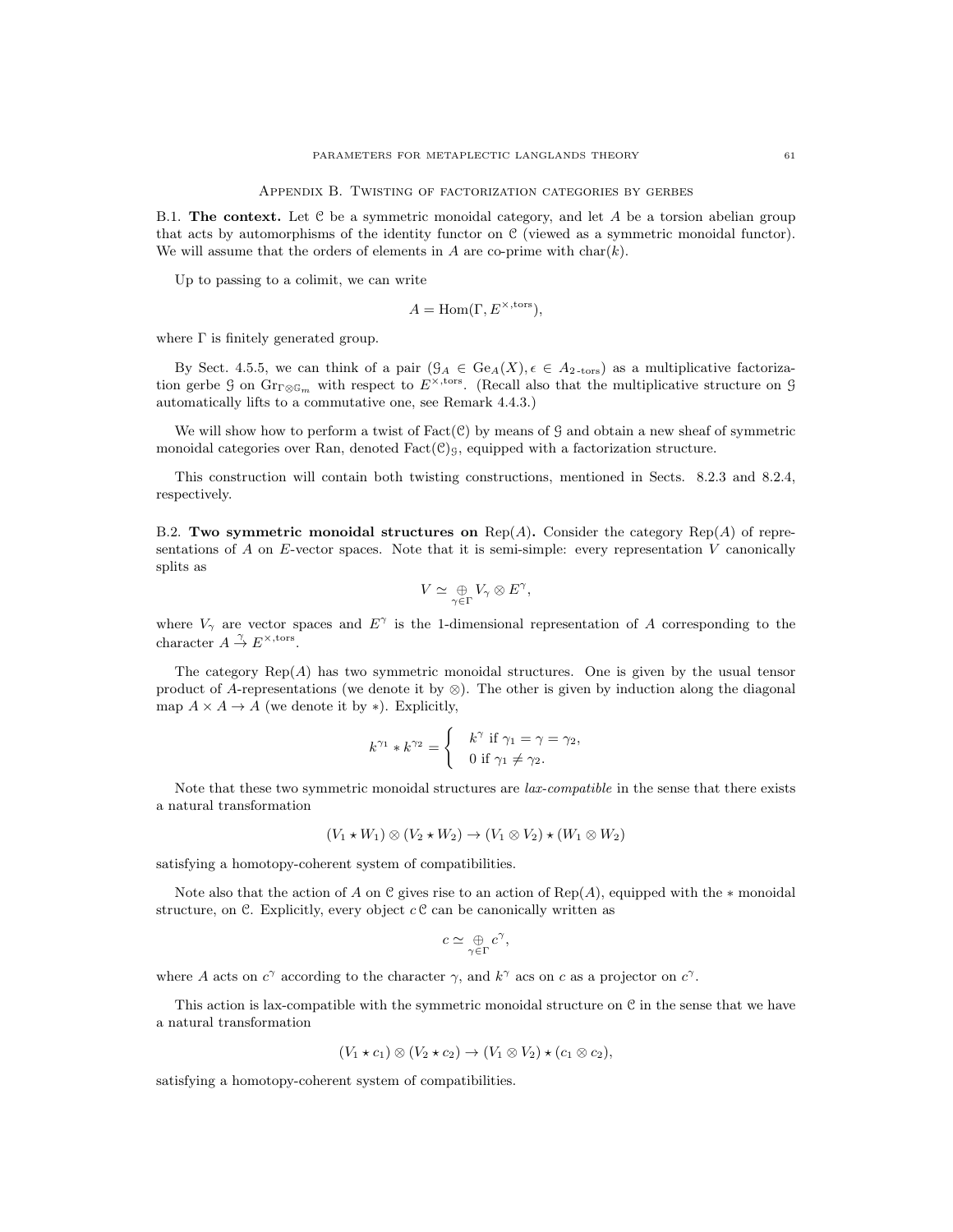#### B.3. Creating factorization categories. The assignment

(B.1) C 7→ Fact(C)

is functorial with respect to lax symmetric monoidal functors.

Hence, we obtain that  $Fact(Rep(A)^{\otimes})$  (i.e., the sheaf of symmetric monoidal categories obtained from Rep(A) in the  $\otimes$  symmetric monoidal structure) acquires another symmetric monoidal structure given by  $\ast$ , which is lax-compatible with one given by  $\otimes$ .

Similarly, the action of Rep(A) on C implies that  $Fact(Rep(A)^{\otimes})$ , viewed as a sheaf of monoidal categories over Ran with respect to  $\ast$ , acts on Fact(C). This action is lax-compatible with ⊗-symmetric monoidal structure on  $Fact(Rep(A)^{\otimes})$ , and the given one on  $Fact(\mathcal{C})$ .

B.4. Relation to the affine Grassmannian. We note now that there exists a canonical equivalence of sheaves of categories over Ran

(B.2) 
$$
Fact(Rep(A)^{\otimes}) \simeq Shv(Gr_{\Gamma \otimes \mathbb{G}_m})/_{\text{Ran}},
$$

compatible with the factorization structures.

Under this equivalence, the ⊗-symmetric monoidal structure on  $Fact(Rep(A)^{\otimes})$  corresponds to the symmetric monoidal structure on  $\text{Shv}(\text{Gr}_{\Gamma\otimes\mathbb{G}_m})/_{\text{Ran}}$  given by convolution along the group structure on  $\operatorname{Gr}_{\Gamma\otimes\mathbb{G}_m}$ . The \*-symmetric monoidal structure on  $\operatorname{Fact}(\operatorname{Rep}(A)^{\otimes})$  corresponds to the symmetric monoidal structure on  $\text{Shv}(\text{Gr}_{\Gamma\otimes\mathbb{G}_m})/_{\text{Ran}}$  given by pointwise !-tensor product.

B.5. The twisting construction. We obtain that Fact(C) acquires an action of Shv $(\text{Gr}_{\mathbb{C}\otimes \mathbb{G}_m})/\text{Ran}$ , viewed as a symmetric monoidal category with respect to the pointwise !-tensor product.

Now, using Theorem 1.6.9, we obtain that we can upgrade  $Fact(\mathcal{C})$  to a sheaf of categories over  $\mathrm{Gr}_{\Gamma\otimes\mathbb{G}_m}$ , compatible with the factorization structure.

Hence, the construction of Sect. 1.7.2 allows to twist  $Fact(\mathcal{C})$  by any factorization  $E^{\times, \text{tors}}$ -gerbe  $\mathcal{G}$ on  $\text{Gr}_{\Gamma \otimes \mathbb{G}_m}$ , and obtain another factorization sheaf of categories, to be denoted  $\text{Fact}(\mathcal{C})_9$ .

Since the action of  $\text{Shv}(Gr_{\text{TCG}_m})_{\text{Ran}}$  on  $\text{Fact}(\mathcal{C})$  is lax-compatible with the symmetric monoidal structure on Shv $(\text{Gr}_{\Gamma\otimes \mathbb{G}_m})/_{\text{Ran}}$  given by convolution and the existing symmetric monoidal structure on Fact(C), if G carries a *commutative* structure with respect to the group structure on  $\mathrm{Gr}_{\mathbb{F}\otimes\mathbb{G}_m}$ , the twisted sheaf of categories  $Fact(\mathcal{C})_g$  carries a symmetric monoidal structure.

#### **REFERENCES**

- [AG] D. Arinkin and D. Gaitsgory, Singular support of coherent sheaves, and the geometric Langlands conjecture, Selecta Math. N.S. 21 (2015), 1-199.
- [BD1] A. Beilinson and V. Drinfeld, Chiral algebras, AMS Colloquium Publications 51, AMS (2004)
- [BD2] A. Beilinson and V. Drinfeld, Quantization of Hitchin's integrable system and Hecke eigensheaves,

available at http://www.math.harvard.edu/∼gaitsgde/grad2009/

- [BrDe] J.-L. Brylinski and P. Deligne, Central extensions of reductive groups by  $K_2$ , Publ. Math. Inst. Hautes E?tudes Sci., 94 (2001), 5–85. [DrGa] V. Drinfeld and D. Gaitsgory, On some finiteness questions for algebraic stacks, Geometric and Functional
- Analysis 23 (2013), 149–294.<br>
[DrSi] V. Drinfeld and C. Simpson, *B-structures on G-bundles and local triviality*, MRL 2 (1995), 823–829.
- 
- [FL] M. Finkelberg and S. Lysenko, Twisted geometric Satake equivalence, J. Inst. Math. Jussieu 9 (2010), 719–739.

[Ga1] D. Gaitsgory, Sheaves of categories and the notion of 1-affineness, in: Stacks and categories in geometry, topology, and algebra, 127–225, Contemp. Math. 643, AMS.

- [Ga2] D. Gaitsgory, The Atiyah-Bott formula for the cohomology
- of the moduli space of bundles on a curve, arXiv: 1505.02331.
- [Ga3] D. Gaitsgory, *Contractibility of the space of rational maps*, Invent. Math. 191 (2013), 91-196.
- [Ga4] D. Gaitsgory, Quantum Langlands Correspondence, arXiv:1601.05279.  $[Ga5]$  D. Gaitsgory, Outline of the proof of the geometric Langlands conjecture for  $GL(2)$ , Astérisque 370 (2015), 1–112.
- [Ga6] D. Gaitsgory, Parameterization of factorizable line bundles by K-theory and motivic cohomology, arXiv:1804.02567.
- [GL1] D. Gaitsgory and J. Lurie, Weil's conjecture for function fields-I,
- available from http://www.math.harvard.edu/∼lurie. [GL2] D. Gaitsgory and J. Lurie, Weil's conjecture for function fields,
- 
- available from http://www.math.harvard.edu/∼lurie. [GR1] D. Gaitsgory and N. Rozenblyum, D-modules and crystals, Pure Appl. Math. Q. 10 (2014), 57–154.